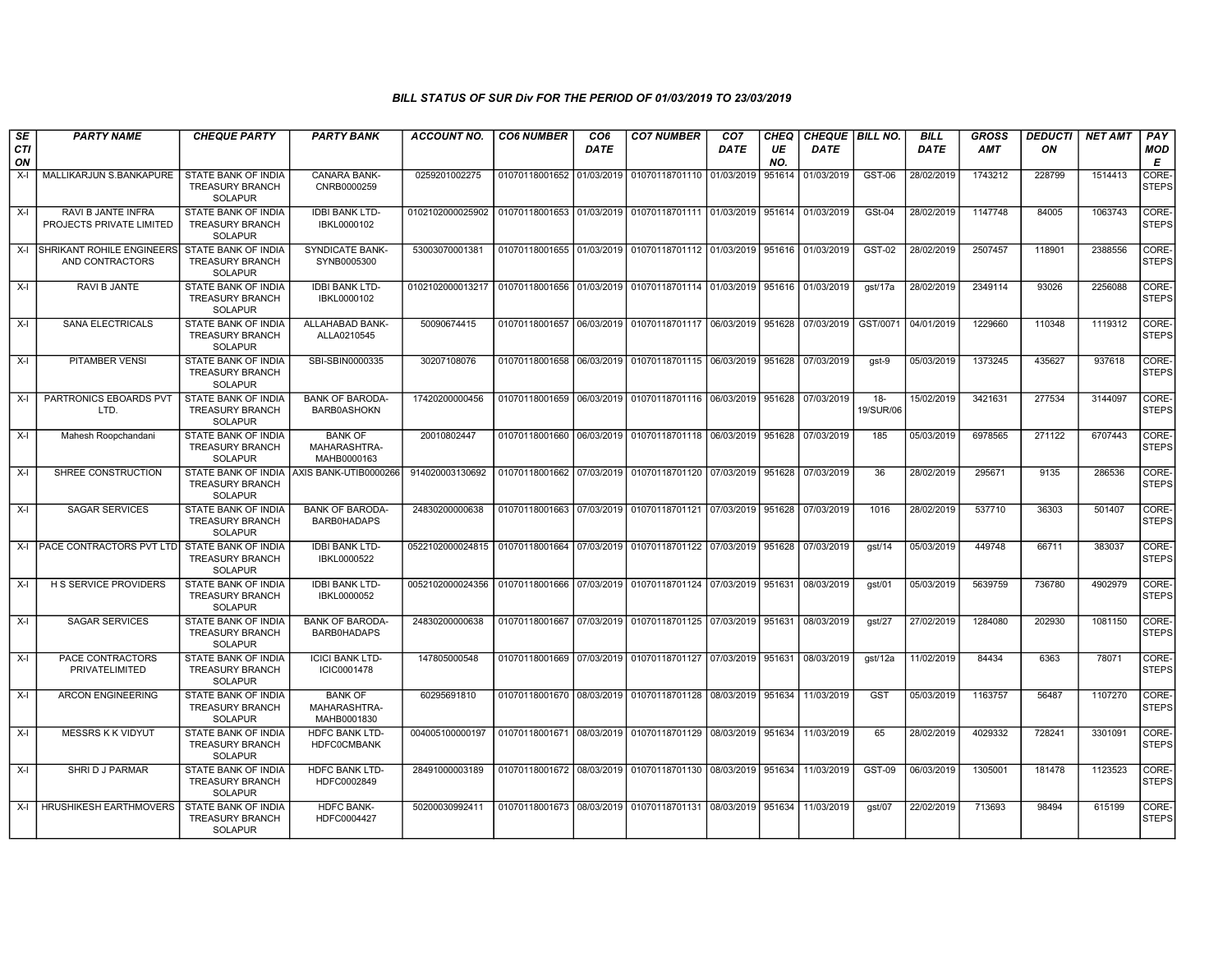| SE               | <b>PARTY NAME</b>                                 | <b>CHEQUE PARTY</b>                                                    | <b>PARTY BANK</b>                                      | <b>ACCOUNT NO.</b> | <b>CO6 NUMBER</b>         | CO <sub>6</sub> | <b>CO7 NUMBER</b>                                                     | CO <sub>7</sub> | CHEQ      | CHEQUE   BILL NO. |                    | <b>BILL</b> | <b>GROSS</b> | <b>DEDUCTI</b> | <b>NET AMT</b> | <b>PAY</b>            |
|------------------|---------------------------------------------------|------------------------------------------------------------------------|--------------------------------------------------------|--------------------|---------------------------|-----------------|-----------------------------------------------------------------------|-----------------|-----------|-------------------|--------------------|-------------|--------------|----------------|----------------|-----------------------|
| <b>CTI</b><br>ON |                                                   |                                                                        |                                                        |                    |                           | <b>DATE</b>     |                                                                       | <b>DATE</b>     | UE<br>NO. | <b>DATE</b>       |                    | <b>DATE</b> | <b>AMT</b>   | ON             |                | <b>MOD</b><br>E       |
| $X-I$            | <b>MESSRS CHHAYA</b><br><b>ENTERPRISES</b>        | STATE BANK OF INDIA<br><b>TREASURY BRANCH</b><br><b>SOLAPUR</b>        | SBI-SBIN0012485                                        | 31459236401        | 01070118001674 08/03/2019 |                 | 01070118701132 08/03/2019 951634                                      |                 |           | 11/03/2019        | gst12              | 07/03/2019  | 1199671      | 150624         | 1049047        | CORE-<br>STEPS        |
| $X-I$            | P K ROOPCHANDANI                                  | STATE BANK OF INDIA<br><b>TREASURY BRANCH</b><br><b>SOLAPUR</b>        | PUNJAB NATIONAL<br>BANK-PUNB0647600                    | 6476008700000240   |                           |                 | 01070118001675 08/03/2019 01070118701133 08/03/2019 351634            |                 |           | 11/03/2019        | gst/02             | 06/03/2019  | 11173479     | 1540553        | 9632926        | CORE-<br><b>STEPS</b> |
|                  | X-I MESSRS SAI STONE CRUSHER STATE BANK OF INDIA  | TREASURY BRANCH<br><b>SOLAPUR</b>                                      | <b>CENTRAL BANK OF</b><br>INDIA-CBIN0280665            | 1945714639         |                           |                 | 01070118001676 09/03/2019 01070118701134 11/03/2019 951634            |                 |           | 11/03/2019        | <b>BG/287</b>      | 01/03/2019  | 499763       | 19026          | 480737         | CORE-<br><b>STEPS</b> |
|                  | X-I IMESSRS SAI STONE CRUSHER STATE BANK OF INDIA | <b>TREASURY BRANCH</b><br><b>SOLAPUR</b>                               | <b>CENTRAL BANK OF</b><br>INDIA-CBIN0280665            | 1945714639         |                           |                 | 01070118001677 09/03/2019 01070118701134 11/03/2019 951634 11/03/2019 |                 |           |                   | <b>BG/288</b>      | 01/03/2019  | 499379       | 19118          | 480261         | CORE-<br><b>STEPS</b> |
|                  | X-I IMESSRS SAI STONE CRUSHER STATE BANK OF INDIA | <b>TREASURY BRANCH</b><br><b>SOLAPUR</b>                               | <b>CENTRAL BANK OF</b><br>INDIA-CBIN0280665            | 1945714639         |                           |                 | 01070118001678 09/03/2019 01070118701134 11/03/2019 951634            |                 |           | 11/03/2019        | <b>BG/289</b>      | 01/03/2019  | 493989       | 18808          | 475181         | CORE-<br>STEPS        |
|                  | X-I   MESSRS SAI STONE CRUSHER                    | STATE BANK OF INDIA<br><b>TREASURY BRANCH</b><br><b>SOLAPUR</b>        | <b>CENTRAL BANK OF</b><br>INDIA-CBIN0280665            | 1945714639         |                           |                 | 01070118001679 09/03/2019 01070118701134 11/03/2019 951634            |                 |           | 11/03/2019        | <b>BG/290</b>      | 01/03/2019  | 499961       | 19139          | 480822         | CORE-<br><b>STEPS</b> |
|                  | X-I MESSRS SAI STONE CRUSHER                      | STATE BANK OF INDIA<br><b>TREASURY BRANCH</b><br><b>SOLAPUR</b>        | <b>CENTRAL BANK OF</b><br>INDIA-CBIN0280665            | 1945714639         |                           |                 | 01070118001680 09/03/2019 01070118701134 11/03/2019 951634            |                 |           | 11/03/2019        | <b>BG/291</b>      | 01/03/2019  | 499836       | 19135          | 480701         | CORE-<br><b>STEPS</b> |
|                  | X-I MESSRS SAI STONE CRUSHER                      | <b>STATE BANK OF INDIA</b><br><b>TREASURY BRANCH</b><br><b>SOLAPUR</b> | <b>CENTRAL BANK OF</b><br>INDIA-CBIN0280665            | 1945714639         |                           |                 | 01070118001681 09/03/2019 01070118701134 11/03/2019 951634 11/03/2019 |                 |           |                   | <b>BG/293</b>      | 01/03/2019  | 495188       | 18853          | 476335         | CORE-<br><b>STEPS</b> |
|                  | X-I   MESSRS SAI STONE CRUSHER                    | STATE BANK OF INDIA<br><b>TREASURY BRANCH</b><br><b>SOLAPUR</b>        | <b>CENTRAL BANK OF</b><br>INDIA-CBIN0280665            | 1945714639         | 01070118001682            |                 | 09/03/2019   01070118701134   11/03/2019   951634                     |                 |           | 11/03/2019        | <b>BG/294</b>      | 01/03/2019  | 496362       | 19109          | 477253         | CORE-<br><b>STEPS</b> |
| X-I              | MESSRS SAI STONE CRUSHER                          | STATE BANK OF INDIA<br><b>TREASURY BRANCH</b><br><b>SOLAPUR</b>        | <b>CENTRAL BANK OF</b><br>INDIA-CBIN0280665            | 1945714639         |                           |                 | 01070118001683 09/03/2019 01070118701142 12/03/2019 951638            |                 |           | 12/03/2019        | <b>BG/285</b>      | 27/02/2019  | 1152701      | 173100         | 979601         | CORE-<br><b>STEPS</b> |
| $X-I$            | MESSRS SAI STONE CRUSHER                          | STATE BANK OF INDIA<br><b>TREASURY BRANCH</b><br><b>SOLAPUR</b>        | <b>CENTRAL BANK OF</b><br>INDIA-CBIN0280665            | 1945714639         |                           |                 | 01070118001684 09/03/2019 01070118701142 12/03/2019 951638            |                 |           | 12/03/2019        | dm/19/66           | 06/03/2019  | 1104174      | 163469         | 940705         | CORE-<br><b>STEPS</b> |
| $X-I$            | <b>MESSRS KRISHNA</b><br>CONSTRUCTION CO          | <b>STATE BANK OF INDIA</b><br><b>TREASURY BRANCH</b><br><b>SOLAPUR</b> | <b>INDIAN OVERSEAS</b><br>BANK-IOBA0002719             | 271902000000008    |                           |                 | 01070118001685 09/03/2019 01070118701135 11/03/2019 951634            |                 |           | 11/03/2019        | GST-06             | 06/03/2019  | 5724047      | 1739372        | 3984675        | CORE-<br><b>STEPS</b> |
| $X-I$            | K K TRADELINKS AND<br>CONSULTANCY                 | STATE BANK OF INDIA<br><b>TREASURY BRANCH</b><br><b>SOLAPUR</b>        | STATE BANK OF INDIA-<br>SBIN0014794                    | 32271104978        |                           |                 | 01070118001686 09/03/2019 01070118701136 11/03/2019 951634            |                 |           | 11/03/2019        | 61                 | 23/02/2019  | 579406       | 21935          | 557471         | CORE-<br><b>STEPS</b> |
| $X-I$            | <b>CREST FACILITY</b><br>MANAGEMENT-PUNE          | STATE BANK OF INDIA<br>TREASURY BRANCH<br><b>SOLAPUR</b>               | <b>BANK OF</b><br>MAHARASHTRA-<br>MAHB0000750          | 60100860409        |                           |                 | 01070118001687   11/03/2019   01070118701137   11/03/2019   951638    |                 |           | 12/03/2019        | $2018 -$<br>19/020 | 22/02/2019  | 140101       | 6150           | 133951         | CORE-<br><b>STEPS</b> |
| $X-I$            | <b>KRISHNA ENTERPRISES</b>                        | <b>STATE BANK OF INDIA</b><br>TREASURY BRANCH<br><b>SOLAPUR</b>        | ANDHRA BANK-<br>ANDB0001805                            | 180511100000593    |                           |                 | 01070118001688 11/03/2019 01070118701138 11/03/2019 951638            |                 |           | 12/03/2019        | $qst-02$           | 28/02/2019  | 1950251      | 74922          | 1875329        | CORE-<br><b>STEPS</b> |
| $X-I$            | <b>MAHESH S PODDAR</b>                            | STATE BANK OF INDIA<br><b>TREASURY BRANCH</b><br><b>SOLAPUR</b>        | PRAGATHI KRISHNA<br><b>GRAMIN BANK-</b><br>PKGB0011001 | 11001101009558     |                           |                 | 01070118001689 11/03/2019 01070118701139 11/03/2019 951638            |                 |           | 12/03/2019        | gst/18-<br>19/05   | 11/03/2019  | 2048555      | 282826         | 1765729        | CORE-<br>STEPS        |
|                  | X-I   DATTATRAY SADASHIV YADAV                    | <b>STATE BANK OF INDIA</b><br><b>TREASURY BRANCH</b><br><b>SOLAPUR</b> | <b>BANK OF INDIA-</b><br>BKID0000717                   | 071730110000031    |                           |                 | 01070118001690 11/03/2019 01070118701140 11/03/2019 951638            |                 |           | 12/03/2019        | gst/12             | 11/03/2019  | 1359424      | 51672          | 1307752        | CORE-<br><b>STEPS</b> |
| $X-I$            | <b>JAYANT ELECTRICALS</b>                         | STATE BANK OF INDIA<br><b>TREASURY BRANCH</b><br><b>SOLAPUR</b>        | <b>DENA BANK-</b><br>BKDN0520168                       | 016811031022       |                           |                 | 01070118001691 12/03/2019 01070118701141 12/03/2019 951644 13/03/2019 |                 |           |                   | qst/90             | 21/02/2019  | 497336       | 14752          | 482584         | CORE-<br><b>STEPS</b> |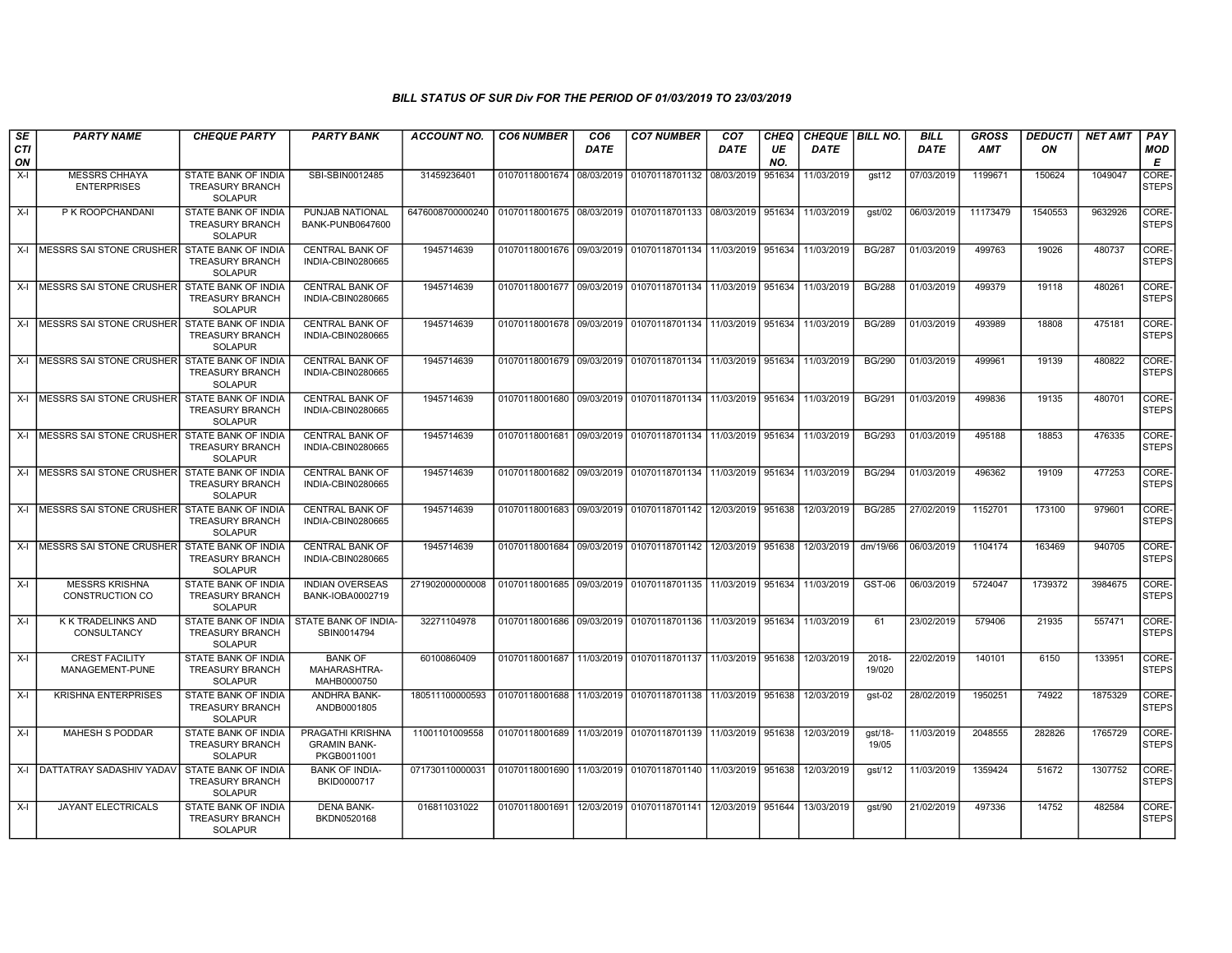| SE               | <b>PARTY NAME</b>                                 | <b>CHEQUE PARTY</b>                                                    | <b>PARTY BANK</b>                                      | <b>ACCOUNT NO.</b>              | <b>CO6 NUMBER</b>         | CO <sub>6</sub> | <b>CO7 NUMBER</b>                                                  | CO <sub>7</sub>   | CHEQ      | CHEQUE   BILL NO. |                    | <b>BILL</b> | <b>GROSS</b> | <i><b>DEDUCTI</b></i> | <b>NET AMT</b> | PAY                         |
|------------------|---------------------------------------------------|------------------------------------------------------------------------|--------------------------------------------------------|---------------------------------|---------------------------|-----------------|--------------------------------------------------------------------|-------------------|-----------|-------------------|--------------------|-------------|--------------|-----------------------|----------------|-----------------------------|
| <b>CTI</b><br>ON |                                                   |                                                                        |                                                        |                                 |                           | <b>DATE</b>     |                                                                    | <b>DATE</b>       | UE<br>NO. | <b>DATE</b>       |                    | <b>DATE</b> | <b>AMT</b>   | ON                    |                | <b>MOD</b><br>E             |
| $X-I$            | MESSRS SAI STONE CRUSHER                          | STATE BANK OF INDIA<br><b>TREASURY BRANCH</b><br><b>SOLAPUR</b>        | <b>CENTRAL BANK OF</b><br>INDIA-CBIN0280665            | 1945714639                      | 01070118001692            | 12/03/2019      | 01070118701143                                                     | 12/03/2019        | 951638    | 12/03/2019        | <b>BG/292</b>      | 01/03/2019  | 462291       | 17820                 | 444471         | <b>CORE</b><br><b>STEPS</b> |
| $X-I$            | <b>BALASAHEB SONYABAPU</b><br><b>BHUJBAL</b>      | <b>STATE BANK OF INDIA</b><br><b>TREASURY BRANCH</b><br><b>SOLAPUR</b> | <b>UCO BANK-</b><br>UCBA0000962                        | 09620500000467                  | 01070118001693            | 12/03/2019      | 01070118701144                                                     | 12/03/2019        | 951644    | 13/03/2019        | 05                 | 07/03/2019  | 351885       | 48720                 | 303165         | CORE-<br><b>STEPS</b>       |
| $X-I$            | <b>MESSRS KRISHNA</b><br>CONSTRUCTION CO          | <b>STATE BANK OF INDIA</b><br><b>TREASURY BRANCH</b><br><b>SOLAPUR</b> | <b>INDIAN OVERSEAS</b><br>BANK-IOBA0002719             | 271902000000008                 | 01070118001694            | 12/03/2019      | 01070118701145   12/03/2019                                        |                   | 951638    | 12/03/2019        | <b>BG/283</b>      | 25/02/2019  | 406819       | 15451                 | 391368         | CORE-<br>STEPS              |
| $X-I$            | ARYAN CONSTRUCTION &<br>supplier                  | STATE BANK OF INDIA<br><b>TREASURY BRANCH</b><br><b>SOLAPUR</b>        | STATE BANK OF INDIA-<br>SBIN0014794                    | 32072225184                     | 01070118001695            |                 | 12/03/2019 01070118701146 12/03/2019 951638                        |                   |           | 12/03/2019        | 23                 | 11/03/2019  | 530510       | 10610                 | 519900         | CORE-<br>STEPS              |
| $X-I$            | <b>TRACK BONDS</b>                                | <b>STATE BANK OF INDIA</b><br><b>TREASURY BRANCH</b><br><b>SOLAPUR</b> | UNION BANK OF INDIA-<br>UBIN0530671                    | 306701010310505                 | 01070118001696            | 12/03/2019      | 01070118701147                                                     | 12/03/2019 951644 |           | 13/03/2019        | qst/111            | 02/03/2019  | 825477       | 105501                | 719976         | CORE-<br><b>STEPS</b>       |
| $X-I$            | <b>MESSRS KRISHNA</b><br>CONSTRUCTION CO          | STATE BANK OF INDIA<br><b>TREASURY BRANCH</b><br>SOLAPUR               | <b>INDIAN OVERSEAS</b><br>BANK-IOBA0002719             | 271902000000008                 | 01070118001697            | 12/03/2019      | 01070118701148 12/03/2019 951644                                   |                   |           | 13/03/2019        | <b>GST-05</b>      | 11/02/2019  | 628275       | 26252                 | 602023         | CORE-<br><b>STEPS</b>       |
| $X-I$            | SHRI SAI TRANSPORT.                               | STATE BANK OF INDIA<br><b>TREASURY BRANCH</b><br>SOLAPUR               | UNION BANK OF INDIA-<br>UBIN0547026                    | 470201010035023                 | 01070118001698            | 13/03/2019      | 01070118701149   13/03/2019   951644                               |                   |           | 13/03/2019        | 25                 | 12/03/2019  | 324085       | 39982                 | 284103         | CORE-<br><b>STEPS</b>       |
| $X-I$            | <b>RAVI B JANTE</b>                               | <b>STATE BANK OF INDIA</b><br><b>TREASURY BRANCH</b><br>SOLAPUR        | <b>IDBI BANK LTD-</b><br>IBKL0000102                   | 0102102000013217                | 01070118001699            | 13/03/2019      | 01070118701150 13/03/2019 951644                                   |                   |           | 13/03/2019        | <b>GST-18</b>      | 12/03/2019  | 3637034      | 534224                | 3102810        | CORE-<br>STEPS              |
| $X-I$            | <b>MESSRS CHAUGULE</b><br>CONSTRUCTION            | STATE BANK OF INDIA<br><b>TREASURY BRANCH</b><br><b>SOLAPUR</b>        | SOLAPUR JANATA<br>SAHAKARI BANK<br>LIMITED-SJSB0000019 | 5870195020000007 01070118001700 |                           |                 | 13/03/2019 01070118701151 13/03/2019 951644 13/03/2019             |                   |           |                   | qst/05             | 11/03/2019  | 1188406      | 176753                | 1011653        | CORE-<br><b>STEPS</b>       |
| $X-I$            | <b>M/S SRINIVASA CONST</b>                        | STATE BANK OF INDIA<br><b>TREASURY BRANCH</b><br><b>SOLAPUR</b>        | STATE BANK OF INDIA-<br>SBIN0014794                    | 34632987733                     | 01070118001701            | 13/03/2019      | 01070118701152 13/03/2019 951650                                   |                   |           | 14/03/2019        | $\overline{2}$     | 11/03/2019  | 264320       | 36647                 | 227673         | CORE-<br><b>STEPS</b>       |
| $X-I$            | Mahesh Roopchandani                               | <b>STATE BANK OF INDIA</b><br><b>TREASURY BRANCH</b><br><b>SOLAPUR</b> | <b>BANK OF</b><br>MAHARASHTRA-<br>MAHB0000163          | 20010802447                     | 01070118001702            |                 | 13/03/2019 01070118701153 13/03/2019 951650                        |                   |           | 14/03/2019        | 153                | 11/03/2019  | 457120       | 17411                 | 439709         | CORE-<br><b>STEPS</b>       |
| $X-I$            | Mahesh Roopchandani                               | STATE BANK OF INDIA<br><b>TREASURY BRANCH</b><br><b>SOLAPUR</b>        | <b>BANK OF</b><br>MAHARASHTRA-<br>MAHB0000163          | 20010802447                     | 01070118001703            |                 | 13/03/2019 01070118701153 13/03/2019 951650                        |                   |           | 14/03/2019        | 154                | 11/03/2019  | 456172       | 17376                 | 438796         | CORE-<br><b>STEPS</b>       |
| $X-I$            | Mahesh Roopchandani                               | <b>STATE BANK OF INDIA</b><br><b>TREASURY BRANCH</b><br>SOLAPUR        | <b>BANK OF</b><br>MAHARASHTRA-<br>MAHB0000163          | 20010802447                     | 01070118001704            | 13/03/2019      | 01070118701153 13/03/2019 951650                                   |                   |           | 14/03/2019        | 151                | 11/03/2019  | 405443       | 15455                 | 389988         | CORE-<br><b>STEPS</b>       |
| $X-I$            | Mahesh Roopchandani                               | STATE BANK OF INDIA<br><b>TREASURY BRANCH</b><br><b>SOLAPUR</b>        | <b>BANK OF</b><br>MAHARASHTRA-<br>MAHB0000163          | 20010802447                     | 01070118001705            |                 | 13/03/2019   01070118701153   13/03/2019   951650                  |                   |           | 14/03/2019        | 152                | 05/03/2019  | 196288       | 7538                  | 188750         | CORE-<br><b>STEPS</b>       |
| $X-I$            | <b>ARVIND ENTERPRISES</b>                         | <b>STATE BANK OF INDIA</b><br><b>TREASURY BRANCH</b><br><b>SOLAPUR</b> | <b>BANK OF</b><br>MAHARASHTRA-<br>MAHB0000518          | 60170053255                     |                           |                 | 01070118001706   14/03/2019   01070118701154   14/03/2019   951650 |                   |           | 14/03/2019        | <b>GST/28</b>      | 25/02/2019  | 471113       | 9422                  | 461691         | CORE-<br>STEPS              |
| $X-I$            | PANTANE HEALTHCARE<br><b>SOLUTIONS</b>            | <b>STATE BANK OF INDIA</b><br><b>TREASURY BRANCH</b><br>SOLAPUR        | <b>CANARA BANK-</b><br>CNRB0000265                     | 0265201011981                   | 01070118001707 14/03/2019 |                 | 01070118701155 14/03/2019 951656                                   |                   |           | 15/03/2019        | gst/02a            | 21/02/2019  | 207833       | 11247                 | 196586         | CORE-<br><b>STEPS</b>       |
| $X-I$            | <b>RATAN EMPORIUM SECURITY</b><br><b>SERVICES</b> | <b>STATE BANK OF INDIA</b><br><b>TREASURY BRANCH</b><br><b>SOLAPUR</b> | <b>HDFC BANK LTD-</b><br>HDFC0000404                   | 50200031636074                  | 01070118001708 14/03/2019 |                 | 01070118701156 14/03/2019 951656                                   |                   |           | 15/03/2019        | rtn/03/dd/2<br>019 | 27/02/2019  | 1138344      | 117984                | 1020360        | CORE-<br><b>STEPS</b>       |
| $X-I$            | PRERNA CONSTRUCTION                               | <b>TREASURY BRANCH</b><br><b>SOLAPUR</b>                               | STATE BANK OF INDIA AXIS BANK-UTIB0001024              | 911020050422619                 | 01070118001709 14/03/2019 |                 | 01070118701157   14/03/2019   951656                               |                   |           | 15/03/2019        | GST-09             | 13/03/2019  | 776073       | 44322                 | 731751         | CORE-<br><b>STEPS</b>       |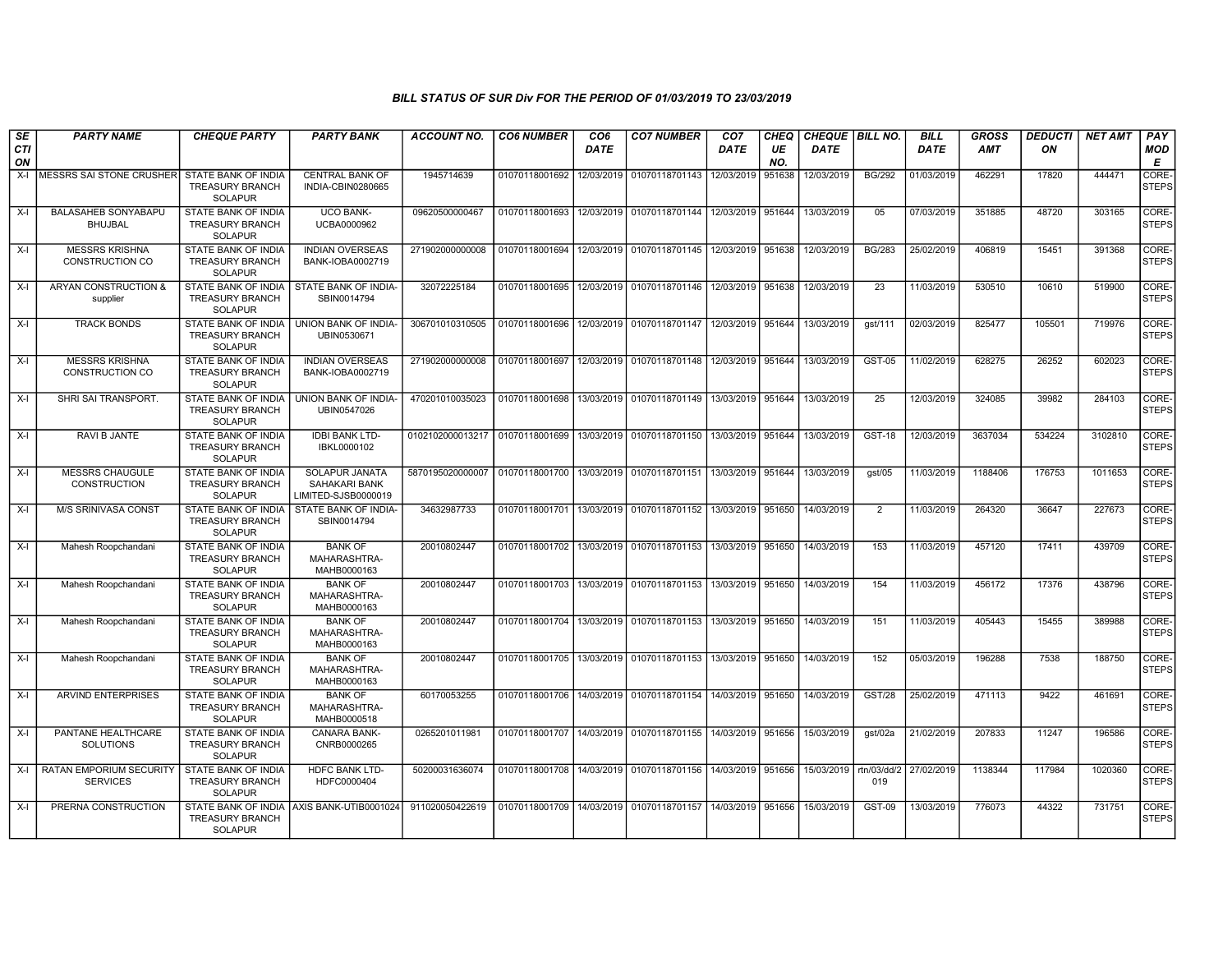| SE<br><b>CTI</b> | <b>PARTY NAME</b>                   | <b>CHEQUE PARTY</b>                                                    | <b>PARTY BANK</b>                             | <b>ACCOUNT NO.</b>                                                           | <b>CO6 NUMBER</b>                        | CO <sub>6</sub><br><b>DATE</b> | <b>CO7 NUMBER</b>                                                     | CO <sub>7</sub><br><b>DATE</b> | CHEQ<br>UE | CHEQUE   BILL NO.<br><b>DATE</b> |                                    | <b>BILL</b><br><b>DATE</b> | <b>GROSS</b><br><b>AMT</b> | <b>DEDUCTI</b><br>ON | <b>NET AMT</b> | PAY<br>MOD            |
|------------------|-------------------------------------|------------------------------------------------------------------------|-----------------------------------------------|------------------------------------------------------------------------------|------------------------------------------|--------------------------------|-----------------------------------------------------------------------|--------------------------------|------------|----------------------------------|------------------------------------|----------------------------|----------------------------|----------------------|----------------|-----------------------|
| ON               |                                     |                                                                        |                                               |                                                                              |                                          |                                |                                                                       |                                | NO.        |                                  |                                    |                            |                            |                      |                | E                     |
| $X-I$            | MALLIKARJUN S.BANKAPURE             | STATE BANK OF INDIA<br><b>TREASURY BRANCH</b><br><b>SOLAPUR</b>        | CANARA BANK-<br>CNRB0000259                   | 0259201002275                                                                | 01070118001710                           | 14/03/2019                     | 01070118701158                                                        | 14/03/2019                     | 951656     | 15/03/2019                       | gst/07                             | 13/03/2019                 | 1193307                    | 145185               | 1048122        | CORE-<br><b>STEPS</b> |
| $X-I$            | <b>CHETAN VADI</b>                  | <b>STATE BANK OF INDIA</b><br><b>TREASURY BRANCH</b><br><b>SOLAPUR</b> | <b>BANK OF INDIA-</b><br>BKID0008485          | 848530110000194                                                              |                                          |                                | 01070118001711 14/03/2019 01070118701159                              | 14/03/2019                     | 951656     | 15/03/2019                       | qst/07                             | 13/03/2019                 | 1590084                    | 117250               | 1472834        | CORE-<br><b>STEPS</b> |
| $X-I$            | JAGDEV INFRA PVT LTD                | STATE BANK OF INDIA<br><b>TREASURY BRANCH</b><br>SOLAPUR               | STATE BANK OF INDIA-<br>SBIN0000846           | 36735125598                                                                  |                                          |                                | 01070118001712 15/03/2019 01070118701160                              | 15/03/2019                     | 951656     | 15/03/2019                       | 14                                 | 05/03/2019                 | 1190280                    | 253338               | 936942         | CORE-<br><b>STEPS</b> |
| $X-I$            | JAGDEV INFRA PVT LTD                | STATE BANK OF INDIA<br><b>TREASURY BRANCH</b><br><b>SOLAPUR</b>        | STATE BANK OF INDIA-<br>SBIN0000846           | 36735125598                                                                  | 01070118001713 15/03/2019 01070118701161 |                                |                                                                       | 15/03/2019                     | 951656     | 15/03/2019   MCC/SUR/            | 01                                 | 08/03/2019                 | 4149048                    | 385208               | 3763840        | CORE-<br><b>STEPS</b> |
| $X-I$            | Mahesh Roopchandani                 | <b>STATE BANK OF INDIA</b><br><b>TREASURY BRANCH</b><br><b>SOLAPUR</b> | <b>BANK OF</b><br>MAHARASHTRA-<br>MAHB0000163 | 20010802447                                                                  |                                          |                                | 01070118001715 15/03/2019 01070118701162                              | 15/03/2019                     | 951656     | 15/03/2019                       | gst/155a                           | 13/03/2019                 | 458139                     | 17450                | 440689         | CORE-<br><b>STEPS</b> |
| X-I              | L S PAWAR                           | STATE BANK OF INDIA<br><b>TREASURY BRANCH</b><br><b>SOLAPUR</b>        | <b>CENTRAL BANK OF</b><br>INDIA-CBIN0282815   | 3551013545                                                                   |                                          |                                | 01070118001716   15/03/2019   01070118701163                          | 15/03/2019                     | 951663     | 18/03/2019                       | gst/07                             | 08/03/2019                 | 374837                     | 14687                | 360150         | CORE-<br><b>STEPS</b> |
| X-I              | CHANDRASHEKHAR<br><b>INDUSTRIES</b> | STATE BANK OF INDIA<br><b>TREASURY BRANCH</b><br><b>SOLAPUR</b>        | <b>BANK OF INDIA-</b><br>BKID0000700          | 070020110000271                                                              | 01070118001717 15/03/2019                |                                | 01070118701164                                                        | 15/03/2019                     | 951663     | 18/03/2019                       | 42                                 | 14/03/2019                 | 29802                      | 972                  | 28830          | CORE-<br><b>STEPS</b> |
| $X-I$            | UTTAM CONSTRUCTION                  | <b>STATE BANK OF INDIA</b><br><b>TREASURY BRANCH</b><br><b>SOLAPUR</b> | <b>UNION BANK OF INDIA-</b><br>UBIN0562637    | 626301010050403                                                              |                                          |                                | 01070118001718 15/03/2019 01070118701165 15/03/2019                   |                                | 951663     | 18/03/2019                       | gst/03                             | 12/03/2019                 | 148806                     | 5684                 | 143122         | CORE-<br><b>STEPS</b> |
| $X-I$            | SHREYA ENTERTRISES                  | STATE BANK OF INDIA<br><b>TREASURY BRANCH</b><br><b>SOLAPUR</b>        | <b>BANK OF</b><br>MAHARASHTRA-<br>MAHB0001298 | 60037982599                                                                  | 01070118001720                           |                                | 18/03/2019 01070118701166                                             | 18/03/2019                     | 951668     | 19/03/2019                       | gst/26a                            | 08/03/2019                 | 1159033                    | 92986                | 1066047        | CORE-<br><b>STEPS</b> |
| X-I              | SHRI SAI TRANSPORT.                 | STATE BANK OF INDIA<br><b>TREASURY BRANCH</b><br><b>SOLAPUR</b>        | UNION BANK OF INDIA-<br>UBIN0547026           | 470201010035023                                                              |                                          |                                | 01070118001721   18/03/2019   01070118701167                          | 18/03/2019                     | 951668     | 19/03/2019                       | 23.                                | 11/03/2019                 | 290223                     | 37447                | 252776         | CORE-<br><b>STEPS</b> |
| X-I              | D N KELA                            | <b>STATE BANK OF INDIA</b><br><b>TREASURY BRANCH</b><br><b>SOLAPUR</b> | <b>HDFC BANK LTD-</b><br>HDFC0000221          | 02218730000176                                                               |                                          |                                | 01070118001724 18/03/2019 01070118701168                              | 18/03/2019                     | 951668     |                                  | 19/03/2019 09/sur/POR<br>S         | 13/03/2019                 | 1415409                    | 53584                | 1361825        | CORE-<br><b>STEPS</b> |
| $X-I$            | D N KELA                            | STATE BANK OF INDIA<br><b>TREASURY BRANCH</b><br><b>SOLAPUR</b>        | HDFC BANK LTD-<br>HDFC0000221                 | 02218730000176                                                               |                                          |                                | 01070118001725   18/03/2019   01070118701169                          | 18/03/2019                     | 951668     |                                  | 19/03/2019 04SUR/DM-<br><b>MMR</b> | 13/03/2019                 | 5816060                    | 220390               | 5595670        | CORE-<br><b>STEPS</b> |
|                  | X-LIPACE CONTRACTORS PVT LTD        | STATE BANK OF INDIA<br><b>TREASURY BRANCH</b><br><b>SOLAPUR</b>        | <b>IDBI BANK LTD-</b><br>IBKL0000522          | 0522102000024815   01070118001726   19/03/2019   01070118701170   19/03/2019 |                                          |                                |                                                                       |                                | 951668     | 19/03/2019                       | 17                                 | 15/03/2019                 | 141376                     | 5403                 | 135973         | CORE-<br><b>STEPS</b> |
|                  | X-I PACE CONTRACTORS PVT LTD        | STATE BANK OF INDIA<br><b>TREASURY BRANCH</b><br><b>SOLAPUR</b>        | <b>IDBI BANK LTD-</b><br>IBKL0000522          | 0522102000024815 01070118001727 19/03/2019 01070118701171 19/03/2019         |                                          |                                |                                                                       |                                | 951668     | 19/03/2019                       | GST-16                             | 15/03/2019                 | 178039                     | 13963                | 164076         | CORE-<br><b>STEPS</b> |
| $X-I$            | <b>ADITYA ENTERPRISES</b>           | <b>STATE BANK OF INDIA</b><br><b>TREASURY BRANCH</b><br><b>SOLAPUR</b> | <b>BANK OF</b><br>MAHARASHTRA-<br>MAHB0000518 | 60292687411                                                                  |                                          |                                | 01070118001728 19/03/2019 01070118701173 19/03/2019 951668            |                                |            | 19/03/2019                       | qst/06                             | 05/03/2019                 | 242207                     | 4844                 | 237363         | CORE-<br><b>STEPS</b> |
|                  | X-I DATTATRAY SADASHIV YADAV        | STATE BANK OF INDIA<br><b>TREASURY BRANCH</b><br><b>SOLAPUR</b>        | <b>BANK OF INDIA-</b><br>BKID0000717          | 071730110000031                                                              | 01070118001729                           |                                | 19/03/2019 01070118701172 19/03/2019                                  |                                | 951668     | 19/03/2019                       | qst/13                             | 18/03/2019                 | 890407                     | 33917                | 856490         | CORE-<br><b>STEPS</b> |
| X-I              | <b>VIJAY CONSTRUCTION</b>           | <b>STATE BANK OF INDIA</b><br><b>TREASURY BRANCH</b><br><b>SOLAPUR</b> | <b>BANK OF</b><br>MAHARASHTRA-<br>MAHB0001128 | 60127890457                                                                  |                                          |                                | 01070118001730 19/03/2019 01070118701174 19/03/2019 951668            |                                |            | 19/03/2019                       | $18 -$<br>19/Daund/0<br>4          | 18/03/2019                 | 887572                     | 25558                | 862014         | CORE-<br><b>STEPS</b> |
| $X-I$            | <b>M SARATH KUMAR</b>               | STATE BANK OF INDIA<br><b>TREASURY BRANCH</b><br><b>SOLAPUR</b>        | STATE BANK OF INDIA-<br>SBIN0021167           | 62428955433                                                                  |                                          |                                | 01070118001731 19/03/2019 01070118701175 19/03/2019 951676 20/03/2019 |                                |            |                                  | gst/01                             | 13/03/2019                 | 525999                     | 73556                | 452443         | CORE-<br><b>STEPS</b> |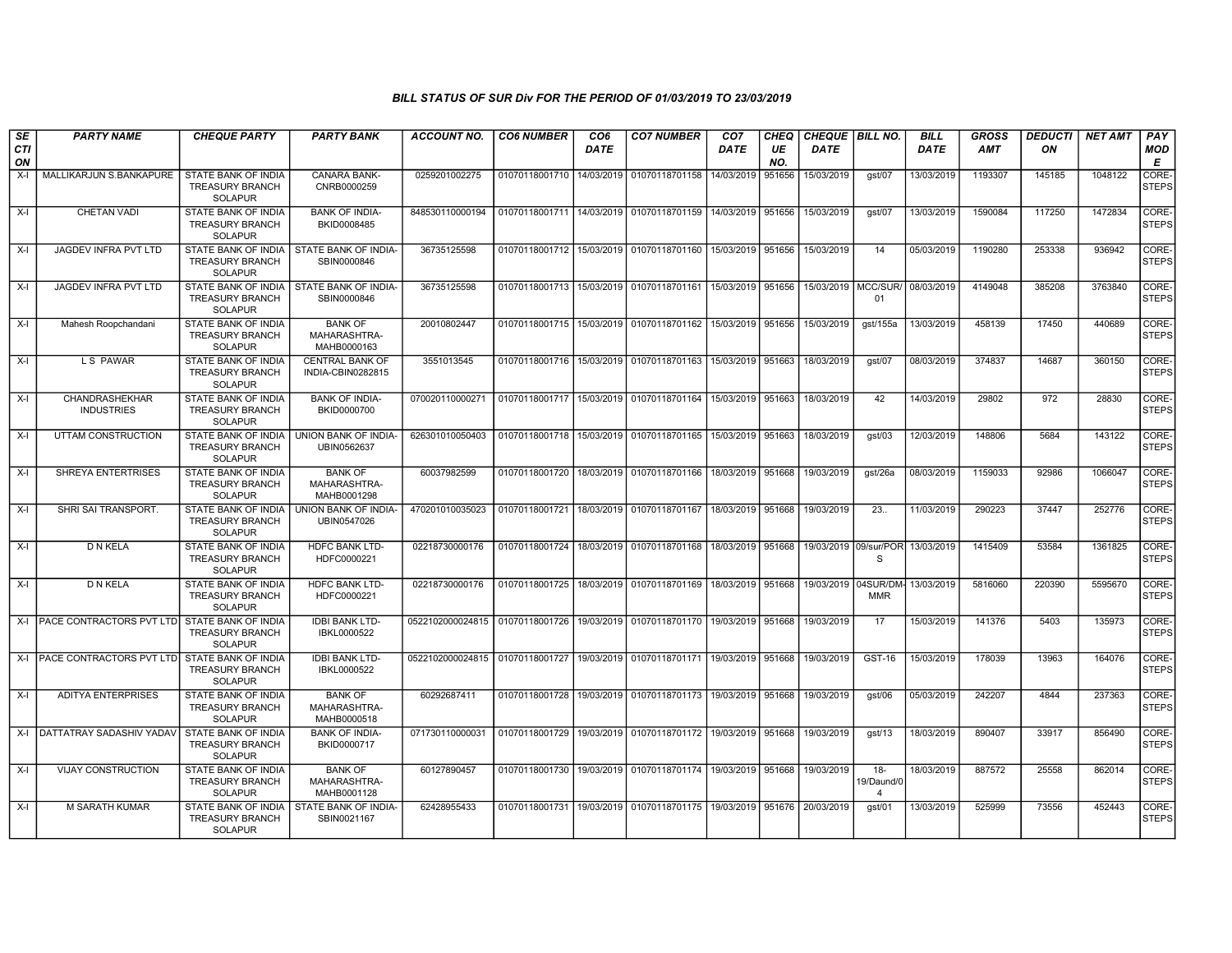| SE<br><b>CTI</b><br>ON | <b>PARTY NAME</b>                          | <b>CHEQUE PARTY</b>                                                    | <b>PARTY BANK</b>                                      | <b>ACCOUNT NO.</b>                                              | <b>CO6 NUMBER</b>                        | CO <sub>6</sub><br><b>DATE</b> | <b>CO7 NUMBER</b>                                                               | CO <sub>7</sub><br>DATE | CHEQ<br>UE<br>NO. | CHEQUE BILL NO.<br><b>DATE</b> |                | <b>BILL</b><br><b>DATE</b> | <b>GROSS</b><br><b>AMT</b> | <b>DEDUCTI</b><br>ON | <b>NET AMT</b> | PAY<br>MOD<br>E           |
|------------------------|--------------------------------------------|------------------------------------------------------------------------|--------------------------------------------------------|-----------------------------------------------------------------|------------------------------------------|--------------------------------|---------------------------------------------------------------------------------|-------------------------|-------------------|--------------------------------|----------------|----------------------------|----------------------------|----------------------|----------------|---------------------------|
| $X-I$                  | PRERNA CONSTRUCTION                        | STATE BANK OF INDIA<br><b>TREASURY BRANCH</b><br><b>SOLAPUR</b>        | SBI-SBIN0012239                                        | 38274276293                                                     | 01070118001732                           |                                | 19/03/2019 01070118701176                                                       | 19/03/2019              | 951676            | 20/03/2019                     | GST-10         | 19/03/2019                 | 770973                     | 106959               | 664014         | CORE-<br><b>STEPS</b>     |
| $X-H$                  | <b>IPF ANG</b>                             | <b>STATE BANK OF INDIA</b><br>(IMPREST)                                | SBI-SBIN0003072                                        | 31529931961                                                     |                                          |                                | 01070218007799 01/03/2019 01070218702495 01/03/2019 951615                      |                         |                   | 01/03/2019                     | 11364          | 04/07/2018                 | 5000                       | $\mathbf 0$          | 5000           | <b>IMP</b>                |
| X-II                   | <b>IPF RPF PVR</b>                         | STATE BANK OF INDIA<br>(IMPREST)                                       | SBI-SBIN0003072                                        | 31529931961                                                     |                                          |                                | 01070218007800 01/03/2019 01070218702495 01/03/2019                             |                         | 951615            | 01/03/2019                     | 3800           | 08/10/2018                 | 2500                       | $\mathbf 0$          | 2500           | IMP                       |
| X-II                   | IPF/RPF/DSCR/SUR                           | STATE BANK OF INDIA<br>(IMPREST)                                       | SBI-SBIN0003072                                        | 31529931961                                                     |                                          |                                | 01070218007802 01/03/2019 01070218702495                                        | 01/03/2019              | 951615            | 01/03/2019                     | 710            | 10/09/2018                 | 500                        | $\Omega$             | 500            | IMP                       |
| X-II                   | SSE(TELE-N)/SUR/VEH                        | STATE BANK OF INDIA<br>(IMPREST)                                       | SBI-SBIN0003072                                        | 31529931961                                                     |                                          |                                | 01070218007803 01/03/2019 01070218702487                                        | 01/03/2019 951613       |                   | 01/03/2019                     | 759            | 11/02/2019                 | 3989                       | $\mathbf 0$          | 3989           | <b>IMP</b>                |
| $X-H$                  | SR DEE/SUR/GEN                             | STATE BANK OF INDIA<br>(IMPREST)                                       | SBI-SBIN0003072                                        | 31529931961                                                     |                                          |                                | 01070218007804 01/03/2019 01070218702487                                        | 01/03/2019 951613       |                   | 01/03/2019                     | 181            | 18/02/2019                 | 4000                       | $\mathbf 0$          | 4000           | <b>IMP</b>                |
| X-II                   | <b>MS BSS</b><br>Infrastructuresecundrabad | STATE BANK OF INDIA<br><b>TREASURY BRANCH</b><br><b>SOLAPUR</b>        | STATE BANK OF INDIA-<br>SBIN0020766                    | 30738910010                                                     |                                          |                                | 01070218007805   01/03/2019   01070218702486   01/03/2019   951614   01/03/2019 |                         |                   |                                | 04             | 10/01/2019                 | 370600                     | 22022                | 348578         | CORE-<br><b>STEPS</b>     |
| $X-H$                  | <b>CCOR/SUR/GEN</b>                        | <b>STATE BANK OF INDIA</b><br>(IMPREST)                                | SBI-SBIN0003072                                        | 31529931961                                                     |                                          |                                | 01070218007806 01/03/2019 01070218702488 01/03/2019 951613                      |                         |                   | 01/03/2019                     | 76             | 03/02/2019                 | 465                        | $\Omega$             | 465            | IMP                       |
| $X-H$                  | CCOR/SUR/LOBBY                             | STATE BANK OF INDIA<br>(IMPREST)                                       | SBI-SBIN0003072                                        | 31529931961                                                     | 01070218007807 01/03/2019 01070218702488 |                                |                                                                                 | 01/03/2019 951613       |                   | 01/03/2019                     | 1321           | 06/02/2019                 | 4976                       | $\Omega$             | 4976           | IMP                       |
| X-II                   | SR DSTE(M)/SUR                             | STATE BANK OF INDIA<br>(IMPREST)                                       | SBI-SBIN0003072                                        | 31529931961                                                     |                                          |                                | 01070218007808 01/03/2019 01070218702488                                        | 01/03/2019              | 951613            | 01/03/2019                     | 116            | 11/01/2019                 | 9873                       | $\mathbf 0$          | 9873           | <b>IMP</b>                |
| X-II                   | <b>HPCL DT CARD</b>                        | STATE BANK OF INDIA<br><b>TREASURY BRANCH</b><br><b>SOLAPUR</b>        | <b>ICICI BANK LTD-</b><br>ICIC0000104                  | HPCL2600191902                                                  |                                          |                                | 01070218007809 01/03/2019 01070218702489                                        | 01/03/2019 951614       |                   | 01/03/2019                     | 39             | 01/03/2019                 | 274664                     | $\Omega$             | 274664         | CORE-<br><b>STEPS</b>     |
| X-II                   | AO/ CASH/ BSNL GULBARGA                    | AO/ CASH/ BSNL<br><b>GULBARGA</b>                                      | SELF CHEQUE-1                                          | 000000000                                                       |                                          |                                | 01070218007810 01/03/2019 01070218702491                                        |                         |                   | 01/03/2019 951611 01/03/2019   | 944982236<br>6 | 05/02/2019                 | 555                        | $\Omega$             | 555            | <b>BANK</b><br>CHEQ<br>UE |
| X-II                   | <b>SURESH S BADGUJAR</b>                   | <b>STATE BANK OF INDIA</b><br><b>TREASURY BRANCH</b><br><b>SOLAPUR</b> | <b>INDIAN OVERSEAS</b><br>BANK-IOBA0002252             | 225201000000053                                                 | 01070218007812 01/03/2019 01070218702497 |                                |                                                                                 | 01/03/2019 951619       |                   | 05/03/2019                     | 253449         | 12/02/2019                 | 115100                     | $\Omega$             | 115100         | CORE-<br><b>STEPS</b>     |
| X-II                   | IPF/RPF/DD                                 | STATE BANK OF INDIA<br>(IMPREST)                                       | SBI-SBIN0003072                                        | 31529931961                                                     |                                          |                                | 01070218007813 01/03/2019 01070218702495 01/03/2019 951615 01/03/2019           |                         |                   |                                | 14221          | 02/08/2018                 | 2450                       | $\mathbf 0$          | 2450           | <b>IMP</b>                |
| X-II                   | <b>SR DME SUR</b>                          | STATE BANK OF INDIA<br>(IMPREST)                                       | SBI-SBIN0003072                                        | 3152993161                                                      |                                          |                                | 01070218007814 01/03/2019 01070218702495                                        | 01/03/2019 951615       |                   | 01/03/2019                     | 13349          | 21/02/2019                 | 4000                       | $\mathbf 0$          | 4000           | <b>IMP</b>                |
| $\overline{X}$ -II     | SUBHASH A MALI                             | <b>STATE BANK OF INDIA</b><br><b>TREASURY BRANCH</b><br><b>SOLAPUR</b> | SBI-SBIN0000335                                        | 30631239674                                                     |                                          |                                | 01070218007815 01/03/2019 01070218702497 01/03/2019 951619 05/03/2019           |                         |                   |                                | 253456         | 12/02/2019                 | 59640                      | $\Omega$             | 59640          | CORE-<br><b>STEPS</b>     |
|                        | X-II SSE/(ELECT/MAINT)VEH/(TRUC<br>K)      | STATE BANK OF INDIA<br>(IMPREST)                                       | SBI-SBIN0003072                                        | 31529931961                                                     |                                          |                                | 01070218007816 01/03/2019 01070218702495 01/03/2019 951615 01/03/2019           |                         |                   |                                | 409861         | 24/02/2019                 | 20000                      | $\Omega$             | 20000          | IMP                       |
| X-II                   | <b>SMT DEEPMALA N</b><br>WAGHMODE          | <b>STATE BANK OF INDIA</b><br><b>TREASURY BRANCH</b><br><b>SOLAPUR</b> | SOLAPUR JANATA<br>SAHAKARI BANK<br>LIMITED-SJSB0000099 | 5870012000025280                                                |                                          |                                | 01070218007817 01/03/2019 01070218702496 01/03/2019 951619 05/03/2019           |                         |                   |                                | 253457         | 11/02/2019                 | 9735                       | $\mathbf 0$          | 9735           | CORE-<br><b>STEPS</b>     |
| $X-II$                 | <b>SMT SAROJA S YELE</b>                   | STATE BANK OF INDIA<br><b>TREASURY BRANCH</b><br><b>SOLAPUR</b>        | UNION BANK OF INDIA-<br>UBIN0547034                    | 470302010106239                                                 |                                          |                                | 01070218007818 01/03/2019 01070218702496                                        | 01/03/2019 951619       |                   | 05/03/2019                     | 253459         | 01/02/2019                 | 9735                       | $\mathbf 0$          | 9735           | CORE-<br><b>STEPS</b>     |
| X-II                   | CMS/SUR/GEN                                | STATE BANK OF INDIA<br>(IMPREST)                                       | SBI-SBIN0003072                                        | 31529931961                                                     |                                          |                                | 01070218007819 01/03/2019 01070218702495 01/03/2019 951615 01/03/2019           |                         |                   |                                | 433            | 13/02/2019                 | 23397                      | $\mathbf 0$          | 23397          | <b>IMP</b>                |
| X-II                   | SAYYAD HAMID SAYYAD<br>KASIM               | STATE BANK OF INDIA<br><b>TREASURY BRANCH</b><br><b>SOLAPUR</b>        | PUNJAB NATIONAL<br>BANK-PUNB0007900                    | 0079008700000683   01070218007820   01/03/2019   01070218702497 |                                          |                                |                                                                                 | 01/03/2019 951619       |                   | 05/03/2019                     | 253450         | 12/02/2019                 | 115002                     | $\mathbf 0$          | 115002         | CORE-<br><b>STEPS</b>     |
| X-II                   | MS/PVR/GEN                                 | STATE BANK OF INDIA<br>(IMPREST)                                       | SBI-SBIN0003072                                        | 31529931961                                                     |                                          |                                | 01070218007821 01/03/2019 01070218702495 01/03/2019 951615 01/03/2019           |                         |                   |                                | 64             | 08/02/2019                 | 3628                       | $\mathbf 0$          | 3628           | IMP                       |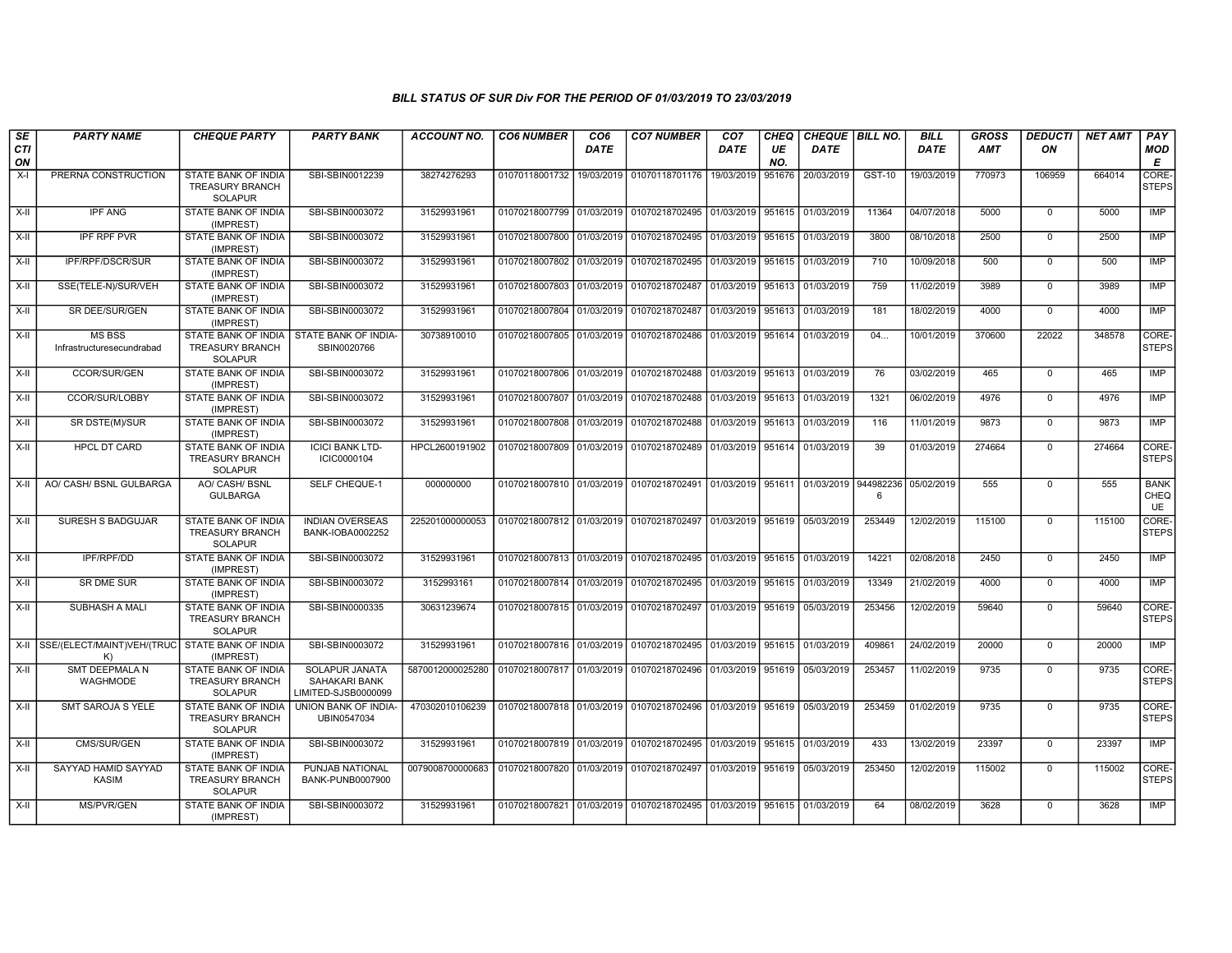| <b>SE</b><br><b>CTI</b><br>ON | <b>PARTY NAME</b>                                                      | <b>CHEQUE PARTY</b>                                                    | <b>PARTY BANK</b>                             | ACCOUNT NO.                                               | <b>CO6 NUMBER</b>                        | CO <sub>6</sub><br><b>DATE</b> | <b>CO7 NUMBER</b>                                                               | CO <sub>7</sub><br><b>DATE</b> | <b>CHEQ</b><br>UE<br>NO. | CHEQUE   BILL NO.<br><b>DATE</b>                          |                             | <b>BILL</b><br><b>DATE</b> | <b>GROSS</b><br>AMT | <b>DEDUCTI</b><br>ON | <b>NET AMT</b> | PAY<br><b>MOD</b><br>E      |
|-------------------------------|------------------------------------------------------------------------|------------------------------------------------------------------------|-----------------------------------------------|-----------------------------------------------------------|------------------------------------------|--------------------------------|---------------------------------------------------------------------------------|--------------------------------|--------------------------|-----------------------------------------------------------|-----------------------------|----------------------------|---------------------|----------------------|----------------|-----------------------------|
| X-II                          | YASMEEN SAYYED                                                         | <b>STATE BANK OF INDIA</b><br><b>TREASURY BRANCH</b><br><b>SOLAPUR</b> | PUNJAB NATIONAL<br>BANK-PUNB0007900           | 0079000103186027                                          | 01070218007822 01/03/2019 01070218702496 |                                |                                                                                 | 01/03/2019                     | 951619                   | 05/03/2019                                                | 253448                      | 12/02/2019                 | 115100              | $\mathbf 0$          | 115100         | CORE-<br><b>STEPS</b>       |
| X-II                          | <b>MESSRS BHARTI AIRTEL</b><br>LIMITED                                 | STATE BANK OF INDIA<br>TREASURY BRANCH<br><b>SOLAPUR</b>               | <b>ICICI BANK LTD-</b><br><b>ICIC0000007</b>  | 000705024068                                              |                                          |                                | 01070218007823 01/03/2019 01070218702494                                        |                                |                          | 01/03/2019   951616   01/03/2019   652930606   06/12/2018 |                             |                            | 92608               | 1852                 | 90756          | CORE-<br><b>STEPS</b>       |
| $X-II$                        | MAHARASHTRA STATE<br>ELECTRICITY DISTRIBUTION<br><b>COMPANY</b>        | <b>STATE BANK OF INDIA</b><br>TREASURY BRANCH<br><b>SOLAPUR</b>        | <b>CANARA BANK-</b><br>CNRB0001903            | 1903201010183                                             |                                          |                                | 01070218007824 01/03/2019 01070218702498 01/03/2019 951616 01/03/2019           |                                |                          |                                                           | 345060169 01/03/2019<br>087 |                            | 97510               | $\Omega$             | 97510          | CORE-<br><b>STEPS</b>       |
| X-II                          | <b>MAHARASHTRA STATE</b><br>ELECTRICITY DISTRIBUTION<br><b>COMPANY</b> | <b>STATE BANK OF INDIA</b><br><b>TREASURY BRANCH</b><br><b>SOLAPUR</b> | <b>CANARA BANK-</b><br>CNRB0001903            | 1903201010183                                             |                                          |                                | 01070218007825 01/03/2019 01070218702498 01/03/2019 951616 01/03/2019 277870197 |                                |                          |                                                           | 294                         | 01/03/2019                 | 112930              | $\mathbf 0$          | 112930         | CORE-<br><b>STEPS</b>       |
| $X-H$                         | <b>MAHARASHTRA STATE</b><br>ELECTRICITY DISTRIBUTION<br><b>COMPANY</b> | <b>STATE BANK OF INDIA</b><br><b>TREASURY BRANCH</b><br><b>SOLAPUR</b> | CANARA BANK-<br>CNRB0001903                   | 1903201010183                                             |                                          |                                | 01070218007826 01/03/2019 01070218702498 01/03/2019 951616 01/03/2019 591140621 |                                |                          |                                                           | 682                         | 01/03/2019                 | 25740               | $\overline{0}$       | 25740          | CORE-<br><b>STEPS</b>       |
| X-II                          | MAHARASHTRA STATE<br><b>ELECTRICITY DISTRIBUTION</b><br><b>COMPANY</b> | STATE BANK OF INDIA<br><b>TREASURY BRANCH</b><br><b>SOLAPUR</b>        | CANARA BANK-<br>CNRB0001903                   | 1903201010183                                             |                                          |                                | 01070218007827 01/03/2019 01070218702498 01/03/2019 951616 01/03/2019           |                                |                          |                                                           | 162020093<br>072            | 01/03/2019                 | 17030               | $\mathbf 0$          | 17030          | CORE-<br><b>STEPS</b>       |
| X-II                          | <b>MAHARASHTRA STATE</b><br>ELECTRICITY DISTRIBUTION<br>COMPANY        | <b>STATE BANK OF INDIA</b><br><b>TREASURY BRANCH</b><br><b>SOLAPUR</b> | <b>CANARA BANK-</b><br>CNRB0001903            | 1903201010183                                             |                                          |                                | 01070218007828 01/03/2019 01070218702498 01/03/2019 951616 01/03/2019           |                                |                          |                                                           | 34728003<br>534             | 01/03/2019                 | 27980               | $\Omega$             | 27980          | CORE-<br><b>STEPS</b>       |
| X-II                          | <b>BALAJI ELECTRONIC</b>                                               | STATE BANK OF INDIA<br><b>TREASURY BRANCH</b><br><b>SOLAPUR</b>        | <b>IDBI BANK LTD-</b><br>IBKL0000478          | 0478651100001762 01070218007829 01/03/2019 01070218702534 |                                          |                                |                                                                                 | 07/03/2019 951631              |                          | 08/03/2019                                                | 268631                      | 18/02/2019                 | 11200               | $\Omega$             | 11200          | CORE-<br><b>STEPS</b>       |
| $X-H$                         | <b>DIGITRONICS</b>                                                     | STATE BANK OF INDIA<br><b>TREASURY BRANCH</b><br><b>SOLAPUR</b>        | <b>DENA BANK-</b><br>BKDN0510414              | 041411001600                                              |                                          |                                | 01070218007830 01/03/2019 01070218702534 07/03/2019 951631 08/03/2019           |                                |                          |                                                           | 268586                      | 28/02/2019                 | 30200               | $\Omega$             | 30200          | CORE-<br><b>STEPS</b>       |
| $X-II$                        | RAKESH KOMALCHAND JAIN                                                 | STATE BANK OF INDIA<br><b>TREASURY BRANCH</b><br><b>SOLAPUR</b>        | <b>BANK OF INDIA-</b><br>BKID0000666          | 066610110000920                                           |                                          |                                | 01070218007831 01/03/2019 01070218702499 01/03/2019 951616 01/03/2019           |                                |                          |                                                           | 48222                       | 01/03/2019                 | 1224                | $\mathbf 0$          | 1224           | CORE-<br><b>STEPS</b>       |
| $X-H$                         | <b>MAYUR PARAKAH BHOJ</b>                                              | <b>STATE BANK OF INDIA</b><br><b>TREASURY BRANCH</b><br>SOLAPUR        | <b>BANK OF</b><br>MAHARASHTRA-<br>MAHB0000518 | 20085261691                                               |                                          |                                | 01070218007832 01/03/2019 01070218702499 01/03/2019 951616 01/03/2019           |                                |                          |                                                           |                             | 01/03/2019                 | 1927                | $\Omega$             | 1927           | CORE-<br><b>STEPS</b>       |
| $X-II$                        | MAYUR PARAKAH BHOJ                                                     | STATE BANK OF INDIA<br><b>TREASURY BRANCH</b><br><b>SOLAPUR</b>        | <b>BANK OF</b><br>MAHARASHTRA-<br>MAHB0000518 | 20085261691                                               |                                          |                                | 01070218007833 01/03/2019 01070218702499 01/03/2019 951616 01/03/2019           |                                |                          |                                                           | $\overline{2}$              | 01/03/2019                 | 1927                | $\Omega$             | 1927           | CORE-<br><b>STEPS</b>       |
| X-II                          | MAYUR PARAKAH BHOJ                                                     | STATE BANK OF INDIA<br><b>TREASURY BRANCH</b><br><b>SOLAPUR</b>        | <b>BANK OF</b><br>MAHARASHTRA-<br>MAHB0000518 | 20085261691                                               |                                          |                                | 01070218007834 01/03/2019 01070218702499                                        | 01/03/2019 951616 01/03/2019   |                          |                                                           | 3                           | 01/03/2019                 | 1927                | $\Omega$             | 1927           | CORE-<br><b>STEPS</b>       |
| X-II                          | SR.DCM.SUR                                                             | <b>STATE BANK OF INDIA</b><br>(IMPREST)                                | SBI-SBIN0003072                               | 31529931961                                               |                                          |                                | 01070218007837 05/03/2019 01070218702502 05/03/2019 951618 05/03/2019           |                                |                          |                                                           | 4078                        | 23/01/2019                 | 29980               | $\mathbf 0$          | 29980          | IMP                         |
| $X-II$                        | RAGHOJI KIDNEY HOSPITAL<br>AND RESEARCH CENTRE                         | STATE BANK OF INDIA<br><b>TREASURY BRANCH</b><br><b>SOLAPUR</b>        | <b>BANK OF INDIA-</b><br>BKID0000705          | 070520100000125                                           | 01070218007838                           |                                | 05/03/2019 01070218702501                                                       | 05/03/2019 951619              |                          | 05/03/2019                                                | RKH0004/<br>9               | 26/02/2019                 | 53750               | 5375                 | 48375          | <b>CORE</b><br><b>STEPS</b> |
| X-II                          | <b>STATION MANAGER</b><br><b>AUSAROAD</b>                              | STATE BANK OF INDIA<br>(IMPREST)                                       | SBI-SBIN0003072                               | 31529931961                                               |                                          |                                | 01070218007839 05/03/2019 01070218702510 05/03/2019 951622                      |                                |                          | 06/03/2019                                                | 2476                        | 30/01/2019                 | 6420                | $\Omega$             | 6420           | IMP                         |
| X-II                          | STATION MANAGER JATROAD                                                | STATE BANK OF INDIA<br>(IMPREST)                                       | SBI-SBIN0003072                               | 31529931961                                               |                                          |                                | 01070218007840 05/03/2019 01070218702510                                        | 05/03/2019                     | 951622                   | 06/03/2019                                                | 33                          | 03/02/2019                 | 6090                | $\Omega$             | 6090           | <b>IMP</b>                  |
| $X-H$                         | <b>STATION MANAGER YEDSHI</b>                                          | STATE BANK OF INDIA<br>(IMPREST)                                       | SBI-SBIN0003072                               | 31529931961                                               | 01070218007841 05/03/2019                |                                | 01070218702510 05/03/2019 951622                                                |                                |                          | 06/03/2019                                                | 405                         | 05/02/2019                 | 9156                | $\Omega$             | 9156           | IMP                         |
| X-II                          | STATION MANAGER DHOKI                                                  | STATE BANK OF INDIA<br>(IMPREST)                                       | SBI-SBIN0003072                               | 31529931961                                               |                                          |                                | 01070218007842 05/03/2019 01070218702510 05/03/2019 951622                      |                                |                          | 06/03/2019                                                | 269                         | 20/01/2019                 | 8420                | $\mathbf 0$          | 8420           | <b>IMP</b>                  |
| X-II                          | STATION MANAGER SHENDRI                                                | STATE BANK OF INDIA<br>(IMPREST)                                       | SBI-SBIN0003072                               | 31529931961                                               |                                          |                                | 01070218007843 05/03/2019 01070218702510 05/03/2019 951622                      |                                |                          | 06/03/2019                                                | 194                         | 20/12/2018                 | 9830                | $\mathbf 0$          | 9830           | IMP                         |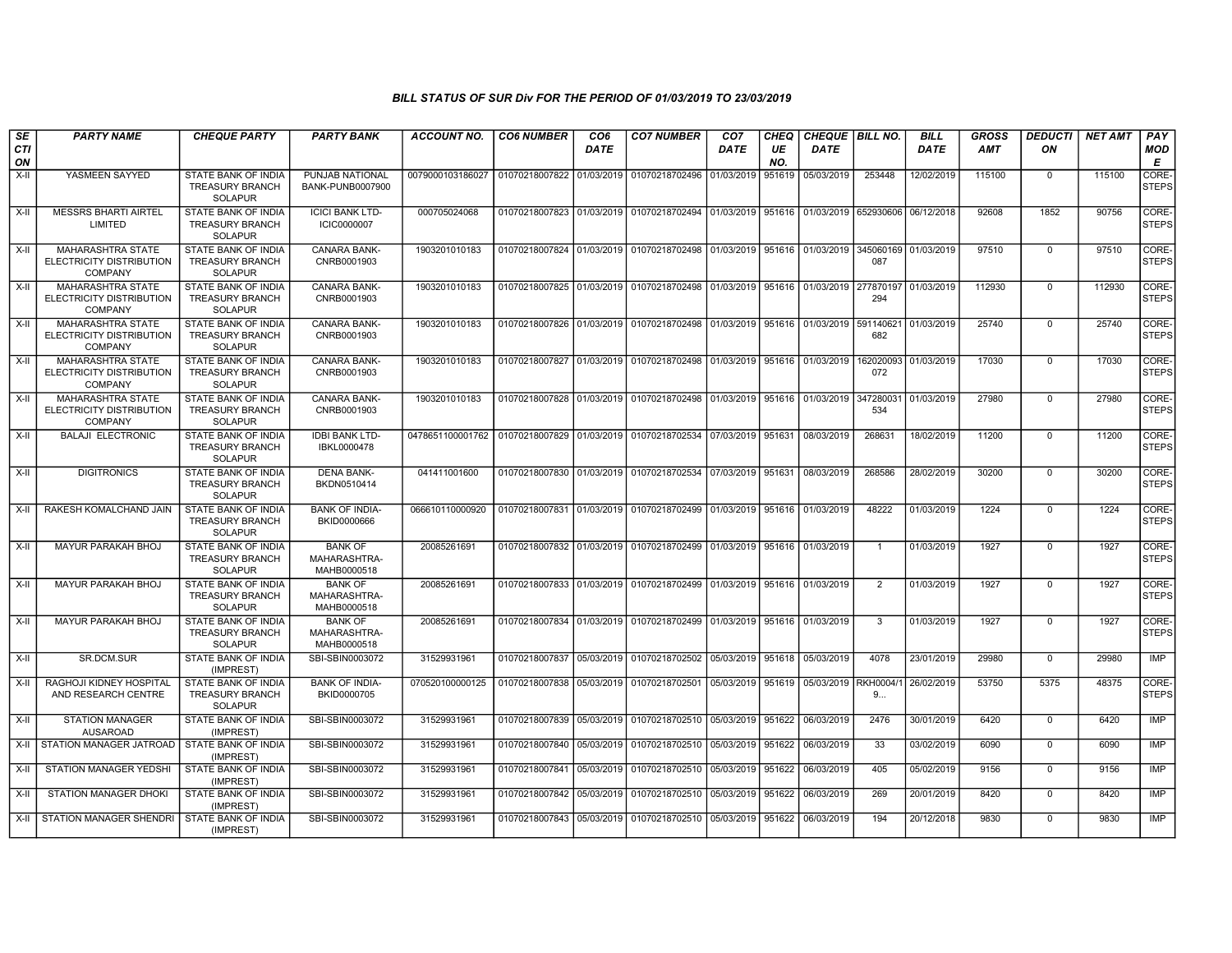| SE<br>CTI<br>ON | <b>PARTY NAME</b>                                                             | <b>CHEQUE PARTY</b>                                                    | <b>PARTY BANK</b>                           | <b>ACCOUNT NO.</b> | <b>CO6 NUMBER</b>         | CO <sub>6</sub><br><b>DATE</b> | <b>CO7 NUMBER</b>                                          | CO <sub>7</sub><br><b>DATE</b> | CHEQ<br>UE<br>NO. | CHEQUE   BILL NO.<br><b>DATE</b> |                  | <b>BILL</b><br><b>DATE</b> | <b>GROSS</b><br><b>AMT</b> | <b>DEDUCTI</b><br>ON | <b>NET AMT</b> | PAY<br><b>MOD</b><br>E |
|-----------------|-------------------------------------------------------------------------------|------------------------------------------------------------------------|---------------------------------------------|--------------------|---------------------------|--------------------------------|------------------------------------------------------------|--------------------------------|-------------------|----------------------------------|------------------|----------------------------|----------------------------|----------------------|----------------|------------------------|
| X-II            | <b>STATION MANAGER</b><br>KAVATHEMAHANKAL                                     | STATE BANK OF INDIA<br>(IMPREST)                                       | SBI-SBIN0003072                             | 31529931961        | 01070218007844            | 05/03/2019                     | 01070218702510                                             | 05/03/2019                     | 951622            | 06/03/2019                       | 514              | 20/01/2019                 | 7900                       | $\mathbf 0$          | 7900           | IMP                    |
| X-II            | <b>STATION MANAGER</b><br><b>BARSHITOWN</b>                                   | STATE BANK OF INDIA<br>(IMPREST)                                       | SBI-SBIN0003072                             | 31529931961        | 01070218007845 05/03/2019 |                                | 01070218702510 05/03/2019                                  |                                | 951622            | 06/03/2019                       | 5404             | 18/01/2019                 | 9940                       | $\mathbf 0$          | 9940           | <b>IMP</b>             |
| $X-H$           | <b>STATION MANAGER</b><br><b>USMANABAD</b>                                    | STATE BANK OF INDIA<br>(IMPREST)                                       | SBI-SBIN0003072                             | 31529931961        | 01070218007846 05/03/2019 |                                | 01070218702510 05/03/2019 951622                           |                                |                   | 06/03/2019                       | 4668             | 25/01/2019                 | 14351                      | $\Omega$             | 14351          | <b>IMP</b>             |
| X-II            | STATION MANAGER CHITALI                                                       | STATE BANK OF INDIA<br>(IMPREST)                                       | SBI-SBIN0003072                             | 31529931961        | 01070218007847            | 05/03/2019                     | 01070218702511 05/03/2019                                  |                                | 951622            | 06/03/2019                       | 33               | 10/01/2019                 | 5950                       | $\mathbf 0$          | 5950           | IMP                    |
| $X-H$           | <b>SSE WORKS SUR</b>                                                          | <b>DIVISIONAL</b><br>CASHIER(P) SHOLAPUR                               | SBI-SBIN0003072                             | 31529931961        | 01070218007848            | 05/03/2019                     | 01070218702504 05/03/2019 951617                           |                                |                   | 05/03/2019                       | 2571             | 02/02/2019                 | 19567                      | $\Omega$             | 19567          | CASH                   |
|                 | X-II STATION MANAGER BELAPUR                                                  | <b>STATE BANK OF INDIA</b><br>(IMPREST)                                | SBI-SBIN0003072                             | 31529931961        | 01070218007849            | 05/03/2019                     | 01070218702511 05/03/2019 951622                           |                                |                   | 06/03/2019                       | 1180             | 01/02/2019                 | 14237                      | $\mathbf 0$          | 14237          | IMP                    |
|                 | X-II STATION MANAGER BELVANDI                                                 | <b>STATE BANK OF INDIA</b><br>(IMPREST)                                | SBI-SBIN0003072                             | 31529931961        | 01070218007850 05/03/2019 |                                | 01070218702511 05/03/2019 951622                           |                                |                   | 06/03/2019                       | 524              | 03/02/2019                 | 7858                       | $\mathbf 0$          | 7858           | <b>IMP</b>             |
| X-II            | <b>SSE/P WAY/DUD</b>                                                          | STATE BANK OF INDIA<br>(IMPREST)                                       | SBI-SBIN0003072                             | 31529931961        | 01070218007851            | 05/03/2019                     | 01070218702505 05/03/2019                                  |                                | 951618            | 05/03/2019                       | 3823             | 14/01/2019                 | 19728                      | $\mathbf 0$          | 19728          | <b>IMP</b>             |
| X-II            | <b>STATION MANAGER</b><br><b>PADHEGAON</b>                                    | STATE BANK OF INDIA<br>(IMPREST)                                       | SBI-SBIN0003072                             | 31529931961        | 01070218007852            | 05/03/2019                     | 01070218702511 05/03/2019 951622                           |                                |                   | 06/03/2019                       | 1016             | 06/02/2019                 | 8207                       | $\mathbf 0$          | 8207           | IMP                    |
| $X-H$           | <b>STATION MANAGER</b><br>AHMEDNAGAR                                          | STATE BANK OF INDIA<br>(IMPREST)                                       | SBI-SBIN0003072                             | 31529931961        | 01070218007855            | 05/03/2019                     | 01070218702511 05/03/2019 951622                           |                                |                   | 06/03/2019                       | 13177            | 03/02/2019                 | 10699                      | $\mathbf 0$          | 10699          | <b>IMP</b>             |
|                 | X-II STATION MANAGER NIMBALAK                                                 | <b>STATE BANK OF INDIA</b><br>(IMPREST)                                | SBI-SBIN0003072                             | 31529931961        | 01070218007856            | 05/03/2019                     | 01070218702511 05/03/2019 951622                           |                                |                   | 06/03/2019                       | 542              | 04/02/2019                 | 7715                       | $\overline{0}$       | 7715           | IMP                    |
| X-II            | STATION MANAGER AKOLNER                                                       | STATE BANK OF INDIA<br>(IMPREST)                                       | SBI-SBIN0003072                             | 31529931961        | 01070218007857            | 05/03/2019                     | 01070218702511 05/03/2019 951622                           |                                |                   | 06/03/2019                       | 033              | 25/01/2019                 | 10000                      | $\mathbf 0$          | 10000          | <b>IMP</b>             |
| X-II            | STATION MANAGER SAROLA                                                        | STATE BANK OF INDIA<br>(IMPREST)                                       | SBI-SBIN0003072                             | 31529931961        | 01070218007858            | 05/03/2019                     | 01070218702511 05/03/2019                                  |                                | 951622            | 06/03/2019                       | 562              | 05/02/2019                 | 5060                       | $\overline{0}$       | 5060           | <b>IMP</b>             |
| X-II            | STATION MANAGER VISAPUR                                                       | STATE BANK OF INDIA<br>(IMPREST)                                       | SBI-SBIN0003072                             | 31529931961        | 01070218007859            | 05/03/2019                     | 01070218702512 05/03/2019 951622                           |                                |                   | 06/03/2019                       | 558              | 15/01/2019                 | 8880                       | $\mathbf 0$          | 8880           | <b>IMP</b>             |
| $X-H$           | <b>STATION MANAGER</b><br><b>RANJANGAON</b>                                   | STATE BANK OF INDIA<br>(IMPREST)                                       | SBI-SBIN0003072                             | 31529931961        | 01070218007860            | 05/03/2019                     | 01070218702512 05/03/2019 951622                           |                                |                   | 06/03/2019                       | 3523             | 20/01/2019                 | 9910                       | $\overline{0}$       | 9910           | <b>IMP</b>             |
| X-II            | <b>STATION MANAGER</b><br><b>PUNTAMBA</b>                                     | STATE BANK OF INDIA<br>(IMPREST)                                       | SBI-SBIN0003072                             | 31529931961        | 01070218007861            | 05/03/2019                     | 01070218702512 05/03/2019                                  |                                | 951622            | 06/03/2019                       | 551              | 15/01/2019                 | 9000                       | $\mathbf 0$          | 9000           | <b>IMP</b>             |
| X-II            | STATION MANAGER VAMBORI                                                       | STATE BANK OF INDIA<br>(IMPREST)                                       | SBI-SBIN0003072                             | 31529931961        | 01070218007862            | 05/03/2019                     | 01070218702512 05/03/2019 951622                           |                                |                   | 06/03/2019                       | 341              | 24/01/2019                 | 9848                       | $\Omega$             | 9848           | IMP                    |
| X-II            | <b>STATION MANAGER</b><br>SHRIGONDAROAD                                       | STATE BANK OF INDIA<br>(IMPREST)                                       | SBI-SBIN0003072                             | 31529931961        | 01070218007863            | 05/03/2019                     | 01070218702512 05/03/2019 951622                           |                                |                   | 06/03/2019                       | 5542             | 23/12/2018                 | 4070                       | $\mathbf 0$          | 4070           | IMP                    |
| $X-H$           | SR.SE/P.WAY/STORE/SUR                                                         | <b>DIVISIONAL</b><br>CASHIER(P) SHOLAPUR                               | SBI-SBIN0003072                             | 31529931961        | 01070218007864            | 05/03/2019                     | 01070218702506 05/03/2019 951621                           |                                |                   | 06/03/2019                       | 83               | 14/02/2019                 | 13453                      | $\Omega$             | 13453          | CASH                   |
| X-II            | KALPAK SHAH OF<br><b>ARCHIVISION</b>                                          | <b>STATE BANK OF INDIA</b><br><b>TREASURY BRANCH</b><br><b>SOLAPUR</b> | SBI-SBIN0000483                             | 30380692866        | 01070218007866            | 05/03/2019                     | 01070218702515 05/03/2019 951623                           |                                |                   | 06/03/2019                       | 23               | 06/02/2019                 | 159600                     | 4389                 | 155211         | CORE-<br><b>STEPS</b>  |
| X-II            | SR SE(SIG/M)/GR                                                               | STATE BANK OF INDIA<br>(IMPREST)                                       | SBI-SBIN0003072                             | 31529931961        | 01070218007867            | 05/03/2019                     | 01070218702507 05/03/2019 951622                           |                                |                   | 06/03/2019                       | 5633             | 18/02/2019                 | 1863                       | $\mathbf 0$          | 1863           | IMP                    |
| $X-H$           | CMS / SUR                                                                     | <b>DIVISIONAL</b><br>CASHIER(P) SHOLAPUR                               | SELF CHEQUE-1                               | 000000000          |                           |                                | 01070218007868 05/03/2019 01070218702508 05/03/2019 951621 |                                |                   | 06/03/2019                       | 746272           | 05/03/2019                 | 25000                      | $\mathbf 0$          | 25000          | CASH                   |
| X-II            | <b>MAHARASHTRA STATE</b><br><b>ELECTRICITY DISTRIBUTION</b><br><b>COMPANY</b> | <b>STATE BANK OF INDIA</b><br><b>TREASURY BRANCH</b><br><b>SOLAPUR</b> | <b>CANARA BANK-</b><br>CNRB0001903          | 1903201010183      | 01070218007869 05/03/2019 |                                | 01070218702509 05/03/2019 951623                           |                                |                   | 06/03/2019                       | 330249002<br>089 | 05/03/2019                 | 5501830                    | $\mathbf 0$          | 5501830        | CORE-<br><b>STEPS</b>  |
|                 | X-II MESSRS SAI STONE CRUSHER                                                 | <b>STATE BANK OF INDIA</b><br><b>TREASURY BRANCH</b><br><b>SOLAPUR</b> | <b>CENTRAL BANK OF</b><br>INDIA-CBIN0280665 | 1945714639         |                           |                                | 01070218007870 05/03/2019 01070218702513 05/03/2019 951628 |                                |                   | 07/03/2019                       | 230774           | 15/02/2019                 | 217040                     | $\mathbf 0$          | 217040         | CORE-<br><b>STEPS</b>  |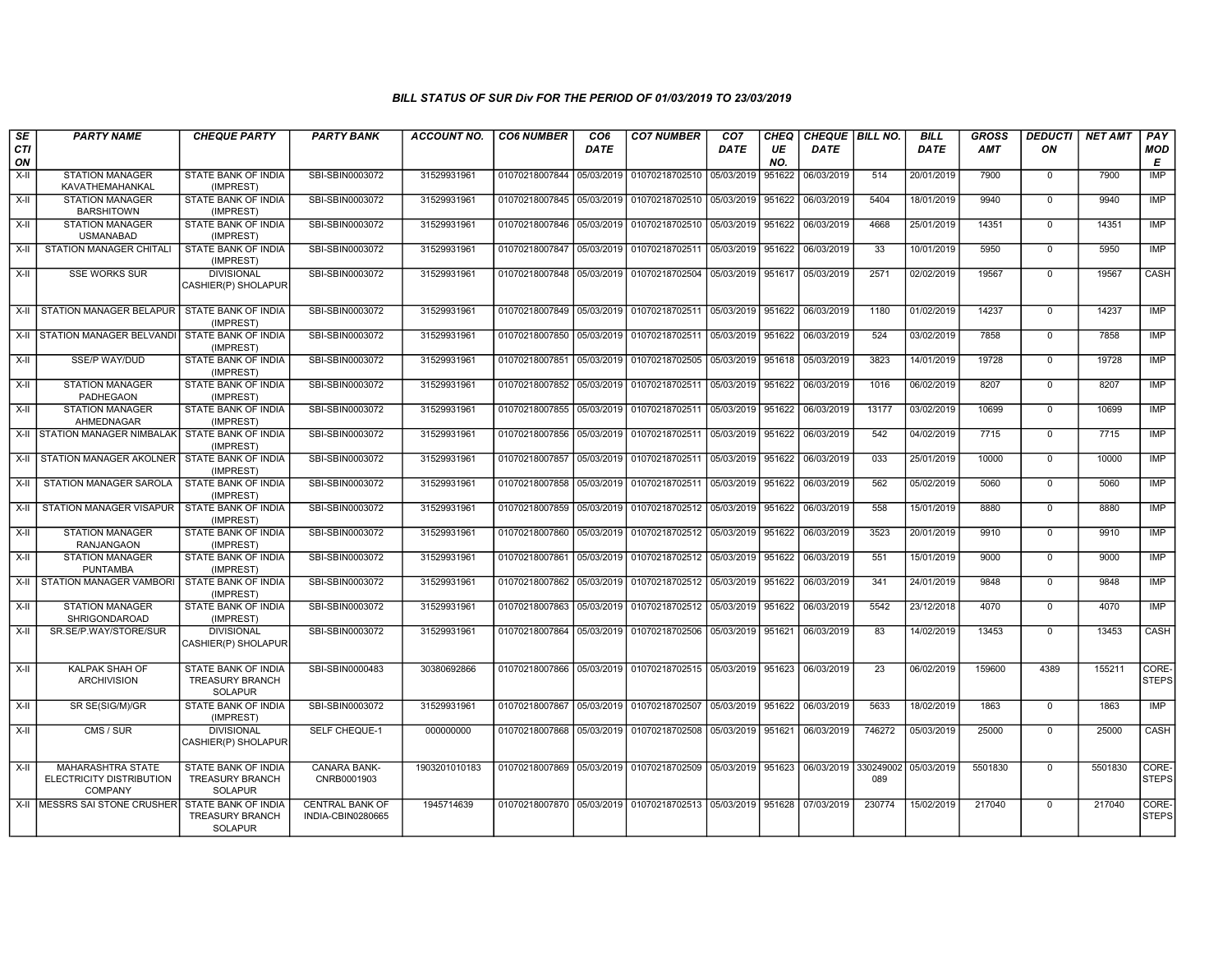| SE               | <b>PARTY NAME</b>                                               | <b>CHEQUE PARTY</b>                                                    | <b>PARTY BANK</b>                                            | <b>ACCOUNT NO.</b> | <b>CO6 NUMBER</b>                        | CO <sub>6</sub> | <b>CO7 NUMBER</b>                                                               | CO <sub>7</sub>   | <b>CHEQ</b> | CHEQUE   BILL NO. |                      | <b>BILL</b>          | <b>GROSS</b> | <b>DEDUCTI</b> | <b>NET AMT</b> | <b>PAY</b>            |
|------------------|-----------------------------------------------------------------|------------------------------------------------------------------------|--------------------------------------------------------------|--------------------|------------------------------------------|-----------------|---------------------------------------------------------------------------------|-------------------|-------------|-------------------|----------------------|----------------------|--------------|----------------|----------------|-----------------------|
| <b>CTI</b><br>ON |                                                                 |                                                                        |                                                              |                    |                                          | DATE            |                                                                                 | DATE              | UE<br>NO.   | <b>DATE</b>       |                      | <b>DATE</b>          | <b>AMT</b>   | ΟN             |                | <b>MOD</b><br>Е       |
| X-II             | <b>TRIDENT ENGINEERS AND</b><br><b>ASSOCIATES</b>               | STATE BANK OF INDIA<br><b>TREASURY BRANCH</b><br><b>SOLAPUR</b>        | <b>KOTAK MAHINDRA</b><br><b>BANK LIMITED-</b><br>KKBK0001423 | 9212270911         | 01070218007871 05/03/2019                |                 | 01070218702514                                                                  | 05/03/2019        | 951628      | 07/03/2019        | 253491               | 22/02/2019           | 90100        | $\mathbf 0$    | 90100          | CORE-<br><b>STEPS</b> |
| X-II             | <b>TRIDENT ENGINEERS AND</b><br><b>ASSOCIATES</b>               | <b>STATE BANK OF INDIA</b><br>TREASURY BRANCH<br><b>SOLAPUR</b>        | <b>KOTAK MAHINDRA</b><br><b>BANK LIMITED-</b><br>KKBK0001423 | 9212270911         |                                          |                 | 01070218007872 05/03/2019 01070218702514 05/03/2019 951628                      |                   |             | 07/03/2019        | 268556               | 15/02/2019           | 15940        | $\mathbf 0$    | 15940          | CORE-<br><b>STEPS</b> |
| $X-II$           | <b>JAYANT ELECTRICALS</b>                                       | <b>STATE BANK OF INDIA</b><br><b>TREASURY BRANCH</b><br><b>SOLAPUR</b> | <b>DENA BANK-</b><br>BKDN0520168                             | 016811031022       |                                          |                 | 01070218007873 05/03/2019 01070218702514 05/03/2019 951628                      |                   |             | 07/03/2019        | 252730               | 06/02/2019           | 18300        | $\Omega$       | 18300          | CORE-<br>STEPS        |
|                  | X-II BHARAT SECURITY SERVICES                                   | STATE BANK OF INDIA<br>TREASURY BRANCH<br><b>SOLAPUR</b>               | CANARA BANK-<br>CNRB0002581                                  | 2581201000672      | 01070218007874 05/03/2019                |                 | 01070218702514 05/03/2019 951628                                                |                   |             | 07/03/2019        | 268584               | 27/02/2019           | 3800         | $\mathsf 0$    | 3800           | CORE-<br><b>STEPS</b> |
| X-II             | <b>HINDUSTAN ENTERPRISES</b>                                    | STATE BANK OF INDIA<br><b>TREASURY BRANCH</b><br><b>SOLAPUR</b>        | CANARA BANK-<br>CNRB0002581                                  | 2581201000801      |                                          |                 | 01070218007875 05/03/2019 01070218702514 05/03/2019 951628 07/03/2019           |                   |             |                   | 268585               | 27/02/2019           | 3800         | $\mathbf 0$    | 3800           | CORE-<br><b>STEPS</b> |
| $X-H$            | ADEN/SUR                                                        | STATE BANK OF INDIA<br>(IMPREST)                                       | SBI-SBIN0003072                                              | 31529931961        |                                          |                 | 01070218007876 05/03/2019 01070218702519 06/03/2019 951622                      |                   |             | 06/03/2019        | 7049                 | 16/01/2019           | 6802         | $\overline{0}$ | 6802           | <b>IMP</b>            |
| X-II             | ADEN/TRACK/SUR                                                  | STATE BANK OF INDIA<br>(IMPREST)                                       | SBI-SBIN0003072                                              | 31529931961        |                                          |                 | 01070218007877 05/03/2019 01070218702519 06/03/2019 951622                      |                   |             | 06/03/2019        | 5217                 | 27/12/2018           | 4986         | $\mathbf 0$    | 4986           | IMP                   |
| X-II             | ADEN/SDB                                                        | <b>STATE BANK OF INDIA</b><br>(IMPREST)                                | SBI-SBIN0003072                                              | 31529931961        |                                          |                 | 01070218007878 05/03/2019 01070218702519 06/03/2019 951622                      |                   |             | 06/03/2019        | 15078                | 14/02/2019           | 7984         | $\mathbf 0$    | 7984           | IMP                   |
| X-II             | ADEN/ANG                                                        | STATE BANK OF INDIA<br>(IMPREST)                                       | SBI-SBIN0003072                                              | 31529931961        |                                          |                 | 01070218007879 05/03/2019 01070218702519 06/03/2019 951622                      |                   |             | 06/03/2019        | 12024                | 22/02/2019           | 4932         | $\mathbf 0$    | 4932           | IMP                   |
| X-II             | ADEN/ANG                                                        | STATE BANK OF INDIA<br>(IMPREST)                                       | SBI-SBIN0003072                                              | 31529931961        | 01070218007880 05/03/2019                |                 | 01070218702519 06/03/2019 951622                                                |                   |             | 06/03/2019        | 2755                 | 08/02/2019           | 6000         | $\Omega$       | 6000           | IMP                   |
| X-II             | ADEN/BG/KWV                                                     | STATE BANK OF INDIA<br>(IMPREST)                                       | SBI-SBIN0003072                                              | 31529931961        | 01070218007881 05/03/2019 01070218702519 |                 |                                                                                 | 06/03/2019 951622 |             | 06/03/2019        | 1239                 | 23/02/2019           | 3750         | $\mathbf 0$    | 3750           | <b>IMP</b>            |
| $X-H$            | <b>DEN/S/SUR</b>                                                | <b>STATE BANK OF INDIA</b><br>(IMPREST)                                | SBI-SBIN0003072                                              | 31529931961        | 01070218007882 05/03/2019                |                 | 01070218702519 06/03/2019 951622                                                |                   |             | 06/03/2019        | 2038                 | 03/12/2018           | 3000         | $\overline{0}$ | 3000           | <b>IMP</b>            |
| X-II             | <b>SSE TRD DD</b>                                               | <b>STATE BANK OF INDIA</b><br>(IMPREST)                                | SBI-SBIN0003072                                              | 31529931961        |                                          |                 | 01070218007883 05/03/2019 01070218702517                                        | 06/03/2019 951622 |             | 06/03/2019        | 4207                 | 18/01/2019           | 32000        | $\Omega$       | 32000          | <b>IMP</b>            |
| $X-II$           | ADEN/DETC/SUR                                                   | <b>STATE BANK OF INDIA</b><br>(IMPREST)                                | SBI-SBIN0003072                                              | 31529931961        | 01070218007884 05/03/2019                |                 | 01070218702519 06/03/2019 951622                                                |                   |             | 06/03/2019        | 2172                 | 23/02/2019           | 5000         | $\Omega$       | 5000           | <b>IMP</b>            |
| $X-H$            | ATIITYA TRAINING AND HR<br>CONSULTANTS PVT LTD<br><b>MUMBAI</b> | <b>STATE BANK OF INDIA</b><br><b>TREASURY BRANCH</b><br><b>SOLAPUR</b> | <b>ICICI BANK LTD-</b><br>ICIC0006238                        | 623805028235       |                                          |                 | 01070218007885 06/03/2019 01070218702516 06/03/2019 951628                      |                   |             | 07/03/2019        | 5098/MUM/<br>2018-19 | 04/01/2019           | 34363        | 737            | 33626          | CORE-<br><b>STEPS</b> |
| $X-I$            | Vodafone Idea Limited                                           | <b>STATE BANK OF INDIA</b><br>TREASURY BRANCH<br><b>SOLAPUR</b>        | ORIENTAL BANK OF<br>COMMERCE-<br>ORBC0101054                 | 10541010008750     |                                          |                 | 01070218007886 06/03/2019 01070218702522 06/03/2019 951623                      |                   |             | 06/03/2019        | 14IMHO29<br>145      | 22/02/2019           | 22735        | 455            | 22280          | CORE-<br><b>STEPS</b> |
| X-II             | SAMEEKSHA ENTERPRISES                                           | STATE BANK OF INDIA<br><b>TREASURY BRANCH</b><br><b>SOLAPUR</b>        | <b>VIJAYA BANK-</b><br>VIJB0005018                           | 501806211000021    |                                          |                 | 01070218007887   06/03/2019   01070218702518   06/03/2019   951628   07/03/2019 |                   |             |                   | 185                  | 05/03/2019           | 28000        | 280            | 27720          | CORE-<br><b>STEPS</b> |
| X-II             | SAMEEKSHA ENTERPRISES                                           | <b>STATE BANK OF INDIA</b><br>TREASURY BRANCH<br><b>SOLAPUR</b>        | VIJAYA BANK-<br>VIJB0005018                                  | 501806211000021    |                                          |                 | 01070218007888 06/03/2019 01070218702520 06/03/2019 951628 07/03/2019           |                   |             |                   |                      | 186/18-19 05/03/2019 | 49325        | 493            | 48832          | CORE-<br><b>STEPS</b> |
| $X-H$            | SR DCM SUR                                                      | <b>DIVISIONAL</b><br>CASHIER(P) SHOLAPUR                               | SELF CHEQUE-1                                                |                    |                                          |                 | 01070218007889 06/03/2019 01070218702521                                        | 06/03/2019 951621 |             | 06/03/2019        | 756452               | 06/03/2019           | 15000        | $\mathbf 0$    | 15000          | CASH                  |
| X-II             | CMS / SUR                                                       | <b>DIVISIONAL</b><br>CASHIER(P) SHOLAPUR                               | SELF CHEQUE-1                                                | 000000000          | 01070218007891                           |                 | 06/03/2019 01070218702521                                                       | 06/03/2019 951621 |             | 06/03/2019        | 746273               | 06/03/2019           | 15000        | $\mathbf 0$    | 15000          | CASH                  |
| X-II             | SSE/(ELECT/MAINT)/SUR                                           | <b>STATE BANK OF INDIA</b><br>(IMPREST)                                | SBI-SBIN0003072                                              | 31529931961        |                                          |                 | 01070218007892 06/03/2019 01070218702524 06/03/2019 951622                      |                   |             | 06/03/2019        | 6228                 | 19/12/2018           | 10000        | $\mathbf 0$    | 10000          | IMP                   |
| X-II             | SSE(E/M)/ANG                                                    | STATE BANK OF INDIA<br>(IMPREST)                                       | SBI-SBIN0003072                                              | 31529931961        |                                          |                 | 01070218007893 06/03/2019 01070218702524 06/03/2019 951622                      |                   |             | 06/03/2019        | 1694                 | 16/02/2019           | 2918         | $\mathbf 0$    | 2918           | IMP                   |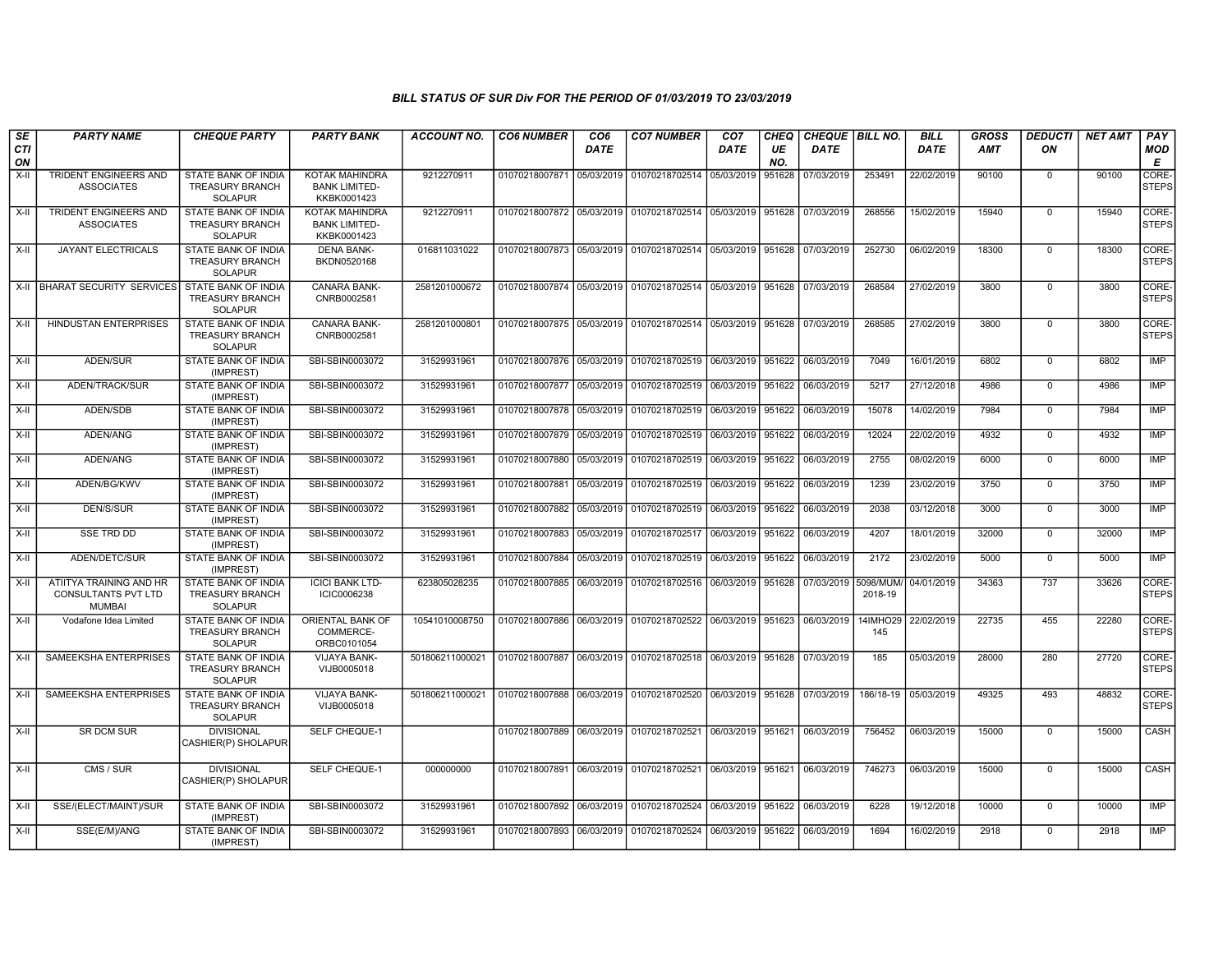| SE<br>CTI<br>ON | <b>PARTY NAME</b>                                 | <b>CHEQUE PARTY</b>                                             | <b>PARTY BANK</b>                            | <b>ACCOUNT NO.</b> | <b>CO6 NUMBER</b>         | CO <sub>6</sub><br><b>DATE</b> | <b>CO7 NUMBER</b>                                                     | CO <sub>7</sub><br><b>DATE</b> | CHEQ<br>UE<br>NO. | CHEQUE BILL NO.<br>DATE |           | <b>BILL</b><br><b>DATE</b> | <b>GROSS</b><br>AMT | <b>DEDUCTI</b><br>ON | <b>NET AMT</b> | PAY<br>MOD<br>Е       |
|-----------------|---------------------------------------------------|-----------------------------------------------------------------|----------------------------------------------|--------------------|---------------------------|--------------------------------|-----------------------------------------------------------------------|--------------------------------|-------------------|-------------------------|-----------|----------------------------|---------------------|----------------------|----------------|-----------------------|
| X-II            | SSE(TL/AC)/SUR                                    | STATE BANK OF INDIA<br>(IMPREST)                                | SBI-SBIN0003072                              | 31529931961        | 01070218007894            | 06/03/2019                     | 01070218702524                                                        | 06/03/2019                     | 951622            | 06/03/2019              | 432       | 25/02/2019                 | 4000                | $\mathbf 0$          | 4000           | <b>IMP</b>            |
| X-II            | SSE(TELE-N)/SUR/VEH                               | STATE BANK OF INDIA<br>(IMPREST)                                | SBI-SBIN0003072                              | 31529931961        | 01070218007895            | 06/03/2019                     | 01070218702524 06/03/2019                                             |                                | 951622            | 06/03/2019              | 4397      | 25/02/2019                 | 4000                | $\mathbf 0$          | 4000           | IMP                   |
| X-II            | <b>XEN/SUR</b>                                    | <b>DIVISIONAL</b><br>CASHIER(P) SHOLAPUR                        | DUMMY-                                       | 11111111111        | 01070218007896 06/03/2019 |                                | 01070218702523 06/03/2019 951621                                      |                                |                   | 06/03/2019              | 672204    | 06/03/2019                 | 50000               | $\Omega$             | 50000          | CASH                  |
| $X-H$           | SSE(TELE-N)/SUR/VEH                               | STATE BANK OF INDIA<br>(IMPREST)                                | SBI-SBIN0003072                              | 31529931961        | 01070218007897 06/03/2019 |                                | 01070218702524 06/03/2019 951622                                      |                                |                   | 06/03/2019              | 14902     | 16/02/2019                 | 12000               | $\mathbf 0$          | 12000          | <b>IMP</b>            |
| $X-II$          | Dr VINAYAK D DESHPANDE                            | STATE BANK OF INDIA<br><b>TREASURY BRANCH</b><br><b>SOLAPUR</b> | <b>BANK OF INDIA-</b><br>BKID0000704         | 070410100002698    | 01070218007898            | 06/03/2019                     | 01070218702525 06/03/2019 951628 07/03/2019                           |                                |                   |                         | 472       | 01/03/2019                 | 3000                | $\overline{0}$       | 3000           | CORE-<br><b>STEPS</b> |
| $X-I$           | Dr VINAYAK D DESHPANDE                            | STATE BANK OF INDIA<br><b>TREASURY BRANCH</b><br><b>SOLAPUR</b> | <b>BANK OF INDIA-</b><br>BKID0000704         | 070410100002698    | 01070218007899            |                                | 06/03/2019 01070218702525 06/03/2019 951628 07/03/2019                |                                |                   |                         | 473       | 01/03/2019                 | 3000                | $\mathbf 0$          | 3000           | CORE-<br><b>STEPS</b> |
| X-II            | Dr VINAYAK D DESHPANDE                            | STATE BANK OF INDIA<br>TREASURY BRANCH<br><b>SOLAPUR</b>        | <b>BANK OF INDIA-</b><br>BKID0000704         | 070410100002698    | 01070218007900 06/03/2019 |                                | 01070218702525 06/03/2019 951628                                      |                                |                   | 07/03/2019              | 474       | 01/03/2019                 | 3000                | $\mathbf 0$          | 3000           | CORE-<br><b>STEPS</b> |
| X-II            | SSE/TRD/BAP                                       | STATE BANK OF INDIA<br>(IMPREST)                                | SBI-SBIN0003072                              | 31529931961        | 01070218007901 06/03/2019 |                                | 01070218702526 06/03/2019 951627                                      |                                |                   | 07/03/2019              | 280       | 12/10/2018                 | 2000                | $\mathbf 0$          | 2000           | <b>IMP</b>            |
| X-II            | <b>HPCL DT CARD</b>                               | STATE BANK OF INDIA<br><b>TREASURY BRANCH</b><br><b>SOLAPUR</b> | <b>ICICI BANK LTD-</b><br>ICIC0000104        | HPCL2600191902     | 01070218007903 06/03/2019 |                                | 01070218702527 06/03/2019 951628                                      |                                |                   | 07/03/2019              | 9920      | 27/02/2019                 | 473278              | $\Omega$             | 473278         | CORE-<br><b>STEPS</b> |
| $X-H$           | CMS/SUR/GEN                                       | STATE BANK OF INDIA<br>(IMPREST)                                | SBI-SBIN0003072                              | 31529931961        | 01070218007904            | 07/03/2019                     | 01070218702530 07/03/2019 951627                                      |                                |                   | 07/03/2019              | 23        | 13/02/2019                 | 41271               | $\overline{0}$       | 41271          | <b>IMP</b>            |
| $X-H$           | CCOR/DD/LOBBY                                     | STATE BANK OF INDIA<br>(IMPREST)                                | SBI-SBIN0003072                              | 31529931961        | 01070218007905 07/03/2019 |                                | 01070218702530 07/03/2019 951627                                      |                                |                   | 07/03/2019              | 1315      | 26/01/2019                 | 9930                | $\mathbf 0$          | 9930           | <b>IMP</b>            |
| X-II            | CCOR/DD/LOBBY                                     | <b>STATE BANK OF INDIA</b><br>(IMPREST)                         | SBI-SBIN0003072                              | 31529931961        | 01070218007906 07/03/2019 |                                | 01070218702530 07/03/2019 951627                                      |                                |                   | 07/03/2019              | 2376      | 05/02/2019                 | 500                 | $\mathbf 0$          | 500            | IMP                   |
| $X-II$          | CCOR/RCD/DD/DG SET                                | STATE BANK OF INDIA<br>(IMPREST)                                | SBI-SBIN0003072                              | 31529931961        | 01070218007907 07/03/2019 |                                | 01070218702530 07/03/2019 951627                                      |                                |                   | 07/03/2019              | 21796     | 01/03/2019                 | 9756                | $\Omega$             | 9756           | <b>IMP</b>            |
| X-II            | SR SE(C&W)/SUR                                    | STATE BANK OF INDIA<br>(IMPREST)                                | SBI-SBIN0003072                              | 31529931961        | 01070218007909 07/03/2019 |                                | 01070218702530 07/03/2019                                             |                                | 951627            | 07/03/2019              | 4385      | 08/02/2019                 | 2000                | $\mathbf 0$          | 2000           | <b>IMP</b>            |
| X-II            | <b>SR DCM SUR</b>                                 | <b>DIVISIONAL</b><br>CASHIER(P) SHOLAPUR                        | <b>SELF CHEQUE-1</b>                         |                    | 01070218007910 07/03/2019 |                                | 01070218702529 07/03/2019 951626                                      |                                |                   | 07/03/2019              | 756453    | 06/03/2019                 | 14880               | $\mathbf 0$          | 14880          | CASH                  |
| X-II            | <b>DCP SUR FUEL</b>                               | STATE BANK OF INDIA<br>(IMPREST)                                | SBI-SBIN0003072                              | 31529931961        | 01070218007912 07/03/2019 |                                | 01070218702530 07/03/2019 951627                                      |                                |                   | 07/03/2019              | 246937    | 08/02/2019                 | 5000                | $\mathbf 0$          | 5000           | <b>IMP</b>            |
| $X-II$          | <b>MESSRS BHARTI AIRTEL</b><br>LIMITED            | STATE BANK OF INDIA<br><b>TREASURY BRANCH</b><br><b>SOLAPUR</b> | <b>ICICI BANK LTD-</b><br><b>ICIC0000007</b> | 000705024068       | 01070218007913 07/03/2019 |                                | 01070218702528 07/03/2019 951628                                      |                                |                   | 07/03/2019              | 709587834 | 06/01/2019                 | 65901               | 1318                 | 64583          | CORE-<br><b>STEPS</b> |
| $X-H$           | SOLAPUR MUNCIPAL<br><b>CORPORATION TAX</b>        | STATE BANK OF INDIA<br><b>TREASURY BRANCH</b><br><b>SOLAPUR</b> | <b>ICICI BANK LTD-</b><br>ICIC0000199        | 019905850013       | 01070218007914 07/03/2019 |                                | 01070218702532 07/03/2019 951628                                      |                                |                   | 07/03/2019              | 8801      | 18/02/2019                 | 63580               | $\mathbf 0$          | 63580          | CORE-<br><b>STEPS</b> |
| X-II            | <b>SOLAPUR MUNCIPAL</b><br><b>CORPORATION TAX</b> | STATE BANK OF INDIA<br><b>TREASURY BRANCH</b><br><b>SOLAPUR</b> | <b>ICICI BANK LTD-</b><br>ICIC0000199        | 019905850013       |                           |                                | 01070218007915 07/03/2019 01070218702532 07/03/2019 951628 07/03/2019 |                                |                   |                         | 8802      | 18/02/2019                 | 66188               | $\Omega$             | 66188          | CORE-<br><b>STEPS</b> |
| X-II            | <b>SOLAPUR MUNCIPAL</b><br><b>CORPORATION TAX</b> | STATE BANK OF INDIA<br><b>TREASURY BRANCH</b><br><b>SOLAPUR</b> | <b>ICICI BANK LTD-</b><br>ICIC0000199        | 019905850013       |                           |                                | 01070218007916 07/03/2019 01070218702532 07/03/2019 951628            |                                |                   | 07/03/2019              | 8803      | 18/02/2019                 | 13898               | $\Omega$             | 13898          | CORE-<br><b>STEPS</b> |
| X-II            | SOLAPUR MUNCIPAL<br><b>CORPORATION TAX</b>        | STATE BANK OF INDIA<br><b>TREASURY BRANCH</b><br><b>SOLAPUR</b> | <b>ICICI BANK LTD-</b><br>ICIC0000199        | 019905850013       |                           |                                | 01070218007917 07/03/2019 01070218702532 07/03/2019 951628            |                                |                   | 07/03/2019              | 8804      | 18/02/2019                 | 11491               | $\mathbf 0$          | 11491          | CORE-<br><b>STEPS</b> |
| X-II            | CCOR/DD/LOBBY                                     | STATE BANK OF INDIA<br>(IMPREST)                                | SBI-SBIN0003072                              | 31529931961        |                           |                                | 01070218007918 07/03/2019 01070218702530 07/03/2019 951627 07/03/2019 |                                |                   |                         | 2371      | 26/01/2019                 | 5000                | $\mathbf 0$          | 5000           | <b>IMP</b>            |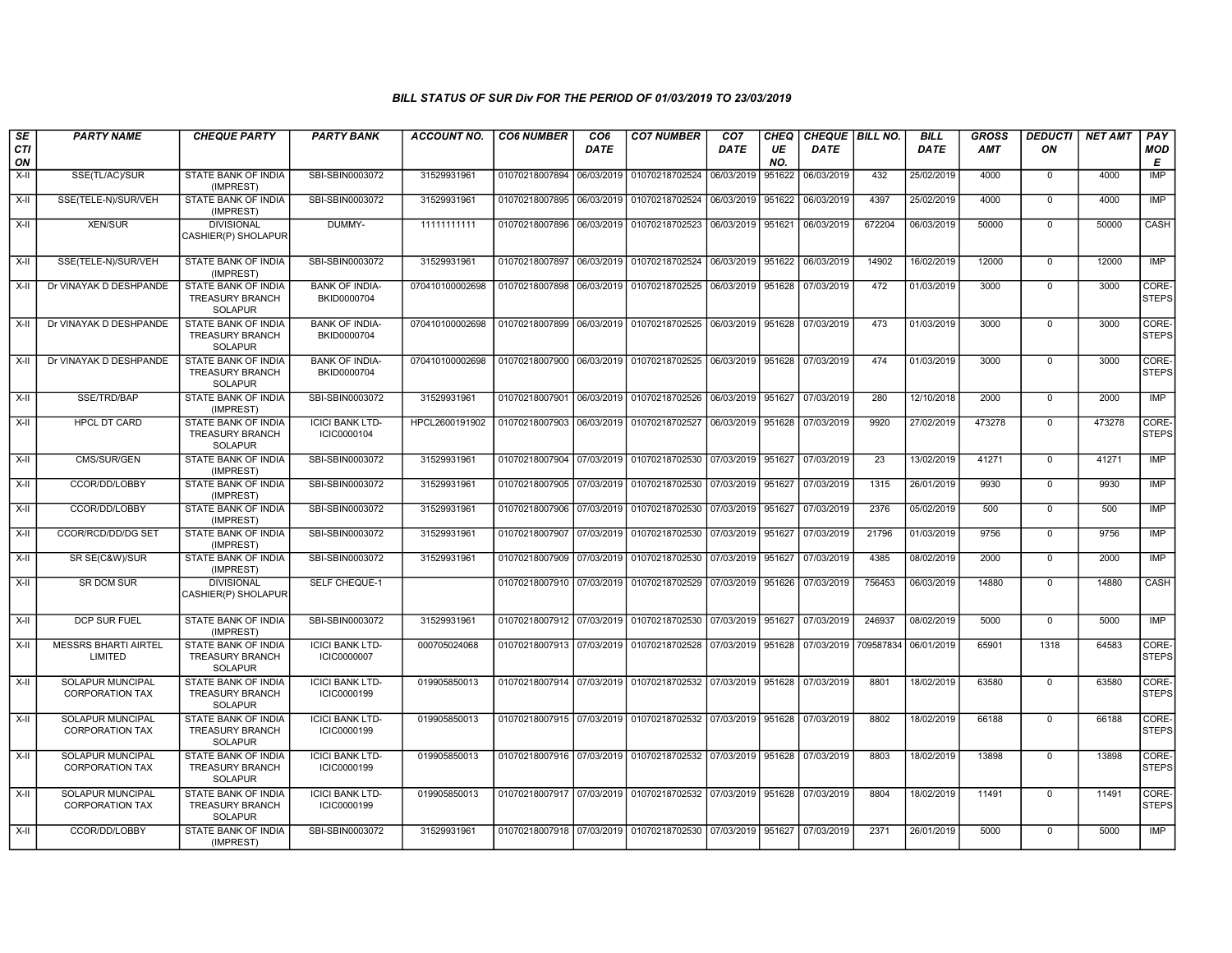| SE<br><b>CTI</b><br>ON | <b>PARTY NAME</b>                                                   | <b>CHEQUE PARTY</b>                                                    | <b>PARTY BANK</b>                             | <b>ACCOUNT NO.</b> | <b>CO6 NUMBER</b>         | CO <sub>6</sub><br><b>DATE</b> | <b>CO7 NUMBER</b>                                                     | CO <sub>7</sub><br>DATE | <b>CHEQ</b><br>UE<br>NO. | CHEQUE BILL NO.<br><b>DATE</b> |         | <b>BILL</b><br><b>DATE</b> | <b>GROSS</b><br><b>AMT</b> | <b>DEDUCTI</b><br>ON | <b>NET AMT</b> | PAY<br><b>MOD</b><br>E    |
|------------------------|---------------------------------------------------------------------|------------------------------------------------------------------------|-----------------------------------------------|--------------------|---------------------------|--------------------------------|-----------------------------------------------------------------------|-------------------------|--------------------------|--------------------------------|---------|----------------------------|----------------------------|----------------------|----------------|---------------------------|
| $X-H$                  | <b>SOLAPUR MUNCIPAL</b><br><b>CORPORATION TAX</b>                   | <b>STATE BANK OF INDIA</b><br><b>TREASURY BRANCH</b><br><b>SOLAPUR</b> | <b>ICICI BANK LTD-</b><br>ICIC0000199         | 019905850013       | 01070218007919            | 07/03/2019                     | 01070218702532                                                        | 07/03/2019              | 951628                   | 07/03/2019                     | 8805    | 18/02/2019                 | 36590                      | $\Omega$             | 36590          | CORE-<br><b>STEPS</b>     |
| $X-H$                  | <b>SOLAPUR MUNCIPAL</b><br>CORPORATION TAX                          | <b>STATE BANK OF INDIA</b><br><b>TREASURY BRANCH</b><br><b>SOLAPUR</b> | <b>ICICI BANK LTD-</b><br>ICIC0000199         | 019905850013       |                           |                                | 01070218007920 07/03/2019 01070218702532 07/03/2019 951628            |                         |                          | 07/03/2019                     | 8806    | 18/02/2019                 | 13331                      | $\overline{0}$       | 13331          | CORE-<br><b>STEPS</b>     |
| $X-II$                 | <b>SOLAPUR MUNCIPAL</b><br>CORPORATION TAX                          | STATE BANK OF INDIA<br><b>TREASURY BRANCH</b><br><b>SOLAPUR</b>        | <b>ICICI BANK LTD-</b><br>ICIC0000199         | 019905850013       |                           |                                | 01070218007921 07/03/2019 01070218702533 07/03/2019 951628            |                         |                          | 07/03/2019                     | 8807    | 18/02/2019                 | 14200                      | $\Omega$             | 14200          | CORE-<br><b>STEPS</b>     |
| X-II                   | <b>SOLAPUR MUNCIPAL</b><br><b>CORPORATION TAX</b>                   | <b>STATE BANK OF INDIA</b><br><b>TREASURY BRANCH</b><br><b>SOLAPUR</b> | <b>ICICI BANK LTD-</b><br>ICIC0000199         | 019905850013       |                           |                                | 01070218007922 07/03/2019 01070218702533 07/03/2019 951628            |                         |                          | 07/03/2019                     | 8808    | 18/02/2019                 | 14780                      | $\Omega$             | 14780          | CORE-<br><b>STEPS</b>     |
| $X-H$                  | <b>SOLAPUR MUNCIPAL</b><br><b>CORPORATION TAX</b>                   | <b>STATE BANK OF INDIA</b><br><b>TREASURY BRANCH</b><br><b>SOLAPUR</b> | <b>ICICI BANK LTD-</b><br>ICIC0000199         | 019905850013       |                           |                                | 01070218007923 07/03/2019 01070218702533 07/03/2019 951628            |                         |                          | 07/03/2019                     | 8809    | 18/02/2019                 | 20299                      | $\overline{0}$       | 20299          | CORE-<br><b>STEPS</b>     |
| $X-II$                 | SR SE(C&W)/WD/ARME                                                  | STATE BANK OF INDIA<br>(IMPREST)                                       | SBI-SBIN0003072                               | 31529931961        |                           |                                | 01070218007924 07/03/2019 01070218702530 07/03/2019 951627            |                         |                          | 07/03/2019                     | 38441   | 02/03/2019                 | 7945                       | $\overline{0}$       | 7945           | <b>IMP</b>                |
| $X-H$                  | <b>SOLAPUR MUNCIPAL</b><br><b>CORPORATION TAX</b>                   | <b>STATE BANK OF INDIA</b><br><b>TREASURY BRANCH</b><br><b>SOLAPUR</b> | <b>ICICI BANK LTD-</b><br>ICIC0000199         | 019905850013       |                           |                                | 01070218007925 07/03/2019 01070218702533 07/03/2019 951628            |                         |                          | 07/03/2019                     | 8810    | 18/02/2019                 | 13898                      | $\mathbf 0$          | 13898          | CORE-<br><b>STEPS</b>     |
| $X-II$                 | <b>SOLAPUR MUNCIPAL</b><br><b>CORPORATION TAX</b>                   | <b>STATE BANK OF INDIA</b><br><b>TREASURY BRANCH</b><br><b>SOLAPUR</b> | <b>ICICI BANK LTD-</b><br>ICIC0000199         | 019905850013       |                           |                                | 01070218007926 07/03/2019 01070218702533 07/03/2019 951628 07/03/2019 |                         |                          |                                | 8811    | 18/02/2019                 | 15158                      | $\overline{0}$       | 15158          | CORE-<br><b>STEPS</b>     |
| X-II                   | <b>SOLAPUR MUNCIPAL</b><br><b>CORPORATION TAX</b>                   | STATE BANK OF INDIA<br><b>TREASURY BRANCH</b><br><b>SOLAPUR</b>        | <b>ICICI BANK LTD-</b><br>ICIC0000199         | 019905850013       |                           |                                | 01070218007927 07/03/2019 01070218702533 07/03/2019 951628 07/03/2019 |                         |                          |                                | 8813    | 18/02/2019                 | 22063                      | $\mathbf 0$          | 22063          | CORE-<br><b>STEPS</b>     |
| $X-H$                  | SSE/C&W/SNSI/COACHING                                               | <b>STATE BANK OF INDIA</b><br>(IMPREST)                                | SBI-SBIN0003072                               | 31529931961        |                           |                                | 01070218007928 07/03/2019 01070218702530 07/03/2019 951627            |                         |                          | 07/03/2019                     | 84      | 16/02/2019                 | 2500                       | $\overline{0}$       | 2500           | <b>IMP</b>                |
| X-II                   | PRESIDENT DISTRICT<br><b>CONSUMER REDRESSAL</b><br>FORUM KALABURAGI | PRESIDENT DISTRICT<br><b>CONSUMER</b><br>REDRESSAL FORUM<br>KALABURAGI | DUMMY-                                        | 11111111111        |                           |                                | 01070218007929 07/03/2019 01070218702531 07/03/2019 951624 07/03/2019 |                         |                          |                                | 756454  | 07/03/2019                 | 18000                      | $\Omega$             | 18000          | <b>BANK</b><br>CHEQ<br>UE |
| $X-H$                  | SR.DCM.SUR                                                          | <b>STATE BANK OF INDIA</b><br>(IMPREST)                                | SBI-SBIN0003072                               | 31529931961        |                           |                                | 01070218007930 07/03/2019 01070218702536 07/03/2019 951627            |                         |                          | 07/03/2019                     | 069     | 16/12/2018                 | 9200                       | $\mathbf 0$          | 9200           | <b>IMP</b>                |
| $X-H$                  | MS JAVED IBRAHIM KAMBALE                                            | STATE BANK OF INDIA<br><b>TREASURY BRANCH</b><br><b>SOLAPUR</b>        | <b>BANK OF</b><br>MAHARASHTRA-<br>MAHB0000518 | 20153104619        |                           |                                | 01070218007931 07/03/2019 01070218702534 07/03/2019 951631 08/03/2019 |                         |                          |                                | 268633  | 22/02/2019                 | 18840                      | $\Omega$             | 18840          | CORE-<br><b>STEPS</b>     |
| X-II                   | <b>BHIMASHANKAR</b><br><b>ENTERPRISES</b>                           | <b>STATE BANK OF INDIA</b><br><b>TREASURY BRANCH</b><br><b>SOLAPUR</b> | <b>BANK OF</b><br>MAHARASHTRA-<br>MAHB0001132 | 60221248490        |                           |                                | 01070218007932 07/03/2019 01070218702535 07/03/2019 951628 07/03/2019 |                         |                          |                                | 1819304 | 28/02/2019                 | 64199                      | 4887                 | 59312          | CORE-<br><b>STEPS</b>     |
| $X-II$                 | YOGESH S PARCHANDE                                                  | <b>STATE BANK OF INDIA</b><br><b>TREASURY BRANCH</b><br><b>SOLAPUR</b> | <b>BANK OF BARODA-</b><br><b>BARB0PANDHA</b>  | 04380100019163     |                           |                                | 01070218007933 07/03/2019 01070218702542 07/03/2019 951631            |                         |                          | 08/03/2019                     | 253476  | 21/02/2019                 | 10000                      | $\Omega$             | 10000          | CORE-<br><b>STEPS</b>     |
| X-II                   | V N WAGHMODE                                                        | STATE BANK OF INDIA<br><b>TREASURY BRANCH</b><br><b>SOLAPUR</b>        | <b>CENTRAL BANK OF</b><br>INDIA-CBIN0283145   | 2094248267         |                           |                                | 01070218007934 07/03/2019 01070218702542 07/03/2019 951631            |                         |                          | 08/03/2019                     | 253444  | 21/02/2019                 | 10000                      | $\mathbf 0$          | 10000          | CORE-<br><b>STEPS</b>     |
| $X-H$                  | <b>SSE/P WAY/LUR</b>                                                | STATE BANK OF INDIA<br>(IMPREST)                                       | SBI-SBIN0003072                               | 31529931961        |                           |                                | 01070218007935 07/03/2019 01070218702537 07/03/2019 951627            |                         |                          | 07/03/2019                     | 1060    | 31/01/2019                 | 6338                       | $\mathbf 0$          | 6338           | <b>IMP</b>                |
| X-II                   | DEN/S/SUR                                                           | STATE BANK OF INDIA<br>(IMPREST)                                       | SBI-SBIN0003072                               | 31529931961        |                           |                                | 01070218007936 07/03/2019 01070218702537 07/03/2019 951627            |                         |                          | 07/03/2019 WAGRI181            | 9106870 | 13/12/2018                 | 2805                       | $\mathbf 0$          | 2805           | IMP                       |
| X-II                   | CHANDRASHEKHAR<br><b>INDUSTRIES</b>                                 | STATE BANK OF INDIA<br><b>TREASURY BRANCH</b><br><b>SOLAPUR</b>        | <b>BANK OF INDIA-</b><br>BKID0000700          | 070020110000271    | 01070218007937 07/03/2019 |                                | 01070218702538 07/03/2019 951631                                      |                         |                          | 08/03/2019                     | 37.     | 12/02/2019                 | 172284                     | 23956                | 148328         | CORE-<br><b>STEPS</b>     |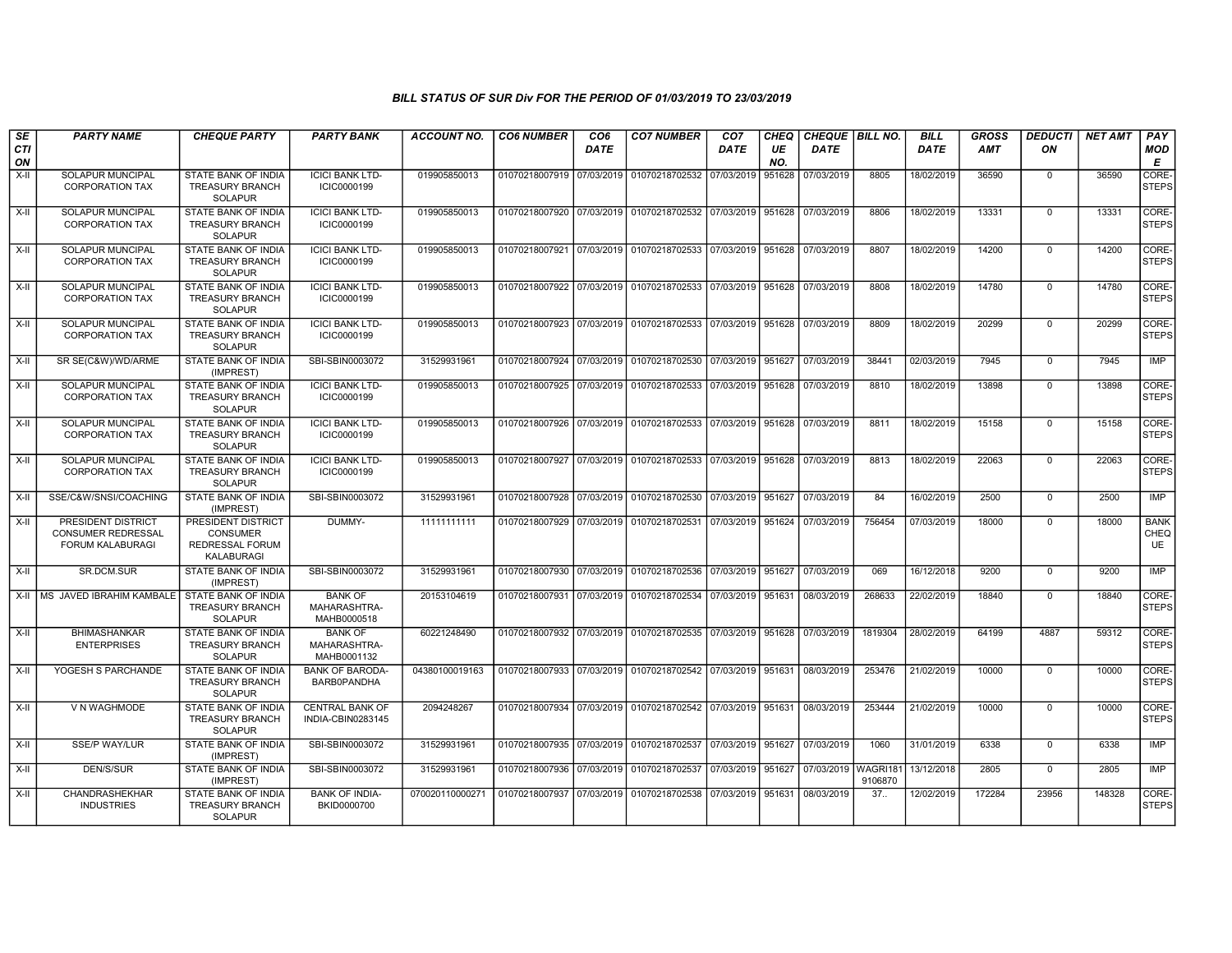| SE               | <b>PARTY NAME</b>                             | <b>CHEQUE PARTY</b>                                                    | <b>PARTY BANK</b>                             | <b>ACCOUNT NO.</b>                                                                    | <b>CO6 NUMBER</b>                        | CO <sub>6</sub> | <b>CO7 NUMBER</b>                                          | CO <sub>7</sub>   | <b>CHEQ</b> | CHEQUE   BILL NO. |        | <b>BILL</b> | <b>GROSS</b> | <b>DEDUCTI</b> | <b>NET AMT</b> | <b>PAY</b>            |
|------------------|-----------------------------------------------|------------------------------------------------------------------------|-----------------------------------------------|---------------------------------------------------------------------------------------|------------------------------------------|-----------------|------------------------------------------------------------|-------------------|-------------|-------------------|--------|-------------|--------------|----------------|----------------|-----------------------|
| <b>CTI</b><br>ON |                                               |                                                                        |                                               |                                                                                       |                                          | <b>DATE</b>     |                                                            | <b>DATE</b>       | UE<br>NO.   | <b>DATE</b>       |        | <b>DATE</b> | AMT          | ON             |                | <b>MOD</b><br>Е       |
| X-II             | Dr Shashikant B Ganjale                       | STATE BANK OF INDIA<br><b>TREASURY BRANCH</b><br><b>SOLAPUR</b>        | <b>BANK OF INDIA-</b><br>BKID0000700          | 070010100022437                                                                       | 01070218007938                           | 07/03/2019      | 01070218702539                                             | 07/03/2019        | 951631      | 08/03/2019        | 475    | 07/03/2019  | 3000         | $\Omega$       | 3000           | CORE-<br><b>STEPS</b> |
| X-II             | SR SE(C&W)/WD/GEN                             | STATE BANK OF INDIA<br>(IMPREST)                                       | SBI-SBIN0003072                               | 31529931961                                                                           |                                          |                 | 01070218007939 07/03/2019 01070218702543                   | 07/03/2019        | 951630      | 08/03/2019        | 1771   | 04/03/2019  | 1983         | $\Omega$       | 1983           | IMP                   |
| $X-H$            | <b>VAISHNAVI ENTERPRISES</b>                  | <b>STATE BANK OF INDIA</b><br><b>TREASURY BRANCH</b><br><b>SOLAPUR</b> | <b>HDFC BANK LTD-</b><br>HDFC0001016          | 50200036191142                                                                        |                                          |                 | 01070218007940 07/03/2019 01070218702542 07/03/2019 951631 |                   |             | 08/03/2019        | 252732 | 18/02/2019  | 20900        | $\Omega$       | 20900          | CORE-<br><b>STEPS</b> |
| $X-H$            | SR.DSO.SUR                                    | <b>STATE BANK OF INDIA</b><br>(IMPREST)                                | SBI-SBIN0003072                               | 31529931961                                                                           |                                          |                 | 01070218007941 07/03/2019 01070218702543 07/03/2019 951630 |                   |             | 08/03/2019        | 4557   | 26/02/2019  | 4900         | $\Omega$       | 4900           | <b>IMP</b>            |
| X-II             | PARTRONICS EBOARDS<br>PRIVATE LIMITED         | <b>STATE BANK OF INDIA</b><br><b>TREASURY BRANCH</b><br><b>SOLAPUR</b> | <b>BANK OF BARODA-</b><br><b>BARB0ASHOKN</b>  | 17420500000044                                                                        |                                          |                 | 01070218007942 07/03/2019 01070218702541 07/03/2019 951631 |                   |             | 08/03/2019        | 252733 | 18/02/2019  | 20900        | $\Omega$       | 20900          | CORE-<br><b>STEPS</b> |
| X-II             | APPROPRIATE SYSTEMS                           | STATE BANK OF INDIA<br><b>TREASURY BRANCH</b><br><b>SOLAPUR</b>        | <b>INDIAN BANK-</b><br><b>IDIB000S021</b>     | 6457976353                                                                            |                                          |                 | 01070218007943 07/03/2019 01070218702541 07/03/2019 951631 |                   |             | 08/03/2019        | 252700 | 21/02/2019  | 9000         | $\Omega$       | 9000           | CORE-<br><b>STEPS</b> |
| X-II             | YASHSHREE ENTERPRISE                          | <b>STATE BANK OF INDIA</b><br><b>TREASURY BRANCH</b><br><b>SOLAPUR</b> | <b>BANK OF BARODA-</b><br><b>BARB0SHOLAP</b>  | 04370200000458                                                                        |                                          |                 | 01070218007944 07/03/2019 01070218702541 07/03/2019 951631 |                   |             | 08/03/2019        | 268564 | 28/02/2019  | 15940        | $\Omega$       | 15940          | CORE-<br><b>STEPS</b> |
| X-II             | <b>GANGADHARA AGENCIES</b>                    | STATE BANK OF INDIA<br><b>TREASURY BRANCH</b><br><b>SOLAPUR</b>        | <b>UCO BANK-</b><br>UCBA0000264               | 02640200006235                                                                        |                                          |                 | 01070218007945 07/03/2019 01070218702541 07/03/2019 951631 |                   |             | 08/03/2019        | 268565 | 28/02/2019  | 15940        | $\mathbf 0$    | 15940          | CORE-<br><b>STEPS</b> |
| $X-H$            | <b>SAMARTH SERVICES</b>                       | STATE BANK OF INDIA<br><b>TREASURY BRANCH</b><br>SOLAPUR               | <b>IDBI BANK LTD-</b><br>IBKL0000478          | 0478102000004268 01070218007946 07/03/2019 01070218702541 07/03/2019 951631           |                                          |                 |                                                            |                   |             | 08/03/2019        | 268558 | 28/02/2019  | 15940        | $\mathbf 0$    | 15940          | CORE-<br><b>STEPS</b> |
| X-II             | <b>JYOTI CONSTRUCTION</b>                     | STATE BANK OF INDIA<br><b>TREASURY BRANCH</b><br><b>SOLAPUR</b>        | <b>HDFC BANK-</b><br><b>HDFC0CSUCBL</b>       | 0340060030000061   01070218007947   07/03/2019   01070218702544   07/03/2019   951631 |                                          |                 |                                                            |                   |             | 08/03/2019        | 243717 | 07/03/2019  | 125500       | $\Omega$       | 125500         | CORE-<br><b>STEPS</b> |
| X-II             | PANKAJ FABRICATORS AND<br><b>ENGG.WORKS</b>   | STATE BANK OF INDIA<br><b>TREASURY BRANCH</b><br><b>SOLAPUR</b>        | <b>CANARA BANK-</b><br>CNRB0000273            | 0273257000419                                                                         |                                          |                 | 01070218007948 07/03/2019 01070218702544 07/03/2019 951631 |                   |             | 08/03/2019        | 243718 | 07/03/2019  | 125500       | $\Omega$       | 125500         | CORE-<br><b>STEPS</b> |
|                  | X-II   BURBURE ELECTRIC STORES                | STATE BANK OF INDIA<br><b>TREASURY BRANCH</b><br><b>SOLAPUR</b>        | <b>BANK OF</b><br>MAHARASHTRA-<br>MAHB0000464 | 20033604915                                                                           |                                          |                 | 01070218007949 07/03/2019 01070218702545 07/03/2019 951656 |                   |             | 15/03/2019        | 268568 | 28/02/2019  | 85460        | $\Omega$       | 85460          | CORE-<br><b>STEPS</b> |
| X-II             | <b>STATION MANAGER ARAG</b>                   | STATE BANK OF INDIA<br>(IMPREST)                                       | SBI-SBIN0003072                               | 31529931961                                                                           |                                          |                 | 01070218007950 07/03/2019 01070218702549 08/03/2019 951630 |                   |             | 08/03/2019        | 2205   | 30/01/2019  | 9990         | $\Omega$       | 9990           | IMP                   |
| X-II             | STATION MANAGER MODLIMB                       | STATE BANK OF INDIA<br>(IMPREST)                                       | SBI-SBIN0003072                               | 31529931961                                                                           |                                          |                 | 01070218007951 07/03/2019 01070218702549                   | 08/03/2019 951630 |             | 08/03/2019        | 5019   | 13/02/2019  | 7399         | $\mathbf 0$    | 7399           | IMP                   |
| $X-H$            | <b>STATION MANAGER LATUR</b>                  | <b>STATE BANK OF INDIA</b><br>(IMPREST)                                | SBI-SBIN0003072                               | 31529931961                                                                           |                                          |                 | 01070218007952 07/03/2019 01070218702549 08/03/2019 951630 |                   |             | 08/03/2019        | 298    | 15/01/2019  | 24350        | $\mathbf 0$    | 24350          | IMP                   |
| X-II             | <b>STATION MANAGER</b><br><b>PANDHARPUR</b>   | STATE BANK OF INDIA<br>(IMPREST)                                       | SBI-SBIN0003072                               | 31529931961                                                                           |                                          |                 | 01070218007953 07/03/2019 01070218702549                   | 08/03/2019        | 951630      | 08/03/2019        | 385    | 04/02/2019  | 11400        | $\mathbf 0$    | 11400          | IMP                   |
| X-II             | STATION MANAGER SALGARE I STATE BANK OF INDIA | (IMPREST)                                                              | SBI-SBIN0003072                               | 31529931961                                                                           |                                          |                 | 01070218007954 07/03/2019 01070218702549 08/03/2019        |                   | 951630      | 08/03/2019        | 2205   | 23/01/2019  | 9250         | $\Omega$       | 9250           | IMP                   |
| $X-H$            | <b>STATION MANAGER CHITALI</b>                | <b>STATE BANK OF INDIA</b><br>(IMPREST)                                | SBI-SBIN0003072                               | 31529931961                                                                           |                                          |                 | 01070218007955 07/03/2019 01070218702550 08/03/2019 951630 |                   |             | 08/03/2019        | 254    | 17/01/2019  | 5550         | $\Omega$       | 5550           | IMP                   |
| X-II             | <b>STATION MANAGER</b><br><b>KANEGAON</b>     | STATE BANK OF INDIA<br>(IMPREST)                                       | SBI-SBIN0003072                               | 31529931961                                                                           | 01070218007956 07/03/2019 01070218702550 |                 |                                                            | 08/03/2019        | 951630      | 08/03/2019        | 241    | 02/01/2019  | 9250         | $\mathbf{0}$   | 9250           | IMP                   |
| X-II             | STATION MANAGER BELAPUR                       | STATE BANK OF INDIA<br>(IMPREST)                                       | SBI-SBIN0003072                               | 31529931961                                                                           | 01070218007957 07/03/2019                |                 | 01070218702550                                             | 08/03/2019 951630 |             | 08/03/2019        | 7878   | 11/02/2019  | 14167        | $\mathbf{0}$   | 14167          | IMP                   |
| X-II             | STATION MANAGER RAHURI                        | <b>STATE BANK OF INDIA</b><br>(IMPREST)                                | SBI-SBIN0003072                               | 31529931961                                                                           |                                          |                 | 01070218007958 07/03/2019 01070218702550                   | 08/03/2019 951630 |             | 08/03/2019        | 1611   | 03/02/2019  | 6320         | $\mathbf{0}$   | 6320           | <b>IMP</b>            |
| X-II             | <b>STATION MANAGER</b><br><b>KOPARGAON</b>    | STATE BANK OF INDIA<br>(IMPREST)                                       | SBI-SBIN0003072                               | 31529931961                                                                           |                                          |                 | 01070218007959 07/03/2019 01070218702550 08/03/2019        |                   | 951630      | 08/03/2019        | 2948   | 11/02/2019  | 7480         | $\Omega$       | 7480           | IMP                   |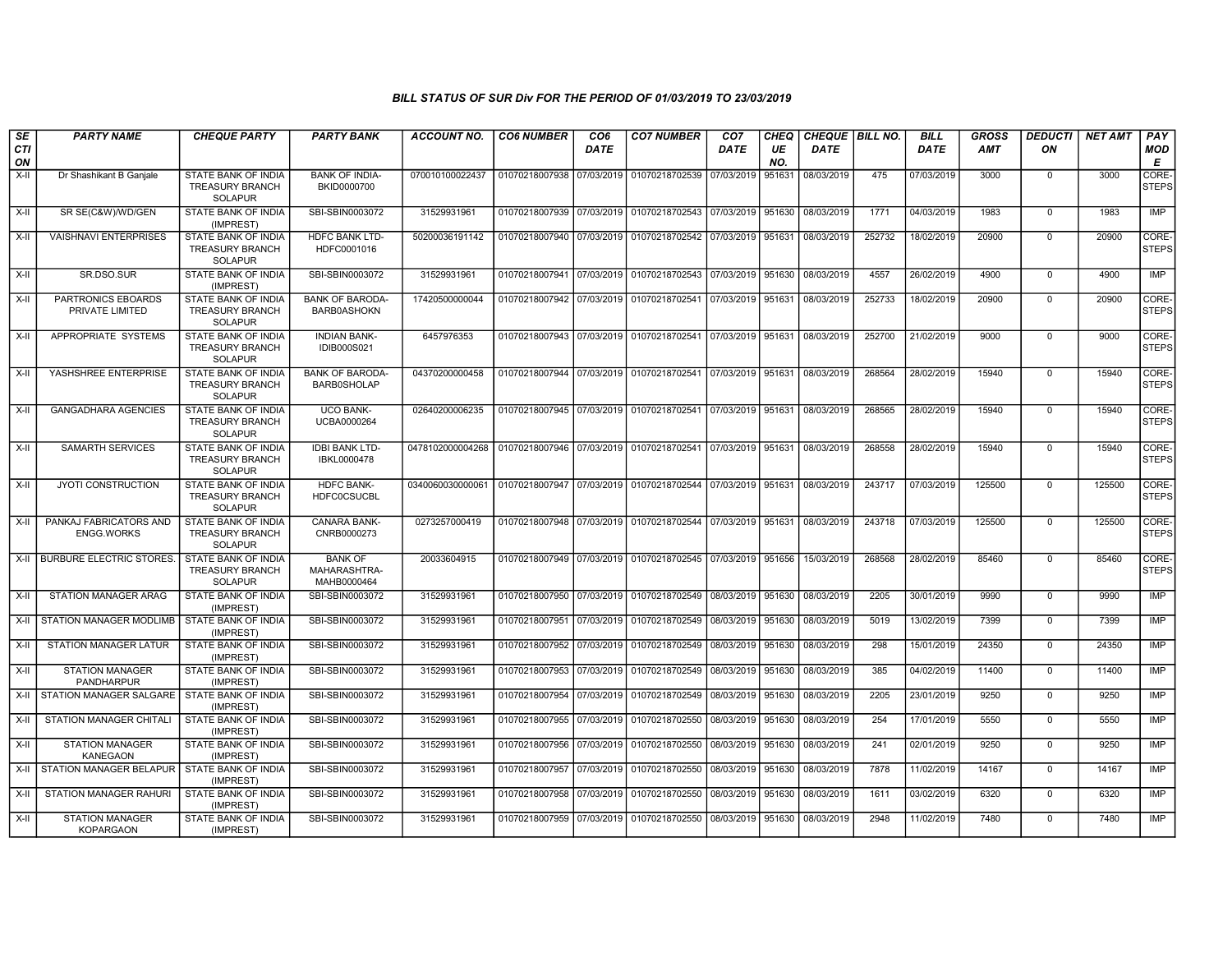| SE<br><b>CTI</b><br>ON | <b>PARTY NAME</b>                                                      | <b>CHEQUE PARTY</b>                                                    | <b>PARTY BANK</b>                                         | <b>ACCOUNT NO.</b> | <b>CO6 NUMBER</b>                        | CO <sub>6</sub><br><b>DATE</b> | <b>CO7 NUMBER</b>                                          | CO <sub>7</sub><br><b>DATE</b> | CHEQ<br>UE<br>NO. | CHEQUE   BILL NO.<br><b>DATE</b> |                      | <b>BILL</b><br><b>DATE</b> | <b>GROSS</b><br><b>AMT</b> | <b>DEDUCTI</b><br>ON | <b>NET AMT</b> | PAY<br><b>MOD</b><br>E |
|------------------------|------------------------------------------------------------------------|------------------------------------------------------------------------|-----------------------------------------------------------|--------------------|------------------------------------------|--------------------------------|------------------------------------------------------------|--------------------------------|-------------------|----------------------------------|----------------------|----------------------------|----------------------------|----------------------|----------------|------------------------|
| X-II                   | <b>STATION MANAGER</b><br><b>JINTIROAD</b>                             | STATE BANK OF INDIA<br>(IMPREST)                                       | SBI-SBIN0003072                                           | 31529931961        | 01070218007960 07/03/2019                |                                | 01070218702551                                             | 08/03/2019                     | 951630            | 08/03/2019                       | 1225                 | 17/01/2019                 | 5968                       | $\mathbf{0}$         | 5968           | <b>IMP</b>             |
| X-II                   | <b>STATION MANAGER MOHOL</b>                                           | STATE BANK OF INDIA<br>(IMPREST)                                       | SBI-SBIN0003072                                           | 31529931961        | 01070218007961 07/03/2019 01070218702551 |                                |                                                            | 08/03/2019                     | 951630            | 08/03/2019                       | 1473                 | 12/02/2019                 | 8600                       | $\mathbf 0$          | 8600           | <b>IMP</b>             |
| X-II                   | STATION MANAGER POPHLAJ                                                | STATE BANK OF INDIA<br>(IMPREST)                                       | SBI-SBIN0003072                                           | 31529931961        | 01070218007962 07/03/2019 01070218702551 |                                |                                                            | 08/03/2019                     | 951630            | 08/03/2019                       | 2501                 | 12/02/2019                 | 5595                       | $\Omega$             | 5595           | <b>IMP</b>             |
|                        | X-II STATION MANAGER BHALWANI                                          | <b>STATE BANK OF INDIA</b><br>(IMPREST)                                | SBI-SBIN0003072                                           | 31529931961        | 01070218007963 07/03/2019 01070218702551 |                                |                                                            | 08/03/2019                     | 951630            | 08/03/2019                       | 1206                 | 27/01/2019                 | 9994                       | $\Omega$             | 9994           | <b>IMP</b>             |
|                        | X-II STATION MANAGER MALTHAN                                           | STATE BANK OF INDIA<br>(IMPREST)                                       | SBI-SBIN0003072                                           | 31529931961        | 01070218007964 07/03/2019 01070218702551 |                                |                                                            | 08/03/2019                     | 951630            | 08/03/2019                       | 124                  | 02/02/2019                 | 6959                       | $\Omega$             | 6959           | <b>IMP</b>             |
| $X-H$                  | STATION MANAGER BHIGVAN                                                | <b>STATE BANK OF INDIA</b><br>(IMPREST)                                | SBI-SBIN0003072                                           | 31529931961        | 01070218007965 07/03/2019 01070218702551 |                                |                                                            | 08/03/2019 951630              |                   | 08/03/2019                       | 225                  | 10/02/2019                 | 9698                       | $\mathbf{0}$         | 9698           | <b>IMP</b>             |
| $X-H$                  | <b>STATION MANAGER</b><br><b>MALIKPETH</b>                             | STATE BANK OF INDIA<br>(IMPREST)                                       | SBI-SBIN0003072                                           | 31529931961        | 01070218007966 07/03/2019 01070218702551 |                                |                                                            | 08/03/2019                     | 951630            | 08/03/2019                       | 146                  | 03/02/2019                 | 8540                       | $\Omega$             | 8540           | <b>IMP</b>             |
| X-II                   | <b>STATION MANAGER BALE</b>                                            | STATE BANK OF INDIA<br>(IMPREST)                                       | SBI-SBIN0003072                                           | 31529931961        |                                          |                                | 01070218007967 07/03/2019 01070218702552                   | 08/03/2019                     | 951630            | 08/03/2019                       | 225                  | 02/01/2019                 | 9706                       | $\mathbf{0}$         | 9706           | IMP                    |
| X-II                   | <b>STATION MANAGER ANGAR</b>                                           | <b>STATE BANK OF INDIA</b><br>(IMPREST)                                | SBI-SBIN0003072                                           | 31529931961        | 01070218007968 07/03/2019 01070218702552 |                                |                                                            | 08/03/2019                     | 951630            | 08/03/2019                       | 476                  | 10/02/2019                 | 9735                       | $\Omega$             | 9735           | IMP                    |
| $X-II$                 | <b>STATION MANAGER HOTGI</b>                                           | STATE BANK OF INDIA<br>(IMPREST)                                       | SBI-SBIN0003072                                           | 31529931961        |                                          |                                | 01070218007969 07/03/2019 01070218702552                   | 08/03/2019                     | 951630            | 08/03/2019                       | 1788                 | 18/01/2019                 | 13627                      | $\mathbf 0$          | 13627          | <b>IMP</b>             |
| $X-H$                  | STATION MANAGER BOROTI                                                 | <b>STATE BANK OF INDIA</b><br>(IMPREST)                                | SBI-SBIN0003072                                           | 31529931961        |                                          |                                | 01070218007970 07/03/2019 01070218702552                   | 08/03/2019 951630              |                   | 08/03/2019                       | 985                  | 11/01/2019                 | 9738                       | $\mathbf 0$          | 9738           | <b>IMP</b>             |
| $X-H$                  | <b>STATION MANAGER</b><br>AKKALKOTROAD                                 | STATE BANK OF INDIA<br>(IMPREST)                                       | SBI-SBIN0003072                                           | 31529931961        |                                          |                                | 01070218007971 07/03/2019 01070218702552                   | 08/03/2019                     | 951630            | 08/03/2019                       | $\overline{225}$     | 20/01/2019                 | 13451                      | $\mathbf 0$          | 13451          | <b>IMP</b>             |
| X-II                   | <b>SSTATION MANAGER</b><br><b>SHAHABAD</b>                             | STATE BANK OF INDIA<br>(IMPREST)                                       | SBI-SBIN0003072                                           | 31529931961        |                                          |                                | 01070218007972 07/03/2019 01070218702552 08/03/2019 951630 |                                |                   | 08/03/2019                       | 2201                 | 28/11/2018                 | 14800                      | $\mathbf{0}$         | 14800          | IMP                    |
| $X-II$                 | <b>MAHARASHTRA STATE</b><br>ELECTRICITY DISTRIBUTION<br><b>COMPANY</b> | STATE BANK OF INDIA<br><b>TREASURY BRANCH</b><br><b>SOLAPUR</b>        | <b>CANARA BANK-</b><br>CNRB0001903                        | 1903201010183      | 01070218007973 08/03/2019 01070218702546 |                                |                                                            | 08/03/2019                     | 951631            | 08/03/2019                       | 330249002<br>135     | 08/03/2019                 | 694170                     | $\Omega$             | 694170         | CORE-<br><b>STEPS</b>  |
| X-II                   | <b>GESCOM SHAHABAD</b>                                                 | <b>TREASURY BRANCH</b><br><b>SOLAPUR</b>                               | STATE BANK OF INDIA I STATE BANK OF INDIA-<br>SBIN0020228 | 52157361100        |                                          |                                | 01070218007974 08/03/2019 01070218702547                   | 08/03/2019 951631              |                   | 08/03/2019 SCRWDTH-              |                      | 08/03/2019                 | 1140918                    | $\Omega$             | 1140918        | CORE-<br><b>STEPS</b>  |
| $X-II$                 | AEECSD II GESCOM<br><b>GULBARGA U</b>                                  | STATE BANK OF INDIA<br><b>TREASURY BRANCH</b><br><b>SOLAPUR</b>        | <b>STATE BANK OF INDIA-</b><br>SBIN0020223                | 52076355198        |                                          |                                | 01070218007975 08/03/2019 01070218702547                   | 08/03/2019 951631              |                   | 08/03/2019                       | GHTP-26              | 08/03/2019                 | 491279                     | $\Omega$             | 491279         | CORE-<br><b>STEPS</b>  |
| X-II                   | GESCOM LTD.CO. GULBARGA<br>CSD II GULBARGA. R                          | STATE BANK OF INDIA<br><b>TREASURY BRANCH</b><br><b>SOLAPUR</b>        | STATE BANK OF INDIA-<br>SBIN0020223                       | 52076355201        | 01070218007976 08/03/2019 01070218702547 |                                |                                                            | 08/03/2019 951631              |                   | 08/03/2019                       | SPRHT06              | 08/03/2019                 | 88516                      | $\mathbf 0$          | 88516          | CORE-<br><b>STEPS</b>  |
| $X-H$                  | SR DFM SUR (COMPUTER)                                                  | <b>STATE BANK OF INDIA</b><br>(IMPREST)                                | SBI-SBIN0003072                                           | 31529931961        |                                          |                                | 01070218007977 08/03/2019 01070218702548 08/03/2019 951630 |                                |                   | 08/03/2019                       | 02764                | 13/12/2018                 | 7430                       | $\Omega$             | 7430           | <b>IMP</b>             |
| $X-I$                  | <b>ARCON ENGINEERING</b>                                               | STATE BANK OF INDIA<br><b>TREASURY BRANCH</b><br><b>SOLAPUR</b>        | <b>BANK OF</b><br>MAHARASHTRA-<br>MAHB0001830             | 60295691810        |                                          |                                | 01070218007978 08/03/2019 01070218702553                   | 08/03/2019 951631              |                   | 08/03/2019                       | 14                   | 01/03/2019                 | 57073                      | 1871                 | 55202          | CORE-<br><b>STEPS</b>  |
| $X-H$                  | V D VADHAVKAR                                                          | <b>STATE BANK OF INDIA</b><br><b>TREASURY BRANCH</b><br><b>SOLAPUR</b> | <b>BANK OF INDIA-</b><br>BKID0000089                      | 008910100016796    | 01070218007979 08/03/2019 01070218702556 |                                |                                                            | 08/03/2019 951634              |                   | 11/03/2019   OA 593/16           |                      | 03/07/2018                 | 35400                      | $\Omega$             | 35400          | CORE-<br><b>STEPS</b>  |
| $X-H$                  | <b>HULEPPA HEROOR</b>                                                  | <b>TREASURY BRANCH</b><br><b>SOLAPUR</b>                               | STATE BANK OF INDIA STATE BANK OF INDIA-<br>SBIN0015263   | 32051940731        | 01070218007980 08/03/2019 01070218702557 |                                |                                                            | 08/03/2019 951634              |                   | 11/03/2019                       | $11 -$<br>862/4/B/10 | 22/02/2019                 | 108000                     | $\Omega$             | 108000         | CORE-<br><b>STEPS</b>  |
| $X-II$                 | CHC/SUR/GEN                                                            | STATE BANK OF INDIA<br>(IMPREST)                                       | SBI-SBIN0003072                                           | 31529931961        | 01070218007981                           |                                | 08/03/2019 01070218702554                                  | 08/03/2019 951630              |                   | 08/03/2019                       | 9219                 | 21/01/2019                 | 4890                       | $\Omega$             | 4890           | <b>IMP</b>             |
| $X-H$                  | GOVIND H. KULKARNI                                                     | STATE BANK OF INDIA<br><b>TREASURY BRANCH</b><br><b>SOLAPUR</b>        | <b>IDBI BANK LTD-</b><br>IBKL0000478                      | 57510010000282     |                                          |                                | 01070218007982 08/03/2019 01070218702556                   | 08/03/2019 951634              |                   | 11/03/2019                       | 532/2018             | 24/01/2019                 | 16390                      | $\Omega$             | 16390          | CORE-<br><b>STEPS</b>  |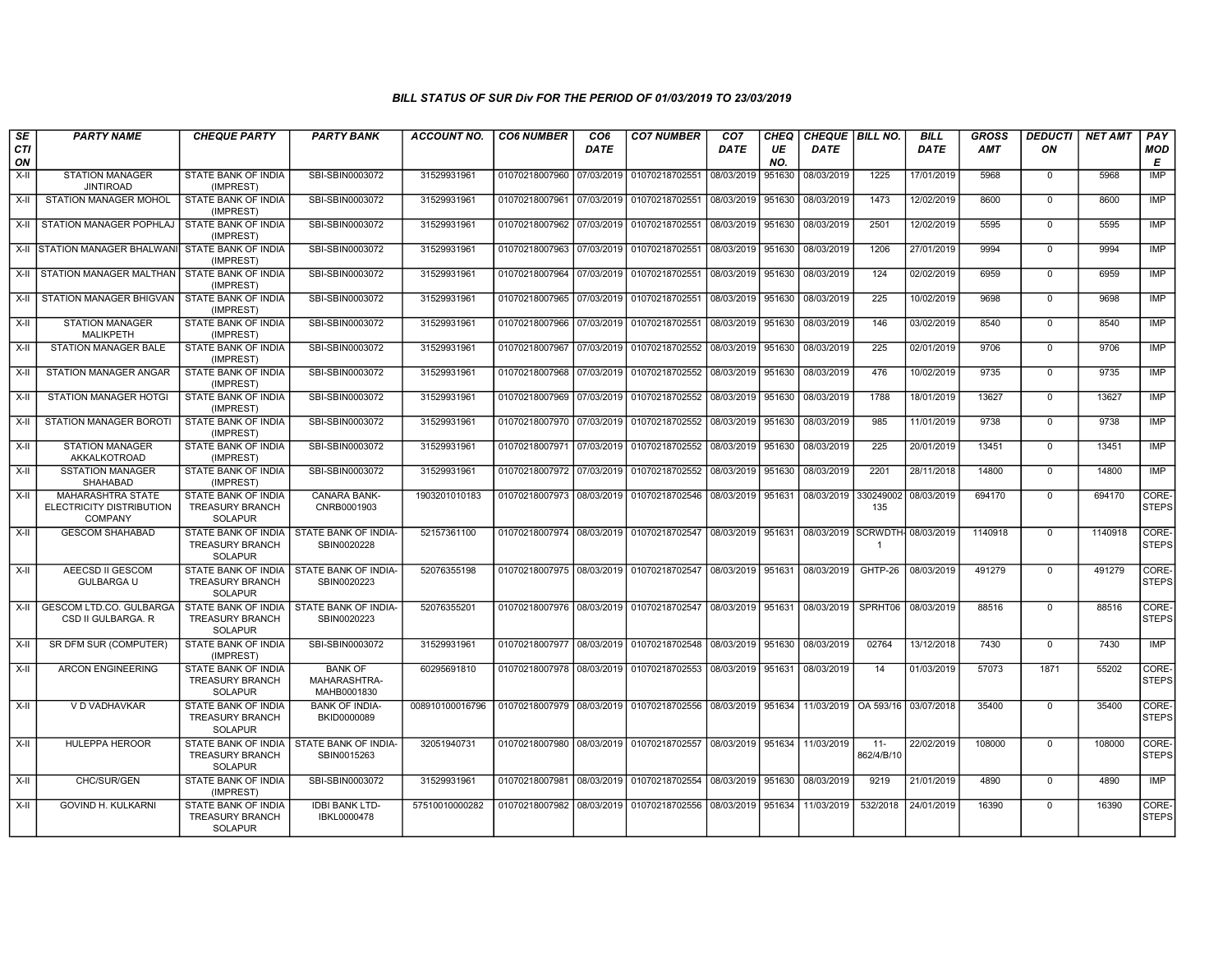| SE<br><b>CTI</b> | <b>PARTY NAME</b>                                                 | <b>CHEQUE PARTY</b>                                                    | <b>PARTY BANK</b>                                 | ACCOUNT NO.                                                                 | <b>CO6 NUMBER</b>         | CO <sub>6</sub><br><b>DATE</b> | <b>CO7 NUMBER</b>                                          | CO <sub>7</sub><br><b>DATE</b> | CHEQ<br>UE    | <b>CHEQUE   BILL NO.</b><br><b>DATE</b> |                       | <b>BILL</b><br><b>DATE</b> | <b>GROSS</b><br><b>AMT</b> | <b>DEDUCTI</b><br>ON | <b>NET AMT</b> | PAY<br>MOD                 |
|------------------|-------------------------------------------------------------------|------------------------------------------------------------------------|---------------------------------------------------|-----------------------------------------------------------------------------|---------------------------|--------------------------------|------------------------------------------------------------|--------------------------------|---------------|-----------------------------------------|-----------------------|----------------------------|----------------------------|----------------------|----------------|----------------------------|
| ON<br>X-II       | GOVIND H. KULKARNI                                                | STATE BANK OF INDIA<br><b>TREASURY BRANCH</b><br><b>SOLAPUR</b>        | <b>IDBI BANK LTD-</b><br>IBKL0000478              | 57510010000282                                                              | 01070218007983            | 08/03/2019                     | 01070218702556                                             | 08/03/2019                     | NO.<br>951634 | 11/03/2019                              | 603/2018              | 22/10/2018                 | 11200                      | $\mathbf 0$          | 11200          | Е<br>CORE-<br><b>STEPS</b> |
| $X-H$            | MANISH NAVANDAR ADV.                                              | <b>STATE BANK OF INDIA</b><br><b>TREASURY BRANCH</b><br>SOLAPUR        | SBI-SBIN0007430                                   | 10035329724                                                                 | 01070218007984            |                                | 08/03/2019 01070218702556                                  | 08/03/2019                     | 951634        | 11/03/2019                              | 2914/2007             | 09/07/2018                 | 20875                      | $\mathbf{0}$         | 20875          | CORE-<br><b>STEPS</b>      |
| $X-II$           | SR.DFM.SUR                                                        | STATE BANK OF INDIA<br>(IMPREST)                                       | SBI-SBIN0003072                                   | 31529931961                                                                 |                           |                                | 01070218007985 08/03/2019 01070218702554                   | 08/03/2019                     | 951630        | 08/03/2019                              | 0000356               | 08/03/2019                 | 3776                       | $\mathbf 0$          | 3776           | <b>IMP</b>                 |
| $X-H$            | <b>GOVIND H. KULKARNI</b>                                         | STATE BANK OF INDIA<br><b>TREASURY BRANCH</b><br><b>SOLAPUR</b>        | <b>IDBI BANK LTD-</b><br>IBKL0000478              | 57510010000282                                                              | 01070218007986 08/03/2019 |                                | 01070218702556                                             | 08/03/2019                     | 951634        | 11/03/2019                              | 206/2015              | 03/12/2018                 | 13200                      | $\mathbf 0$          | 13200          | CORE-<br><b>STEPS</b>      |
| $X-II$           | GOVIND H. KULKARNI                                                | STATE BANK OF INDIA<br><b>TREASURY BRANCH</b><br>SOLAPUR               | <b>IDBI BANK LTD-</b><br>IBKL0000478              | 57510010000282                                                              |                           |                                | 01070218007987 08/03/2019 01070218702556                   | 08/03/2019                     | 951634        | 11/03/2019                              | 51/2012               | 02/02/2019                 | 9900                       | $\mathbf 0$          | 9900           | CORE-<br><b>STEPS</b>      |
| X-II             | ADV REKHA GHANSHYAM<br><b>KOCHURE</b>                             | STATE BANK OF INDIA<br><b>TREASURY BRANCH</b><br><b>SOLAPUR</b>        | UNION BANK OF INDIA-<br>UBIN0534161               | 341602010185715                                                             |                           |                                | 01070218007988 08/03/2019 01070218702556 08/03/2019 951634 |                                |               | 11/03/2019                              | 285/2016              | 05/01/2019                 | 17050                      | $\mathbf 0$          | 17050          | CORE-<br><b>STEPS</b>      |
| $X-H$            | <b>SSE/P WAY/N/SUR</b>                                            | STATE BANK OF INDIA<br>(IMPREST)                                       | SBI-SBIN0003072                                   | 31529931961                                                                 |                           |                                | 01070218007989 08/03/2019 01070218702555                   | 08/03/2019                     | 951630        | 08/03/2019                              | 624                   | 06/03/2019                 | 11395                      | $\mathbf{0}$         | 11395          | <b>IMP</b>                 |
| X-II             | ADEN/TRACK/SUR                                                    | STATE BANK OF INDIA<br>(IMPREST)                                       | SBI-SBIN0003072                                   | 31529931961                                                                 |                           |                                | 01070218007990 08/03/2019 01070218702570 11/03/2019        |                                | 951637        | 12/03/2019                              | 7058                  | 15/01/2019                 | 4655                       | $\mathbf 0$          | 4655           | IMP                        |
| X-II             | SARASWATI COMPUTERS.                                              | STATE BANK OF INDIA<br><b>TREASURY BRANCH</b><br><b>SOLAPUR</b>        | <b>IDBI BANK LTD-</b><br>IBKL0000478              | 0478102000003612                                                            | 01070218007991            | 08/03/2019                     | 01070218702561                                             | 08/03/2019                     | 951634        | 11/03/2019                              | 230775                | 11/02/2019                 | 8086                       | 0                    | 8086           | CORE-<br><b>STEPS</b>      |
| $X-H$            | SARASWATI COMPUTERS.                                              | STATE BANK OF INDIA<br><b>TREASURY BRANCH</b><br>SOLAPUR               | <b>IDBI BANK LTD-</b><br>IBKL0000478              | 0478102000003612 01070218007992 08/03/2019 01070218702561 08/03/2019 951634 |                           |                                |                                                            |                                |               | 11/03/2019                              | 230776                | 11/02/2019                 | 4396                       | $\mathbf{0}$         | 4396           | CORE-<br><b>STEPS</b>      |
| X-II             | SARASWATI COMPUTERS.                                              | STATE BANK OF INDIA<br><b>TREASURY BRANCH</b><br>SOLAPUR               | <b>IDBI BANK LTD-</b><br>IBKL0000478              | 0478102000003612 01070218007993 08/03/2019 01070218702561                   |                           |                                |                                                            | 08/03/2019                     | 951634        | 11/03/2019                              | 230778                | 13/02/2019                 | 5038                       | $\mathbf{0}$         | 5038           | CORE-<br><b>STEPS</b>      |
| X-II             | M/S SRINIVASA CONST                                               | STATE BANK OF INDIA<br><b>TREASURY BRANCH</b><br>SOLAPUR               | STATE BANK OF INDIA-<br>SBIN0014794               | 34632987733                                                                 |                           |                                | 01070218007994 08/03/2019 01070218702558                   | 08/03/2019                     | 951634        | 11/03/2019                              | 243255                | 01/03/2019                 | 92100                      | $\mathbf{0}$         | 92100          | CORE-<br><b>STEPS</b>      |
| X-II             | <b>ASTRAL ADVERTISING &amp;</b><br><b>MARKETING INDIA PVT LAD</b> | STATE BANK OF INDIA<br><b>TREASURY BRANCH</b><br><b>SOLAPUR</b>        | <b>BANK OF BARODA-</b><br><b>BARB0GOLFCL</b>      | 17660500000120                                                              |                           |                                | 01070218007995 08/03/2019 01070218702559 08/03/2019 951634 |                                |               | 11/03/2019   18-19/1684   17/05/2018    |                       |                            | 9686                       | $\mathbf{0}$         | 9686           | CORE-<br><b>STEPS</b>      |
| $X-II$           | ASTRAL ADVERTISING &<br>MARKETING INDIA PVT LAD                   | STATE BANK OF INDIA<br><b>TREASURY BRANCH</b><br><b>SOLAPUR</b>        | <b>BANK OF BARODA-</b><br><b>BARB0GOLFCL</b>      | 17660500000120                                                              |                           |                                | 01070218007996 08/03/2019 01070218702559 08/03/2019 951634 |                                |               | 11/03/2019 18-19/0628 18/04/2018        |                       |                            | 10446                      | $\mathbf{0}$         | 10446          | CORE-<br><b>STEPS</b>      |
| X-II             | ALAKNANDA ADVERTISING<br>PVT LTD                                  | <b>STATE BANK OF INDIA</b><br><b>TREASURY BRANCH</b><br><b>SOLAPUR</b> | <b>STANDARD</b><br>CHARTERED BANK-<br>SCBL0036078 | 42705480662                                                                 |                           |                                | 01070218007997 08/03/2019 01070218702559                   | 08/03/2019                     | 951634        | 11/03/2019                              | SOL/18-<br>19/28      | 25/05/2018                 | 11165                      | $\mathbf 0$          | 11165          | CORE-<br><b>STEPS</b>      |
| $X-H$            | ALAKNANDA ADVERTISING<br>PVT LTD                                  | STATE BANK OF INDIA<br><b>TREASURY BRANCH</b><br><b>SOLAPUR</b>        | <b>STANDARD</b><br>CHARTERED BANK-<br>SCBL0036078 | 42705480662                                                                 |                           |                                | 01070218007998 08/03/2019 01070218702559 08/03/2019 951634 |                                |               | 11/03/2019                              | SOL/18-<br>19/45      | 10/06/2018                 | 8475                       | $\mathbf 0$          | 8475           | CORE-<br><b>STEPS</b>      |
| $X-H$            | <b>ASTRAL ADVERTISING &amp;</b><br>MARKETING INDIA PVT LAD        | STATE BANK OF INDIA<br><b>TREASURY BRANCH</b><br>SOLAPUR               | <b>BANK OF BARODA</b><br><b>BARB0GOLFCL</b>       | 17660500000120                                                              |                           |                                | 01070218007999 08/03/2019 01070218702559 08/03/2019        |                                | 951634        | 11/03/2019                              | 18-19/2780 14/06/2018 |                            | 8535                       | $\Omega$             | 8535           | CORE-<br><b>STEPS</b>      |
| X-II             | <b>SANA ELECTRICALS</b>                                           | STATE BANK OF INDIA<br><b>TREASURY BRANCH</b><br><b>SOLAPUR</b>        | ALLAHABAD BANK-<br>ALLA0210545                    | 50090674415                                                                 |                           |                                | 01070218008000 08/03/2019 01070218702560 08/03/2019 951634 |                                |               | 11/03/2019                              | 268579                | 22/02/2019                 | 85600                      | $\overline{0}$       | 85600          | CORE-<br><b>STEPS</b>      |
| $X-H$            | <b>HPCL DT CARD</b>                                               | STATE BANK OF INDIA<br><b>TREASURY BRANCH</b><br><b>SOLAPUR</b>        | <b>ICICI BANK LTD-</b><br>ICIC0000104             | HPCL2600191902                                                              |                           |                                | 01070218008001 08/03/2019 01070218702562 08/03/2019 951634 |                                |               | 11/03/2019                              | 10405                 | 02/03/2019                 | 280296                     | $\mathbf 0$          | 280296         | CORE-<br><b>STEPS</b>      |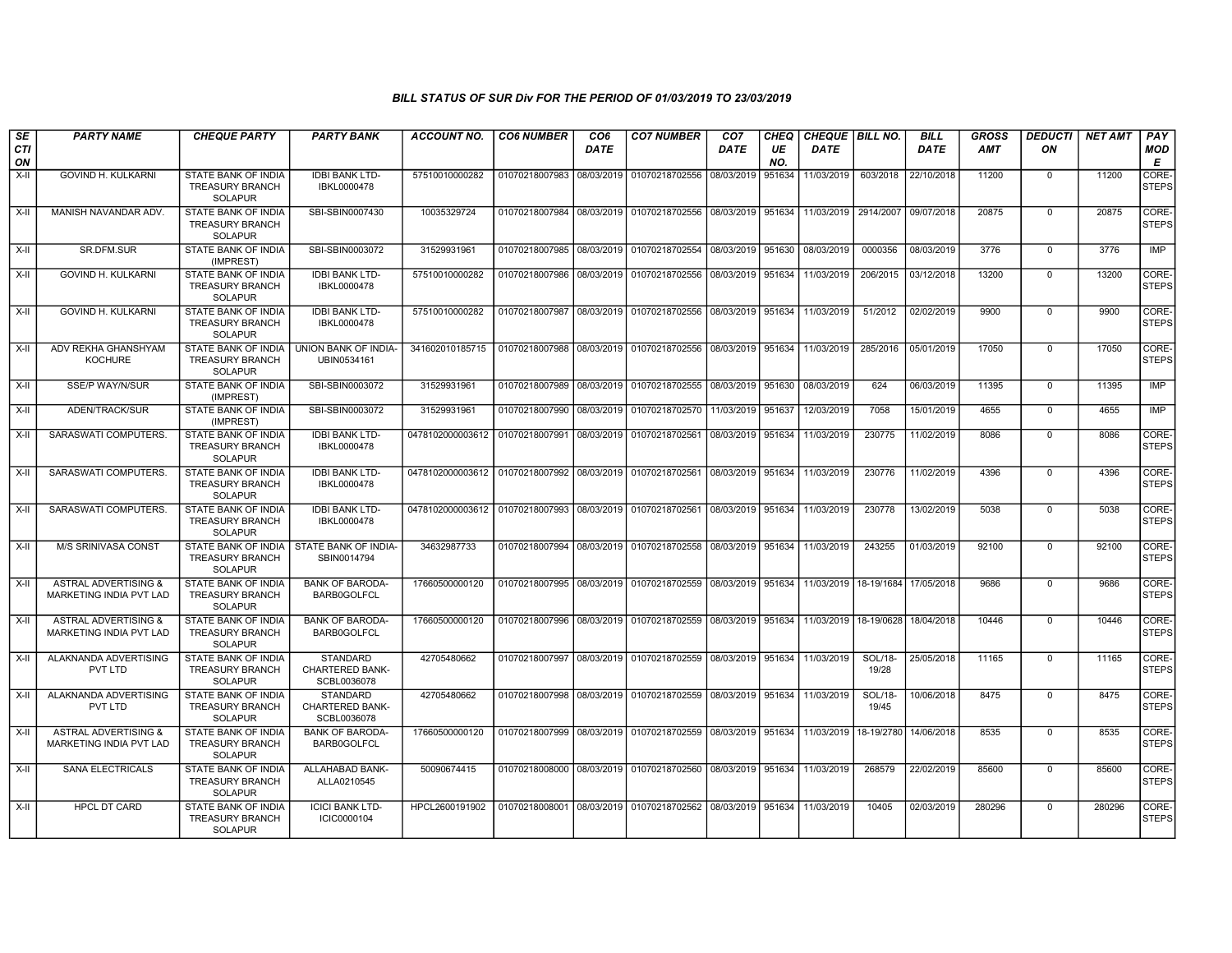| SE<br>CTI<br>ON | <b>PARTY NAME</b>                                                      | <b>CHEQUE PARTY</b>                                                    | <b>PARTY BANK</b>                             | <b>ACCOUNT NO.</b> | <b>CO6 NUMBER</b>         | CO <sub>6</sub><br><b>DATE</b> | <b>CO7 NUMBER</b>                        | CO <sub>7</sub><br><b>DATE</b> | CHEQ<br>UE<br>NO. | CHEQUE   BILL NO.<br><b>DATE</b> |                   | <b>BILL</b><br><b>DATE</b> | <b>GROSS</b><br>AMT | <b>DEDUCTI</b><br>ON | <b>NET AMT</b> | PAY<br>MOD<br>E       |
|-----------------|------------------------------------------------------------------------|------------------------------------------------------------------------|-----------------------------------------------|--------------------|---------------------------|--------------------------------|------------------------------------------|--------------------------------|-------------------|----------------------------------|-------------------|----------------------------|---------------------|----------------------|----------------|-----------------------|
| X-II            | STATION MANAGER DHOKI                                                  | STATE BANK OF INDIA<br>(IMPREST)                                       | SBI-SBIN0003072                               | 31529931961        | 01070218008002 08/03/2019 |                                | 01070218702565                           | 11/03/2019                     | 951633            | 11/03/2019                       | 2541              | 05/02/2019                 | 7400                | $\mathbf 0$          | 7400           | IMP                   |
| X-II            | STATION MANAGER YEDSHI                                                 | STATE BANK OF INDIA<br>(IMPREST)                                       | SBI-SBIN0003072                               | 31529931961        | 01070218008003 08/03/2019 |                                | 01070218702565                           | 11/03/2019                     | 951633            | 11/03/2019                       | 2258              | 24/02/2019                 | 9034                | $\mathbf 0$          | 9034           | <b>IMP</b>            |
| X-II            | STATION MANAGER JATROAD                                                | STATE BANK OF INDIA<br>(IMPREST)                                       | SBI-SBIN0003072                               | 31529931961        |                           |                                | 01070218008004 08/03/2019 01070218702565 | 11/03/2019                     | 951633            | 11/03/2019                       | 2245              | 18/02/2019                 | 4810                | $\Omega$             | 4810           | <b>IMP</b>            |
| $X-H$           | Sandeep Roopchandani                                                   | <b>STATE BANK OF INDIA</b><br><b>TREASURY BRANCH</b><br><b>SOLAPUR</b> | <b>BANK OF</b><br>MAHARASHTRA-<br>MAHB0000163 | 20010802458        |                           |                                | 01070218008005 08/03/2019 01070218702563 | 08/03/2019                     | 951634            | 11/03/2019                       | 225884            | 27/02/2019                 | 3397000             | $\mathbf 0$          | 3397000        | CORE-<br><b>STEPS</b> |
| X-II            | <b>STATION MANAGER</b><br><b>USMANABAD</b>                             | STATE BANK OF INDIA<br>(IMPREST)                                       | SBI-SBIN0003072                               | 31529931961        |                           |                                | 01070218008006 08/03/2019 01070218702565 | 11/03/2019                     | 951633            | 11/03/2019                       | 2656              | 10/02/2019                 | 14924               | $\Omega$             | 14924          | <b>IMP</b>            |
| X-II            | STATION MANAGER SAROLA                                                 | <b>STATE BANK OF INDIA</b><br>(IMPREST)                                | SBI-SBIN0003072                               | 31529931961        | 01070218008007            | 08/03/2019                     | 01070218702565                           | 11/03/2019                     | 951633            | 11/03/2019                       | 2213              | 17/02/2019                 | 4541                | $\Omega$             | 4541           | <b>IMP</b>            |
| X-II            | <b>STATION MANAGER RAHURI</b>                                          | <b>STATE BANK OF INDIA</b><br>(IMPREST)                                | SBI-SBIN0003072                               | 31529931961        |                           |                                | 01070218008008 08/03/2019 01070218702565 | 11/03/2019 951633              |                   | 11/03/2019                       | 2566              | 27/02/2019                 | 4151                | $\mathbf 0$          | 4151           | IMP                   |
| X-II            | STATION MANAGER CHITAL                                                 | STATE BANK OF INDIA<br>(IMPREST)                                       | SBI-SBIN0003072                               | 31529931961        | 01070218008009 08/03/2019 |                                | 01070218702566                           | 11/03/2019                     | 951633            | 11/03/2019                       | 170               | 10/02/2019                 | 5965                | $\mathbf 0$          | 5965           | IMP                   |
| X-II            | <b>STATION MANAGER</b><br><b>PADHEGAON</b>                             | <b>STATE BANK OF INDIA</b><br>(IMPREST)                                | SBI-SBIN0003072                               | 31529931961        |                           |                                | 01070218008010 08/03/2019 01070218702566 | 11/03/2019                     | 951633            | 11/03/2019                       | 2566              | 18/02/2019                 | 8555                | $\mathbf 0$          | 8555           | <b>IMP</b>            |
| $X-II$          | <b>STATION MANAGER VILAD</b>                                           | <b>STATE BANK OF INDIA</b><br>(IMPREST)                                | SBI-SBIN0003072                               | 31529931961        | 01070218008011 08/03/2019 |                                | 01070218702566                           | 11/03/2019                     | 951633            | 11/03/2019                       | 1880              | 24/02/2019                 | 10000               | $\mathbf 0$          | 10000          | <b>IMP</b>            |
| X-II            | STATION MANAGER KASHTI                                                 | <b>STATE BANK OF INDIA</b><br>(IMPREST)                                | SBI-SBIN0003072                               | 31529931961        |                           |                                | 01070218008012 08/03/2019 01070218702566 | 11/03/2019 951633              |                   | 11/03/2019                       | 928               | 19/01/2019                 | 9840                | $\mathbf 0$          | 9840           | IMP                   |
| X-II            | STATION MANAGER BELAPUR                                                | STATE BANK OF INDIA<br>(IMPREST)                                       | SBI-SBIN0003072                               | 31529931961        |                           |                                | 01070218008013 08/03/2019 01070218702566 | 11/03/2019 951633              |                   | 11/03/2019                       | 7571              | 21/02/2019                 | 12350               | $\mathbf 0$          | 12350          | IMP                   |
|                 | X-II STATION MANAGER SAINAGAR STATE BANK OF INDIA<br><b>SHIRDI</b>     | (IMPREST)                                                              | SBI-SBIN0003072                               | 31529931961        | 01070218008014 08/03/2019 |                                | 01070218702566                           | 11/03/2019                     | 951633            | 11/03/2019                       | 493               | 18/12/2018                 | 6996                | $\mathbf 0$          | 6996           | <b>IMP</b>            |
| X-II            | <b>DEN/S/SUR</b>                                                       | STATE BANK OF INDIA<br>(IMPREST)                                       | SBI-SBIN0003072                               | 31529931961        |                           |                                | 01070218008015 08/03/2019 01070218702570 | 11/03/2019                     | 951637            | 12/03/2019                       | 2068              | 31/12/2018                 | 3000                | $\Omega$             | 3000           | <b>IMP</b>            |
| $X-H$           | <b>CCOR PB RR</b>                                                      | STATE BANK OF INDIA<br>(IMPREST)                                       | SBI-SBIN0003072                               | 31529931961        | 01070218008016 11/03/2019 |                                | 01070218702567                           | 11/03/2019                     | 951633            | 11/03/2019                       | 01                | 18/02/2019                 | 9950                | $\mathbf 0$          | 9950           | IMP                   |
| X-II            | <b>SSE E/M SUR</b>                                                     | STATE BANK OF INDIA<br>(IMPREST)                                       | SBI-SBIN0003072                               | 31529931961        | 01070218008017            | 11/03/2019                     | 01070218702567                           | 11/03/2019                     | 951633            | 11/03/2019                       | 13344             | 21/02/2019                 | 4000                | $\mathbf 0$          | 4000           | <b>IMP</b>            |
| X-II            | SSE(SIG/M)/ANG                                                         | STATE BANK OF INDIA<br>(IMPREST)                                       | SBI-SBIN0003072                               | 31529931961        |                           |                                | 01070218008018 11/03/2019 01070218702567 | 11/03/2019 951633              |                   | 11/03/2019                       | 060               | 05/02/2019                 | 2000                | $\Omega$             | 2000           | IMP                   |
| X-II            | <b>SSE/P WAY/JH</b>                                                    | STATE BANK OF INDIA<br>(IMPREST)                                       | SBI-SBIN0003072                               | 31529931961        | 01070218008019            | 11/03/2019                     | 01070218702564                           | 11/03/2019                     | 951633            | 11/03/2019                       | 266               | 04/02/2019                 | 13455               | $\mathbf 0$          | 13455          | <b>IMP</b>            |
| X-II            | <b>MS ANG</b>                                                          | STATE BANK OF INDIA<br>(IMPREST)                                       | SBI-SBIN0003072                               | 31529931961        | 01070218008020            |                                | 11/03/2019 01070218702567                | 11/03/2019                     | 951633            | 11/03/2019                       | R-1408            | 11/12/2018                 | 8396                | $\Omega$             | 8396           | IMP                   |
| X-II            | SSE/P WAY/BG/KWV                                                       | STATE BANK OF INDIA<br>(IMPREST)                                       | SBI-SBIN0003072                               | 31529931961        | 01070218008021            | 11/03/2019                     | 01070218702564                           | 11/03/2019                     | 951633            | 11/03/2019                       | 902               | 05/01/2019                 | 14328               | $^{\circ}$           | 14328          | IMP                   |
| X-II            | <b>SSE WORKS SUR</b>                                                   | <b>STATE BANK OF INDIA</b><br>(IMPREST)                                | SBI-SBIN0003072                               | 31529931961        | 01070218008022            | 11/03/2019                     | 01070218702564                           | 11/03/2019                     | 951633            | 11/03/2019                       | 105               | 10/02/2019                 | 19788               | $\mathbf 0$          | 19788          | <b>IMP</b>            |
| $X-II$          | SSE(C&W)SUR/COACHING                                                   | STATE BANK OF INDIA<br>(IMPREST)                                       | SBI-SBIN0003072                               | 31529931961        | 01070218008023            |                                | 11/03/2019 01070218702567                | 11/03/2019                     | 951633            | 11/03/2019                       | 6070              | 30/01/2019                 | 20744               | $\mathbf 0$          | 20744          | <b>IMP</b>            |
| X-II            | <b>MAHARASHTRA STATE</b><br>ELECTRICITY DISTRIBUTION<br><b>COMPANY</b> | <b>STATE BANK OF INDIA</b><br><b>TREASURY BRANCH</b><br>SOLAPUR        | <b>CANARA BANK-</b><br>CNRB0001903            | 1903201010183      | 01070218008024            |                                | 11/03/2019 01070218702568                | 11/03/2019                     | 951634            | 11/03/2019                       | 165189002<br>130  | 11/03/2019                 | 138900              | $\Omega$             | 138900         | CORE-<br><b>STEPS</b> |
| X-II            | SSE(TELE-N)/SUR/VEH                                                    | STATE BANK OF INDIA<br>(IMPREST)                                       | SBI-SBIN0003072                               | 31529931961        |                           |                                | 01070218008025 11/03/2019 01070218702569 | 11/03/2019                     | 951637            | 12/03/2019                       | $C-929-$<br>17/18 | 01/03/2019                 | 12000               | $\mathbf 0$          | 12000          | <b>IMP</b>            |
| X-II            | SSE(TELE-N)/SUR/VEH                                                    | STATE BANK OF INDIA<br>(IMPREST)                                       | SBI-SBIN0003072                               | 31529931961        | 01070218008026            |                                | 11/03/2019 01070218702569                | 11/03/2019                     | 951637            | 12/03/2019                       | 1101              | 06/03/2019                 | 3940                | $\mathbf 0$          | 3940           | <b>IMP</b>            |
| X-II            | ADEN/ANG                                                               | STATE BANK OF INDIA<br>(IMPREST)                                       | SBI-SBIN0003072                               | 31529931961        | 01070218008027            |                                | 11/03/2019 01070218702570                | 11/03/2019                     | 951637            | 12/03/2019                       | 868               | 12/02/2019                 | 5800                | $\Omega$             | 5800           | <b>IMP</b>            |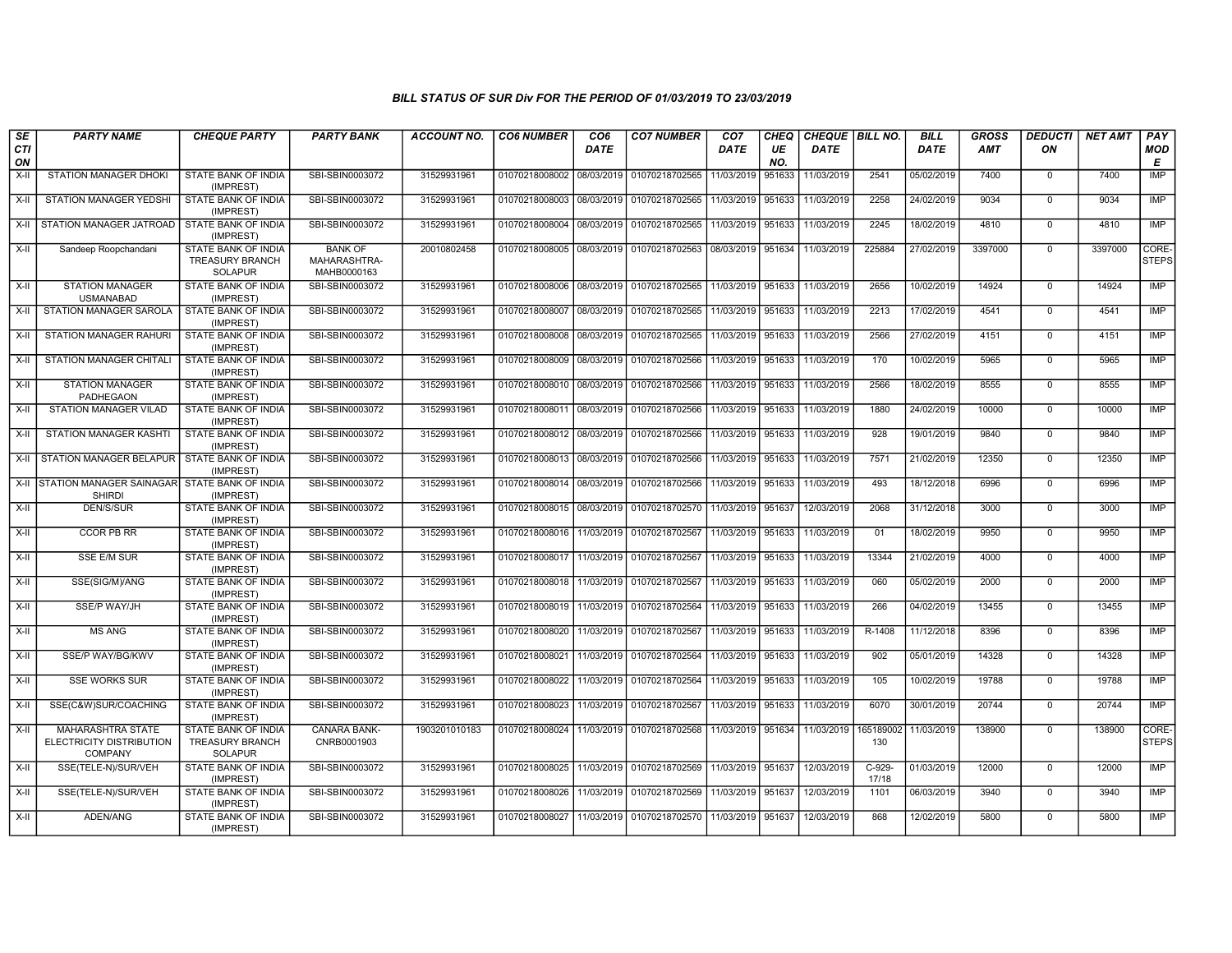| <b>SE</b><br>CTI<br>ON | <b>PARTY NAME</b>                         | <b>CHEQUE PARTY</b>                                                    | <b>PARTY BANK</b>                             | <b>ACCOUNT NO.</b> | <b>CO6 NUMBER</b>         | CO <sub>6</sub><br><b>DATE</b> | <b>CO7 NUMBER</b>                                                  | CO <sub>7</sub><br><b>DATE</b> | <b>CHEQ</b><br>UE<br>NO. | CHEQUE   BILL NO.<br><b>DATE</b> |                     | <b>BILL</b><br><b>DATE</b> | <b>GROSS</b><br><b>AMT</b> | <b>DEDUCTI</b><br>ON | <b>NET AMT</b> | PAY<br><b>MOD</b><br>Е           |
|------------------------|-------------------------------------------|------------------------------------------------------------------------|-----------------------------------------------|--------------------|---------------------------|--------------------------------|--------------------------------------------------------------------|--------------------------------|--------------------------|----------------------------------|---------------------|----------------------------|----------------------------|----------------------|----------------|----------------------------------|
| $X-H$                  | ADEN/TM/SUR                               | STATE BANK OF INDIA<br>(IMPREST)                                       | SBI-SBIN0003072                               | 31529931961        | 01070218008028            | 11/03/2019                     | 01070218702570                                                     | 11/03/2019                     | 951637                   | 12/03/2019                       | 690                 | 20/02/2019                 | 28839                      | $\mathbf 0$          | 28839          | <b>IMP</b>                       |
| X-II                   | SR DOM SUR                                | STATE BANK OF INDIA<br>(IMPREST)                                       | SBI-SBIN0003072                               | 31529931961        | 01070218008029 11/03/2019 |                                | 01070218702569 11/03/2019 951637                                   |                                |                          | 12/03/2019                       | 1C-264763           | 20/02/2019                 | 14987                      | $\mathbf 0$          | 14987          | IMP                              |
| X-II                   | ADEN/NG/KWV                               | STATE BANK OF INDIA<br>(IMPREST)                                       | SBI-SBIN0003072                               | 31529931961        |                           |                                | 01070218008030 11/03/2019 01070218702570                           | 11/03/2019 951637              |                          | 12/03/2019                       | 984                 | 03/09/2018                 | 4608                       | $\mathbf 0$          | 4608           | IMP                              |
| $X-H$                  | <b>SR DPO/SUR</b>                         | STATE BANK OF INDIA<br>(IMPREST)                                       | SBI-SBIN0003072                               | 31529931961        | 01070218008031            | 11/03/2019                     | 01070218702569                                                     | 11/03/2019 951637              |                          | 12/03/2019                       | 268                 | 28/02/2019                 | 12000                      | $\mathbf 0$          | 12000          | <b>IMP</b>                       |
| X-II                   | TTE REST HOUSE LUR                        | STATE BANK OF INDIA<br>(IMPREST)                                       | SBI-SBIN0003072                               | 31529931961        | 01070218008032            |                                | 11/03/2019 01070218702569                                          | 11/03/2019                     | 951637                   | 12/03/2019                       | 19                  | 07/07/2018                 | 6996                       | $\mathbf 0$          | 6996           | IMP                              |
| X-II                   | <b>TTE REST HOUSE SUR</b>                 | <b>STATE BANK OF INDIA</b><br>(IMPREST)                                | SBI-SBIN0003072                               | 31529931961        | 01070218008033            |                                | 11/03/2019 01070218702569                                          | 11/03/2019                     | 951637                   | 12/03/2019                       | 1958                | 01/07/2018                 | 7423                       | $\mathbf 0$          | 7423           | IMP                              |
| X-II                   | YASH ENTERPRISES                          | STATE BANK OF INDIA<br><b>TREASURY BRANCH</b><br><b>SOLAPUR</b>        | <b>BANK OF</b><br>MAHARASHTRA-<br>MAHB0000930 | 60046605279        |                           |                                | 01070218008034 11/03/2019 01070218702571                           | 11/03/2019 951638              |                          | 12/03/2019                       | 090                 | 03/01/2019                 | 18290                      | $\Omega$             | 18290          | CORE-<br><b>STEPS</b>            |
| X-II                   | <b>GANDHI MOTORS</b>                      | <b>STATE BANK OF INDIA</b><br>TREASURY BRANCH<br><b>SOLAPUR</b>        | <b>BANK OF INDIA-</b><br>BKID0000705          | 070520110000034    |                           |                                | 01070218008035 11/03/2019 01070218702573                           | 11/03/2019 951638              |                          | 12/03/2019                       | RBR19A00<br>1580&81 | 15/02/2019                 | 25886                      | $\mathbf 0$          | 25886          | CORE-<br><b>STEPS</b>            |
| $X-H$                  | <b>SSE/P WAY/S/DD</b>                     | <b>STATE BANK OF INDIA</b><br>(IMPREST)                                | SBI-SBIN0003072                               | 31529931961        |                           |                                | 01070218008037 11/03/2019 01070218702575 11/03/2019 951637         |                                |                          | 12/03/2019                       | 071                 | 07/01/2019                 | 14690                      | $\mathbf 0$          | 14690          | IMP                              |
| X-II                   | CMS / SUR                                 | <b>DIVISIONAL</b><br>CASHIER(P) SHOLAPUR                               | SELF CHEQUE-1                                 | 000000000          |                           |                                | 01070218008038 11/03/2019 01070218702574 11/03/2019 951636         |                                |                          | 12/03/2019                       | 746274              | 11/03/2019                 | 7500                       | $\mathbf 0$          | 7500           | CASH                             |
| $X-H$                  | SE/WORKS/DAUND                            | <b>STATE BANK OF INDIA</b><br>(IMPREST)                                | SBI-SBIN0003072                               | 31529931961        |                           |                                | 01070218008039 11/03/2019 01070218702575 11/03/2019 951637         |                                |                          | 12/03/2019                       | 729                 | 22/12/2018                 | 4996                       | $\mathbf 0$          | 4996           | <b>IMP</b>                       |
| $X-II$                 | RAJBHASHA ADHIKARI.<br><b>SOLAPUR</b>     | <b>DIVISIONAL</b><br>CASHIER(P) SHOLAPUR                               | <b>SELF CHEQUE-1</b>                          | 000000000          |                           |                                | 01070218008040 11/03/2019 01070218702576                           | 11/03/2019 951636              |                          | 12/03/2019                       | 732830              | 11/03/2019                 | 2200                       | $\mathbf 0$          | 2200           | CASH                             |
| $X-H$                  | <b>BHIMASHANKAR</b><br><b>ENTERPRISES</b> | <b>STATE BANK OF INDIA</b><br><b>TREASURY BRANCH</b><br><b>SOLAPUR</b> | <b>BANK OF</b><br>MAHARASHTRA-<br>MAHB0001132 | 60221248490        |                           |                                | 01070218008041 12/03/2019 01070218702577                           |                                |                          | 12/03/2019 951644 13/03/2019     | 252736              | 01/03/2019                 | 110500                     | $\overline{0}$       | 110500         | CORE-<br><b>STEPS</b>            |
|                        | X-II   DATTATRAY SADASHIV YADAV           | STATE BANK OF INDIA<br>TREASURY BRANCH<br><b>SOLAPUR</b>               | <b>BANK OF INDIA-</b><br>BKID0000717          | 071730110000031    | 01070218008042            |                                | 12/03/2019 01070218702578                                          | 12/03/2019 951644              |                          | 13/03/2019                       | 271399              | 01/03/2019                 | 178300                     | $\overline{0}$       | 178300         | CORE-<br><b>STEPS</b>            |
| $X-II$                 | SR.DCM.SUR                                | <b>STATE BANK OF INDIA</b><br>(IMPREST)                                | SBI-SBIN0003072                               | 31529931961        | 01070218008043            |                                | 12/03/2019 01070218702579                                          | 12/03/2019 951637              |                          | 12/03/2019                       | 1531                | 01/02/2019                 | 29975                      | $\mathbf 0$          | 29975          | IMP                              |
| X-II                   | <b>HPCL DT CARD</b>                       | STATE BANK OF INDIA<br><b>TREASURY BRANCH</b><br><b>SOLAPUR</b>        | <b>ICICI BANK LTD-</b><br>ICIC0000104         | HPCL2600191902     |                           |                                | 01070218008044 12/03/2019 01070218702580                           | 12/03/2019 951638              |                          | 12/03/2019                       | 40759               | 07/03/2019                 | 281140                     | $\Omega$             | 281140         | CORE-<br><b>STEPS</b>            |
| $X-H$                  | <b>GANGADHARA AGENCIES</b>                | <b>STATE BANK OF INDIA</b><br><b>TREASURY BRANCH</b><br><b>SOLAPUR</b> | <b>UCO BANK-</b><br>UCBA0000264               | 02640200006235     |                           |                                | 01070218008045   12/03/2019   01070218702581                       | 12/03/2019 951644              |                          | 13/03/2019                       | GST01.              | 07/03/2019                 | 461525                     | 26813                | 434712         | CORE-<br><b>STEPS</b>            |
| X-II                   | SR SE(C&W)/SUR                            | STATE BANK OF INDIA<br>(IMPREST)                                       | SBI-SBIN0003072                               | 31529931961        |                           |                                | 01070218008046 12/03/2019 01070218702582                           | 12/03/2019 951637              |                          | 12/03/2019                       | 13023               | 16/02/2019                 | 1780                       | $\mathbf 0$          | 1780           | <b>IMP</b>                       |
| $X-H$                  | <b>SR DME SUR</b>                         | <b>STATE BANK OF INDIA</b><br>(IMPREST)                                | SBI-SBIN0003072                               | 31529931961        | 01070218008047            | 12/03/2019                     | 01070218702584                                                     | 12/03/2019 951637              |                          | 12/03/2019                       | 13641               | 05/03/2019                 | 5000                       | $\Omega$             | 5000           | <b>IMP</b>                       |
| $X-II$                 | MAHARASHTRA STATE<br>SECURITY CORPORATION | MAHARASHTRA STATE<br><b>SECURITY</b><br>CORPORATION                    | DUMMY-                                        | 11111111111        | 01070218008048            |                                | 12/03/2019 01070218702583                                          | 12/03/2019 951635              |                          | 12/03/2019                       | 614820              | 05/03/2019                 | 35400                      | $\Omega$             | 35400          | <b>BANK</b><br>CHEQ<br><b>UE</b> |
| X-II                   | VIKAS CONSTRUCTION AND<br><b>COMPANY</b>  | <b>STATE BANK OF INDIA</b><br><b>TREASURY BRANCH</b><br><b>SOLAPUR</b> | UNITED BANK OF INDIA-<br>UTBI0SOL634          | 0952050013378      |                           |                                | 01070218008049   12/03/2019   01070218702585   12/03/2019   951644 |                                |                          | 13/03/2019                       | 04                  | 15/02/2019                 | 66136                      | 1921                 | 64215          | CORE-<br><b>STEPS</b>            |
| X-II                   | SAMPATKUMAR SOMANI                        | STATE BANK OF INDIA<br><b>TREASURY BRANCH</b><br><b>SOLAPUR</b>        | <b>CENTRAL BANK OF</b><br>INDIA-CBIN0280647   | 3125342294         |                           |                                | 01070218008050   12/03/2019   01070218702586                       | 12/03/2019 951644              |                          | 13/03/2019                       | 20                  | 31/01/2019                 | 454692                     | 27086                | 427606         | CORE-<br><b>STEPS</b>            |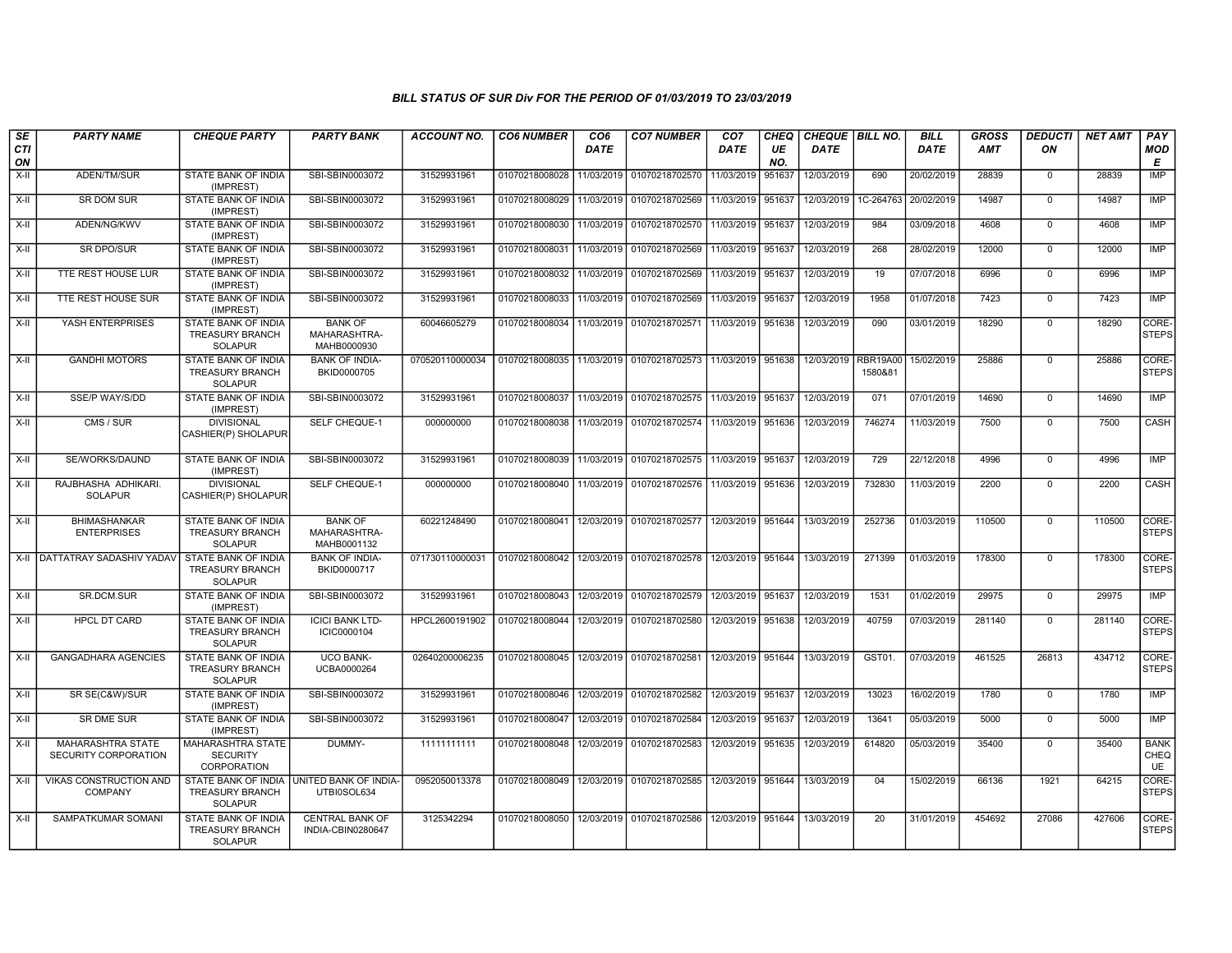| SE<br>CTI<br>ON | <b>PARTY NAME</b>                                   | <b>CHEQUE PARTY</b>                     | <b>PARTY BANK</b> | <b>ACCOUNT NO.</b> | <b>CO6 NUMBER</b> | CO <sub>6</sub><br><b>DATE</b> | <b>CO7 NUMBER</b> | CO <sub>7</sub><br><b>DATE</b> | <b>CHEQ</b><br>UE<br>NO. | CHEQUE   BILL NO.<br><b>DATE</b> |       | <b>BILL</b><br><b>DATE</b> | <b>GROSS</b><br>AMT | <b>DEDUCTI</b><br>ON | <b>NET AMT</b> | PAY<br>MOD<br>E          |
|-----------------|-----------------------------------------------------|-----------------------------------------|-------------------|--------------------|-------------------|--------------------------------|-------------------|--------------------------------|--------------------------|----------------------------------|-------|----------------------------|---------------------|----------------------|----------------|--------------------------|
| X-II            | STATION MANAGER BORIBEL                             | STATE BANK OF INDIA<br>(IMPREST)        | SBI-SBIN0003072   | 31529931961        | 01070218008051    | 12/03/2019                     | 01070218702588    | 12/03/2019                     | 951643                   | 13/03/2019                       | 2255  | 12/02/2019                 | 5595                | $\mathbf 0$          | 5595           | IMP                      |
| X-II            | EA TO DRM GEN                                       | STATE BANK OF INDIA<br>(IMPREST)        | SBI-SBIN0003072   | 31529931961        | 01070218008052    | 12/03/2019                     | 01070218702587    | 12/03/2019                     | 951643                   | 13/03/2019                       | 81855 | 14/02/2019                 | 9218                | $\mathbf 0$          | 9218           | <b>IMP</b>               |
|                 | X-II STATION MANAGER BHIGVAN                        | STATE BANK OF INDIA<br>(IMPREST)        | SBI-SBIN0003072   | 31529931961        | 01070218008053    | 12/03/2019                     | 01070218702588    | 12/03/2019                     | 951643                   | 13/03/2019                       | 1417  | 25/02/2019                 | 9201                | $\Omega$             | 9201           | <b>IMP</b>               |
| X-II            | <b>STATION MANAGER</b><br><b>MALIKPETH</b>          | <b>STATE BANK OF INDIA</b><br>(IMPREST) | SBI-SBIN0003072   | 31529931961        | 01070218008054    | 12/03/2019                     | 01070218702588    | 12/03/2019 951643              |                          | 13/03/2019                       | 4529  | 17/02/2019                 | 8375                | $\Omega$             | 8375           | IMP                      |
| $X-II$          | <b>STATION MANAGER BALE</b>                         | STATE BANK OF INDIA<br>(IMPREST)        | SBI-SBIN0003072   | 31529931961        | 01070218008055    | 12/03/2019                     | 01070218702588    | 12/03/2019                     | 951643                   | 13/03/2019                       | 1012  | 12/01/2019                 | 9242                | $\mathbf 0$          | 9242           | <b>IMP</b>               |
| X-II            | <b>STATION MANAGER</b><br>MUNDHEWADI                | STATE BANK OF INDIA<br>(IMPREST)        | SBI-SBIN0003072   | 31529931961        | 01070218008056    | 12/03/2019                     | 01070218702588    | 12/03/2019 951643              |                          | 13/03/2019                       | 6522  | 20/02/2019                 | 9300                | $\Omega$             | 9300           | <b>IMP</b>               |
| X-II            | <b>STATION MANAGER</b><br><b>WADSINGE</b>           | STATE BANK OF INDIA<br>(IMPREST)        | SBI-SBIN0003072   | 31529931961        | 01070218008057    | 12/03/2019                     | 01070218702588    | 12/03/2019                     | 951643                   | 13/03/2019                       | 013   | 12/02/2019                 | 9855                | $\mathbf 0$          | 9855           | <b>IMP</b>               |
| X-II            | STATION MANAGER WAKAV                               | STATE BANK OF INDIA<br>(IMPREST)        | SBI-SBIN0003072   | 31529931961        | 01070218008058    | 12/03/2019                     | 01070218702588    | 12/03/2019                     | 951643                   | 13/03/2019                       | 2255  | 12/02/2019                 | 9900                | $\mathbf 0$          | 9900           | <b>IMP</b>               |
| X-II            | STATION MANAGER HOTGI                               | STATE BANK OF INDIA<br>(IMPREST)        | SBI-SBIN0003072   | 31529931961        | 01070218008059    | 12/03/2019                     | 01070218702588    | 12/03/2019                     | 951643                   | 13/03/2019                       | 2255  | 22/01/2019                 | 12164               | $\Omega$             | 12164          | <b>IMP</b>               |
| X-II            | <b>CCOR PB LOBBY</b>                                | STATE BANK OF INDIA<br>(IMPREST)        | SBI-SBIN0003072   | 31529931961        | 01070218008060    | 12/03/2019                     | 01070218702587    | 12/03/2019                     | 951643                   | 13/03/2019                       | 3646  | 06/03/2019                 | 975                 | $\mathbf 0$          | 975            | <b>IMP</b>               |
| X-II            | CYM/WD                                              | STATE BANK OF INDIA<br>(IMPREST)        | SBI-SBIN0003072   | 31529931961        | 01070218008061    | 12/03/2019                     | 01070218702588    | 12/03/2019 951643              |                          | 13/03/2019                       | 2839  | 18/01/2019                 | 5000                | $\Omega$             | 5000           | <b>IMP</b>               |
| X-II            | STATION MANAGER PAKANI                              | STATE BANK OF INDIA<br>(IMPREST)        | SBI-SBIN0003072   | 31529931961        | 01070218008062    | 12/03/2019                     | 01070218702589    | 12/03/2019                     | 951643                   | 13/03/2019                       | 2588  | 22/02/2019                 | 9770                | $\mathbf 0$          | 9770           | IMP                      |
| $X-H$           | <b>STATION MANAGER KEM</b>                          | STATE BANK OF INDIA<br>(IMPREST)        | SBI-SBIN0003072   | 31529931961        | 01070218008063    | 12/03/2019                     | 01070218702589    | 12/03/2019 951643              |                          | 13/03/2019                       | 8855  | 18/02/2019                 | 9720                | $\Omega$             | 9720           | IMP                      |
| X-II            | <b>STATION MANAGER</b><br><b>PAREWADI</b>           | STATE BANK OF INDIA<br>(IMPREST)        | SBI-SBIN0003072   | 31529931961        | 01070218008064    | 12/03/2019                     | 01070218702589    | 12/03/2019                     | 951643                   | 13/03/2019                       | 4455  | 12/02/2019                 | 5595                | $\mathbf 0$          | 5595           | <b>IMP</b>               |
| $X-H$           | DTC/DD                                              | STATE BANK OF INDIA<br>(IMPREST)        | SBI-SBIN0003072   | 31529931961        | 01070218008065    | 12/03/2019                     | 01070218702589    | 12/03/2019                     | 951643                   | 13/03/2019                       | 1245  | 25/02/2019                 | 4956                | $\Omega$             | 4956           | <b>IMP</b>               |
| X-II            | STATION MANAGER MOHOL                               | STATE BANK OF INDIA<br>(IMPREST)        | SBI-SBIN0003072   | 31529931961        | 01070218008066    | 12/03/2019                     | 01070218702589    | 12/03/2019 951643              |                          | 13/03/2019                       | 171   | 28/02/2019                 | 8050                | $\mathbf 0$          | 8050           | <b>IMP</b>               |
| X-II            | <b>STATION MANAGER</b><br>WASHIMBE                  | STATE BANK OF INDIA<br>(IMPREST)        | SBI-SBIN0003072   | 31529931961        | 01070218008067    | 12/03/2019                     | 01070218702589    | 12/03/2019                     | 951643                   | 13/03/2019                       | 44    | 28/02/2019                 | 5429                | $\mathbf 0$          | 5429           | <b>IMP</b>               |
| X-II            | STATION MANAGER JEUR                                | STATE BANK OF INDIA<br>(IMPREST)        | SBI-SBIN0003072   | 31529931961        | 01070218008068    | 12/03/2019                     | 01070218702589    | 12/03/2019 951643              |                          | 13/03/2019                       | 901   | 02/02/2019                 | 14143               | $\Omega$             | 14143          | <b>IMP</b>               |
| $X-II$          | <b>STATION MANAGER</b><br><b>KURDUWADI</b><br>TI/GR | STATE BANK OF INDIA<br>(IMPREST)        | SBI-SBIN0003072   | 31529931961        | 01070218008069    | 12/03/2019                     | 01070218702589    | 12/03/2019                     | 951643                   | 13/03/2019                       | 1456  | 18/02/2019                 | 24924               | $^{\circ}$           | 24924          | <b>IMP</b><br><b>IMP</b> |
| X-II            |                                                     | STATE BANK OF INDIA<br>(IMPREST)        | SBI-SBIN0003072   | 31529931961        | 01070218008070    | 12/03/2019                     | 01070218702592    | 13/03/2019 951643              |                          | 13/03/2019                       | 4455  | 16/02/2019                 | 1500                | $\mathbf 0$          | 1500           |                          |
| X-II            | <b>STATION MANAGER</b><br><b>GULBARGA</b>           | STATE BANK OF INDIA<br>(IMPREST)        | SBI-SBIN0003072   | 31529931961        | 01070218008071    | 12/03/2019                     | 01070218702592    | 13/03/2019                     | 951643                   | 13/03/2019                       | 2245  | 25/02/2019                 | 9411                | $\mathbf 0$          | 9411           | IMP                      |
| X-II            | <b>STATION MANAGER</b><br><b>SULTANPUR</b>          | STATE BANK OF INDIA<br>(IMPREST)        | SBI-SBIN0003072   | 31529931961        | 01070218008072    | 12/03/2019                     | 01070218702592    | 13/03/2019                     | 951643                   | 13/03/2019                       | 2245  | 20/02/2019                 | 8207                | $\Omega$             | 8207           | <b>IMP</b>               |
| X-II            | STATION MANAGER SAVALGI                             | STATE BANK OF INDIA<br>(IMPREST)        | SBI-SBIN0003072   | 31529931961        | 01070218008073    | 12/03/2019                     | 01070218702592    | 13/03/2019                     | 951643                   | 13/03/2019                       | 261   | 22/02/2019                 | 9698                | $\Omega$             | 9698           | <b>IMP</b>               |
| $X-H$           | <b>STATION MANAGER</b><br><b>NAGANSUR</b>           | STATE BANK OF INDIA<br>(IMPREST)        | SBI-SBIN0003072   | 31529931961        | 01070218008074    | 12/03/2019                     | 01070218702592    | 13/03/2019                     | 951643                   | 13/03/2019                       | 2256  | 18/02/2019                 | 9856                | $\Omega$             | 9856           | <b>IMP</b>               |
| X-II            | <b>STATION MANAGER WADI</b>                         | STATE BANK OF INDIA<br>(IMPREST)        | SBI-SBIN0003072   | 31529931961        | 01070218008075    | 12/03/2019                     | 01070218702592    | 13/03/2019 951643              |                          | 13/03/2019                       | 2326  | 27/02/2019                 | 14958               | $\Omega$             | 14958          | IMP                      |
| X-II            | <b>STATION MANAGER</b><br>TIKEKARWADI               | STATE BANK OF INDIA<br>(IMPREST)        | SBI-SBIN0003072   | 31529931961        | 01070218008076    | 12/03/2019                     | 01070218702592    | 13/03/2019                     | 951643                   | 13/03/2019                       | 4455  | 16/02/2019                 | 7188                | $\mathbf 0$          | 7188           | IMP                      |
|                 | X-II STATION MANAGER MARTUR                         | STATE BANK OF INDIA<br>(IMPREST)        | SBI-SBIN0003072   | 31529931961        | 01070218008077    | 12/03/2019                     | 01070218702592    | 13/03/2019                     | 951643                   | 13/03/2019                       | 3055  | 22/02/2019                 | 9740                | $\Omega$             | 9740           | <b>IMP</b>               |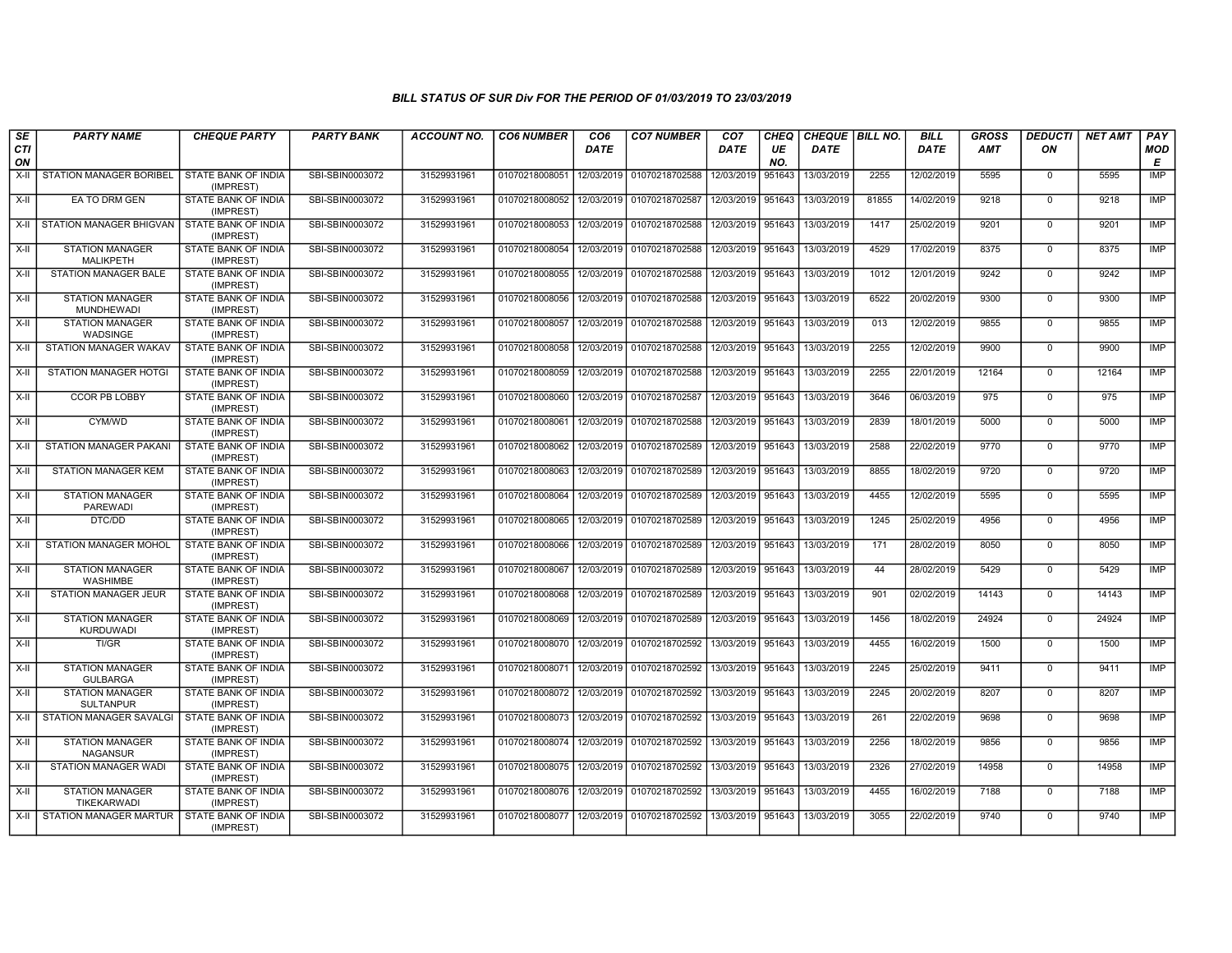| <b>SE</b><br>CTI<br>ON | <b>PARTY NAME</b>                                                      | <b>CHEQUE PARTY</b>                                                    | <b>PARTY BANK</b>                             | <b>ACCOUNT NO.</b> | <b>CO6 NUMBER</b> | CO <sub>6</sub><br><b>DATE</b> | <b>CO7 NUMBER</b>                           | CO <sub>7</sub><br>DATE | CHEQ<br>UE<br>NO. | CHEQUE   BILL NO.<br><b>DATE</b> |                     | <b>BILL</b><br><b>DATE</b> | <b>GROSS</b><br><b>AMT</b> | <b>DEDUCTI</b><br>ON | <b>NET AMT</b> | PAY<br><b>MOD</b><br>Е |
|------------------------|------------------------------------------------------------------------|------------------------------------------------------------------------|-----------------------------------------------|--------------------|-------------------|--------------------------------|---------------------------------------------|-------------------------|-------------------|----------------------------------|---------------------|----------------------------|----------------------------|----------------------|----------------|------------------------|
| $X-II$                 | <b>SSTATION MANAGER</b><br>SHAHABAD                                    | STATE BANK OF INDIA<br>(IMPREST)                                       | SBI-SBIN0003072                               | 31529931961        | 01070218008078    | 12/03/2019                     | 01070218702607                              | 14/03/2019              | 951649            | 14/03/2019                       | 5373                | 20/12/2018                 | 14640                      | $\mathbf 0$          | 14640          | <b>IMP</b>             |
| $X-H$                  | <b>STATION MANAGER KULALI</b>                                          | STATE BANK OF INDIA<br>(IMPREST)                                       | SBI-SBIN0003072                               | 31529931961        | 01070218008079    | 12/03/2019                     | 01070218702607                              | 14/03/2019 951649       |                   | 14/03/2019                       | 19708               | 20/02/2019                 | 4999                       | $\Omega$             | 4999           | <b>IMP</b>             |
| $X-II$                 | STATION MANAGER BOROTI                                                 | STATE BANK OF INDIA<br>(IMPREST)                                       | SBI-SBIN0003072                               | 31529931961        | 01070218008080    | 12/03/2019                     | 01070218702607                              | 14/03/2019 951649       |                   | 14/03/2019                       | 579                 | 14/02/2019                 | 9805                       | $\Omega$             | 9805           | <b>IMP</b>             |
| X-II                   | <b>STATION MANAGER</b><br>HIRENANDURU                                  | STATE BANK OF INDIA<br>(IMPREST)                                       | SBI-SBIN0003072                               | 31529931961        | 01070218008081    | 12/03/2019                     | 01070218702607                              | 14/03/2019 951649       |                   | 14/03/2019                       | 16                  | 27/02/2019                 | 6740                       | $\mathbf 0$          | 6740           | IMP                    |
| X-II                   | <b>STATION MANAGER</b><br>HUNSIHADGIL                                  | STATE BANK OF INDIA<br>(IMPREST)                                       | SBI-SBIN0003072                               | 31529931961        | 01070218008082    | 12/03/2019                     | 01070218702607                              | 14/03/2019 951649       |                   | 14/03/2019                       | 2055                | 22/02/2019                 | 5482                       | $\mathbf 0$          | 5482           | <b>IMP</b>             |
| $X-H$                  | <b>STATION MANAGER</b><br><b>GAUDGAON</b>                              | STATE BANK OF INDIA<br>(IMPREST)                                       | SBI-SBIN0003072                               | 31529931961        | 01070218008083    | 12/03/2019                     | 01070218702607                              | 14/03/2019              | 951649            | 14/03/2019                       | 516                 | 19/02/2019                 | 9001                       | $\Omega$             | 9001           | IMP                    |
| $X-II$                 | <b>STATION MANAGER</b><br><b>GANGAPURROAD</b>                          | STATE BANK OF INDIA<br>(IMPREST)                                       | SBI-SBIN0003072                               | 31529931961        | 01070218008084    | 12/03/2019                     | 01070218702607                              | 14/03/2019 951649       |                   | 14/03/2019                       | 5385                | 04/02/2019                 | 14437                      | $\Omega$             | 14437          | <b>IMP</b>             |
| $X-H$                  | <b>STATION MANAGER</b><br>AKKALKOTROAD                                 | STATE BANK OF INDIA<br>(IMPREST)                                       | SBI-SBIN0003072                               | 31529931961        | 01070218008085    | 12/03/2019                     | 01070218702607                              | 14/03/2019 951649       |                   | 14/03/2019                       | 5854                | 14/02/2019                 | 12485                      | $\mathbf 0$          | 12485          | IMP                    |
| X-II                   | MEGA ENERGY SOLUTIONS-<br><b>PUNE</b>                                  | <b>STATE BANK OF INDIA</b><br>TREASURY BRANCH<br>SOLAPUR               | <b>BANK OF</b><br>MAHARASHTRA-<br>MAHB0000391 | 60128421393        | 01070218008086    | 13/03/2019                     | 01070218702590 13/03/2019 951644            |                         |                   | 13/03/2019                       | 118                 | 06/03/2019                 | 134406                     | 5600                 | 128806         | CORE-<br><b>STEPS</b>  |
| $X-II$                 | Kashinath Bhimashankar Golle                                           | <b>STATE BANK OF INDIA</b><br><b>TREASURY BRANCH</b><br><b>SOLAPUR</b> | <b>BANK OF INDIA-</b><br>BKID0000738          | 073810100011228    | 01070218008087    |                                | 13/03/2019 01070218702591                   | 13/03/2019 951644       |                   | 13/03/2019                       | <b>SUR/02</b>       | 18/01/2019                 | 52417                      | 6977                 | 45440          | CORE-<br><b>STEPS</b>  |
| X-II                   | <b>MAHARASHTRA STATE</b><br>ELECTRICITY DISTRIBUTION<br><b>COMPANY</b> | STATE BANK OF INDIA<br><b>TREASURY BRANCH</b><br><b>SOLAPUR</b>        | CANARA BANK-<br>CNRB0001903                   | 1903201010183      | 01070218008088    | 13/03/2019                     | 01070218702594                              | 13/03/2019 951644       |                   | 13/03/2019                       | 330030221<br>869    | 13/03/2019                 | 368620                     | $\mathbf 0$          | 368620         | CORE-<br><b>STEPS</b>  |
| X-II                   | <b>MAHARASHTRA STATE</b><br>ELECTRICITY DISTRIBUTION<br><b>COMPANY</b> | STATE BANK OF INDIA<br><b>TREASURY BRANCH</b><br><b>SOLAPUR</b>        | <b>CANARA BANK-</b><br>CNRB0001903            | 1903201010183      | 01070218008089    |                                | 13/03/2019 01070218702594                   | 13/03/2019 951644       |                   | 13/03/2019 277960102             | 241                 | 13/03/2019                 | 123500                     | $\Omega$             | 123500         | CORE-<br><b>STEPS</b>  |
| $X-H$                  | <b>MAHARASHTRA STATE</b><br>ELECTRICITY DISTRIBUTION<br><b>COMPANY</b> | STATE BANK OF INDIA<br><b>TREASURY BRANCH</b><br><b>SOLAPUR</b>        | <b>CANARA BANK-</b><br>CNRB0001903            | 1903201010183      | 01070218008090    |                                | 13/03/2019 01070218702594                   | 13/03/2019 951644       |                   | 13/03/2019                       | 590320254<br>550    | 13/03/2019                 | 24940                      | $\overline{0}$       | 24940          | CORE-<br><b>STEPS</b>  |
| $X-H$                  | <b>BEMCO HYDRAULICS LIMITED</b>                                        | <b>STATE BANK OF INDIA</b><br><b>TREASURY BRANCH</b><br>SOLAPUR        | <b>BANK OF</b><br>MAHARASHTRA-<br>MAHB0000031 | 20098668226        | 01070218008091    | 13/03/2019                     | 01070218702593                              | 13/03/2019 951644       |                   | 13/03/2019                       | SP/195.             | 31/07/2018                 | 339840                     | 5760                 | 334080         | CORE-<br><b>STEPS</b>  |
| $X-H$                  | MAHARASHTRA STATE<br>ELECTRICITY DISTRIBUTION<br><b>COMPANY</b>        | STATE BANK OF INDIA<br><b>TREASURY BRANCH</b><br><b>SOLAPUR</b>        | CANARA BANK-<br>CNRB0001903                   | 1903201010183      | 01070218008092    | 13/03/2019                     | 01070218702594                              | 13/03/2019 951644       |                   | 13/03/2019                       | 162011347<br>657    | 13/03/2019                 | 124720                     | $\mathbf 0$          | 124720         | CORE-<br><b>STEPS</b>  |
| $X-H$                  | <b>MAHARASHTRA STATE</b><br>ELECTRICITY DISTRIBUTION<br><b>COMPANY</b> | <b>STATE BANK OF INDIA</b><br><b>TREASURY BRANCH</b><br><b>SOLAPUR</b> | <b>CANARA BANK-</b><br>CNRB0001903            | 1903201010183      | 01070218008093    |                                | 13/03/2019 01070218702594                   | 13/03/2019 951644       |                   | 13/03/2019                       | 173781572<br>375    | 13/03/2019                 | 227360                     | $\Omega$             | 227360         | CORE-<br><b>STEPS</b>  |
| X-II                   | IPF/RPF/DAUND                                                          | <b>DIVISIONAL</b><br>CASHIER(P) SHOLAPUR                               | SELF CHEQUE-1                                 | 000000000          | 01070218008094    |                                | 13/03/2019 01070218702617 14/03/2019 951654 |                         |                   | 15/03/2019                       | 614824              | 11/03/2019                 | 10000                      | $\Omega$             | 10000          | CASH                   |
| X-II                   | IPF/RPF/KURDUWADI                                                      | <b>DIVISIONAL</b><br>CASHIER(P) SHOLAPUR                               | SELF CHEQUE-1                                 | 000000000          | 01070218008095    |                                | 13/03/2019 01070218702617                   | 14/03/2019 951654       |                   | 15/03/2019                       | 614823              | 11/03/2019                 | 10000                      | $\Omega$             | 10000          | CASH                   |
| X-II                   | IPF.RPF.GULBARGA                                                       | <b>DIVISIONAL</b><br>CASHIER(P) SHOLAPUR                               | SBI-SBIN0003072                               | 31529931961        | 01070218008096    |                                | 13/03/2019 01070218702617                   | 14/03/2019   951654     |                   | 15/03/2019                       | 614822              | 11/03/2019                 | 10000                      | $\Omega$             | 10000          | CASH                   |
| $X-H$                  | <b>GESCOM LTD.CO. GULBARGA</b><br>CSD II GULBARGA. R                   | STATE BANK OF INDIA<br>TREASURY BRANCH<br><b>SOLAPUR</b>               | STATE BANK OF INDIA-<br>SBIN0020223           | 52076355201        | 01070218008099    | 13/03/2019                     | 01070218702596                              | 13/03/2019 951644       |                   |                                  | 13/03/2019 NDR20288 | 13/03/2019                 | 38395                      | $\Omega$             | 38395          | CORE-<br><b>STEPS</b>  |
| X-II                   | IPF.RPF.GULBARGA                                                       | <b>DIVISIONAL</b><br>CASHIER(P) SHOLAPUR                               | SBI-SBIN0003072                               | 31529931961        | 01070218008100    |                                | 13/03/2019 01070218702618                   | 14/03/2019 951654       |                   | 15/03/2019                       | 614827              | 11/03/2019                 | 700                        | $\Omega$             | 700            | CASH                   |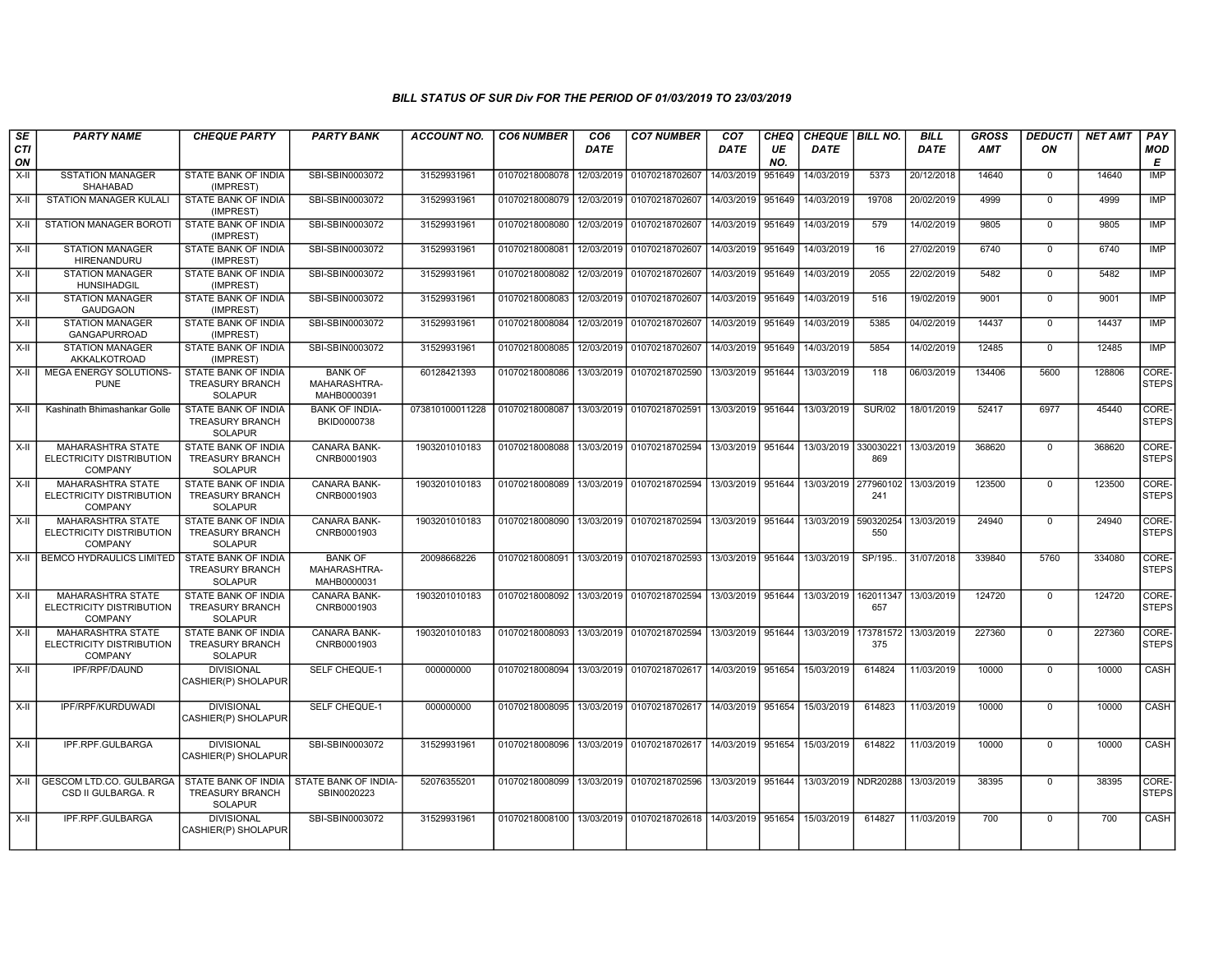| SE<br><b>CTI</b> | <b>PARTY NAME</b>                                                | <b>CHEQUE PARTY</b>                                                    | <b>PARTY BANK</b>                                                                                                | <b>ACCOUNT NO.</b> | <b>CO6 NUMBER</b>                        | CO <sub>6</sub><br><b>DATE</b> | <b>CO7 NUMBER</b>                                                     | CO <sub>7</sub><br><b>DATE</b> | CHEQ<br>UE | CHEQUE   BILL NO.<br><b>DATE</b> |               | <b>BILL</b><br><b>DATE</b> | <b>GROSS</b><br><b>AMT</b> | <b>DEDUCTI</b><br>ON | <b>NET AMT</b> | PAY<br><b>MOD</b>                |
|------------------|------------------------------------------------------------------|------------------------------------------------------------------------|------------------------------------------------------------------------------------------------------------------|--------------------|------------------------------------------|--------------------------------|-----------------------------------------------------------------------|--------------------------------|------------|----------------------------------|---------------|----------------------------|----------------------------|----------------------|----------------|----------------------------------|
| ON               |                                                                  |                                                                        |                                                                                                                  |                    |                                          |                                |                                                                       |                                | NO.        |                                  |               |                            |                            |                      |                | E                                |
| $X-II$           | IPF.RPF.SUR                                                      | <b>DIVISIONAL</b><br>CASHIER(P) SHOLAPUR                               | SELF CHEQUE-1                                                                                                    | 000000000          | 01070218008101                           | 13/03/2019                     | 01070218702618                                                        | 14/03/2019                     | 951654     | 15/03/2019                       | 614828        | 11/03/2019                 | 1000                       | $\Omega$             | 1000           | CASH                             |
| $X-H$            | <b>IPF.RPF.SUR</b>                                               | <b>DIVISIONAL</b><br>CASHIER(P) SHOLAPUR                               | <b>SELF CHEQUE-1</b>                                                                                             | 000000000          | 01070218008102                           |                                | 13/03/2019 01070218702618 14/03/2019 951654                           |                                |            | 15/03/2019                       | 500           | 11/03/2019                 | 500                        | $\mathbf 0$          | 500            | <b>CASH</b>                      |
| $X-II$           | IPF/RPF/KWV                                                      | <b>DIVISIONAL</b><br>CASHIER(P) SHOLAPUR                               | SBI-SBIN0003072                                                                                                  | 31529931961        | 01070218008103                           |                                | 13/03/2019 01070218702618                                             | 14/03/2019 951654              |            | 15/03/2019                       | 614830        | 11/03/2019                 | 1000                       | $\mathbf 0$          | 1000           | CASH                             |
| X-II             | A E E ELE O AMD M SUB<br><b>DIVISION IV GESCOM</b><br>KALABURAGI | A E E ELE O AMD M<br>SUB DIVISION IV<br><b>GESCOM KALABURAGI</b>       | STATE BANK OF INDIA- 00000062435944524 01070218008104 13/03/2019 01070218702595 13/03/2019 951639<br>SBIN0020223 |                    |                                          |                                |                                                                       |                                |            | 13/03/2019                       | <b>HPR636</b> | 13/03/2019                 | 57198                      | $\mathbf 0$          | 57198          | <b>BANK</b><br>CHEQ<br><b>UE</b> |
| $X-H$            | IPF/RPF/DAUND                                                    | <b>DIVISIONAL</b><br>CASHIER(P) SHOLAPUR                               | <b>SELF CHEQUE-1</b>                                                                                             | 000000000          |                                          |                                | 01070218008105 13/03/2019 01070218702618 14/03/2019 951654 15/03/2019 |                                |            |                                  | 614831        | 11/03/2019                 | 500                        | $\mathbf 0$          | 500            | CASH                             |
| $X-H$            | IPF[RPF]/AHMEDNAGAR                                              | <b>DIVISIONAL</b><br>CASHIER(P) SHOLAPUR                               | SELF CHEQUE-1                                                                                                    | 000000000          | 01070218008106                           |                                | 13/03/2019 01070218702618 14/03/2019 951654                           |                                |            | 15/03/2019                       | 614832        | 11/03/2019                 | 500                        | $\mathbf 0$          | 500            | CASH                             |
| $X-II$           | IPF RPF /AHMEDNAGAR                                              | <b>DIVISIONAL</b><br>CASHIER(P) SHOLAPUR                               | <b>SELF CHEQUE-1</b>                                                                                             | 000000000          | 01070218008107                           |                                | 13/03/2019 01070218702617 14/03/2019 951654                           |                                |            | 15/03/2019                       | 614825        | 11/03/2019                 | 10000                      | $\mathbf 0$          | 10000          | CASH                             |
| X-II             | AEEE GESCOM AFZALPUR                                             | <b>STATE BANK OF INDIA</b><br><b>TREASURY BRANCH</b><br><b>SOLAPUR</b> | STATE BANK OF INDIA-<br>SBIN0020231                                                                              | 52161536086        |                                          |                                | 01070218008108 13/03/2019 01070218702596                              | 13/03/2019 951644              |            | 13/03/2019 STGNPP24              | 500           | 13/03/2019                 | 67283                      | $\mathbf 0$          | 67283          | CORE-<br><b>STEPS</b>            |
| $X-H$            | <b>GESCOM SHAHABAD</b>                                           | STATE BANK OF INDIA<br><b>TREASURY BRANCH</b><br><b>SOLAPUR</b>        | STATE BANK OF INDIA-<br>SBIN0020228                                                                              | 52157361100        |                                          |                                | 01070218008109 13/03/2019 01070218702596 13/03/2019 951644            |                                |            | 13/03/2019                       | <b>MR118</b>  | 13/03/2019                 | 152178                     | $\overline{0}$       | 152178         | CORE-<br><b>STEPS</b>            |
| X-II             | <b>GESCOM WADI</b>                                               | STATE BANK OF INDIA<br><b>TREASURY BRANCH</b><br><b>SOLAPUR</b>        | STATE BANK OF INDIA-<br>SBIN0020236                                                                              | 52173200234        |                                          |                                | 01070218008110 13/03/2019 01070218702596                              | 13/03/2019 951644              |            | 13/03/2019                       | W2446         | 13/03/2019                 | 1932                       | $\overline{0}$       | 1932           | CORE-<br><b>STEPS</b>            |
| $X-H$            | <b>IPFSNSI</b>                                                   | <b>DIVISIONAL</b><br>CASHIER(P) SHOLAPUR                               | DUMMY-                                                                                                           | 11111111111        |                                          |                                | 01070218008111 13/03/2019 01070218702618 14/03/2019 951654 15/03/2019 |                                |            |                                  | 614833        | 11/03/2019                 | 1000                       | $\mathbf 0$          | 1000           | CASH                             |
| $X-H$            | <b>SR DCM SUR</b>                                                | <b>DIVISIONAL</b><br>CASHIER(P) SHOLAPUR                               | <b>SELF CHEQUE-1</b>                                                                                             |                    |                                          |                                | 01070218008112 13/03/2019 01070218702597 13/03/2019 951642 13/03/2019 |                                |            |                                  | 756455        | 11/03/2019                 | 10400                      | $\mathbf 0$          | 10400          | CASH                             |
| X-II             | AJAY RAMCHANDRA JADHAV                                           | STATE BANK OF INDIA<br>TREASURY BRANCH<br><b>SOLAPUR</b>               | SBI-SBIN0001656                                                                                                  | 30842743875        | 01070218008113                           |                                | 13/03/2019 01070218702598                                             | 13/03/2019 951644              |            | 13/03/2019                       | 478           | 09/03/2019                 | 27000                      | 270                  | 26730          | CORE-<br><b>STEPS</b>            |
| $X-H$            | AJAY RAMCHANDRA JADHAV                                           | STATE BANK OF INDIA<br><b>TREASURY BRANCH</b><br><b>SOLAPUR</b>        | SBI-SBIN0001656                                                                                                  | 30842743875        | 01070218008114                           |                                | 13/03/2019 01070218702598                                             | 13/03/2019 951644              |            | 13/03/2019                       | 479           | 09/03/2019                 | 27000                      | 270                  | 26730          | CORE-<br><b>STEPS</b>            |
| $X-H$            | SSE/(ELECT/MAINT)/SUR                                            | STATE BANK OF INDIA<br>(IMPREST)                                       | SBI-SBIN0003072                                                                                                  | 31529931961        |                                          |                                | 01070218008115 13/03/2019 01070218702599                              | 13/03/2019 951643              |            | 13/03/2019                       | 277           | 22/12/2018                 | 10000                      | $\mathbf 0$          | 10000          | <b>IMP</b>                       |
| X-II             | SR.DFM.SUR                                                       | <b>DIVISIONAL</b><br>CASHIER(P) SHOLAPUR                               | SBI-SBIN0003072                                                                                                  | 31529931961        |                                          |                                | 01070218008116   13/03/2019   01070218702600                          | 13/03/2019 951642              |            | 13/03/2019                       | 255239        | 13/03/2019                 | 995                        | $\mathbf 0$          | 995            | CASH                             |
| $X-H$            | Dr Sonai Krishnamohan Rawal                                      | <b>STATE BANK OF INDIA</b><br><b>TREASURY BRANCH</b><br><b>SOLAPUR</b> | SBI-SBIN0001656                                                                                                  | 32985283014        |                                          |                                | 01070218008117 13/03/2019 01070218702601                              | 13/03/2019 951650              |            | 14/03/2019                       | 477           | 09/03/2019                 | 3000                       | $\overline{0}$       | 3000           | CORE-<br><b>STEPS</b>            |
| $X-II$           | Dr Shashikant B Ganjale                                          | STATE BANK OF INDIA<br><b>TREASURY BRANCH</b><br><b>SOLAPUR</b>        | <b>BANK OF INDIA-</b><br>BKID0000700                                                                             | 070010100022437    | 01070218008118 13/03/2019 01070218702601 |                                |                                                                       | 13/03/2019 951650              |            | 14/03/2019                       | 480           | 13/03/2019                 | 3000                       | $\overline{0}$       | 3000           | CORE-<br><b>STEPS</b>            |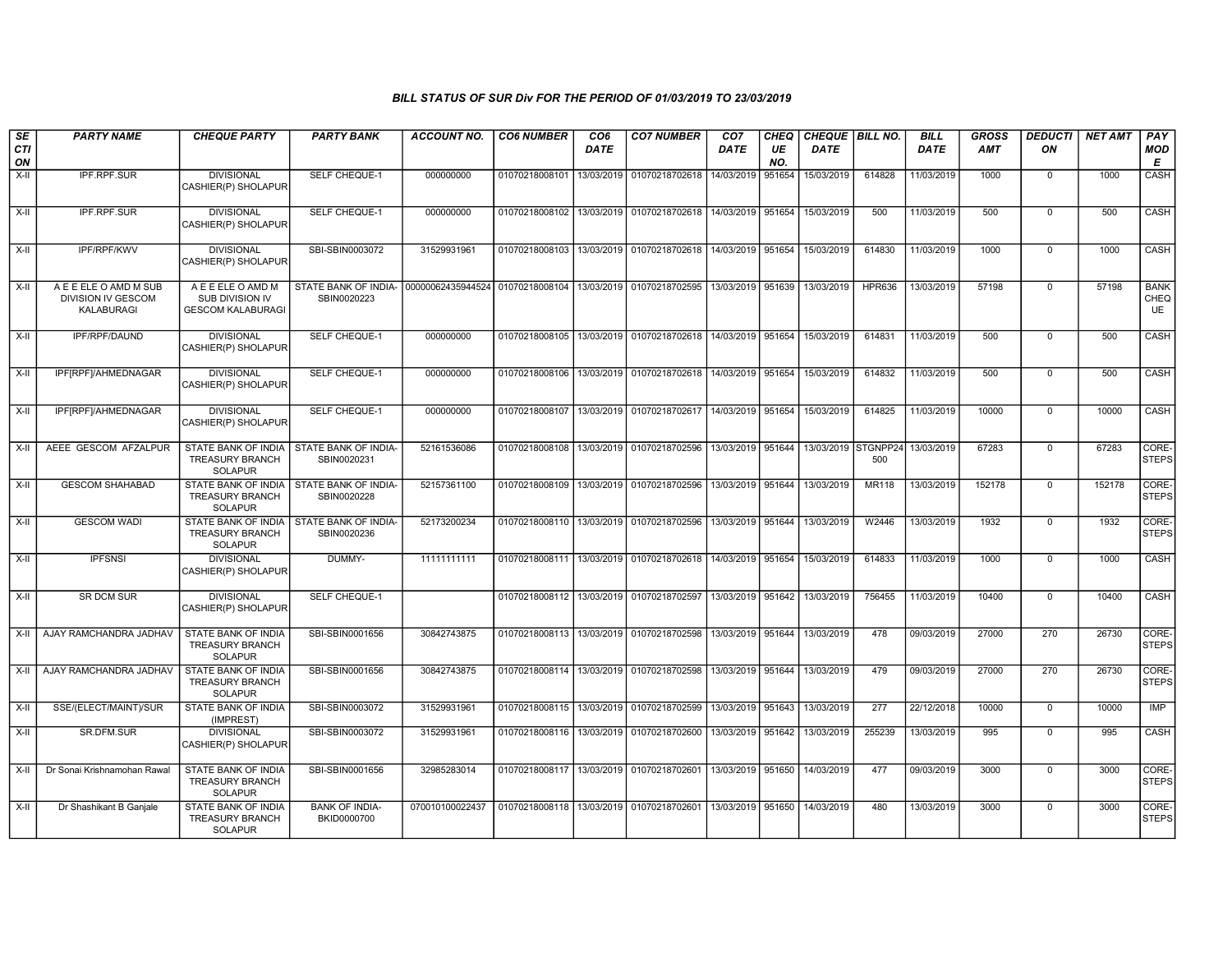| SE        | <b>PARTY NAME</b>                                                 | <b>CHEQUE PARTY</b>                                             | <b>PARTY BANK</b>                             | ACCOUNT NO.     | <b>CO6 NUMBER</b> | CO <sub>6</sub> | <b>CO7 NUMBER</b>                                 | CO <sub>7</sub>   | CHEQ      | CHEQUE   BILL NO.    |                                        | <b>BILL</b> | <b>GROSS</b> | <b>DEDUCTI</b> | <b>NET AMT</b> | <b>PAY</b>            |
|-----------|-------------------------------------------------------------------|-----------------------------------------------------------------|-----------------------------------------------|-----------------|-------------------|-----------------|---------------------------------------------------|-------------------|-----------|----------------------|----------------------------------------|-------------|--------------|----------------|----------------|-----------------------|
| CTI<br>ON |                                                                   |                                                                 |                                               |                 |                   | <b>DATE</b>     |                                                   | <b>DATE</b>       | UE<br>NO. | <b>DATE</b>          |                                        | <b>DATE</b> | <b>AMT</b>   | ON             |                | <b>MOD</b><br>Е       |
| $X-II$    | DEN/S/SUR                                                         | STATE BANK OF INDIA<br>(IMPREST)                                | SBI-SBIN0003072                               | 31529931961     | 01070218008121    | 13/03/2019      | 01070218702602                                    | 13/03/2019        | 951649    | 14/03/2019           | 2227                                   | 24/12/2018  | 8000         | $\mathbf 0$    | 8000           | <b>IMP</b>            |
| $X-II$    | <b>SSE WORKS SUR</b>                                              | STATE BANK OF INDIA<br>(IMPREST)                                | SBI-SBIN0003072                               | 31529931961     | 01070218008122    | 13/03/2019      | 01070218702602                                    | 13/03/2019        | 951649    | 14/03/2019           | 116                                    | 14/02/2019  | 19779        | $\Omega$       | 19779          | <b>IMP</b>            |
| X-II      | ASC.RPF.SUR                                                       | <b>DIVISIONAL</b><br>CASHIER(P) SHOLAPUR                        | SELF CHEQUE-1                                 | 000000000       | 01070218008123    | 13/03/2019      | 01070218702603                                    | 13/03/2019 951648 |           | 14/03/2019           | 614835                                 | 13/03/2019  | 7000         | $\mathbf 0$    | 7000           | CASH                  |
| X-II      | IPF/RPF/DQM/SUR                                                   | <b>DIVISIONAL</b><br>CASHIER(P) SHOLAPUR                        | SELF CHEQUE-1                                 | 000000000       | 01070218008124    | 13/03/2019      | 01070218702603                                    | 13/03/2019 951648 |           | 14/03/2019           | 614836                                 | 13/03/2019  | 25000        | $\mathbf 0$    | 25000          | CASH                  |
| X-II      | <b>PRAGATI ENTERPRISES</b>                                        | STATE BANK OF INDIA<br><b>TREASURY BRANCH</b><br><b>SOLAPUR</b> | <b>HDFC BANK LTD-</b><br>HDFC0000181          | 5020035064446   | 01070218008125    | 14/03/2019      | 01070218702604 14/03/2019 951650                  |                   |           | 14/03/2019 PE/SUR/SI | G/01                                   | 16/02/2019  | 138128       | 18249          | 119879         | CORE-<br><b>STEPS</b> |
| X-II      | I ANAND RISHIJI HOSPITAL AND<br><b>MEDICAL RESEARCH CENTER</b>    | <b>TREASURY BRANCH</b><br><b>SOLAPUR</b>                        | STATE BANK OF INDIA AXIS BANK-UTIB0000215     | 215010100015941 | 01070218008126    | 14/03/2019      | 01070218702605                                    | 14/03/2019 951650 |           | 14/03/2019           | <b>IPB010908</b><br>$\overline{4}$     | 11/10/2018  | 7469         | 747            | 6722           | CORE-<br>STEPS        |
| X-II      | <b>ANAND RISHIJI HOSPITAL AND</b><br>MEDICAL RESEARCH CENTER      | TREASURY BRANCH<br><b>SOLAPUR</b>                               | STATE BANK OF INDIA AXIS BANK-UTIB0000215     | 215010100015941 | 01070218008127    | 14/03/2019      | 01070218702605                                    | 14/03/2019 951650 |           | 14/03/2019           | IPB010888<br>-6                        | 06/10/2018  | 3120         | 312            | 2808           | CORE-<br><b>STEPS</b> |
|           | X-II ANAND RISHIJI HOSPITAL AND<br><b>MEDICAL RESEARCH CENTER</b> | <b>TREASURY BRANCH</b><br><b>SOLAPUR</b>                        | STATE BANK OF INDIA LAXIS BANK-UTIB0000215    | 215010100015941 | 01070218008128    |                 | 14/03/2019 01070218702605                         | 14/03/2019 951650 |           | 14/03/2019           | IPB010908                              | 11/10/2018  | 6954         | 695            | 6259           | CORE-<br><b>STEPS</b> |
|           | X-II ANAND RISHIJI HOSPITAL AND<br>MEDICAL RESEARCH CENTER        | TREASURY BRANCH<br><b>SOLAPUR</b>                               | STATE BANK OF INDIA LAXIS BANK-UTIB0000215    | 215010100015941 | 01070218008129    | 14/03/2019      | 01070218702605                                    | 14/03/2019 951650 |           | 14/03/2019           | IPB010915<br>6                         | 12/10/2018  | 2897         | 290            | 2607           | CORE-<br><b>STEPS</b> |
| X-II      | I ANAND RISHIJI HOSPITAL AND<br>MEDICAL RESEARCH CENTER           | <b>TREASURY BRANCH</b><br><b>SOLAPUR</b>                        | STATE BANK OF INDIA LAXIS BANK-UTIB0000215    | 215010100015941 | 01070218008130    | 14/03/2019      | 01070218702605                                    | 14/03/2019 951650 |           | 14/03/2019           | I IPB010891<br>$\boldsymbol{\Lambda}$  | 06/10/2018  | 14630        | 1463           | 13167          | CORE-<br><b>STEPS</b> |
| X-II      | ANAND RISHIJI HOSPITAL AND<br>MEDICAL RESEARCH CENTER             | <b>TREASURY BRANCH</b><br>SOLAPUR                               | STATE BANK OF INDIA AXIS BANK-UTIB0000215     | 215010100015941 | 01070218008131    | 14/03/2019      | 01070218702605                                    | 14/03/2019 951650 |           | 14/03/2019           | IPB010903<br>$\overline{1}$            | 09/10/2018  | 15086        | 1509           | 13577          | CORE-<br><b>STEPS</b> |
|           | X-II ANAND RISHIJI HOSPITAL AND<br><b>MEDICAL RESEARCH CENTER</b> | <b>TREASURY BRANCH</b><br><b>SOLAPUR</b>                        | STATE BANK OF INDIA AXIS BANK-UTIB0000215     | 215010100015941 | 01070218008132    | 14/03/2019      | 01070218702605                                    | 14/03/2019 951650 |           | 14/03/2019           | IPB010862 02/10/2018<br>$\overline{7}$ |             | 22737        | 2274           | 20463          | CORE-<br><b>STEPS</b> |
| X-II      | ANAND RISHIJI HOSPITAL AND<br>MEDICAL RESEARCH CENTER             | <b>TREASURY BRANCH</b><br><b>SOLAPUR</b>                        | STATE BANK OF INDIA AXIS BANK-UTIB0000215     | 215010100015941 | 01070218008133    | 14/03/2019      | 01070218702605                                    | 14/03/2019 951650 |           | 14/03/2019           | IPB010912<br>$\overline{7}$            | 12/10/2018  | 13416        | 1342           | 12074          | CORE-<br><b>STEPS</b> |
| X-II      | ANAND RISHIJI HOSPITAL AND<br>MEDICAL RESEARCH CENTER             | <b>TREASURY BRANCH</b><br><b>SOLAPUR</b>                        | STATE BANK OF INDIA AXIS BANK-UTIB0000215     | 215010100015941 | 01070218008134    | 14/03/2019      | 01070218702605                                    | 14/03/2019 951650 |           | 14/03/2019           | IPB010921<br>3                         | 13/10/2018  | 11900        | 1190           | 10710          | CORE-<br><b>STEPS</b> |
|           | X-II ANAND RISHIJI HOSPITAL AND<br>MEDICAL RESEARCH CENTER        | <b>TREASURY BRANCH</b><br><b>SOLAPUR</b>                        | STATE BANK OF INDIA AXIS BANK-UTIB0000215     | 215010100015941 | 01070218008135    |                 | 14/03/2019 01070218702605                         | 14/03/2019 951650 |           | 14/03/2019           | <b>IPB010857</b><br>$\overline{1}$     | 01/10/2018  | 16187        | 1619           | 14568          | CORE-<br><b>STEPS</b> |
| X-II      | Í ANAND RISHIJI HOSPITAL AND<br>MEDICAL RESEARCH CENTER           | <b>TREASURY BRANCH</b><br><b>SOLAPUR</b>                        | STATE BANK OF INDIA AXIS BANK-UTIB0000215     | 215010100015941 | 01070218008136    | 14/03/2019      | 01070218702606                                    | 14/03/2019 951650 |           | 14/03/2019           | ARH/2018<br>21                         | 15/07/2018  | 4903         | 490            | 4413           | CORE-<br><b>STEPS</b> |
| X-II      | <b>ARVIND ENTERPRISES</b>                                         | STATE BANK OF INDIA<br><b>TREASURY BRANCH</b><br><b>SOLAPUR</b> | <b>BANK OF</b><br>MAHARASHTRA-<br>MAHB0000518 | 60170053255     | 01070218008137    | 14/03/2019      | 01070218702608                                    | 14/03/2019 951650 |           | 14/03/2019           | 271432                                 | 12/03/2019  | 155500       | $\Omega$       | 155500         | CORE-<br><b>STEPS</b> |
| X-II      | ANAND RISHIJI HOSPITAL AND<br>MEDICAL RESEARCH CENTER             | TREASURY BRANCH<br><b>SOLAPUR</b>                               | STATE BANK OF INDIA AXIS BANK-UTIB0000215     | 215010100015941 | 01070218008138    | 14/03/2019      | 01070218702606                                    | 14/03/2019 951650 |           | 14/03/2019 ARH/2018/ | 20                                     | 01/07/2018  | 4974         | 497            | 4477           | CORE-<br><b>STEPS</b> |
| X-II      | HARSHAL CHANDRAKANT<br>KHADE                                      | STATE BANK OF INDIA<br><b>TREASURY BRANCH</b><br><b>SOLAPUR</b> | <b>BANK OF INDIA-</b><br>BKID0000718          | 071820110000251 | 01070218008139    |                 | 14/03/2019   01070218702608   14/03/2019   951650 |                   |           | 14/03/2019           | 271398                                 | 28/02/2019  | 23940        | $\Omega$       | 23940          | CORE-<br><b>STEPS</b> |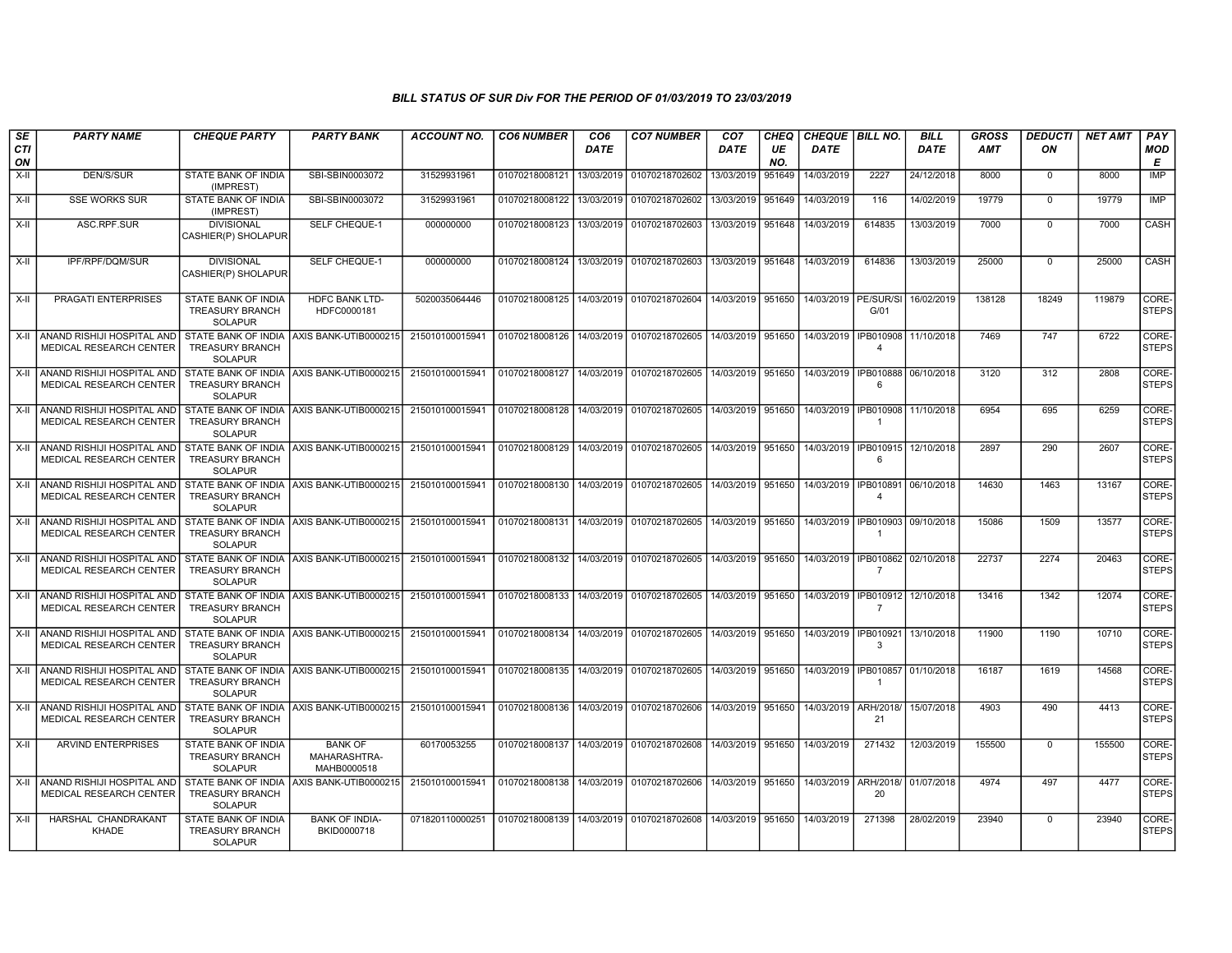| SE<br><b>CTI</b> | <b>PARTY NAME</b>                                                       | <b>CHEQUE PARTY</b>                                                               | <b>PARTY BANK</b>                             | <b>ACCOUNT NO.</b> | <b>CO6 NUMBER</b> | CO <sub>6</sub><br><b>DATE</b> | <b>CO7 NUMBER</b>                                                  | CO <sub>7</sub><br>DATE | CHEQ<br>UE | CHEQUE BILL NO.<br><b>DATE</b> |                   | <b>BILL</b><br>DATE | <b>GROSS</b><br><b>AMT</b> | <b>DEDUCTI</b><br>ON | <b>NET AMT</b> | PAY<br><b>MOD</b>                |
|------------------|-------------------------------------------------------------------------|-----------------------------------------------------------------------------------|-----------------------------------------------|--------------------|-------------------|--------------------------------|--------------------------------------------------------------------|-------------------------|------------|--------------------------------|-------------------|---------------------|----------------------------|----------------------|----------------|----------------------------------|
| ON               |                                                                         |                                                                                   |                                               |                    |                   |                                |                                                                    |                         | NO.        |                                |                   |                     |                            |                      |                | Е                                |
| X-II             | SR.DCM.SUR                                                              | STATE BANK OF INDIA<br>(IMPREST)                                                  | SBI-SBIN0003072                               | 31529931961        | 01070218008140    | 14/03/2019                     | 01070218702609                                                     | 14/03/2019              | 951649     | 14/03/2019                     | 072               | 20/01/2019          | 9400                       | $\mathbf 0$          | 9400           | <b>IMP</b>                       |
| $X-H$            | SUPARSHWASAGAR PVTLTD                                                   | STATE BANK OF INDIA<br><b>TREASURY BRANCH</b><br><b>SOLAPUR</b>                   | <b>IDBI BANK LTD-</b><br>IBKL0000522          | 0522102000035981   | 01070218008141    | 14/03/2019                     | 01070218702608                                                     | 14/03/2019 951650       |            | 14/03/2019                     | 271400            | 07/03/2019          | 105300                     | $\Omega$             | 105300         | CORE-<br><b>STEPS</b>            |
| $X-H$            | SR.DSO.SUR                                                              | <b>STATE BANK OF INDIA</b><br>(IMPREST)                                           | SBI-SBIN0003072                               | 31529931961        | 01070218008142    |                                | 14/03/2019 01070218702609 14/03/2019 951649 14/03/2019             |                         |            |                                | 1986              | 08/03/2019          | 4220                       | $\overline{0}$       | 4220           | IMP                              |
| X-II             | SSE(E/M)/ANG                                                            | STATE BANK OF INDIA<br>(IMPREST)                                                  | SBI-SBIN0003072                               | 31529931961        | 01070218008143    | 14/03/2019                     | 01070218702609                                                     | 14/03/2019 951649       |            | 14/03/2019                     | CC/18-<br>19/2028 | 11/03/2019          | 3000                       | $\mathbf 0$          | 3000           | <b>IMP</b>                       |
| $X-II$           | KARNATAKA URBAN WATER<br>SUPPLY AND DRAINAGE<br><b>BORARD KALBURAGI</b> | KARNATAKA URBAN<br><b>WATER SUPPLY AND</b><br><b>DRAINAGE BORARD</b><br>KALBURAGI | DUMMY-                                        | 11111111111        | 01070218008144    | 14/03/2019                     | 01070218702610                                                     | 14/03/2019 951646       |            | 14/03/2019                     | 2222              | 05/03/2019          | 93106                      | $\overline{0}$       | 93106          | <b>BANK</b><br>CHEQ<br><b>UE</b> |
| $X-II$           | KARNATAKA URBAN WATER<br>SUPPLY AND DRAINAGE<br><b>BORARD KALBURAGI</b> | KARNATAKA URBAN<br><b>WATER SUPPLY AND</b><br>DRAINAGE BORARD<br><b>KALBURAGI</b> | DUMMY-                                        | 11111111111        |                   |                                | 01070218008145   14/03/2019   01070218702610   14/03/2019   951646 |                         |            | 14/03/2019                     | 2069              | 01/02/2019          | 95810                      | $\mathbf{0}$         | 95810          | <b>BANK</b><br>CHEQ<br>UE        |
| X-II             | SR DCM SUR                                                              | <b>DIVISIONAL</b><br>CASHIER(P) SHOLAPUR                                          | SELF CHEQUE-1                                 |                    | 01070218008146    |                                | 14/03/2019   01070218702611   14/03/2019   951648                  |                         |            | 14/03/2019                     | 756456            | 13/03/2019          | 49830                      | $\mathbf 0$          | 49830          | CASH                             |
| $X-H$            | <b>SR DCM SUR</b>                                                       | <b>DIVISIONAL</b><br>CASHIER(P) SHOLAPUR                                          | <b>SELF CHEQUE-1</b>                          |                    | 01070218008147    |                                | 14/03/2019 01070218702611 14/03/2019 951648                        |                         |            | 14/03/2019                     | 756457            | 14/03/2019          | 14950                      | $\overline{0}$       | 14950          | CASH                             |
| $X-H$            | SSE(SIG/M)/KWV                                                          | STATE BANK OF INDIA<br>(IMPREST)                                                  | SBI-SBIN0003072                               | 31529931961        | 01070218008149    | 14/03/2019                     | 01070218702612 14/03/2019 951649                                   |                         |            | 14/03/2019                     | 759               | 04/01/2019          | 1498                       | $\overline{0}$       | 1498           | <b>IMP</b>                       |
| X-II             | ADEN/BG/KWV                                                             | STATE BANK OF INDIA<br>(IMPREST)                                                  | SBI-SBIN0003072                               | 31529931961        | 01070218008151    | 14/03/2019                     | 01070218702616                                                     | 14/03/2019 951655       |            | 15/03/2019                     | 10964             | 12/02/2019          | 5500                       | $\mathbf 0$          | 5500           | <b>IMP</b>                       |
| $X-H$            | ADEN/BG/KWV                                                             | <b>STATE BANK OF INDIA</b><br>(IMPREST)                                           | SBI-SBIN0003072                               | 31529931961        | 01070218008152    | 14/03/2019                     | 01070218702616 14/03/2019 951655                                   |                         |            | 15/03/2019                     | 38245             | 24/02/2019          | 10000                      | $\overline{0}$       | 10000          | IMP                              |
| X-II             | DEN/S/SUR                                                               | STATE BANK OF INDIA<br>(IMPREST)                                                  | SBI-SBIN0003072                               | 31529931961        | 01070218008153    | 14/03/2019                     | 01070218702616   14/03/2019   951655                               |                         |            | 15/03/2019                     | 2069              | 01/01/2019          | 3000                       | $\mathbf 0$          | 3000           | IMP                              |
| X-II             | DEN/S/SUR                                                               | STATE BANK OF INDIA<br>(IMPREST)                                                  | SBI-SBIN0003072                               | 31529931961        | 01070218008154    | 14/03/2019                     | 01070218702616                                                     | 14/03/2019 951655       |            | 15/03/2019                     | 6451              | 14/12/2018          | 8000                       | $\mathbf 0$          | 8000           | <b>IMP</b>                       |
| X-II             | ADEN/DETC/SUR                                                           | STATE BANK OF INDIA<br>(IMPREST)                                                  | SBI-SBIN0003072                               | 31529931961        | 01070218008155    | 14/03/2019                     | 01070218702616                                                     | 14/03/2019 951655       |            | 15/03/2019                     | 4010              | 02/03/2019          | 3644                       | $\mathbf 0$          | 3644           | IMP                              |
| $X-H$            | <b>JAYDEEP ENTERPRISES</b>                                              | <b>STATE BANK OF INDIA</b><br><b>TREASURY BRANCH</b><br><b>SOLAPUR</b>            | <b>BANK OF BARODA-</b><br><b>BARB0SHOLAP</b>  | 04370200000715     | 01070218008156    | 14/03/2019                     | 01070218702613 14/03/2019 951656                                   |                         |            | 15/03/2019                     | CAU 05            | 13/03/2019          | 33909                      | 4715                 | 29194          | CORE-<br>STEPS                   |
| $X-H$            | <b>SSE/P WAY/GR</b>                                                     | STATE BANK OF INDIA<br>(IMPREST)                                                  | SBI-SBIN0003072                               | 31529931961        | 01070218008157    |                                | 14/03/2019 01070218702614 14/03/2019 951655                        |                         |            | 15/03/2019                     | 4322              | 21/12/2018          | 13955                      | $\mathbf 0$          | 13955          | <b>IMP</b>                       |
| $X-H$            | <b>SSE/P WAY/DUD</b>                                                    | <b>STATE BANK OF INDIA</b><br>(IMPREST)                                           | SBI-SBIN0003072                               | 31529931961        | 01070218008158    | 14/03/2019                     | 01070218702614   14/03/2019   951655                               |                         |            | 15/03/2019                     | 2537              | 02/02/2019          | 19460                      | $\mathbf 0$          | 19460          | IMP                              |
| X-II             | ADEN/SUR                                                                | STATE BANK OF INDIA<br>(IMPREST)                                                  | SBI-SBIN0003072                               | 31529931961        | 01070218008159    | 14/03/2019                     | 01070218702616                                                     | 14/03/2019 951655       |            | 15/03/2019                     | 82329             | 21/02/2019          | 13988                      | $\mathbf 0$          | 13988          | IMP                              |
| X-II             | ADEN/SDB                                                                | STATE BANK OF INDIA<br>(IMPREST)                                                  | SBI-SBIN0003072                               | 31529931961        | 01070218008160    | 14/03/2019                     | 01070218702616 14/03/2019 951655                                   |                         |            | 15/03/2019                     | 791               | 31/01/2019          | 4765                       | $\mathbf 0$          | 4765           | <b>IMP</b>                       |
| X-II             | IPF/RPF/WD                                                              | <b>DIVISIONAL</b><br>CASHIER(P) SHOLAPUR                                          | SBI-SBIN0003072                               | 31529931961        | 01070218008161    | 14/03/2019                     | 01070218702617   14/03/2019   951654                               |                         |            | 15/03/2019                     | 614821            | 11/03/2019          | 10000                      | $\mathbf 0$          | 10000          | CASH                             |
| X-II             | IPF/RPF/WD                                                              | <b>DIVISIONAL</b><br>CASHIER(P) SHOLAPUR                                          | SBI-SBIN0003072                               | 31529931961        | 01070218008162    |                                | 14/03/2019   01070218702618   14/03/2019   951654                  |                         |            | 15/03/2019                     | 614826            | 11/03/2019          | 1000                       | $\mathbf 0$          | 1000           | CASH                             |
|                  | X-II   MS JAVED IBRAHIM KAMBALE                                         | STATE BANK OF INDIA<br><b>TREASURY BRANCH</b><br><b>SOLAPUR</b>                   | <b>BANK OF</b><br>MAHARASHTRA-<br>MAHB0000518 | 20153104619        | 01070218008163    |                                | 14/03/2019   01070218702619   14/03/2019   951656                  |                         |            | 15/03/2019                     | 253494            | 06/03/2019          | 63740                      | $\mathbf 0$          | 63740          | CORE-<br><b>STEPS</b>            |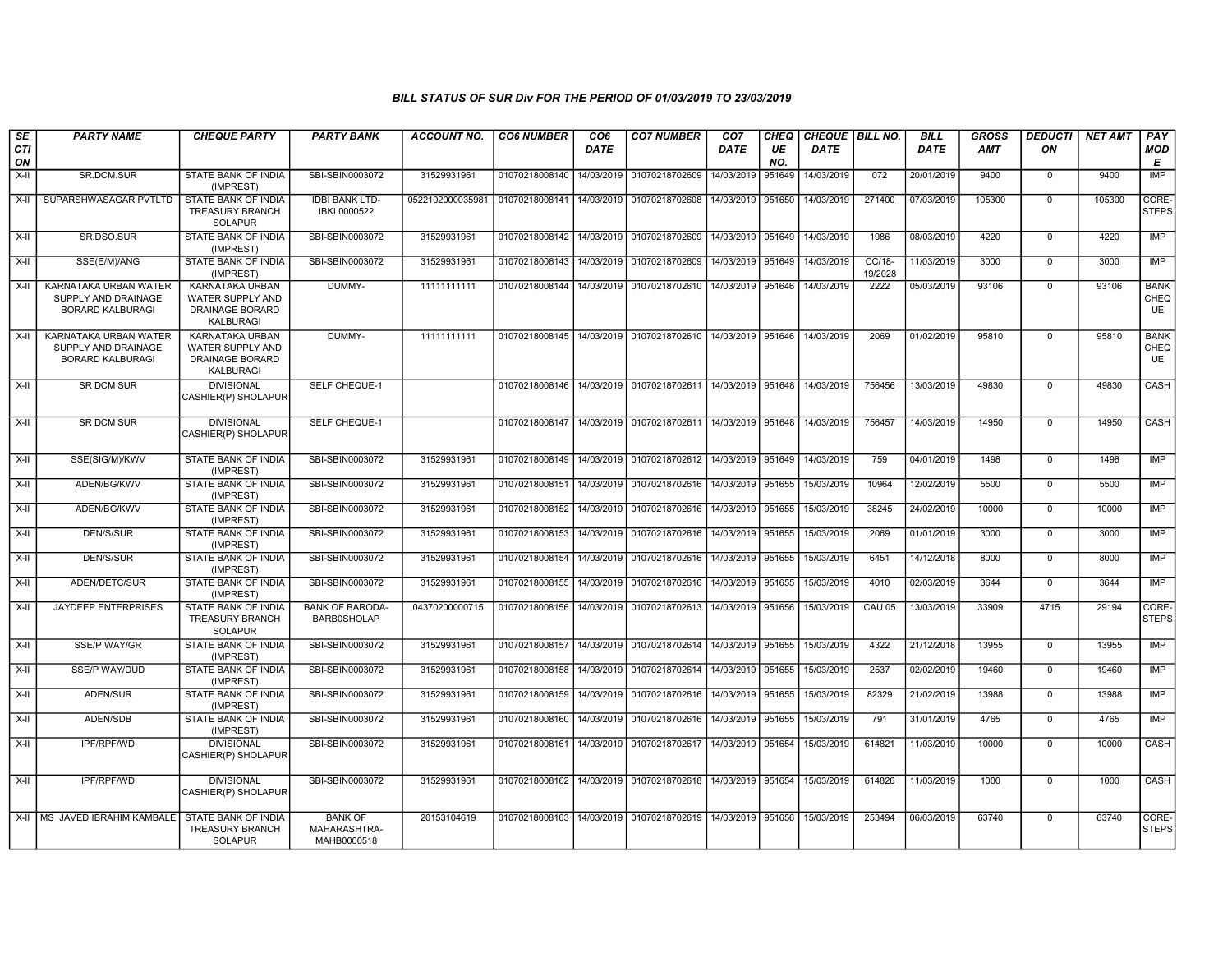| SE<br><b>CTI</b> | <b>PARTY NAME</b>                                          | <b>CHEQUE PARTY</b>                                                    | <b>PARTY BANK</b>                            | <b>ACCOUNT NO.</b> | <b>CO6 NUMBER</b>                        | CO <sub>6</sub><br><b>DATE</b> | <b>CO7 NUMBER</b>                                          | CO <sub>7</sub><br><b>DATE</b> | <b>CHEQ</b><br>UE | CHEQUE   BILL NO.<br><b>DATE</b> |                                      | <b>BILL</b><br><b>DATE</b> | GROSS<br><b>AMT</b> | <b>DEDUCTI</b><br>ON | <b>NET AMT</b> | PAY<br><b>MOD</b>                |
|------------------|------------------------------------------------------------|------------------------------------------------------------------------|----------------------------------------------|--------------------|------------------------------------------|--------------------------------|------------------------------------------------------------|--------------------------------|-------------------|----------------------------------|--------------------------------------|----------------------------|---------------------|----------------------|----------------|----------------------------------|
| ON               |                                                            |                                                                        |                                              |                    |                                          |                                |                                                            |                                | NO.               |                                  |                                      |                            |                     |                      |                | E                                |
| X-II             | JAYDEEP ENTERPRISES                                        | STATE BANK OF INDIA<br><b>TREASURY BRANCH</b><br><b>SOLAPUR</b>        | <b>BANK OF BARODA-</b><br><b>BARB0SHOLAP</b> | 04370200000715     | 01070218008164                           | 14/03/2019                     | 01070218702619                                             | 14/03/2019                     | 951656            | 15/03/2019                       | 253393                               | 06/03/2019                 | 63740               | $\mathbf 0$          | 63740          | CORE-<br><b>STEPS</b>            |
| $X-H$            | <b>ATHARVA ENTERPRISES</b>                                 | <b>STATE BANK OF INDIA</b><br>TREASURY BRANCH<br><b>SOLAPUR</b>        | <b>HDFC BANK LTD-</b><br>HDFC0000064         | 00642000016439     |                                          |                                | 01070218008165 14/03/2019 01070218702619                   | 14/03/2019 951656              |                   | 15/03/2019                       | 253492                               | 06/03/2019                 | 63740               | $\mathbf 0$          | 63740          | CORE-<br><b>STEPS</b>            |
| X-II             | SR.DEN/N/SUR                                               | STATE BANK OF INDIA<br>(IMPREST)                                       | SBI-SBIN0003072                              | 31529931961        | 01070218008166                           |                                | 15/03/2019 01070218702620                                  | 15/03/2019                     | 951655            | 15/03/2019                       | 13481                                | 27/02/2019                 | 4000                | $\mathbf 0$          | 4000           | <b>IMP</b>                       |
| $X-I$            | CYM/DD                                                     | STATE BANK OF INDIA<br>(IMPREST)                                       | SBI-SBIN0003072                              | 31529931961        | 01070218008167   15/03/2019              |                                | 01070218702632                                             | 15/03/2019 951662              |                   | 18/03/2019                       | 103                                  | 20/02/2019                 | 887                 | $\mathbf 0$          | 887            | IMP                              |
| X-II             | CYM/WD                                                     | <b>STATE BANK OF INDIA</b><br>(IMPREST)                                | SBI-SBIN0003072                              | 31529931961        | 01070218008168                           |                                | 15/03/2019 01070218702632                                  | 15/03/2019 951662              |                   | 18/03/2019                       | 607                                  | 02/02/2019                 | 4992                | $\Omega$             | 4992           | IMP                              |
| X-II             | A O (CASH) BSNL SOLAPUR                                    | A O (CASH) BSNL<br><b>SOLAPUR</b>                                      | <b>SELF CHEQUE-1</b>                         | 000000000          | 01070218008169                           |                                | 15/03/2019 01070218702621                                  | 15/03/2019                     | 951651            | 15/03/2019                       | 406088219                            | 09/03/2019                 | 8011                | $\mathbf 0$          | 8011           | <b>BANK</b><br>CHEQ<br><b>UE</b> |
| $X-H$            | TI/S/DD                                                    | <b>STATE BANK OF INDIA</b><br>(IMPREST)                                | SBI-SBIN0003072                              | 31529931961        |                                          |                                | 01070218008170 15/03/2019 01070218702632                   | 15/03/2019 951662              |                   | 18/03/2019                       | 1336                                 | 04/03/2019                 | 2720                | $\overline{0}$       | 2720           | <b>IMP</b>                       |
| X-II             | <b>STATION MANAGER</b><br>SHRIGONDAROAD                    | STATE BANK OF INDIA<br>(IMPREST)                                       | SBI-SBIN0003072                              | 31529931961        | 01070218008171                           | 15/03/2019                     | 01070218702632                                             | 15/03/2019                     | 951662            | 18/03/2019                       | 1253                                 | 20/01/2019                 | 7460                | $\mathbf 0$          | 7460           | IMP                              |
| X-II             | <b>STATION MANAGER</b><br>AHMEDNAGAR                       | STATE BANK OF INDIA<br>(IMPREST)                                       | SBI-SBIN0003072                              | 31529931961        | 01070218008172                           | 15/03/2019                     | 01070218702632                                             | 15/03/2019                     | 951662            | 18/03/2019                       | 637                                  | 26/02/2019                 | 2809                | $\mathsf 0$          | 2809           | IMP                              |
| $X-II$           | MS/KWV/GEN                                                 | STATE BANK OF INDIA<br>(IMPREST)                                       | SBI-SBIN0003072                              | 31529931961        | 01070218008173                           | 15/03/2019                     | 01070218702623                                             | 15/03/2019 951655              |                   | 15/03/2019                       | $P-66.P-$<br>68TO75                  | 28/01/2019                 | 10280               | $\overline{0}$       | 10280          | <b>IMP</b>                       |
|                  | X-II STATION MANAGER BELVANDI STATE BANK OF INDIA          | (IMPREST)                                                              | SBI-SBIN0003072                              | 31529931961        |                                          |                                | 01070218008174 15/03/2019 01070218702632                   | 15/03/2019 951662              |                   | 18/03/2019                       | 330                                  | 27/01/2019                 | 9833                | $\overline{0}$       | 9833           | IMP                              |
| X-II             | <b>STATION MANAGER</b><br><b>RANJANGAON</b>                | STATE BANK OF INDIA<br>(IMPREST)                                       | SBI-SBIN0003072                              | 31529931961        | 01070218008175                           | 15/03/2019                     | 01070218702632                                             | 15/03/2019                     | 951662            | 18/03/2019                       | 049                                  | 08/02/2019                 | 9898                | $\mathbf 0$          | 9898           | <b>IMP</b>                       |
|                  | X-II STATION MANAGER BELAPUR                               | STATE BANK OF INDIA<br>(IMPREST)                                       | SBI-SBIN0003072                              | 31529931961        |                                          |                                | 01070218008176 15/03/2019 01070218702632                   | 15/03/2019 951662              |                   | 18/03/2019                       | 1817                                 | 04/03/2019                 | 13466               | $\mathbf 0$          | 13466          | IMP                              |
| $X-II$           | SSE(SIG/M)/DD/GEN                                          | <b>STATE BANK OF INDIA</b><br>(IMPREST)                                | SBI-SBIN0003072                              | 31529931961        | 01070218008177                           | 15/03/2019                     | 01070218702623                                             | 15/03/2019                     | 951655            | 15/03/2019                       | CC/9382/2<br>018919                  | 14/01/2019                 | 2418                | $\mathbf 0$          | 2418           | <b>IMP</b>                       |
|                  | X-II STATION MANAGER AKOLNER STATE BANK OF INDIA           | (IMPREST)                                                              | SBI-SBIN0003072                              | 31529931961        | 01070218008178 15/03/2019                |                                | 01070218702632                                             | 15/03/2019 951662              |                   | 18/03/2019                       | 1716                                 | 16/02/2019                 | 10000               | $\overline{0}$       | 10000          | IMP                              |
| $X-H$            | SR SE(C&W)/PVR                                             | <b>STATE BANK OF INDIA</b><br>(IMPREST)                                | SBI-SBIN0003072                              | 31529931961        |                                          |                                | 01070218008179 15/03/2019 01070218702623                   | 15/03/2019 951655              |                   | 15/03/2019                       | 282                                  | 21/02/2019                 | 500                 | $\mathbf 0$          | 500            | IMP                              |
| X-II             | SR DEE/SUR/GEN                                             | STATE BANK OF INDIA<br>(IMPREST)                                       | SBI-SBIN0003072                              | 31529931961        | 01070218008182                           | 15/03/2019                     | 01070218702623                                             | 15/03/2019                     | 951655            | 15/03/2019                       | 12                                   | 01/03/2019                 | 4000                | $\mathbf 0$          | 4000           | IMP                              |
| $X-H$            | SSE(TL/AC)/SUR                                             | STATE BANK OF INDIA<br>(IMPREST)                                       | SBI-SBIN0003072                              | 31529931961        | 01070218008183                           | 15/03/2019                     | 01070218702623                                             | 15/03/2019 951655              |                   | 15/03/2019                       | 435                                  | 11/03/2019                 | 4000                | $\overline{0}$       | 4000           | <b>IMP</b>                       |
| X-II             | SR.DCM.SUR                                                 | <b>DIVISIONAL</b><br>CASHIER(P) SHOLAPUR                               | SBI-SBIN0003072                              | 31529931961        | 01070218008184                           |                                | 15/03/2019 01070218702622                                  | 15/03/2019 951654              |                   | 15/03/2019                       | 1532                                 | 14/03/2019                 | 29992               | $\mathbf 0$          | 29992          | CASH                             |
| $X-H$            | SR.DFM.SUR                                                 | <b>DIVISIONAL</b><br>CASHIER(P) SHOLAPUR                               | SBI-SBIN0003072                              | 31529931961        | 01070218008185 15/03/2019 01070218702624 |                                |                                                            | 15/03/2019 951654              |                   | 15/03/2019                       | 255240                               | 15/03/2019                 | 810                 | $\mathbf 0$          | 810            | CASH                             |
| X-II             | ROHINI RAJESH BAMANHALLI                                   | STATE BANK OF INDIA<br>TREASURY BRANCH<br><b>SOLAPUR</b>               | <b>SYNDICATE BANK-</b><br>SYNB0005433        | 54331010000226     |                                          |                                | 01070218008186 15/03/2019 01070218702625 15/03/2019 951656 |                                |                   | 15/03/2019                       | 003.                                 | 06/01/2019                 | 43162               | 750                  | 42412          | CORE-<br><b>STEPS</b>            |
| $X-H$            | <b>ASTRAL ADVERTISING &amp;</b><br>MARKETING INDIA PVT LAD | <b>STATE BANK OF INDIA</b><br><b>TREASURY BRANCH</b><br><b>SOLAPUR</b> | <b>BANK OF BARODA-</b><br><b>BARB0GOLFCL</b> | 17660500000120     |                                          |                                | 01070218008188 15/03/2019 01070218702628 15/03/2019 951663 |                                |                   | 18/03/2019 18-19/3329 30/06/2018 |                                      |                            | 5410                | $\mathbf 0$          | 5410           | CORE-<br><b>STEPS</b>            |
| $X-H$            | <b>ASTRAL ADVERTISING &amp;</b><br>MARKETING INDIA PVT LAD | STATE BANK OF INDIA<br>TREASURY BRANCH<br><b>SOLAPUR</b>               | <b>BANK OF BARODA-</b><br><b>BARB0GOLFCL</b> | 17660500000120     |                                          |                                | 01070218008189 15/03/2019 01070218702628                   | 15/03/2019 951663              |                   |                                  | 18/03/2019   18-19/3332   30/06/2018 |                            | 5410                | $\mathbf 0$          | 5410           | CORE-<br><b>STEPS</b>            |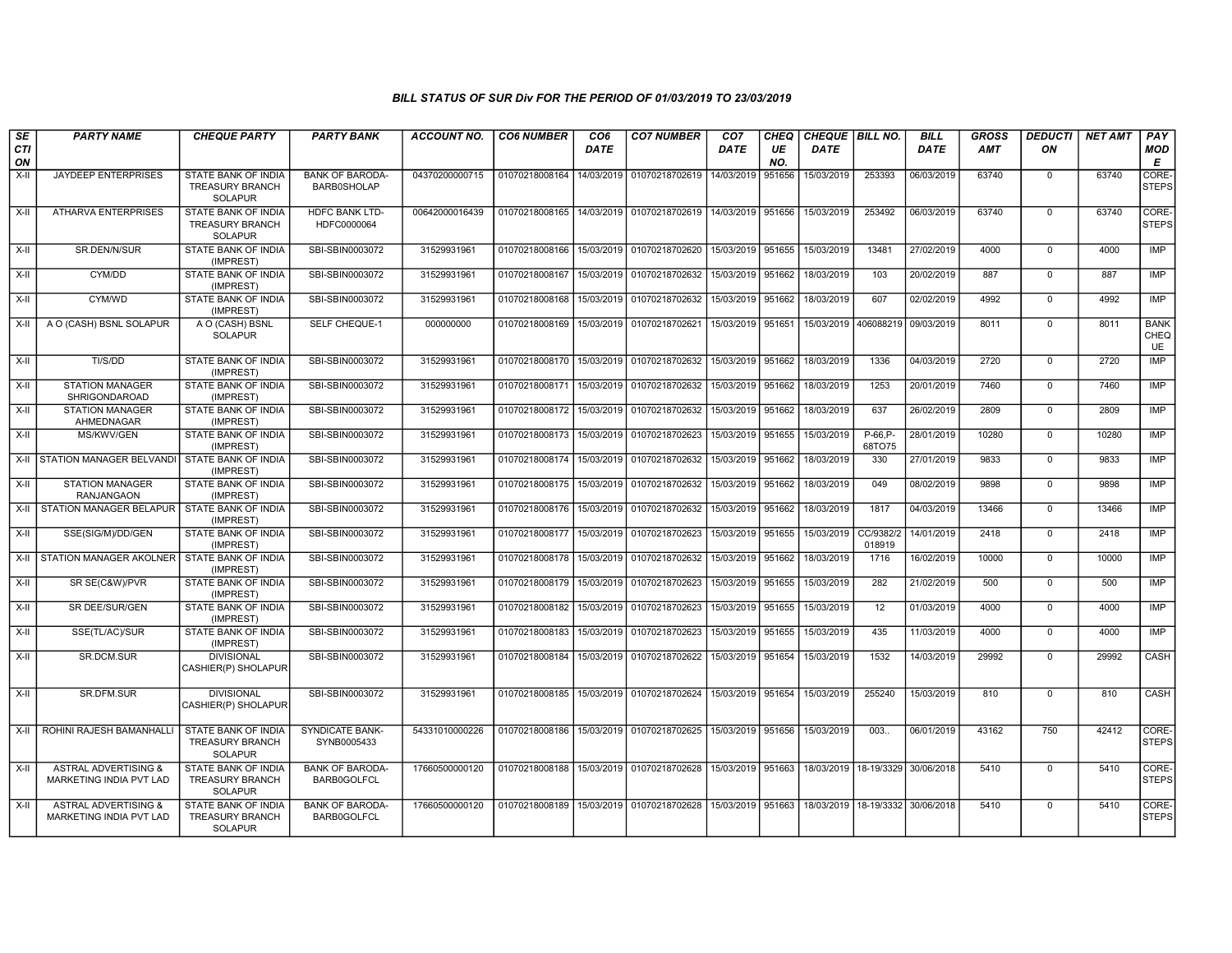| SE<br>CTI<br>ON | <b>PARTY NAME</b>                                          | <b>CHEQUE PARTY</b>                                                    | <b>PARTY BANK</b>                                        | ACCOUNT NO.    | <b>CO6 NUMBER</b> | CO <sub>6</sub><br><b>DATE</b> | <b>CO7 NUMBER</b>                                      | CO <sub>7</sub><br>DATE | CHEQ<br>UE<br>NO. | CHEQUE   BILL NO.<br><b>DATE</b>     |                                      | <b>BILL</b><br><b>DATE</b> | <b>GROSS</b><br>AMT | <b>DEDUCTI</b><br>ON | <b>NET AMT</b> | PAY<br>MOD<br>E       |
|-----------------|------------------------------------------------------------|------------------------------------------------------------------------|----------------------------------------------------------|----------------|-------------------|--------------------------------|--------------------------------------------------------|-------------------------|-------------------|--------------------------------------|--------------------------------------|----------------------------|---------------------|----------------------|----------------|-----------------------|
| X-II            | ASTRAL ADVERTISING &<br><b>MARKETING INDIA PVT LAD</b>     | <b>STATE BANK OF INDIA</b><br><b>TREASURY BRANCH</b><br><b>SOLAPUR</b> | <b>BANK OF BARODA-</b><br><b>BARB0GOLFCL</b>             | 17660500000120 | 01070218008190    | 15/03/2019                     | 01070218702628                                         | 15/03/2019              | 951663            |                                      | 18/03/2019 18-19/3273                | 29/06/2018                 | 5538                | $\mathbf 0$          | 5538           | CORE-<br><b>STEPS</b> |
| X-II            | <b>ASTRAL ADVERTISING &amp;</b><br>MARKETING INDIA PVT LAD | STATE BANK OF INDIA<br><b>TREASURY BRANCH</b><br><b>SOLAPUR</b>        | <b>BANK OF BARODA-</b><br><b>BARB0GOLFCL</b>             | 17660500000120 | 01070218008191    | 15/03/2019                     | 01070218702628                                         | 15/03/2019 951663       |                   | 18/03/2019                           | 18-19/2245                           | 31/05/2018                 | 2885                | $\mathbf 0$          | 2885           | CORE-<br><b>STEPS</b> |
| X-II            | <b>HPCL DT CARD</b>                                        | <b>STATE BANK OF INDIA</b><br><b>TREASURY BRANCH</b><br><b>SOLAPUR</b> | <b>ICICI BANK LTD-</b><br>ICIC0000104                    | HPCL2600191902 | 01070218008193    | 15/03/2019                     | 01070218702626                                         | 15/03/2019 951656       |                   | 15/03/2019                           | 1003                                 | 24/02/2019                 | 252170              | $\mathbf 0$          | 252170         | CORE-<br><b>STEPS</b> |
| X-II            | ANITA ARJUN DAULATABAD                                     | <b>STATE BANK OF INDIA</b><br><b>TREASURY BRANCH</b><br><b>SOLAPUR</b> | <b>INDIAN BANK-</b><br><b>IDIB000S021</b>                | 903552934      | 01070218008194    | 15/03/2019                     | 01070218702627                                         | 15/03/2019 951663       |                   | 18/03/2019                           | FEB 2019                             | 14/03/2019                 | 7085                | 71                   | 7014           | CORE-<br>STEPS        |
| X-II            | <b>ASTRAL ADVERTISING &amp;</b><br>MARKETING INDIA PVT LAD | <b>STATE BANK OF INDIA</b><br><b>TREASURY BRANCH</b><br><b>SOLAPUR</b> | <b>BANK OF BARODA-</b><br><b>BARB0GOLFCL</b>             | 17660500000120 | 01070218008195    | 15/03/2019                     | 01070218702628 15/03/2019 951663                       |                         |                   |                                      | 18/03/2019   18-19/2404   03/06/2018 |                            | 7641                | $\overline{0}$       | 7641           | CORE-<br><b>STEPS</b> |
| X-II            | <b>ASTRAL ADVERTISING &amp;</b><br>MARKETING INDIA PVT LAD | STATE BANK OF INDIA<br><b>TREASURY BRANCH</b><br><b>SOLAPUR</b>        | <b>BANK OF BARODA-</b><br><b>BARB0GOLFCL</b>             | 17660500000120 | 01070218008196    | 15/03/2019                     | 01070218702628                                         | 15/03/2019 951663       |                   | 18/03/2019 18-19/3999                |                                      | 17/07/2018                 | 5657                | $\mathbf 0$          | 5657           | CORE-<br><b>STEPS</b> |
| X-II            | <b>ASTRAL ADVERTISING &amp;</b><br>MARKETING INDIA PVT LAD | <b>STATE BANK OF INDIA</b><br><b>TREASURY BRANCH</b><br><b>SOLAPUR</b> | <b>BANK OF BARODA-</b><br><b>BARB0GOLFCL</b>             | 17660500000120 | 01070218008197    | 15/03/2019                     | 01070218702630                                         | 15/03/2019 951663       |                   | 18/03/2019 18-19/4826                |                                      | 08/08/2018                 | 7072                | $\mathbf 0$          | 7072           | CORE-<br><b>STEPS</b> |
| $X-I$           | ALAKNANDA ADVERTISING<br>PVT LTD                           | STATE BANK OF INDIA<br><b>TREASURY BRANCH</b><br><b>SOLAPUR</b>        | <b>STANDARD</b><br><b>CHARTERED BANK-</b><br>SCBL0036078 | 42705480662    | 01070218008198    | 15/03/2019                     | 01070218702631                                         | 15/03/2019 951663       |                   | 18/03/2019                           | SOL/18-<br>19/5                      | 13/04/2018                 | 11465               | $\Omega$             | 11465          | CORE-<br><b>STEPS</b> |
| X-II            | <b>ASTRAL ADVERTISING &amp;</b><br>MARKETING INDIA PVT LAD | <b>STATE BANK OF INDIA</b><br><b>TREASURY BRANCH</b><br><b>SOLAPUR</b> | <b>BANK OF BARODA</b><br><b>BARB0GOLFCL</b>              | 17660500000120 | 01070218008199    |                                | 15/03/2019 01070218702630 15/03/2019 951663 18/03/2019 |                         |                   |                                      | 17-18/7607                           | 18/10/2017                 | 6588                | $\Omega$             | 6588           | CORE-<br><b>STEPS</b> |
| X-II            | ALAKNANDA ADVERTISING<br><b>PVT LTD</b>                    | <b>STATE BANK OF INDIA</b><br><b>TREASURY BRANCH</b><br><b>SOLAPUR</b> | <b>STANDARD</b><br>CHARTERED BANK-<br>SCBL0036078        | 42705480662    | 01070218008200    |                                | 15/03/2019 01070218702631                              | 15/03/2019 951663       |                   | 18/03/2019                           | SOL/18-<br>19/4                      | 13/04/2018                 | 10896               | $\Omega$             | 10896          | CORE-<br><b>STEPS</b> |
| X-II            | <b>ASTRAL ADVERTISING &amp;</b><br>MARKETING INDIA PVT LAD | <b>STATE BANK OF INDIA</b><br><b>TREASURY BRANCH</b><br>SOLAPUR        | <b>BANK OF BARODA-</b><br><b>BARB0GOLFCL</b>             | 17660500000120 | 01070218008201    |                                | 15/03/2019 01070218702630                              | 15/03/2019 951663       |                   | 18/03/2019   18-19/0303   09/04/2018 |                                      |                            | 15942               | $\mathbf 0$          | 15942          | CORE-<br><b>STEPS</b> |
| X-II            | <b>ASTRAL ADVERTISING &amp;</b><br>MARKETING INDIA PVT LAD | STATE BANK OF INDIA<br><b>TREASURY BRANCH</b><br><b>SOLAPUR</b>        | <b>BANK OF BARODA-</b><br><b>BARB0GOLFCL</b>             | 17660500000120 | 01070218008202    |                                | 15/03/2019 01070218702630 15/03/2019 951663            |                         |                   | 18/03/2019   18-19/0224   07/04/2018 |                                      |                            | 15942               | $\mathbf 0$          | 15942          | CORE-<br><b>STEPS</b> |
| X-II            | ASTRAL ADVERTISING &<br>MARKETING INDIA PVT LAD            | STATE BANK OF INDIA<br><b>TREASURY BRANCH</b><br><b>SOLAPUR</b>        | <b>BANK OF BARODA-</b><br><b>BARB0GOLFCL</b>             | 17660500000120 | 01070218008203    | 15/03/2019                     | 01070218702630                                         | 15/03/2019 951663       |                   |                                      | 18/03/2019   18-19/0225   07/04/2018 |                            | 15942               | $\mathbf 0$          | 15942          | CORE-<br><b>STEPS</b> |
| X-II            | <b>ASTRAL ADVERTISING &amp;</b><br>MARKETING INDIA PVT LAD | STATE BANK OF INDIA<br><b>TREASURY BRANCH</b><br><b>SOLAPUR</b>        | <b>BANK OF BARODA-</b><br><b>BARB0GOLFCL</b>             | 17660500000120 | 01070218008204    |                                | 15/03/2019 01070218702630 15/03/2019 951663            |                         |                   | 18/03/2019   18-19/0223   07/04/2018 |                                      |                            | 15942               | $\mathbf 0$          | 15942          | CORE-<br><b>STEPS</b> |
| X-II            | <b>STATION MANAGER</b><br>AKKALKOTROAD                     | STATE BANK OF INDIA<br>(IMPREST)                                       | SBI-SBIN0003072                                          | 31529931961    | 01070218008205    | 15/03/2019                     | 01070218702634                                         | 15/03/2019 951662       |                   | 18/03/2019                           | 2288                                 | 18/02/2019                 | 11448               | $\mathbf 0$          | 11448          | IMP                   |
| X-II            | <b>STATION MANAGER TILATI</b>                              | STATE BANK OF INDIA<br>(IMPREST)                                       | SBI-SBIN0003072                                          | 31529931961    | 01070218008206    | 15/03/2019                     | 01070218702634                                         | 15/03/2019              | 951662            | 18/03/2019                           | 2544                                 | 18/02/2019                 | 7554                | $\Omega$             | 7554           | IMP                   |
| $X-H$           | <b>STATION MANAGER</b><br><b>PANDHARPUR</b>                | STATE BANK OF INDIA<br>(IMPREST)                                       | SBI-SBIN0003072                                          | 31529931961    | 01070218008207    | 15/03/2019                     | 01070218702634                                         | 15/03/2019              | 951662            | 18/03/2019                           | 3165                                 | 27/02/2019                 | 11152               | $\mathbf 0$          | 11152          | IMP                   |
| $X-H$           | <b>STATION MANAGER ARAG</b>                                | <b>STATE BANK OF INDIA</b><br>(IMPREST)                                | SBI-SBIN0003072                                          | 31529931961    | 01070218008208    | 15/03/2019                     | 01070218702634                                         | 15/03/2019              | 951662            | 18/03/2019                           | 2655                                 | 22/02/2019                 | 9620                | $\mathbf 0$          | 9620           | <b>IMP</b>            |
| X-II            | <b>STATION MANAGER</b><br><b>AUSAROAD</b>                  | STATE BANK OF INDIA<br>(IMPREST)                                       | SBI-SBIN0003072                                          | 31529931961    | 01070218008209    | 15/03/2019                     | 01070218702634                                         | 15/03/2019 951662       |                   | 18/03/2019                           | 2288                                 | 22/02/2019                 | 9350                | $\Omega$             | 9350           | <b>IMP</b>            |
| X-II            | <b>STATION MANAGER</b><br><b>DHALGAON</b>                  | STATE BANK OF INDIA<br>(IMPREST)                                       | SBI-SBIN0003072                                          | 31529931961    | 01070218008210    | 15/03/2019                     | 01070218702634                                         | 15/03/2019              | 951662            | 18/03/2019                           | 1456                                 | 21/02/2019                 | 9990                | $\mathbf 0$          | 9990           | IMP                   |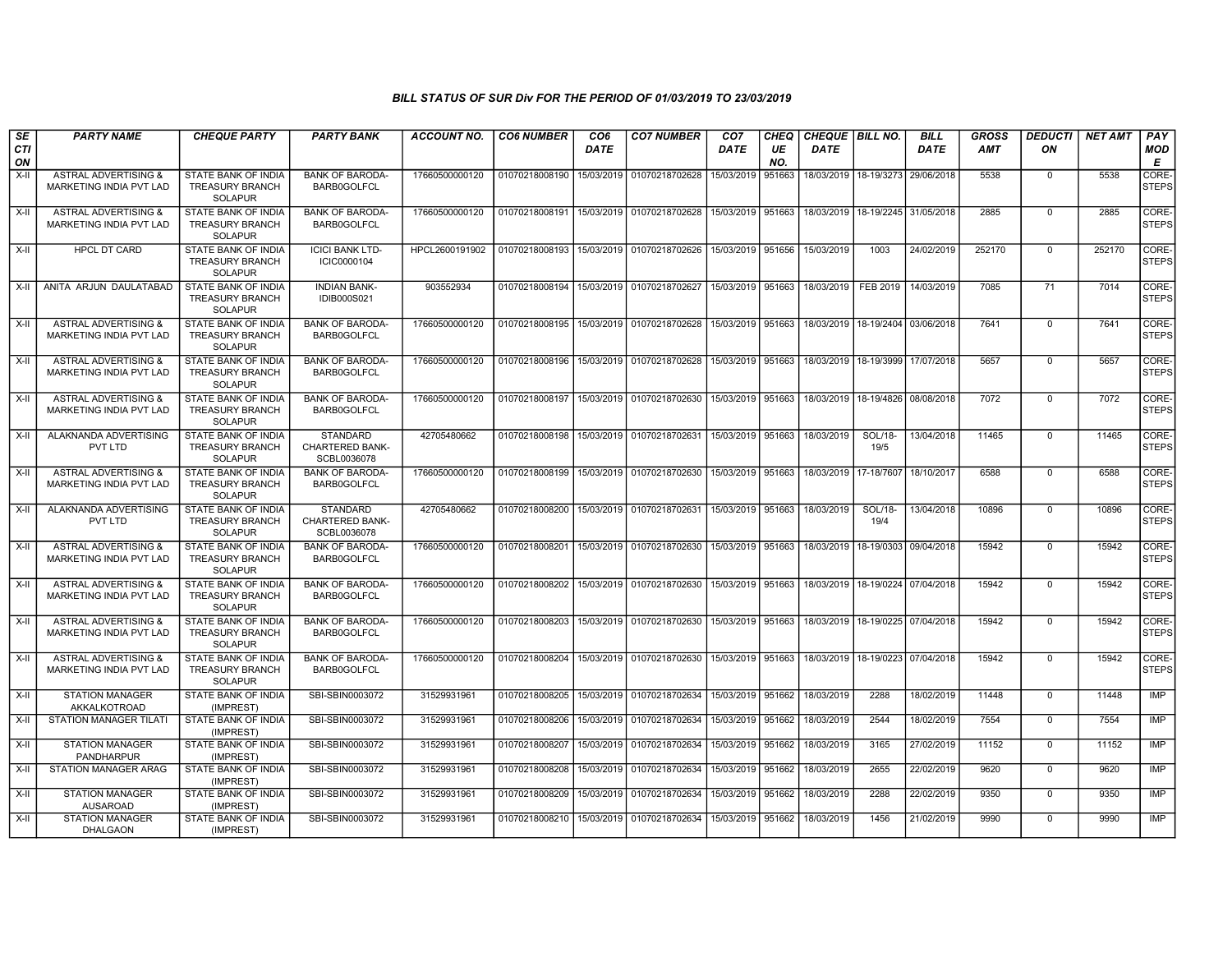| SE<br><b>CTI</b> | <b>PARTY NAME</b>                                                        | <b>CHEQUE PARTY</b>                                                    | <b>PARTY BANK</b> | <b>ACCOUNT NO.</b> | <b>CO6 NUMBER</b>                        | CO <sub>6</sub><br><b>DATE</b> | <b>CO7 NUMBER</b>         | CO <sub>7</sub><br><b>DATE</b> | CHEQ<br>UE | CHEQUE   BILL NO.<br><b>DATE</b>                   |                                  | <b>BILL</b><br><b>DATE</b> | <b>GROSS</b><br><b>AMT</b> | <b>DEDUCTI</b><br>ON | <b>NET AMT</b> | PAY<br><b>MOD</b>     |
|------------------|--------------------------------------------------------------------------|------------------------------------------------------------------------|-------------------|--------------------|------------------------------------------|--------------------------------|---------------------------|--------------------------------|------------|----------------------------------------------------|----------------------------------|----------------------------|----------------------------|----------------------|----------------|-----------------------|
| ON               |                                                                          |                                                                        |                   |                    |                                          |                                |                           |                                | NO.        |                                                    |                                  |                            |                            |                      |                | E                     |
| X-II             | STATION MANAGER NIMBALAK                                                 | STATE BANK OF INDIA<br>(IMPREST)                                       | SBI-SBIN0003072   | 31529931961        | 01070218008211                           | 15/03/2019                     | 01070218702634            | 15/03/2019                     | 951662     | 18/03/2019                                         | 2566                             | 25/01/2019                 | 7474                       | $\mathbf 0$          | 7474           | <b>IMP</b>            |
| $X-II$           | <b>STATION MANAGER CHITALI</b>                                           | STATE BANK OF INDIA<br>(IMPREST)                                       | SBI-SBIN0003072   | 31529931961        | 01070218008212                           | 15/03/2019                     | 01070218702634            | 15/03/2019 951662              |            | 18/03/2019                                         | 208                              | 20/02/2019                 | 5142                       | $\mathbf 0$          | 5142           | <b>IMP</b>            |
| $X-II$           | <b>SSE WORKS ANG</b>                                                     | STATE BANK OF INDIA<br>(IMPREST)                                       | SBI-SBIN0003072   | 31529931961        | 01070218008213                           | 15/03/2019                     | 01070218702629            | 15/03/2019 951662              |            | 18/03/2019                                         | 399                              | 04/01/2019                 | 12000                      | $\mathbf 0$          | 12000          | <b>IMP</b>            |
| $X-H$            | SSE/P WAY/YL                                                             | <b>STATE BANK OF INDIA</b><br>(IMPREST)                                | SBI-SBIN0003072   | 31529931961        | 01070218008214                           | 15/03/2019                     | 01070218702629            | 15/03/2019 951662              |            | 18/03/2019                                         | 1172                             | 29/01/2019                 | 14910                      | $\mathbf 0$          | 14910          | IMP                   |
|                  | X-II STATION MANAGER SAINAGAR STATE BANK OF INDIA<br><b>SHIRDI</b>       | (IMPREST)                                                              | SBI-SBIN0003072   | 31529931961        | 01070218008215                           | 15/03/2019                     | 01070218702634            | 15/03/2019 951662              |            | 18/03/2019                                         | 4395                             | 12/02/2019                 | 6665                       | $\mathbf 0$          | 6665           | <b>IMP</b>            |
| X-II             | STATION MANAGER DAUND                                                    | STATE BANK OF INDIA<br>(IMPREST)                                       | SBI-SBIN0003072   | 31529931961        | 01070218008216                           | 15/03/2019                     | 01070218702635            | 15/03/2019 951662              |            | 18/03/2019                                         | 1058                             | 20/02/2019                 | 18632                      | $\Omega$             | 18632          | <b>IMP</b>            |
| X-II             | SR SE(C&W)/PVR                                                           | STATE BANK OF INDIA<br>(IMPREST)                                       | SBI-SBIN0003072   | 31529931961        | 01070218008217                           | 15/03/2019                     | 01070218702633            | 15/03/2019 951662              |            | 18/03/2019                                         | 2544                             | 09/02/2019                 | 4834                       | $\mathbf 0$          | 4834           | <b>IMP</b>            |
| $X-H$            | <b>STATION MANAGER BORIBEL</b>                                           | <b>STATE BANK OF INDIA</b><br>(IMPREST)                                | SBI-SBIN0003072   | 31529931961        | 01070218008218                           | 15/03/2019                     | 01070218702635            | 15/03/2019 951662              |            | 18/03/2019                                         | 2456                             | 25/02/2019                 | 4849                       | $\mathbf 0$          | 4849           | IMP                   |
| X-II             | STATION MANAGER WAKAV                                                    | STATE BANK OF INDIA<br>(IMPREST)                                       | SBI-SBIN0003072   | 31529931961        | 01070218008219                           | 15/03/2019                     | 01070218702635            | 15/03/2019 951662              |            | 18/03/2019                                         | 3176                             | 23/02/2019                 | 9900                       | $\mathbf 0$          | 9900           | <b>IMP</b>            |
| X-II             | STATION MANAGER MALTHAN STATE BANK OF INDIA                              | (IMPREST)                                                              | SBI-SBIN0003072   | 31529931961        | 01070218008220                           | 15/03/2019                     | 01070218702635            | 15/03/2019 951662              |            | 18/03/2019                                         | 244                              | 17/02/2019                 | 6498                       | $\mathbf 0$          | 6498           | <b>IMP</b>            |
| X-II             | <b>STATION MANAGER</b><br><b>DHAVALAS</b>                                | STATE BANK OF INDIA<br>(IMPREST)                                       | SBI-SBIN0003072   | 31529931961        | 01070218008221                           | 15/03/2019                     | 01070218702635            | 15/03/2019 951662              |            | 18/03/2019                                         | 1019                             | 17/02/2019                 | 6442                       | $\mathbf 0$          | 6442           | IMP                   |
| $X-H$            | <b>STATION MANAGER MOHOL</b>                                             | STATE BANK OF INDIA<br>(IMPREST)                                       | SBI-SBIN0003072   | 31529931961        | 01070218008222                           | 15/03/2019                     | 01070218702635            | 15/03/2019 951662              |            | 18/03/2019                                         | 207                              | 08/03/2019                 | 8690                       | $\mathbf 0$          | 8690           | IMP                   |
| X-II             | STATION MANAGER POPHLAJ                                                  | STATE BANK OF INDIA<br>(IMPREST)                                       | SBI-SBIN0003072   | 31529931961        | 01070218008223                           | 15/03/2019                     | 01070218702635            | 15/03/2019 951662              |            | 18/03/2019                                         | 1245                             | 18/02/2019                 | 4849                       | $\mathbf 0$          | 4849           | IMP                   |
| $X-II$           | MS/DD/GEN                                                                | STATE BANK OF INDIA<br>(IMPREST)                                       | SBI-SBIN0003072   | 31529931961        | 01070218008224                           | 15/03/2019                     | 01070218702633            | 15/03/2019 951662              |            | 18/03/2019                                         | 478                              | 20/09/2018                 | 49357                      | $\Omega$             | 49357          | <b>IMP</b>            |
| X-II             | STATION MAMAGER DUDHANI                                                  | STATE BANK OF INDIA<br>(IMPREST)                                       | SBI-SBIN0003072   | 31529931961        | 01070218008225                           | 15/03/2019                     | 01070218702635            | 15/03/2019 951662              |            | 18/03/2019                                         | 1267                             | 21/02/2019                 | 11228                      | $\mathbf 0$          | 11228          | <b>IMP</b>            |
| $X-H$            | <b>SSTATION MANAGER</b><br>SHAHABAD                                      | <b>STATE BANK OF INDIA</b><br>(IMPREST)                                | SBI-SBIN0003072   | 31529931961        | 01070218008226                           | 15/03/2019                     | 01070218702635            | 15/03/2019 951662              |            | 18/03/2019                                         | 3044                             | 02/01/2019                 | 14905                      | $\mathbf 0$          | 14905          | IMP                   |
| X-II             | MS/DD/GEN                                                                | STATE BANK OF INDIA<br>(IMPREST)                                       | SBI-SBIN0003072   | 31529931961        | 01070218008227                           | 15/03/2019                     | 01070218702633            | 15/03/2019 951662              |            | 18/03/2019                                         | 3388                             | 21/06/2018                 | 2500                       | $\mathbf 0$          | 2500           | IMP                   |
| $X-H$            | MS/DD/GEN                                                                | STATE BANK OF INDIA<br>(IMPREST)                                       | SBI-SBIN0003072   | 31529931961        | 01070218008228                           | 15/03/2019                     | 01070218702633            | 15/03/2019 951662              |            | 18/03/2019                                         | 75                               | 11/12/2018                 | 4909                       | $\Omega$             | 4909           | <b>IMP</b>            |
| X-II             | SR DPO/SUR                                                               | STATE BANK OF INDIA<br>(IMPREST)                                       | SBI-SBIN0003072   | 31529931961        | 01070218008229                           | 15/03/2019                     | 01070218702633            | 15/03/2019 951662              |            | 18/03/2019                                         | 10683                            | 11/03/2019                 | 11997                      | $\mathbf 0$          | 11997          | <b>IMP</b>            |
| $X-II$           | SSE/C&W/SNSI/COACHING                                                    | STATE BANK OF INDIA<br>(IMPREST)                                       | SBI-SBIN0003072   | 31529931961        | 01070218008230                           | 15/03/2019                     | 01070218702633            | 15/03/2019 951662              |            | 18/03/2019                                         | 984                              | 05/03/2019                 | 2492                       | $\overline{0}$       | 2492           | <b>IMP</b>            |
| X-II             | <b>MS ANG</b>                                                            | STATE BANK OF INDIA<br>(IMPREST)                                       | SBI-SBIN0003072   | 31529931961        | 01070218008231                           | 15/03/2019                     | 01070218702633            | 15/03/2019 951662              |            | 18/03/2019                                         | R-1409                           | 12/12/2018                 | 8467                       | $\mathbf 0$          | 8467           | IMP                   |
| X-II             | <b>ASHWINI SAHAKARI</b><br>RUGNALAYA AND RESEARCH<br>CENTRE NYT. SOLAPUR | STATE BANK OF INDIA<br><b>TREASURY BRANCH</b><br><b>SOLAPUR</b>        | SBI-SBIN0001656   | 30684517471        | 01070218008232                           | 18/03/2019                     | 01070218702636            | 18/03/2019 951663              |            |                                                    | 18/03/2019 4213/18-19            | 16/01/2019                 | 279978                     | 27998                | 251980         | CORE-<br>STEPS        |
| $X-H$            | <b>ASHWINI SAHAKARI</b><br>RUGNALAYA AND RESEARCH<br>CENTRE NYT. SOLAPUR | STATE BANK OF INDIA<br>TREASURY BRANCH<br><b>SOLAPUR</b>               | SBI-SBIN0001656   | 30684517471        | 01070218008233 18/03/2019 01070218702636 |                                |                           |                                |            | 18/03/2019 951663 18/03/2019 4214/18-19 16/01/2019 |                                  |                            | 370526                     | 37053                | 333473         | CORE-<br><b>STEPS</b> |
| $X-H$            | ASHWINI SAHAKARI<br>RUGNALAYA AND RESEARCH<br>CENTRE NYT. SOLAPUR        | <b>STATE BANK OF INDIA</b><br><b>TREASURY BRANCH</b><br><b>SOLAPUR</b> | SBI-SBIN0001656   | 30684517471        | 01070218008234                           |                                | 18/03/2019 01070218702636 | 18/03/2019 951663              |            | 18/03/2019 4216/18-19 16/01/2019                   |                                  |                            | 30651                      | 3065                 | 27586          | CORE-<br><b>STEPS</b> |
| X-II             | ASHWINI SAHAKARI<br>RUGNALAYA AND RESEARCH<br>CENTRE NYT. SOLAPUR        | STATE BANK OF INDIA<br><b>TREASURY BRANCH</b><br><b>SOLAPUR</b>        | SBI-SBIN0001656   | 30684517471        | 01070218008235                           |                                | 18/03/2019 01070218702636 | 18/03/2019 951663              |            |                                                    | 18/03/2019 4216/18-19 16/01/2019 |                            | 321974                     | 32197                | 289777         | CORE-<br><b>STEPS</b> |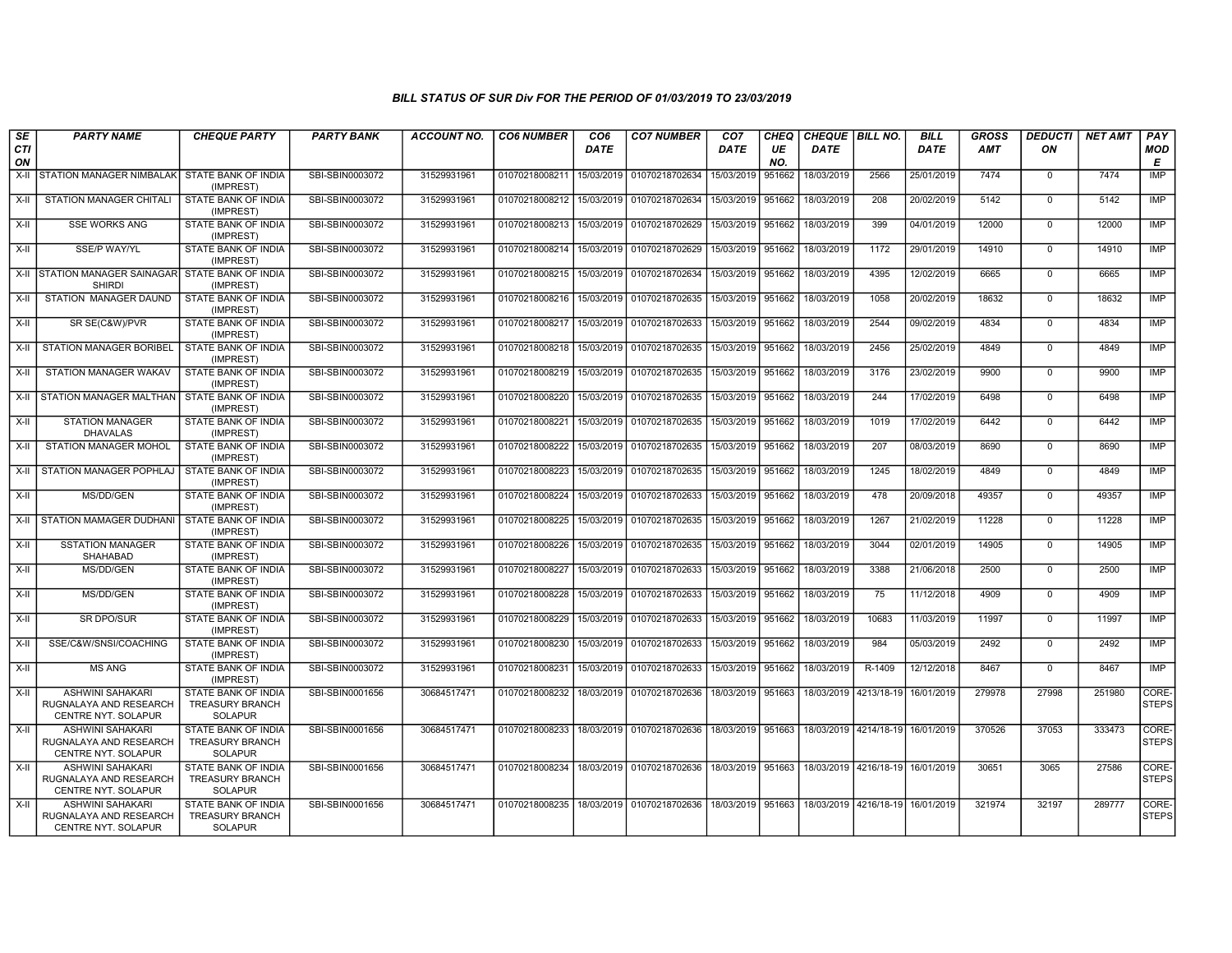| SE<br><b>CTI</b><br>ON | <b>PARTY NAME</b>                                                               | <b>CHEQUE PARTY</b>                                                    | <b>PARTY BANK</b>           | <b>ACCOUNT NO.</b> | <b>CO6 NUMBER</b>         | CO6<br><b>DATE</b> | <b>CO7 NUMBER</b>                            | CO <sub>7</sub><br><b>DATE</b> | <b>CHEQ</b><br>UE<br>NO. | <b>CHEQUE   BILL NO.</b><br><b>DATE</b> |                                      | <b>BILL</b><br><b>DATE</b> | <b>GROSS</b><br><b>AMT</b> | <b>DEDUCTI</b><br>ON | <b>NET AMT</b> | PAY<br>MOD<br>Е       |
|------------------------|---------------------------------------------------------------------------------|------------------------------------------------------------------------|-----------------------------|--------------------|---------------------------|--------------------|----------------------------------------------|--------------------------------|--------------------------|-----------------------------------------|--------------------------------------|----------------------------|----------------------------|----------------------|----------------|-----------------------|
| X-II                   | ASHWINI SAHAKARI<br>RUGNALAYA AND RESEARCH<br>CENTRE NYT. SOLAPUR               | STATE BANK OF INDIA<br><b>TREASURY BRANCH</b><br><b>SOLAPUR</b>        | SBI-SBIN0001656             | 30684517471        | 01070218008236            | 18/03/2019         | 01070218702636                               | 18/03/2019                     | 951663                   |                                         | 18/03/2019 4217/18-19                | 16/01/2019                 | 124347                     | 12435                | 111912         | CORE-<br><b>STEPS</b> |
| $X-H$                  | ASHWINI SAHAKARI<br>RUGNALAYA AND RESEARCH<br>CENTRE NYT, SOLAPUR               | STATE BANK OF INDIA<br><b>TREASURY BRANCH</b><br><b>SOLAPUR</b>        | SBI-SBIN0001656             | 30684517471        | 01070218008237            |                    | 18/03/2019 01070218702636                    | 18/03/2019 951663              |                          |                                         | 18/03/2019 4218/18-19 16/01/2019     |                            | 185451                     | 18545                | 166906         | CORE-<br><b>STEPS</b> |
| X-II                   | <b>ASHWINI SAHAKARI</b><br>RUGNALAYA AND RESEARCH<br>CENTRE NYT. SOLAPUR        | STATE BANK OF INDIA<br><b>TREASURY BRANCH</b><br><b>SOLAPUR</b>        | SBI-SBIN0001656             | 30684517471        | 01070218008238            | 18/03/2019         | 01070218702636                               | 18/03/2019                     | 951663                   | 18/03/2019                              | 42112/18-<br>19                      | 16/01/2019                 | 529301                     | 52930                | 476371         | CORE-<br><b>STEPS</b> |
| X-II                   | <b>ASHWINI SAHAKARI</b><br>RUGNALAYA AND RESEARCH<br><b>CENTRE NYT, SOLAPUR</b> | <b>STATE BANK OF INDIA</b><br><b>TREASURY BRANCH</b><br><b>SOLAPUR</b> | SBI-SBIN0001656             | 30684517471        | 01070218008239            | 18/03/2019         | 01070218702636                               | 18/03/2019 951663              |                          |                                         | 18/03/2019   4209/18-19   16/01/2019 |                            | 224943                     | 22494                | 202449         | CORE-<br><b>STEPS</b> |
| X-II                   | <b>ASHWINI SAHAKARI</b><br>RUGNALAYA AND RESEARCH<br>CENTRE NYT. SOLAPUR        | <b>STATE BANK OF INDIA</b><br><b>TREASURY BRANCH</b><br>SOLAPUR        | SBI-SBIN0001656             | 30684517471        | 01070218008240            | 18/03/2019         | 01070218702637                               | 18/03/2019                     | 951663                   |                                         | 18/03/2019 4210/18-19 16/01/2019     |                            | 62939                      | 6294                 | 56645          | CORE-<br><b>STEPS</b> |
| $X-H$                  | <b>ASHWINI SAHAKARI</b><br>RUGNALAYA AND RESEARCH<br>CENTRE NYT. SOLAPUR        | STATE BANK OF INDIA<br><b>TREASURY BRANCH</b><br><b>SOLAPUR</b>        | SBI-SBIN0001656             | 30684517471        | 01070218008241            | 18/03/2019         | 01070218702637                               | 18/03/2019                     | 951663                   |                                         | 18/03/2019 4211/18-19 16/01/2019     |                            | 363867                     | 36387                | 327480         | CORE-<br><b>STEPS</b> |
| $X-I$                  | <b>ASHWINI SAHAKARI</b><br>RUGNALAYA AND RESEARCH<br>CENTRE NYT. SOLAPUR        | STATE BANK OF INDIA<br><b>TREASURY BRANCH</b><br><b>SOLAPUR</b>        | SBI-SBIN0001656             | 30684517471        | 01070218008242            | 18/03/2019         | 01070218702637                               | 18/03/2019 951663              |                          |                                         | 18/03/2019 4321/18-19 23/01/2019     |                            | 128830                     | 12883                | 115947         | CORE-<br><b>STEPS</b> |
| $X-H$                  | <b>ASHWINI SAHAKARI</b><br>RUGNALAYA AND RESEARCH<br>CENTRE NYT. SOLAPUR        | STATE BANK OF INDIA<br><b>TREASURY BRANCH</b><br><b>SOLAPUR</b>        | SBI-SBIN0001656             | 30684517471        | 01070218008243            | 18/03/2019         | 01070218702637                               | 18/03/2019                     | 951663                   | 18/03/2019 4324/18-19 23/01/2019        |                                      |                            | 117919                     | 11792                | 106127         | CORE-<br><b>STEPS</b> |
| X-II                   | <b>ASHWINI SAHAKARI</b><br>RUGNALAYA AND RESEARCH<br>CENTRE NYT. SOLAPUR        | <b>STATE BANK OF INDIA</b><br><b>TREASURY BRANCH</b><br><b>SOLAPUR</b> | SBI-SBIN0001656             | 30684517471        | 01070218008244            |                    | 18/03/2019 01070218702637                    | 18/03/2019 951663              |                          |                                         | 18/03/2019 4325/18-19 23/01/2019     |                            | 175112                     | 17511                | 157601         | CORE-<br><b>STEPS</b> |
| X-II                   | <b>ASHWINI SAHAKARI</b><br>RUGNALAYA AND RESEARCH<br>CENTRE NYT. SOLAPUR        | <b>STATE BANK OF INDIA</b><br><b>TREASURY BRANCH</b><br><b>SOLAPUR</b> | SBI-SBIN0001656             | 30684517471        | 01070218008245            | 18/03/2019         | 01070218702637                               | 18/03/2019 951663              |                          | 18/03/2019                              | 913/18-19                            | 23/06/2018                 | 61583                      | 6158                 | 55425          | CORE-<br><b>STEPS</b> |
| $X-H$                  | <b>ASHWINI SAHAKARI</b><br>RUGNALAYA AND RESEARCH<br>CENTRE NYT. SOLAPUR        | <b>STATE BANK OF INDIA</b><br><b>TREASURY BRANCH</b><br><b>SOLAPUR</b> | SBI-SBIN0001656             | 30684517471        |                           |                    | 01070218008246 18/03/2019 01070218702637     | 18/03/2019 951663              |                          | 18/03/2019                              | 1100 a/18-<br>19                     | 23/06/2018                 | 172368                     | 17237                | 155131         | CORE-<br><b>STEPS</b> |
| X-II                   | <b>ASHWINI SAHAKARI</b><br>RUGNALAYA AND RESEARCH<br>CENTRE NYT. SOLAPUR        | <b>STATE BANK OF INDIA</b><br><b>TREASURY BRANCH</b><br><b>SOLAPUR</b> | SBI-SBIN0001656             | 30684517471        |                           |                    | 01070218008247   18/03/2019   01070218702637 | 18/03/2019 951663              |                          | 18/03/2019 3416/18-19 23/11/2018        |                                      |                            | 35552                      | 3555                 | 31997          | CORE-<br><b>STEPS</b> |
| $X-II$                 | <b>ASHWINI SAHAKARI</b><br>RUGNALAYA AND RESEARCH<br>CENTRE NYT. SOLAPUR        | <b>STATE BANK OF INDIA</b><br><b>TREASURY BRANCH</b><br><b>SOLAPUR</b> | SBI-SBIN0001656             | 30684517471        | 01070218008248            | 18/03/2019         | 01070218702638                               | 18/03/2019 951663              |                          |                                         | 18/03/2019 3421/18-19 23/11/2018     |                            | 43458                      | 4346                 | 39112          | CORE-<br><b>STEPS</b> |
| X-II                   | <b>ASHWINI SAHAKARI</b><br>RUGNALAYA AND RESEARCH<br>CENTRE NYT. SOLAPUR        | STATE BANK OF INDIA<br><b>TREASURY BRANCH</b><br><b>SOLAPUR</b>        | SBI-SBIN0001656             | 30684517471        | 01070218008249            |                    | 18/03/2019 01070218702638                    | 18/03/2019 951663              |                          |                                         | 18/03/2019 3422/18-19 23/11/2018     |                            | 120915                     | 12092                | 108823         | CORE-<br><b>STEPS</b> |
| X-II                   | <b>ASHWINI SAHAKARI</b><br>RUGNALAYA AND RESEARCH<br>CENTRE NYT. SOLAPUR        | STATE BANK OF INDIA<br><b>TREASURY BRANCH</b><br><b>SOLAPUR</b>        | SBI-SBIN0001656             | 30684517471        | 01070218008250            | 18/03/2019         | 01070218702638                               | 18/03/2019 951663              |                          |                                         | 18/03/2019 3932/18-19 26/12/2018     |                            | 83890                      | 8389                 | 75501          | CORE-<br><b>STEPS</b> |
| X-II                   | <b>ASHWINI SAHAKARI</b><br>RUGNALAYA AND RESEARCH<br>CENTRE NYT. SOLAPUR        | <b>STATE BANK OF INDIA</b><br><b>TREASURY BRANCH</b><br><b>SOLAPUR</b> | SBI-SBIN0001656             | 30684517471        | 01070218008251            | 18/03/2019         | 01070218702638                               | 18/03/2019   951663            |                          |                                         | 18/03/2019 3935/18-19 26/12/2018     |                            | 89777                      | 8978                 | 80799          | CORE-<br><b>STEPS</b> |
| $\overline{X}$ -II     | <b>ASHWINI SAHAKARI</b><br>RUGNALAYA AND RESEARCH<br>CENTRE NYT. SOLAPUR        | <b>STATE BANK OF INDIA</b><br><b>TREASURY BRANCH</b><br><b>SOLAPUR</b> | SBI-SBIN0001656             | 30684517471        | 01070218008252 18/03/2019 |                    | 01070218702638                               | 18/03/2019   951663            |                          |                                         | 18/03/2019 4208/18-19 16/01/2019     |                            | 223405                     | 22341                | 201064         | CORE-<br><b>STEPS</b> |
| $X-H$                  | <b>MAHARASHTRA STATE</b><br>ELECTRICITY DISTRIBUTION<br><b>COMPANY</b>          | <b>STATE BANK OF INDIA</b><br><b>TREASURY BRANCH</b><br>SOLAPUR        | CANARA BANK-<br>CNRB0001903 | 1903201010183      | 01070218008253            | 18/03/2019         | 01070218702639                               | 18/03/2019 951663              |                          | 18/03/2019                              | 345370016<br>477                     | 18/03/2019                 | 102390                     | $\Omega$             | 102390         | CORE-<br><b>STEPS</b> |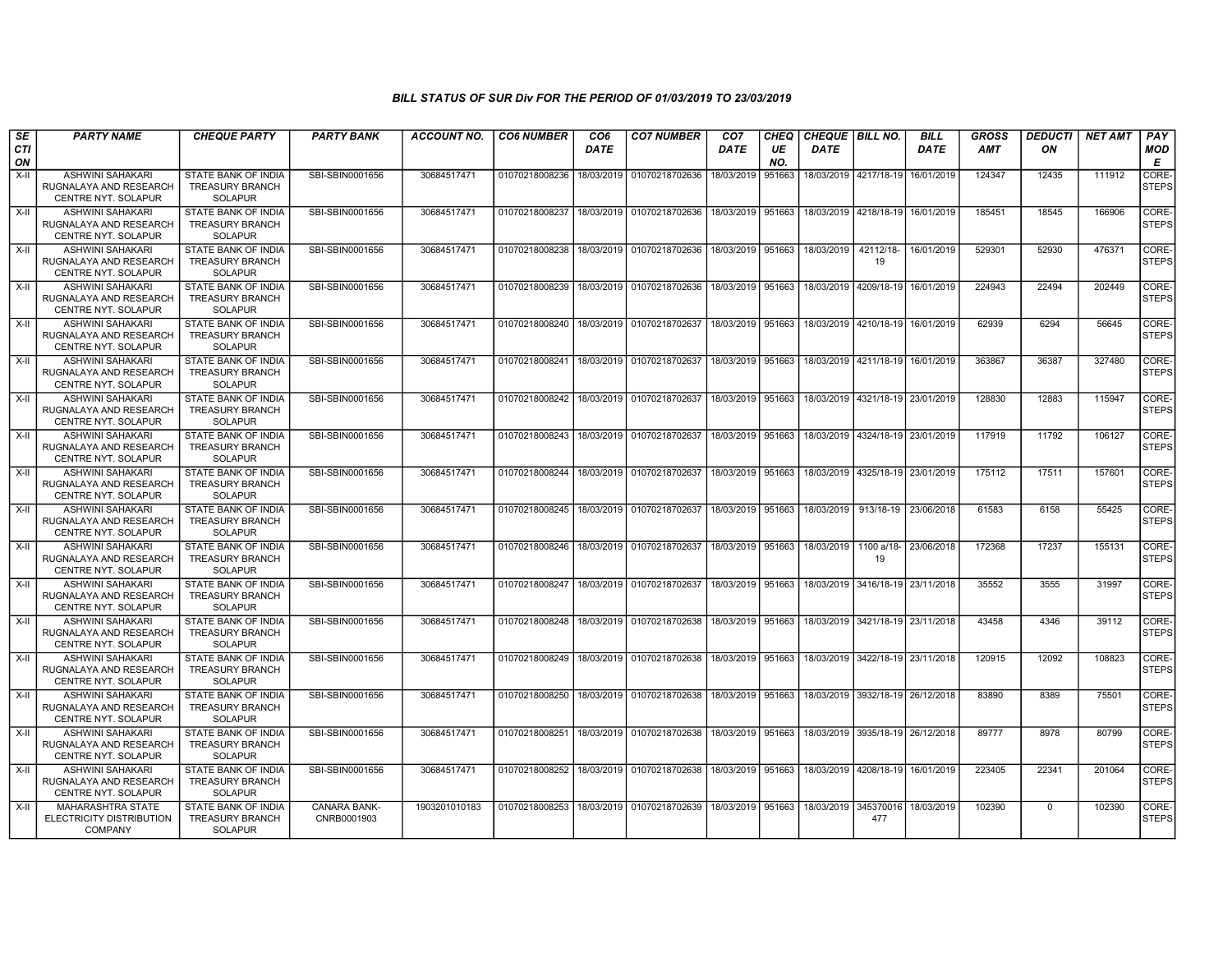| SE<br><b>CTI</b> | <b>PARTY NAME</b>                                                      | <b>CHEQUE PARTY</b>                                                    | <b>PARTY BANK</b>                  | <b>ACCOUNT NO.</b> | <b>CO6 NUMBER</b> | CO <sub>6</sub><br><b>DATE</b> | <b>CO7 NUMBER</b>                           | CO <sub>7</sub><br><b>DATE</b> | <b>CHEQ</b><br>UE | CHEQUE BILL NO.<br>DATE |                    | <b>BILL</b><br>DATE | GROSS<br>AMT | <b>DEDUCTI</b><br>ON | <b>NET AMT</b> | PAY<br><b>MOD</b>                |
|------------------|------------------------------------------------------------------------|------------------------------------------------------------------------|------------------------------------|--------------------|-------------------|--------------------------------|---------------------------------------------|--------------------------------|-------------------|-------------------------|--------------------|---------------------|--------------|----------------------|----------------|----------------------------------|
| ON               |                                                                        |                                                                        |                                    |                    |                   |                                |                                             |                                | NO.               |                         |                    |                     |              |                      |                | Е                                |
| $X-II$           | <b>MAHARASHTRA STATE</b><br>ELECTRICITY DISTRIBUTION<br><b>COMPANY</b> | STATE BANK OF INDIA<br><b>TREASURY BRANCH</b><br><b>SOLAPUR</b>        | <b>CANARA BANK-</b><br>CNRB0001903 | 1903201010183      | 01070218008254    | 18/03/2019                     | 01070218702639                              | 18/03/2019                     | 951663            | 18/03/2019 618100202    | 933                | 18/03/2019          | 95040        | $\mathbf 0$          | 95040          | CORE-<br>STEPS                   |
| $X-H$            | <b>MAHARASHTRA STATE</b><br>ELECTRICITY DISTRIBUTION<br><b>COMPANY</b> | STATE BANK OF INDIA<br><b>TREASURY BRANCH</b><br><b>SOLAPUR</b>        | <b>CANARA BANK-</b><br>CNRB0001903 | 1903201010183      | 01070218008255    |                                | 18/03/2019 01070218702639                   | 18/03/2019 951663              |                   | 18/03/2019              | 590520616<br>774   | 18/03/2019          | 84990        | $\Omega$             | 84990          | CORE-<br><b>STEPS</b>            |
| $X-H$            | MAHARASHTRA STATE<br>ELECTRICITY DISTRIBUTION<br><b>COMPANY</b>        | STATE BANK OF INDIA<br><b>TREASURY BRANCH</b><br><b>SOLAPUR</b>        | <b>CANARA BANK-</b><br>CNRB0001903 | 1903201010183      | 01070218008256    | 18/03/2019                     | 01070218702639                              | 18/03/2019 951663              |                   | 18/03/2019              | 162120003<br>631   | 18/03/2019          | 148450       | $\overline{0}$       | 148450         | CORE-<br><b>STEPS</b>            |
| $X-H$            | MAHARASHTRA STATE<br>ELECTRICITY DISTRIBUTION<br>COMPANY               | STATE BANK OF INDIA<br><b>TREASURY BRANCH</b><br><b>SOLAPUR</b>        | CANARA BANK-<br>CNRB0001903        | 1903201010183      | 01070218008257    | 18/03/2019                     | 01070218702639                              | 18/03/2019 951663              |                   | 18/03/2019              | 173660191<br>641   | 18/03/2019          | 80650        | $\mathbf 0$          | 80650          | CORE-<br><b>STEPS</b>            |
| $X-H$            | ASC/RPF/SUR                                                            | <b>DIVISIONAL</b><br>CASHIER(P) SHOLAPUR                               | SBI-SBIN0003072                    | 31529931961        | 01070218008258    |                                | 18/03/2019 01070218702640                   | 18/03/2019 951661              |                   | 18/03/2019              | 614837             | 15/03/2019          | 50000        | $\Omega$             | 50000          | CASH                             |
| $X-II$           | A O (CASH) BSNL SOLAPUR                                                | A O (CASH) BSNL<br><b>SOLAPUR</b>                                      | <b>SELF CHEQUE-1</b>               | 000000000          | 01070218008259    |                                | 18/03/2019 01070218702643                   | 18/03/2019 951657              |                   | 18/03/2019              | 101212094<br>10101 | 06/03/2019          | 50130        | $\overline{0}$       | 50130          | <b>BANK</b><br>CHEQ<br>UE        |
| X-II             | A O (CASH) BSNL SOLAPUR                                                | A O (CASH) BSNL<br><b>SOLAPUR</b>                                      | SELF CHEQUE-1                      | 000000000          | 01070218008260    |                                | 18/03/2019 01070218702642                   | 18/03/2019 951657              |                   | 18/03/2019              | 101538383<br>70099 | 06/03/2019          | 10551        | $\Omega$             | 10551          | <b>BANK</b><br>CHEQ<br><b>UE</b> |
| $X-H$            | A O (CASH) BSNL SOLAPUR                                                | A O (CASH) BSNL<br><b>SOLAPUR</b>                                      | <b>SELF CHEQUE-1</b>               | 000000000          | 01070218008261    |                                | 18/03/2019 01070218702642                   | 18/03/2019 951657              |                   | 18/03/2019              | 101946922<br>00086 | 06/03/2019          | 9222         | $\mathbf 0$          | 9222           | <b>BANK</b><br>CHEQ<br><b>UE</b> |
| $X-II$           | A O (CASH) BSNL SOLAPUR                                                | A O (CASH) BSNL<br><b>SOLAPUR</b>                                      | SELF CHEQUE-1                      | 000000000          | 01070218008262    |                                | 18/03/2019 01070218702642 18/03/2019 951657 |                                |                   | 18/03/2019              | 101087083<br>10102 | 06/03/2019          | 931          | $\mathbf 0$          | 931            | <b>BANK</b><br>CHEQ<br>UE        |
| X-II             | A O (CASH) BSNL SOLAPUR                                                | A O (CASH) BSNL<br><b>SOLAPUR</b>                                      | <b>SELF CHEQUE-1</b>               | 000000000          | 01070218008263    |                                | 18/03/2019 01070218702642                   | 18/03/2019 951657              |                   | 18/03/2019              | 100966397<br>60103 | 06/03/2019          | 1768         | $\Omega$             | 1768           | <b>BANK</b><br>CHEQ<br>UE        |
| $X-H$            | A O (CASH) BSNL SOLAPUR                                                | A O (CASH) BSNL<br><b>SOLAPUR</b>                                      | <b>SELF CHEQUE-1</b>               | 000000000          | 01070218008264    |                                | 18/03/2019 01070218702642 18/03/2019 951657 |                                |                   | 18/03/2019              | 101837128<br>50085 | 06/03/2019          | 1262         | $\overline{0}$       | 1262           | <b>BANK</b><br>CHEQ<br><b>UE</b> |
| X-II             | SSE(ELECT/M)/WD                                                        | <b>DIVISIONAL</b><br>CASHIER(P) SHOLAPUR                               | SBI-SBIN0003072                    | 31529931961        | 01070218008265    |                                | 18/03/2019 01070218702641 18/03/2019 951661 |                                |                   | 18/03/2019              | 472                | 25/01/2019          | 5949         | $\Omega$             | 5949           | CASH                             |
| X-II             | ADEN/PVR                                                               | STATE BANK OF INDIA<br>(IMPREST)                                       | SBI-SBIN0003072                    | 31529931961        | 01070218008266    | 18/03/2019                     | 01070218702647                              | 18/03/2019 951662              |                   | 18/03/2019              | 807                | 15/01/2019          | 4709         | $\mathbf 0$          | 4709           | <b>IMP</b>                       |
| $X-H$            | ADEN/ANG                                                               | STATE BANK OF INDIA<br>(IMPREST)                                       | SBI-SBIN0003072                    | 31529931961        | 01070218008267    | 18/03/2019                     | 01070218702647                              | 18/03/2019 951662              |                   | 18/03/2019              | 4624               | 27/02/2019          | 4980         | $\overline{0}$       | 4980           | <b>IMP</b>                       |
| X-II             | ADEN/ANG                                                               | <b>STATE BANK OF INDIA</b><br>(IMPREST)                                | SBI-SBIN0003072                    | 31529931961        | 01070218008268    |                                | 18/03/2019 01070218702647 18/03/2019 951662 |                                |                   | 18/03/2019              | 2374               | 19/02/2019          | 5600         | $\mathbf 0$          | 5600           | <b>IMP</b>                       |
| X-II             | ADEN/NG/KWV                                                            | STATE BANK OF INDIA<br>(IMPREST)                                       | SBI-SBIN0003072                    | 31529931961        | 01070218008269    | 18/03/2019                     | 01070218702647                              | 18/03/2019 951662              |                   | 18/03/2019              | 1466               | 19/01/2019          | 2944         | $\mathbf 0$          | 2944           | IMP                              |
| $X-II$           | <b>SSE/P WAY/SDB</b>                                                   | <b>DIVISIONAL</b><br>CASHIER(P) SHOLAPUR                               | SBI-SBIN0003072                    | 31529931961        | 01070218008270    | 18/03/2019                     | 01070218702644                              | 18/03/2019 951661              |                   | 18/03/2019              | 4788               | 18/01/2019          | 14444        | $\Omega$             | 14444          | CASH                             |
| $X-H$            | <b>SSETRDGR</b>                                                        | <b>SSETRDGR</b>                                                        | DUMMY-                             | 11111111111        | 01070218008271    |                                | 18/03/2019 01070218702647                   | 18/03/2019 951660              |                   | 18/03/2019              | 2093               | 02/01/2019          | 1886         | $\Omega$             | 1886           | <b>BANK</b><br>CHEQ<br>UE        |
| $X-II$           | SR SE(TRD)/YL                                                          | <b>STATE BANK OF INDIA</b><br>(IMPREST)                                | SBI-SBIN0003072                    | 31529931961        | 01070218008272    |                                | 18/03/2019 01070218702647                   | 18/03/2019 951662              |                   | 18/03/2019              | 598                | 07/08/2018          | 2000         | $\overline{0}$       | 2000           | <b>IMP</b>                       |
| $X-H$            | YOJNA ELECTRICALS                                                      | <b>STATE BANK OF INDIA</b><br><b>TREASURY BRANCH</b><br><b>SOLAPUR</b> | ALLAHABAD BANK-<br>ALLA0210478     | 21192124554        | 01070218008273    | 18/03/2019                     | 01070218702645                              | 18/03/2019 951668              |                   | 19/03/2019              | 8.                 | 20/02/2019          | 82600        | 7660                 | 74940          | CORE-<br><b>STEPS</b>            |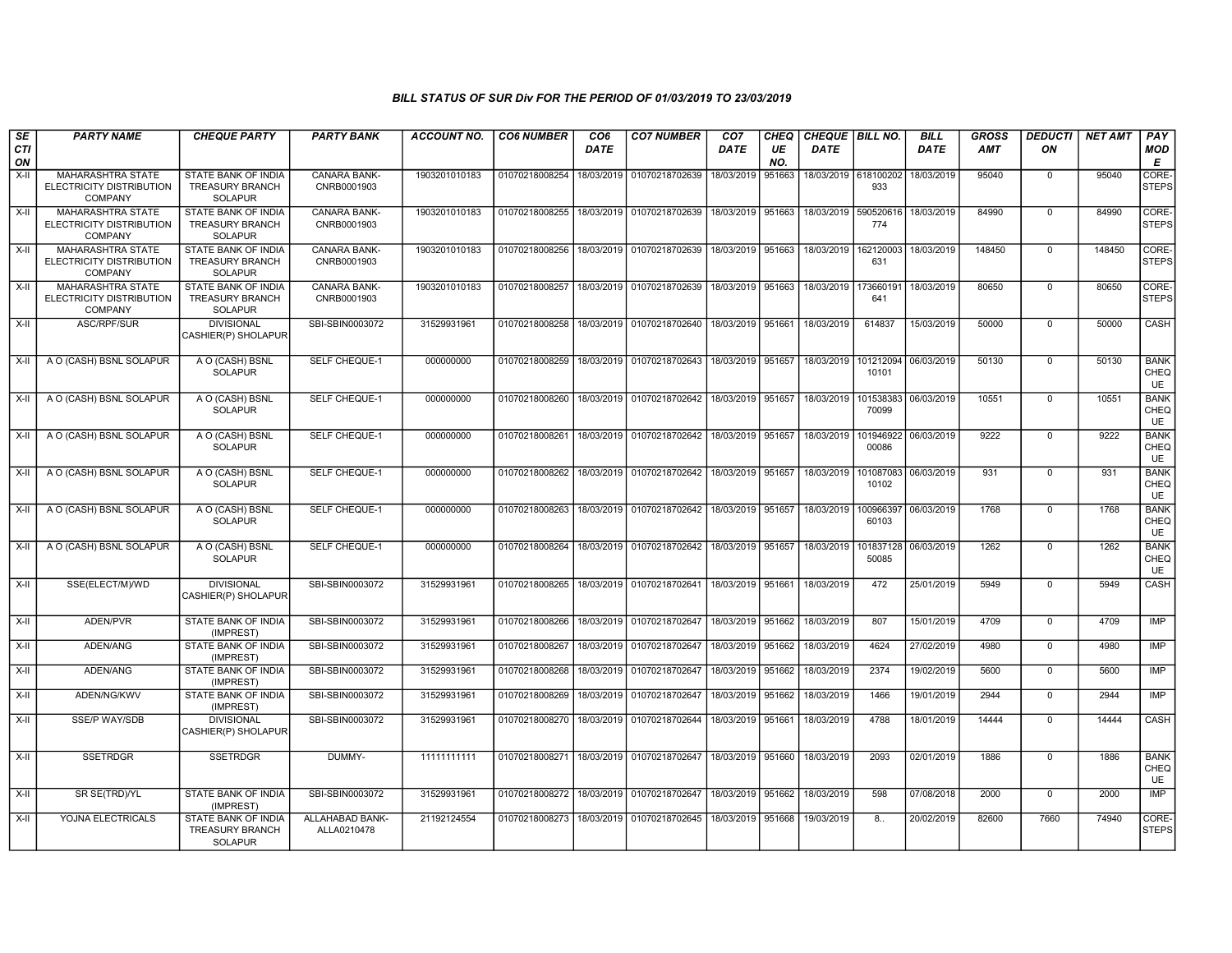| SE        | <b>PARTY NAME</b>                               | <b>CHEQUE PARTY</b>                                                    | <b>PARTY BANK</b>                             | <b>ACCOUNT NO.</b> | <b>CO6 NUMBER</b>                            | CO <sub>6</sub> | <b>CO7 NUMBER</b>                        | CO <sub>7</sub>   | <b>CHEQ</b> | CHEQUE   BILL NO.                |                   | <b>BILL</b> | <b>GROSS</b> | <b>DEDUCTI</b> | <b>NET AMT</b> | <b>PAY</b>                |
|-----------|-------------------------------------------------|------------------------------------------------------------------------|-----------------------------------------------|--------------------|----------------------------------------------|-----------------|------------------------------------------|-------------------|-------------|----------------------------------|-------------------|-------------|--------------|----------------|----------------|---------------------------|
| CTI<br>ON |                                                 |                                                                        |                                               |                    |                                              | <b>DATE</b>     |                                          | <b>DATE</b>       | UE<br>NO.   | <b>DATE</b>                      |                   | <b>DATE</b> | AMT          | ON             |                | <b>MOD</b><br>Е           |
| $X-H$     | SSE/TRD/BAP                                     | STATE BANK OF INDIA<br>(IMPREST)                                       | SBI-SBIN0003072                               | 31529931961        | 01070218008274                               | 18/03/2019      | 01070218702647                           | 18/03/2019        | 951662      | 18/03/2019                       | 295               | 22/10/2018  | 2000         | $\Omega$       | 2000           | <b>IMP</b>                |
| X-II      | <b>ARYAN CONSTRUCTION &amp;</b><br>supplier     | STATE BANK OF INDIA<br><b>TREASURY BRANCH</b><br><b>SOLAPUR</b>        | STATE BANK OF INDIA-<br>SBIN0014794           | 32072225184        |                                              |                 | 01070218008275 18/03/2019 01070218702646 | 18/03/2019 951663 |             | 18/03/2019                       | 22.               | 11/03/2019  | 95326        | 3024           | 92302          | CORE-<br><b>STEPS</b>     |
| $X-H$     | DD/C&W/ART IMP                                  | <b>STATE BANK OF INDIA</b><br>(IMPREST)                                | SBI-SBIN0003072                               | 31529931961        | 01070218008276                               |                 | 18/03/2019 01070218702652                | 18/03/2019 951662 |             | 18/03/2019                       | 12618             | 01/03/2019  | 20377        | $\Omega$       | 20377          | <b>IMP</b>                |
| X-II      | <b>SAGAR ENTERPRISES</b>                        | STATE BANK OF INDIA<br><b>TREASURY BRANCH</b><br><b>SOLAPUR</b>        | UNITED BANK OF INDIA-<br>UTBI0SOL634          | 0952050014003      | 01070218008277                               |                 | 18/03/2019 01070218702648                | 18/03/2019 951668 |             | 19/03/2019                       | 05                | 18/02/2019  | 191488       | 26383          | 165105         | CORE-<br><b>STEPS</b>     |
| $X-H$     | SR DME SUR                                      | STATE BANK OF INDIA<br>(IMPREST)                                       | SBI-SBIN0003072                               | 31529931961        |                                              |                 | 01070218008278 18/03/2019 01070218702649 | 18/03/2019 951662 |             | 18/03/2019                       | 14805             | 25/02/2019  | 4500         | $\mathbf 0$    | 4500           | IMP                       |
| X-II      | <b>SSE WORKS SUR</b>                            | STATE BANK OF INDIA<br>(IMPREST)                                       | SBI-SBIN0003072                               | 31529931961        | 01070218008279                               | 18/03/2019      | 01070218702650                           | 18/03/2019 951662 |             | 18/03/2019                       | 120               | 17/02/2019  | 19774        | $\mathbf 0$    | 19774          | IMP                       |
| $X-II$    | <b>SAGAR SERVICES</b>                           | STATE BANK OF INDIA<br><b>TREASURY BRANCH</b><br><b>SOLAPUR</b>        | <b>BANK OF BARODA-</b><br><b>BARB0HADAPS</b>  | 24830200000638     | 01070218008280                               |                 | 18/03/2019 01070218702651                | 18/03/2019        | 951676      | 20/03/2019                       | 253496            | 12/03/2019  | 1035000      | $\Omega$       | 1035000        | CORE-<br><b>STEPS</b>     |
| X-II      | <b>SAGAR SERVICES</b>                           | <b>STATE BANK OF INDIA</b><br><b>TREASURY BRANCH</b><br><b>SOLAPUR</b> | <b>BANK OF BARODA-</b><br><b>BARB0HADAPS</b>  | 24830200000638     | 01070218008281                               |                 | 18/03/2019 01070218702651                | 18/03/2019        | 951676      | 20/03/2019                       | 253497            | 12/03/2019  | 1650895      | $\Omega$       | 1650895        | CORE-<br><b>STEPS</b>     |
| $X-H$     | <b>SAGAR SERVICES</b>                           | <b>STATE BANK OF INDIA</b><br><b>TREASURY BRANCH</b><br><b>SOLAPUR</b> | <b>BANK OF BARODA-</b><br>BARB0HADAPS         | 24830200000638     | 01070218008282 18/03/2019 01070218702651     |                 |                                          |                   |             | 18/03/2019 951676 20/03/2019     | 253495            | 12/03/2019  | 1060000      | $\Omega$       | 1060000        | CORE-<br><b>STEPS</b>     |
| $X-H$     | <b>SR DPO/SUR</b>                               | <b>DIVISIONAL</b><br>CASHIER(P) SHOLAPUR                               | SBI-SBIN0003072                               | 31529931961        | 01070218008283                               |                 | 18/03/2019 01070218702653                | 18/03/2019 951666 |             | 19/03/2019                       | 745155            | 18/03/2019  | 336950       | $\Omega$       | 336950         | CASH                      |
| X-II      | <b>CCOR/SUR/GEN</b>                             | STATE BANK OF INDIA<br>(IMPREST)                                       | SBI-SBIN0003072                               | 31529931961        | 01070218008284                               |                 | 18/03/2019 01070218702654                | 18/03/2019        | 951667      | 19/03/2019                       | 6904              | 03/03/2019  | 407          | $\Omega$       | 407            | <b>IMP</b>                |
| $X-H$     | CCOR/SUR/LOBBY                                  | STATE BANK OF INDIA<br>(IMPREST)                                       | SBI-SBIN0003072                               | 31529931961        | 01070218008285                               | 18/03/2019      | 01070218702654                           | 18/03/2019 951667 |             | 19/03/2019                       | 52464             | 03/03/2019  | 4975         | $\Omega$       | 4975           | IMP                       |
| X-II      | ARCON ENGINEERING                               | STATE BANK OF INDIA<br><b>TREASURY BRANCH</b><br><b>SOLAPUR</b>        | <b>BANK OF</b><br>MAHARASHTRA-<br>MAHB0001830 | 60295691810        | 01070218008287                               |                 | 18/03/2019 01070218702655                | 18/03/2019 951668 |             | 19/03/2019                       | 61070             | 01/03/2019  | 61070        | 8094           | 52976          | CORE-<br><b>STEPS</b>     |
| X-II      | <b>MESSERS SHREE</b><br><b>CONSTRUCTION</b>     | <b>STATE BANK OF INDIA</b><br><b>TREASURY BRANCH</b><br><b>SOLAPUR</b> | <b>BANK OF</b><br>MAHARASHTRA-<br>MAHB0000627 | 20091901872        | 01070218008288 18/03/2019 01070218702658     |                 |                                          | 19/03/2019 951668 |             | 19/03/2019                       | 271702            | 11/03/2019  | 256200       | $\mathbf{0}$   | 256200         | CORE-<br><b>STEPS</b>     |
| X-II      | <b>SARPANCH GRAMPANCHAYAT</b><br><b>MODLIMB</b> | <b>SARPANCH</b><br><b>GRAMPANCHAYAT</b><br><b>MODLIMB</b>              | DUMMY-                                        | 11111111111        | 01070218008289   18/03/2019   01070218702656 |                 |                                          | 18/03/2019 951664 |             | 19/03/2019                       | 652316            | 14/03/2019  | 27000        | $\Omega$       | 27000          | <b>BANK</b><br>CHEQ<br>UE |
| X-II      | <b>RAMESH S CHINCHKAR.</b>                      | STATE BANK OF INDIA<br><b>TREASURY BRANCH</b><br><b>SOLAPUR</b>        | STATE BANK OF INDIA-<br>SBIN0020236           | 62209663041        |                                              |                 | 01070218008290 19/03/2019 01070218702657 |                   |             | 19/03/2019   951668   19/03/2019 | 02/2019           | 05/03/2019  | 59441        | 9112           | 50329          | CORE-<br><b>STEPS</b>     |
| X-II      | TTE REST HOUSE LUR                              | STATE BANK OF INDIA<br>(IMPREST)                                       | SBI-SBIN0003072                               | 31529931961        | 01070218008291                               |                 | 19/03/2019 01070218702661                | 19/03/2019 951667 |             | 19/03/2019                       | 40                | 25/07/2018  | 7138         | $\mathbf{0}$   | 7138           | IMP                       |
| $X-II$    | ASC/RPF/SUR                                     | STATE BANK OF INDIA<br>(IMPREST)                                       | SBI-SBIN0003072                               | 31529931961        | 01070218008292                               |                 | 19/03/2019 01070218702661                | 19/03/2019 951667 |             | 19/03/2019                       | $C-359-$<br>17/18 | 31/01/2019  | 11500        | $\Omega$       | 11500          | <b>IMP</b>                |
| X-II      | DSC/RPF/SUR                                     | <b>STATE BANK OF INDIA</b><br>(IMPREST)                                | SBI-SBIN0003072                               | 31529931961        | 01070218008294                               |                 | 19/03/2019 01070218702661                | 19/03/2019        | 951667      | 19/03/2019                       | 86751             | 31/01/2019  | 11500        | $\mathbf{0}$   | 11500          | <b>IMP</b>                |
| X-II      | IPF/RPF/KWV                                     | STATE BANK OF INDIA<br>(IMPREST)                                       | SBI-SBIN0003072                               | 31529931961        | 01070218008295                               | 19/03/2019      | 01070218702661                           | 19/03/2019 951667 |             | 19/03/2019                       | 2365              | 04/02/2019  | 10500        | $\mathbf{0}$   | 10500          | IMP                       |
| X-II      | IPF/RPF/DOG<br>SQUAD/SUR/SANDY                  | STATE BANK OF INDIA<br>(IMPREST)                                       | SBI-SBIN0003072                               | 31529931961        | 01070218008296                               |                 | 19/03/2019 01070218702661                | 19/03/2019 951667 |             | 19/03/2019                       | 1864              | 21/01/2019  | 9906         | $\mathbf{0}$   | 9906           | <b>IMP</b>                |
| X-II      | IPF/RPF/DOG<br>SQUAD/SUR/RAMBO                  | STATE BANK OF INDIA<br>(IMPREST)                                       | SBI-SBIN0003072                               | 31529931961        | 01070218008297                               |                 | 19/03/2019 01070218702661                | 19/03/2019        | 951667      | 19/03/2019                       | 1862              | 21/01/2019  | 9906         | $\mathbf{0}$   | 9906           | IMP                       |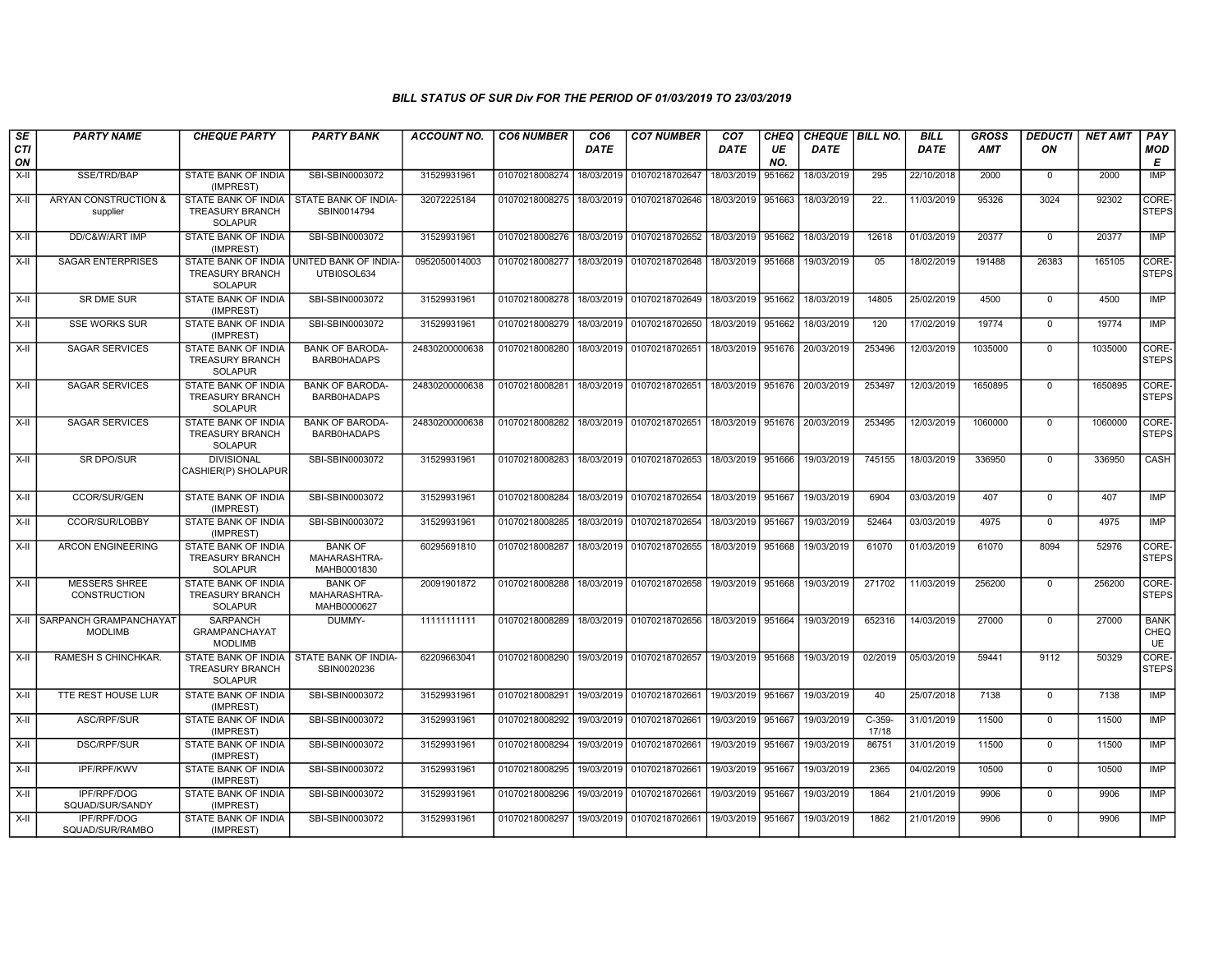| SE               | <b>PARTY NAME</b>                             | <b>CHEQUE PARTY</b>                                                    | <b>PARTY BANK</b>                          | <b>ACCOUNT NO.</b> | <b>CO6 NUMBER</b> | CO <sub>6</sub> | <b>CO7 NUMBER</b>                                                            | CO <sub>7</sub>   | <b>CHEQ</b> | CHEQUE   BILL NO.                             |               | <b>BILL</b> | <b>GROSS</b> | <b>DEDUCTI</b>   | <b>NET AMT</b> | PAY                   |
|------------------|-----------------------------------------------|------------------------------------------------------------------------|--------------------------------------------|--------------------|-------------------|-----------------|------------------------------------------------------------------------------|-------------------|-------------|-----------------------------------------------|---------------|-------------|--------------|------------------|----------------|-----------------------|
| <b>CTI</b><br>ON |                                               |                                                                        |                                            |                    |                   | DATE            |                                                                              | <b>DATE</b>       | UE<br>NO.   | DATE                                          |               | <b>DATE</b> | <b>AMT</b>   | ΟN               |                | <b>MOD</b><br>Е       |
| X-II             | IPF/RPF/WD                                    | STATE BANK OF INDIA<br>(IMPREST)                                       | SBI-SBIN0003072                            | 31529931961        | 01070218008298    | 19/03/2019      | 01070218702661                                                               | 19/03/2019        | 951667      | 19/03/2019                                    | 3031          | 02/02/2019  | 2500         | $\mathbf 0$      | 2500           | IMP                   |
| $X-II$           | SR SE(C&W)/SUR                                | STATE BANK OF INDIA<br>(IMPREST)                                       | SBI-SBIN0003072                            | 31529931961        | 01070218008299    | 19/03/2019      | 01070218702662                                                               | 19/03/2019 951667 |             | 19/03/2019                                    | 3M-341709     | 18/02/2019  | 2007         | $\Omega$         | 2007           | IMP                   |
| $X-H$            | SR SE(C&W)/SUR                                | STATE BANK OF INDIA<br>(IMPREST)                                       | SBI-SBIN0003072                            | 31529931961        | 01070218008300    | 19/03/2019      | 01070218702662                                                               | 19/03/2019 951667 |             | 19/03/2019                                    | 6372          | 28/02/2019  | 1820         | $\mathbf 0$      | 1820           | IMP                   |
| $X-H$            | COMMISSIONER, AHAMEDNAG<br>AR MAHANAGARPALIKA | <b>STATE BANK OF INDIA</b><br><b>TREASURY BRANCH</b><br><b>SOLAPUR</b> | VIJAYA BANK-<br>VIJB0005001                | 500101010005510    | 01070218008301    | 19/03/2019      | 01070218702668                                                               | 19/03/2019 951668 |             | 19/03/2019                                    | <b>WB3965</b> | 25/02/2019  | 28950        | $\mathbf 0$      | 28950          | CORE-<br><b>STEPS</b> |
| $X-I$            | SR DSTE(M)/SUR                                | STATE BANK OF INDIA<br>(IMPREST)                                       | SBI-SBIN0003072                            | 31529931961        | 01070218008302    | 19/03/2019      | 01070218702662                                                               | 19/03/2019 951667 |             | 19/03/2019                                    | 2354          | 15/02/2019  | 10150        | $\mathbf 0$      | 10150          | IMP                   |
| X-II             | SSE(C&W)SUR/COACHING                          | <b>STATE BANK OF INDIA</b><br>(IMPREST)                                | SBI-SBIN0003072                            | 31529931961        | 01070218008303    | 19/03/2019      | 01070218702662                                                               | 19/03/2019 951667 |             | 19/03/2019                                    | 251           | 28/02/2019  | 24906        | $\mathbf 0$      | 24906          | <b>IMP</b>            |
| X-II             | COMMISSIONER, AHAMEDNAG<br>AR MAHANAGARPALIKA | <b>STATE BANK OF INDIA</b><br><b>TREASURY BRANCH</b><br><b>SOLAPUR</b> | VIJAYA BANK-<br>VIJB0005001                | 500101010005510    | 01070218008304    | 19/03/2019      | 01070218702668                                                               | 19/03/2019 951668 |             | 19/03/2019                                    | <b>WB3964</b> | 25/02/2019  | 19650        | 0                | 19650          | CORE-<br><b>STEPS</b> |
| $X-H$            | <b>SR DME SUR</b>                             | <b>STATE BANK OF INDIA</b><br>(IMPREST)                                | SBI-SBIN0003072                            | 3152993161         | 01070218008305    |                 | 19/03/2019 01070218702662                                                    | 19/03/2019 951667 |             | 19/03/2019                                    | 1403          | 12/03/2019  | 2000         | $\Omega$         | 2000           | <b>IMP</b>            |
| X-II             | SR.SE/P.WAY/STORE/SUR                         | <b>STATE BANK OF INDIA</b><br>(IMPREST)                                | SBI-SBIN0003072                            | 31529931961        | 01070218008306    | 19/03/2019      | 01070218702659                                                               | 19/03/2019 951667 |             | 19/03/2019                                    | 75            | 26/02/2019  | 13273        | $\mathbf 0$      | 13273          | IMP                   |
| X-II             | SSE/P WAY/N/DD                                | STATE BANK OF INDIA<br>(IMPREST)                                       | SBI-SBIN0003072                            | 31529931961        | 01070218008307    | 19/03/2019      | 01070218702659                                                               | 19/03/2019 951667 |             | 19/03/2019                                    | 396           | 28/10/2018  | 14983        | $\mathbf 0$      | 14983          | IMP                   |
| $X-H$            | <b>SSE/P WAY/ANG</b>                          | STATE BANK OF INDIA<br>(IMPREST)                                       | SBI-SBIN0003072                            | 31529931961        | 01070218008308    | 19/03/2019      | 01070218702659                                                               | 19/03/2019 951667 |             | 19/03/2019                                    | 923           | 29/12/2018  | 11682        | $\overline{0}$   | 11682          | IMP                   |
| $X-H$            | ASC/RPF/SUR                                   | <b>DIVISIONAL</b><br>CASHIER(P) SHOLAPUR                               | SBI-SBIN0003072                            | 31529931961        | 01070218008314    | 19/03/2019      | 01070218702663                                                               | 19/03/2019 951666 |             | 19/03/2019                                    | 614838        | 18/03/2019  | 496          | $\mathbf 0$      | 496            | <b>CASH</b>           |
| X-II             | IPF/RPF/KWV                                   | STATE BANK OF INDIA<br>(IMPREST)                                       | SBI-SBIN0003072                            | 31529931961        | 01070218008317    |                 | 19/03/2019 01070218702666                                                    | 19/03/2019 951667 |             | 19/03/2019                                    | 1156          | 05/01/2019  | 499          | $\mathbf 0$      | 499            | <b>IMP</b>            |
| $X-H$            | SR.DCM.SUR                                    | <b>DIVISIONAL</b><br>CASHIER(P) SHOLAPUR                               | SBI-SBIN0003072                            | 31529931961        | 01070218008318    | 19/03/2019      | 01070218702667                                                               | 19/03/2019 951666 |             | 19/03/2019                                    | 4075          | 12/02/2019  | 29981        | $\mathbf 0$      | 29981          | CASH                  |
| $X-I$            | M/S JAI SADGURU<br>CONSTRUCTION               | STATE BANK OF INDIA<br><b>TREASURY BRANCH</b><br><b>SOLAPUR</b>        | SBI-SBIN0012485                            | 36843842964        | 01070218008319    |                 | 19/03/2019 01070218702669 19/03/2019 951676 20/03/2019                       |                   |             |                                               | 7 TH BILL     | 18/03/2019  | 49648        | 1489             | 48159          | CORE-<br><b>STEPS</b> |
|                  | X-II Health Care Dignostic Laboratory         | <b>STATE BANK OF INDIA</b><br><b>TREASURY BRANCH</b><br><b>SOLAPUR</b> | STATE BANK OF INDIA-<br>SBIN0003754        | 11140860328        | 01070218008321    |                 | 19/03/2019 01070218702671 19/03/2019 951676 20/03/2019 590 to 596            |                   |             |                                               |               | 19/03/2019  | 2745         | 275              | 2470           | CORE-<br><b>STEPS</b> |
|                  | X-II Health Care Dignostic Laboratory         | STATE BANK OF INDIA<br><b>TREASURY BRANCH</b><br><b>SOLAPUR</b>        | <b>STATE BANK OF INDIA-</b><br>SBIN0003754 | 11140860328        | 01070218008322    |                 | 19/03/2019 01070218702671 19/03/2019 951676 20/03/2019 315 TO 330 19/03/2019 |                   |             |                                               |               |             | 4550         | 455              | 4095           | CORE-<br><b>STEPS</b> |
|                  | X-II Health Care Dignostic Laboratory         | STATE BANK OF INDIA<br><b>TREASURY BRANCH</b><br><b>SOLAPUR</b>        | STATE BANK OF INDIA-<br>SBIN0003754        | 11140860328        | 01070218008323    |                 | 19/03/2019 01070218702671 19/03/2019 951676 20/03/2019 333 TO 340            |                   |             |                                               |               | 19/03/2019  | 2520         | 252              | 2268           | CORE-<br><b>STEPS</b> |
|                  | X-II Health Care Dignostic Laboratory         | <b>STATE BANK OF INDIA</b><br><b>TREASURY BRANCH</b><br><b>SOLAPUR</b> | <b>STATE BANK OF INDIA-</b><br>SBIN0003754 | 11140860328        | 01070218008324    |                 | 19/03/2019   01070218702671   19/03/2019   951676   20/03/2019   346 TO 350  |                   |             |                                               |               | 19/03/2019  | 2120         | $\overline{212}$ | 1908           | CORE-<br><b>STEPS</b> |
|                  | X-II Health Care Dignostic Laboratory         | STATE BANK OF INDIA<br><b>TREASURY BRANCH</b><br><b>SOLAPUR</b>        | STATE BANK OF INDIA-<br>SBIN0003754        | 11140860328        | 01070218008325    |                 | 19/03/2019 01070218702671 19/03/2019 951676 20/03/2019 352 TO 371 19/03/2019 |                   |             |                                               |               |             | 7415         | 742              | 6673           | CORE-<br><b>STEPS</b> |
|                  | X-II Health Care Dignostic Laboratory         | STATE BANK OF INDIA<br><b>TREASURY BRANCH</b><br>SOLAPUR               | STATE BANK OF INDIA-<br>SBIN0003754        | 11140860328        | 01070218008326    | 19/03/2019      | 01070218702671                                                               |                   |             | 19/03/2019   951676   20/03/2019   373 TO 385 |               | 19/03/2019  | 4815         | 482              | 4333           | CORE-<br><b>STEPS</b> |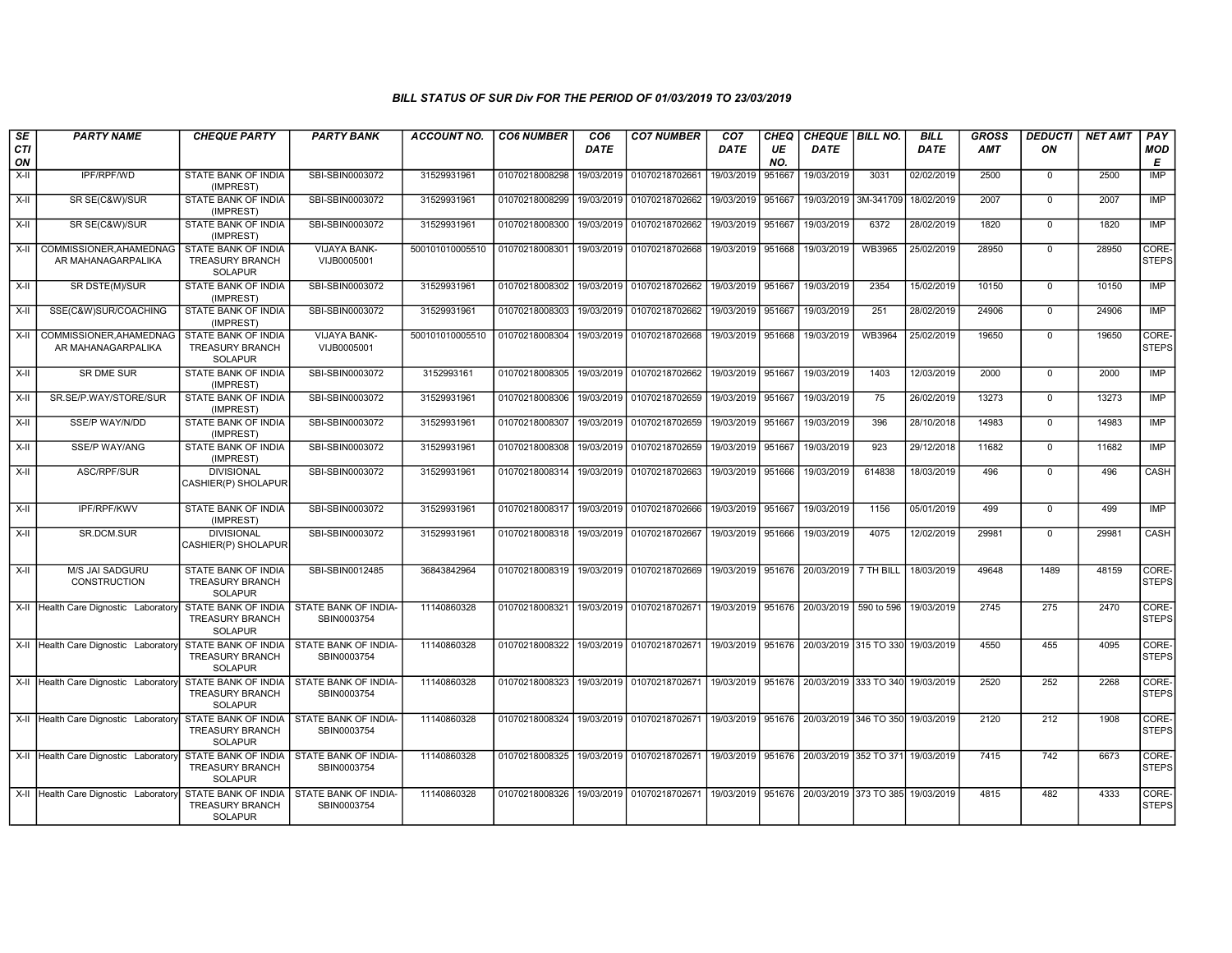| SE               | <b>PARTY NAME</b>                        | <b>CHEQUE PARTY</b>                                      | <b>PARTY BANK</b>                     | ACCOUNT NO.  | <b>CO6 NUMBER</b>                        | CO <sub>6</sub> | <b>CO7 NUMBER</b>                                                     | CO <sub>7</sub>              | <b>CHEQ</b> | CHEQUE   BILL NO.            |                  | <b>BILL</b> | GROSS  | <b>DEDUCTI</b> | NET AMT | PAY                   |
|------------------|------------------------------------------|----------------------------------------------------------|---------------------------------------|--------------|------------------------------------------|-----------------|-----------------------------------------------------------------------|------------------------------|-------------|------------------------------|------------------|-------------|--------|----------------|---------|-----------------------|
| <b>CTI</b><br>ON |                                          |                                                          |                                       |              |                                          | <b>DATE</b>     |                                                                       | <b>DATE</b>                  | UE<br>NO.   | <b>DATE</b>                  |                  | <b>DATE</b> | AMT    | ON             |         | <b>MOD</b><br>E       |
| X-II             | Health Care Dignostic Laboratory         | STATE BANK OF INDIA<br>TREASURY BRANCH<br><b>SOLAPUR</b> | STATE BANK OF INDIA<br>SBIN0003754    | 11140860328  | 01070218008327                           |                 | 19/03/2019 01070218702671                                             | 19/03/2019                   | 951676      | 20/03/2019 390 TO 400        |                  | 19/03/2019  | 4725   | 473            | 4252    | CORE-<br><b>STEPS</b> |
| $X-H$            | DD/C&W/ARME/IMP                          | <b>STATE BANK OF INDIA</b><br>(IMPREST)                  | SBI-SBIN0003072                       | 31529931961  |                                          |                 | 01070218008329 20/03/2019 01070218702681                              | 20/03/2019 951675            |             | 20/03/2019                   | 182              | 15/02/2019  | 8476   | $\overline{0}$ | 8476    | IMP                   |
| X-II             | <b>SR DOM SUR</b>                        | STATE BANK OF INDIA<br>(IMPREST)                         | SBI-SBIN0003072                       | 31529931961  |                                          |                 | 01070218008330 20/03/2019 01070218702681                              | 20/03/2019 951675            |             | 20/03/2019                   | 113              | 08/03/2019  | 14921  | $\mathbf 0$    | 14921   | IMP                   |
| X-II             | CCOR PB RR                               | STATE BANK OF INDIA<br>(IMPREST)                         | SBI-SBIN0003072                       | 31529931961  | 01070218008331 20/03/2019                |                 | 01070218702681                                                        | 20/03/2019                   | 951675      | 20/03/2019                   | 1199             | 07/02/2019  | 9970   | $\mathbf 0$    | 9970    | <b>IMP</b>            |
| $X-II$           | SSE(SIG/M)/SUR/GEN                       | STATE BANK OF INDIA<br>(IMPREST)                         | SBI-SBIN0003072                       | 31529931961  | 01070218008332                           | 20/03/2019      | 01070218702681                                                        | 20/03/2019 951675            |             | 20/03/2019                   | 337              | 12/01/2019  | 2980   | $\overline{0}$ | 2980    | <b>IMP</b>            |
| $X-H$            | ADME/DD/BCN ROH                          | <b>STATE BANK OF INDIA</b><br>(IMPREST)                  | SBI-SBIN0003072                       | 31529931961  | 01070218008333 20/03/2019 01070218702681 |                 |                                                                       | 20/03/2019 951675            |             | 20/03/2019                   | 802              | 06/03/2019  | 7500   | $\overline{0}$ | 7500    | IMP                   |
| $X-H$            | CCOR/DD/LOBBY                            | <b>STATE BANK OF INDIA</b><br>(IMPREST)                  | SBI-SBIN0003072                       | 31529931961  | 01070218008334 20/03/2019                |                 | 01070218702681                                                        | 20/03/2019 951675 20/03/2019 |             |                              | 2394             | 15/02/2019  | 500    | $\overline{0}$ | 500     | IMP                   |
| X-II             | CCOR/DD/LOBBY                            | STATE BANK OF INDIA<br>(IMPREST)                         | SBI-SBIN0003072                       | 31529931961  | 01070218008335 20/03/2019 01070218702681 |                 |                                                                       | 20/03/2019 951675            |             | 20/03/2019                   | 180              | 16/02/2019  | 9760   | $\mathbf 0$    | 9760    | <b>IMP</b>            |
| $X-H$            | CCOR/DD/LOBBY                            | STATE BANK OF INDIA<br>(IMPREST)                         | SBI-SBIN0003072                       | 31529931961  | 01070218008336 20/03/2019                |                 | 01070218702681                                                        | 20/03/2019                   | 951675      | 20/03/2019                   | 1922             | 10/02/2019  | 5000   | $\overline{0}$ | 5000    | <b>IMP</b>            |
| $X-H$            | <b>DMM SUR GEN</b>                       | <b>STATE BANK OF INDIA</b><br>(IMPREST)                  | SBI-SBIN0003072                       | 31529931961  |                                          |                 | 01070218008338 20/03/2019 01070218702681                              | 20/03/2019 951675            |             | 20/03/2019                   | IC-261944        | 30/01/2019  | 883    | $\mathbf 0$    | 883     | IMP                   |
| X-II             | <b>DEN/S/SUR</b>                         | <b>STATE BANK OF INDIA</b><br>(IMPREST)                  | SBI-SBIN0003072                       | 31529931961  |                                          |                 | 01070218008339 20/03/2019 01070218702674 20/03/2019 951675            |                              |             | 20/03/2019                   | 7886             | 02/01/2019  | 7893   | $\mathbf 0$    | 7893    | IMP                   |
| X-II             | <b>SSE TRD DD</b>                        | <b>STATE BANK OF INDIA</b><br>(IMPREST)                  | SBI-SBIN0003072                       | 31529931961  | 01070218008340 20/03/2019                |                 | 01070218702674                                                        | 20/03/2019                   | 951675      | 20/03/2019                   | 134              | 03/03/2019  | 2999   | $\mathbf 0$    | 2999    | IMP                   |
| X-II             | ADEN/NG/KWV                              | STATE BANK OF INDIA<br>(IMPREST)                         | SBI-SBIN0003072                       | 31529931961  | 01070218008341 20/03/2019                |                 | 01070218702674                                                        | 20/03/2019 951675            |             | 20/03/2019                   | 2835             | 25/11/2018  | 4976   | $\mathbf 0$    | 4976    | <b>IMP</b>            |
| $X-H$            | ADEN/SDB                                 | <b>STATE BANK OF INDIA</b><br>(IMPREST)                  | SBI-SBIN0003072                       | 31529931961  | 01070218008342 20/03/2019                |                 | 01070218702674 20/03/2019 951675                                      |                              |             | 20/03/2019                   | 23139            | 15/02/2019  | 7316   | $\overline{0}$ | 7316    | IMP                   |
| X-II             | SR SE(C&W)/WD/GEN                        | <b>STATE BANK OF INDIA</b><br>(IMPREST)                  | SBI-SBIN0003072                       | 31529931961  |                                          |                 | 01070218008343 20/03/2019 01070218702678 20/03/2019 951675 20/03/2019 |                              |             |                              | 17586            | 02/03/2019  | 1996   | $\Omega$       | 1996    | IMP                   |
| X-II             | SR SE(C&W)/WD/GEN                        | STATE BANK OF INDIA<br>(IMPREST)                         | SBI-SBIN0003072                       | 31529931961  | 01070218008344 20/03/2019                |                 | 01070218702678                                                        | 20/03/2019                   | 951675      | 20/03/2019                   | 1448             | 09/03/2019  | 1925   | $\mathsf 0$    | 1925    | IMP                   |
| $X-I$            | SR SE(C&W)/WD/ART                        | STATE BANK OF INDIA<br>(IMPREST)                         | SBI-SBIN0003072                       | 31529931961  |                                          |                 | 01070218008345 20/03/2019 01070218702678 20/03/2019                   |                              | 951675      | 20/03/2019                   | 15713            | 28/02/2019  | 21942  | $\overline{0}$ | 21942   | IMP                   |
| X-II             | CMS / SUR                                | <b>DIVISIONAL</b><br>CASHIER(P) SHOLAPUR                 | SELF CHEQUE-1                         | 000000000    |                                          |                 | 01070218008346 20/03/2019 01070218702675 20/03/2019 951674            |                              |             | 20/03/2019                   | 746277           | 19/03/2019  | 3600   | $\mathbf 0$    | 3600    | CASH                  |
| $X-H$            | SR.DPO.SUR                               | <b>DIVISIONAL</b><br>CASHIER(P) SHOLAPUR                 | SELF CHEQUE-1                         | 000000000    |                                          |                 | 01070218008347 20/03/2019 01070218702675 20/03/2019 951674            |                              |             | 20/03/2019                   | 676525           | 18/03/2019  | 800    | $\Omega$       | 800     | CASH                  |
| $X-H$            | SR.DSO.SUR                               | <b>DIVISIONAL</b><br>CASHIER(P) SHOLAPUR                 | SBI-SBIN0003072                       | 31529931961  |                                          |                 | 01070218008348 20/03/2019 01070218702675 20/03/2019 951674 20/03/2019 |                              |             |                              | 732369           | 20/03/2019  | 7500   | $\overline{0}$ | 7500    | CASH                  |
| $X-II$           | TTE REST HOUSE WD                        | <b>DIVISIONAL</b><br>CASHIER(P) SHOLAPUR                 | SBI-SBIN0003072                       | 31529931961  |                                          |                 | 01070218008349 20/03/2019 01070218702676 20/03/2019 951674 20/03/2019 |                              |             |                              | 1082             | 01/02/2019  | 14820  | $\Omega$       | 14820   | CASH                  |
| $X-H$            | <b>SR DCM SUR</b>                        | <b>DIVISIONAL</b><br>CASHIER(P) SHOLAPUR                 | <b>SELF CHEQUE-1</b>                  |              |                                          |                 | 01070218008350 20/03/2019 01070218702677 20/03/2019 951674            |                              |             | 20/03/2019                   | 211              | 19/03/2019  | 9600   | $\Omega$       | 9600    | CASH                  |
| X-II             | <b>SSE TRD BWD</b>                       | <b>STATE BANK OF INDIA</b><br>(IMPREST)                  | SBI-SBIN0003072                       | 31529931961  |                                          |                 | 01070218008351 20/03/2019 01070218702680                              |                              |             | 20/03/2019 951675 20/03/2019 | 474              | 15/11/2018  | 3000   | $\mathbf 0$    | 3000    | IMP                   |
| <b>SBN</b><br>S  | RAILCON INTERNATIONAL-<br><b>KOLKATA</b> | STATE BANK OF INDIA<br>TREASURY BRANCH<br><b>SOLAPUR</b> | <b>ICICI BANK LTD-</b><br>ICIC0006276 | 627605251676 | 01070418001029 01/03/2019                |                 | 01070418700418 01/03/2019                                             |                              | 951616      | 01/03/2019                   | R1/201/18-<br>19 | 31/12/2018  | 740526 | 12552          | 727974  | CORE-<br><b>STEPS</b> |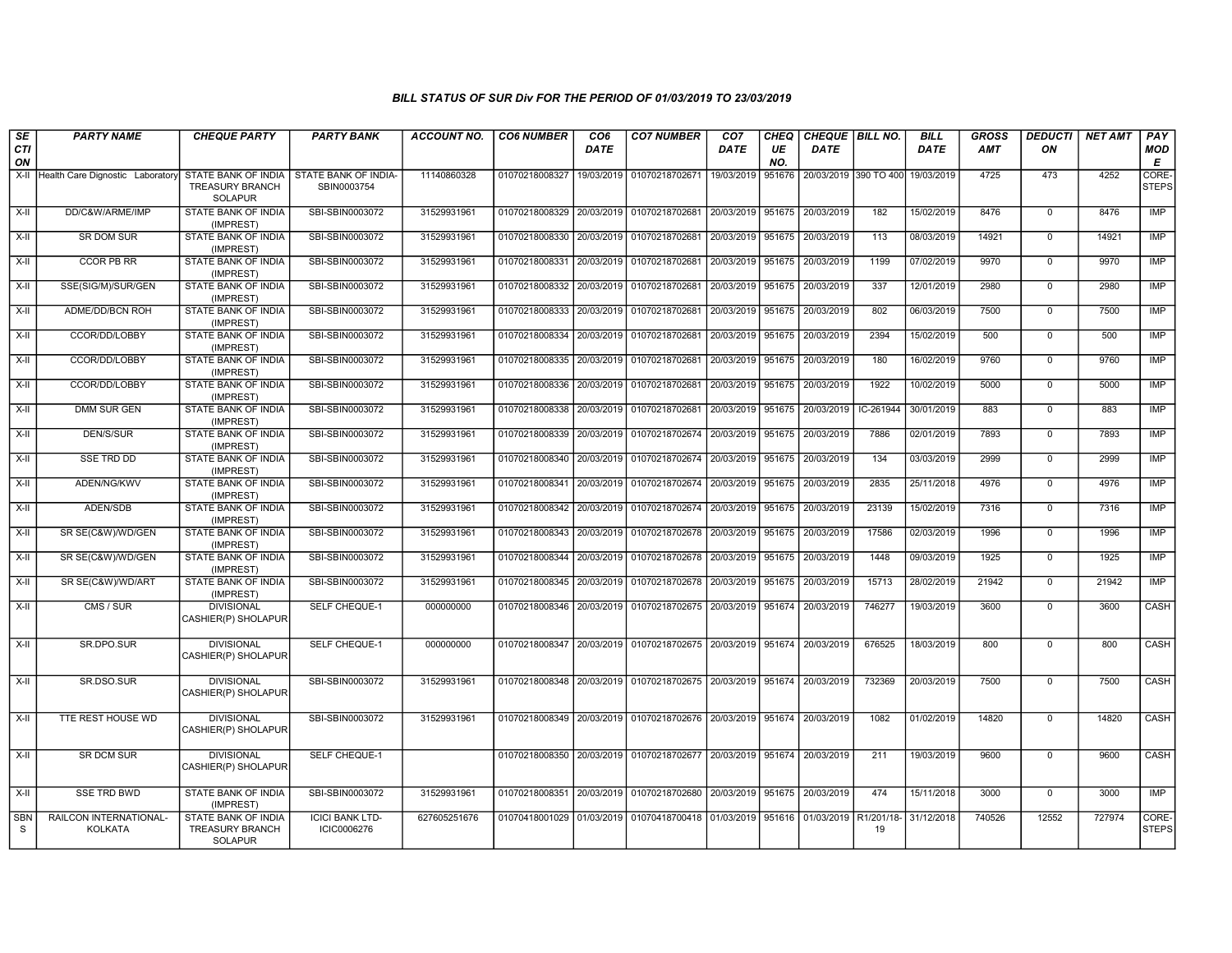| SE<br><b>CTI</b><br>ON     | <b>PARTY NAME</b>                                    | <b>CHEQUE PARTY</b>                                                    | <b>PARTY BANK</b>                                             | <b>ACCOUNT NO.</b>                                                                     | <b>CO6 NUMBER</b>         | CO <sub>6</sub><br><b>DATE</b> | <b>CO7 NUMBER</b>                                                               | CO <sub>7</sub><br><b>DATE</b> | CHEQ<br>UE<br>NO. | CHEQUE   BILL NO.<br><b>DATE</b> |                          | <b>BILL</b><br><b>DATE</b> | <b>GROSS</b><br><b>AMT</b> | DEDUCTI<br>ON  | <b>NET AMT</b> | <b>PAY</b><br><b>MOD</b><br>E |
|----------------------------|------------------------------------------------------|------------------------------------------------------------------------|---------------------------------------------------------------|----------------------------------------------------------------------------------------|---------------------------|--------------------------------|---------------------------------------------------------------------------------|--------------------------------|-------------------|----------------------------------|--------------------------|----------------------------|----------------------------|----------------|----------------|-------------------------------|
| <b>SBN</b><br>S.           | CHHINNMASTIKA TRACK<br><b>INDUSTRIES</b>             | STATE BANK OF INDIA<br><b>TREASURY BRANCH</b><br><b>SOLAPUR</b>        | THE JAMMU AND<br>KASHMIR BANK LTD-<br>JAKA0GOVIND             | 0144020100000092                                                                       | 01070418001030 01/03/2019 |                                | 01070418700419 01/03/2019                                                       |                                | 951616            | 01/03/2019                       | 180.                     | 15/02/2019                 | 596490                     | 10110          | 586380         | CORE-<br><b>STEPS</b>         |
| <b>SBN</b><br><b>S</b>     | CHHINNMASTIKA TRACK<br><b>INDUSTRIES</b>             | <b>STATE BANK OF INDIA</b><br><b>TREASURY BRANCH</b><br>SOLAPUR        | THE JAMMU AND<br><b>KASHMIR BANK LTD-</b><br>JAKA0GOVIND      | 0144020100000092 01070418001031 01/03/2019 01070418700419 01/03/2019 951616 01/03/2019 |                           |                                |                                                                                 |                                |                   |                                  | 179                      | 15/02/2019                 | 646640                     | 10960          | 635680         | <b>CORE</b><br><b>STEPS</b>   |
| <b>SBN</b><br>S            | CHHINNMASTIKA TRACK<br><b>INDUSTRIES</b>             | STATE BANK OF INDIA<br>TREASURY BRANCH<br><b>SOLAPUR</b>               | THE JAMMU AND<br>KASHMIR BANK LTD-<br>JAKA0GOVIND             | 0144020100000092                                                                       | 01070418001032 01/03/2019 |                                | 01070418700419 01/03/2019 951616 01/03/2019                                     |                                |                   |                                  | 181                      | 15/02/2018                 | 405613                     | 6875           | 398738         | CORE-<br>STEPS                |
| SBN<br>S                   | <b>KASERA ELECTRICALS</b><br>PRIVATE LIMITED-KOLKATA | <b>STATE BANK OF INDIA</b><br><b>TREASURY BRANCH</b><br><b>SOLAPUR</b> | <b>BANK OF INDIA-</b><br>BKID0004014                          | 401420110002209                                                                        |                           |                                | 01070418001034 05/03/2019 01070418700420 05/03/2019 951628 07/03/2019           |                                |                   |                                  | 210                      | 01/01/2019                 | 127440                     | $\mathbf 0$    | 127440         | CORE-<br><b>STEPS</b>         |
| <b>SBN</b><br>S            | <b>KEPS PHARMA</b>                                   | STATE BANK OF INDIA<br><b>TREASURY BRANCH</b><br><b>SOLAPUR</b>        | <b>YES BANK-</b><br>YESB0000458                               | 045884600000077                                                                        | 01070418001035            | 06/03/2019                     | 01070418700421 06/03/2019 951631 08/03/2019                                     |                                |                   |                                  | JSI/10052                | 07/02/2019                 | 22579                      | $\mathbf 0$    | 22579          | CORE-<br>STEPS                |
| <b>SBN</b><br>S            | S S PHARMA AGENCY                                    | STATE BANK OF INDIA<br><b>TREASURY BRANCH</b><br><b>SOLAPUR</b>        | <b>BANK OF BARODA-</b><br><b>BARBOLALBAU</b>                  | 33380500000023                                                                         | 01070418001036 06/03/2019 |                                | 01070418700421 06/03/2019 951631                                                |                                |                   | 08/03/2019                       | T/1012                   | 13/02/2019                 | 18648                      | 373            | 18275          | CORE-<br><b>STEPS</b>         |
| SBN<br>S.                  | NANDANA SURGICALS                                    | STATE BANK OF INDIA<br><b>TREASURY BRANCH</b><br><b>SOLAPUR</b>        | STATE BANK OF INDIA-<br>SBIN0014914                           | 62329157391                                                                            | 01070418001037 06/03/2019 |                                | 01070418700422 06/03/2019 951631                                                |                                |                   | 08/03/2019                       | NSI/-<br>0575/18-19      | 07/02/2019                 | 39890                      | $\mathbf 0$    | 39890          | CORE-<br><b>STEPS</b>         |
| <b>SBN</b><br><sub>S</sub> | S S PHARMA AGENCY                                    | <b>STATE BANK OF INDIA</b><br><b>TREASURY BRANCH</b><br><b>SOLAPUR</b> | <b>BANK OF BARODA-</b><br><b>BARBOLALBAU</b>                  | 33380500000023                                                                         |                           |                                | 01070418001038 06/03/2019 01070418700421 06/03/2019 951631 08/03/2019           |                                |                   |                                  | T/994                    | 02/02/2019                 | 2570                       | $\overline{0}$ | 2570           | CORE-<br><b>STEPS</b>         |
| <b>SBN</b><br>S.           | <b>MESSERS K ENTERPRISES</b>                         | STATE BANK OF INDIA<br><b>TREASURY BRANCH</b><br><b>SOLAPUR</b>        | THE SHAMRAO VITHAL<br><b>CO-OPERATIVE BAN-</b><br>SVCB0000010 | 101019940000004                                                                        | 01070418001039            | 06/03/2019                     | 01070418700421 06/03/2019 951631 08/03/2019                                     |                                |                   |                                  | KE/16244                 | 18/02/2019                 | 22736                      | 0              | 22736          | CORE-<br><b>STEPS</b>         |
| <b>SBN</b><br>S.           | <b>GAGAN PHARMA</b>                                  | <b>STATE BANK OF INDIA</b><br><b>TREASURY BRANCH</b><br>SOLAPUR        | <b>HDFC BANK LTD-</b><br><b>HDFC0CMALAD</b>                   | 007000200000991                                                                        |                           |                                | 01070418001040   06/03/2019   01070418700421   06/03/2019   951631   08/03/2019 |                                |                   |                                  | G/390                    | 14/02/2019                 | 1599                       | $\mathbf 0$    | 1599           | CORE-<br><b>STEPS</b>         |
| <b>SBN</b><br>S.           | <b>DEEP ENTERPRISES</b>                              | <b>STATE BANK OF INDIA</b><br><b>TREASURY BRANCH</b><br><b>SOLAPUR</b> | THE SARASWAT CO-<br>OPERATIVE BANK LTD-<br>SRCB0000197        | 197500100000184                                                                        |                           |                                | 01070418001041 06/03/2019 01070418700421 06/03/2019 951631                      |                                |                   | 08/03/2019 D1819/068             | $\Omega$                 | 31/01/2019                 | 7047                       | $\mathbf 0$    | 7047           | CORE-<br><b>STEPS</b>         |
| <b>SBN</b><br>S.           | PRATIK TRADELINES                                    | STATE BANK OF INDIA<br><b>TREASURY BRANCH</b><br>SOLAPUR               | SBI-SBIN0000483                                               | 31525504332                                                                            |                           |                                | 01070418001042 06/03/2019 01070418700421 06/03/2019 951631                      |                                |                   | 08/03/2019                       | <b>PTL4256</b>           | 06/02/2019                 | 2016                       | $\Omega$       | 2016           | CORE-<br><b>STEPS</b>         |
| <b>SBN</b><br>S.           | PRATIK TRADELINES                                    | STATE BANK OF INDIA<br><b>TREASURY BRANCH</b><br>SOLAPUR               | SBI-SBIN0000483                                               | 31525504332                                                                            | 01070418001043 06/03/2019 |                                | 01070418700423 06/03/2019 951631                                                |                                |                   | 08/03/2019                       | <b>PTL4255</b>           | 06/02/2019                 | 2016                       | $\mathbf 0$    | 2016           | CORE-<br><b>STEPS</b>         |
| <b>SBN</b><br>S            | <b>STATCON POWER CONTROLS</b><br>LTD.,               | STATE BANK OF INDIA<br><b>TREASURY BRANCH</b><br>SOLAPUR               | STATE BANK OF INDIA-<br>SBIN0004077                           | 30258041949                                                                            |                           |                                | 01070418001045 07/03/2019 01070418700424 07/03/2019 951631                      |                                |                   | 08/03/2019                       | <b>SER/18-</b><br>19/089 | 23/10/2018                 | 80000                      | $\mathbf 0$    | 80000          | CORE-<br>STEPS                |
| <b>SBN</b><br>S            | PRATIK TRADELINES                                    | STATE BANK OF INDIA<br><b>TREASURY BRANCH</b><br><b>SOLAPUR</b>        | SBI-SBIN0000483                                               | 31525504332                                                                            |                           |                                | 01070418001046 07/03/2019 01070418700425 08/03/2019 951631 08/03/2019           |                                |                   |                                  | <b>PTL4362</b>           | 13/02/2019                 | 9856                       | $\Omega$       | 9856           | CORE-<br>STEPS                |
| <b>SBN</b><br>S            | S S PHARMA AGENCY                                    | STATE BANK OF INDIA<br><b>TREASURY BRANCH</b><br>SOLAPUR               | <b>BANK OF BARODA-</b><br><b>BARBOLALBAU</b>                  | 33380500000023                                                                         |                           |                                | 01070418001047 07/03/2019 01070418700425 08/03/2019 951631                      |                                |                   | 08/03/2019                       | T/1011                   | 13/02/2019                 | 6828                       | $\Omega$       | 6828           | CORE-<br><b>STEPS</b>         |
| <b>SBN</b><br>S            | <b>SHREE PHARMA</b>                                  | <b>STATE BANK OF INDIA</b><br><b>TREASURY BRANCH</b><br><b>SOLAPUR</b> | SBI-SBIN0003428                                               | 32392260351                                                                            |                           |                                | 01070418001048 07/03/2019 01070418700425 08/03/2019 951631 08/03/2019           |                                |                   |                                  | G/3657                   | 30/01/2019                 | 15322                      | 0              | 15322          | CORE-<br><b>STEPS</b>         |
| <b>SBN</b><br>S.           | <b>KEPS PHARMA</b>                                   | <b>STATE BANK OF INDIA</b><br><b>TREASURY BRANCH</b><br><b>SOLAPUR</b> | <b>YES BANK-</b><br>YESB0000458                               | 045884600000077                                                                        |                           |                                | 01070418001049 07/03/2019 01070418700425 08/03/2019 951631 08/03/2019           |                                |                   |                                  | JSI/10053                | 07/02/2019                 | 4099                       | $\mathbf 0$    | 4099           | CORE-<br><b>STEPS</b>         |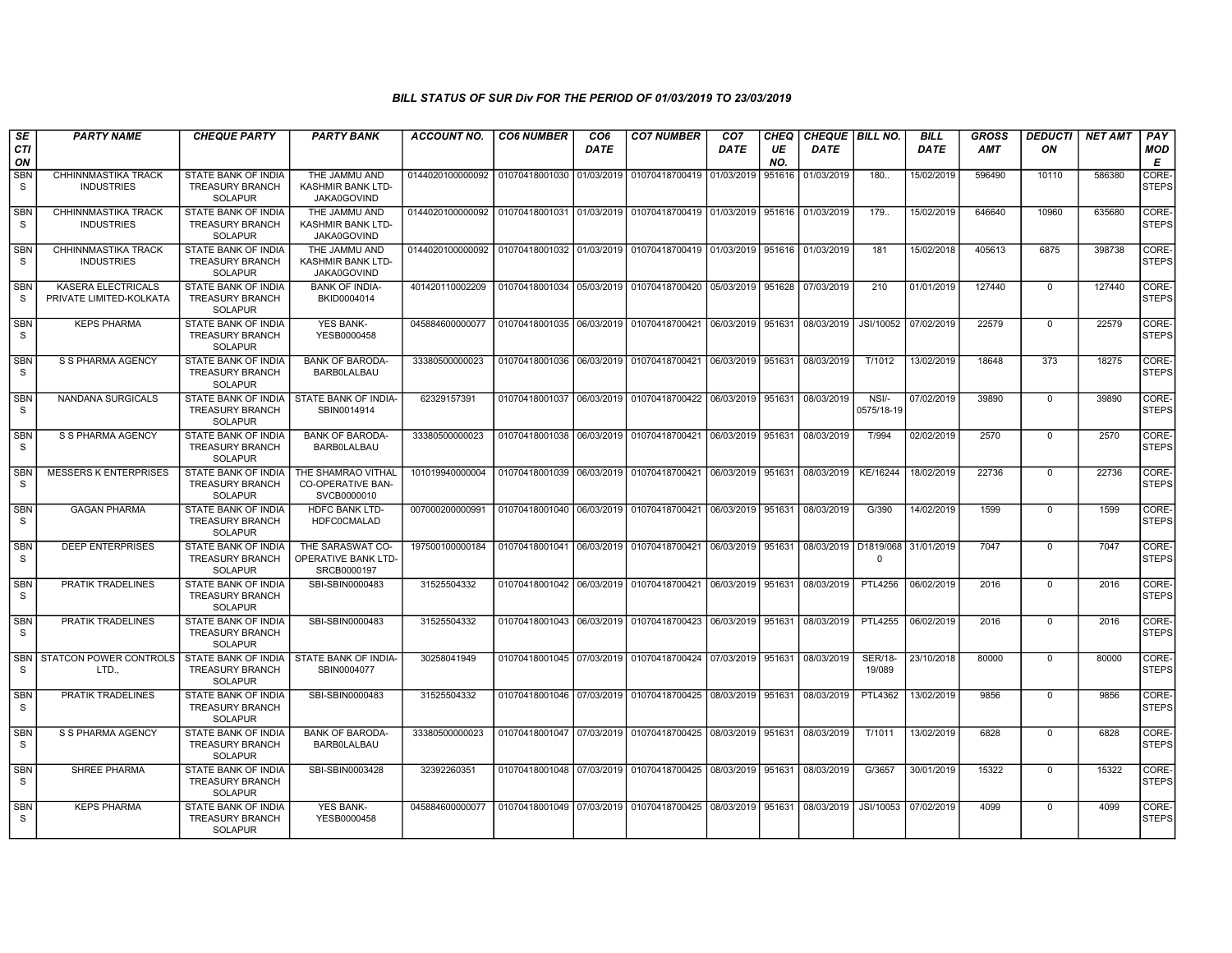| SE                         | <b>PARTY NAME</b>                                               | <b>CHEQUE PARTY</b>                                                    | <b>PARTY BANK</b>                                         | <b>ACCOUNT NO.</b>                                                          | <b>CO6 NUMBER</b>                        | CO <sub>6</sub> | <b>CO7 NUMBER</b>                                          | CO <sub>7</sub>     | CHEQ      | <b>CHEQUE   BILL NO.</b>         |                                   | <b>BILL</b> | <b>GROSS</b> | <b>DEDUCTI</b> | NET AMT | <b>PAY</b>            |
|----------------------------|-----------------------------------------------------------------|------------------------------------------------------------------------|-----------------------------------------------------------|-----------------------------------------------------------------------------|------------------------------------------|-----------------|------------------------------------------------------------|---------------------|-----------|----------------------------------|-----------------------------------|-------------|--------------|----------------|---------|-----------------------|
| <b>CTI</b><br>ON           |                                                                 |                                                                        |                                                           |                                                                             |                                          | <b>DATE</b>     |                                                            | <b>DATE</b>         | UE<br>NO. | <b>DATE</b>                      |                                   | DATE        | AMT          | ON             |         | MOD<br>Е              |
| SBN<br>S.                  | SHREE PHARMA                                                    | <b>STATE BANK OF INDIA</b><br><b>TREASURY BRANCH</b><br><b>SOLAPUR</b> | SBI-SBIN0003428                                           | 32392260351                                                                 | 01070418001050 07/03/2019                |                 | 01070418700425                                             | 08/03/2019          | 951631    | 08/03/2019                       | G/3708                            | 04/02/2019  | 3326         | $\mathbf 0$    | 3326    | CORE-<br><b>STEPS</b> |
| <b>SBN</b><br>S.           | <b>KEPS MEDICARE</b>                                            | STATE BANK OF INDIA<br><b>TREASURY BRANCH</b><br><b>SOLAPUR</b>        | HDFC BANK LTD-<br>HDFC0000143                             | 50200013903422                                                              |                                          |                 | 01070418001051 07/03/2019 01070418700425                   | 08/03/2019          | 951631    | 08/03/2019                       | <b>INS/1089</b>                   | 08/02/2019  | 6153         | $\mathbf 0$    | 6153    | CORE-<br><b>STEPS</b> |
| <b>SBN</b><br>S            | <b>SHREE PHARMA</b>                                             | <b>STATE BANK OF INDIA</b><br><b>TREASURY BRANCH</b><br><b>SOLAPUR</b> | SBI-SBIN0003428                                           | 32392260351                                                                 |                                          |                 | 01070418001052 07/03/2019 01070418700425                   | 08/03/2019          | 951631    | 08/03/2019                       | G/2522                            | 27/10/2018  | 2339         | $\mathbf 0$    | 2339    | CORE-<br>STEPS        |
| <b>SBN</b><br>S            | S S PHARMA AGENCY                                               | <b>STATE BANK OF INDIA</b><br><b>TREASURY BRANCH</b><br><b>SOLAPUR</b> | <b>BANK OF BARODA-</b><br><b>BARBOLALBAU</b>              | 33380500000023                                                              | 01070418001053 07/03/2019 01070418700425 |                 |                                                            | 08/03/2019          | 951631    | 08/03/2019                       | T/1010                            | 13/02/2019  | 1865         | $\mathbf 0$    | 1865    | CORE-<br>STEPS        |
| <b>SBN</b><br>S            | <b>GAGAN PHARMA</b>                                             | <b>STATE BANK OF INDIA</b><br><b>TREASURY BRANCH</b><br><b>SOLAPUR</b> | <b>HDFC BANK LTD-</b><br><b>HDFC0CMALAD</b>               | 007000200000991                                                             | 01070418001054 07/03/2019                |                 | 01070418700425                                             | 08/03/2019          | 951631    | 08/03/2019                       | G/389                             | 14/02/2019  | 7725         | $\Omega$       | 7725    | CORE-<br>STEPS        |
| S.                         | <b>SBN STATCON POWER CONTROLS</b><br>LTD.,                      | <b>STATE BANK OF INDIA</b><br><b>TREASURY BRANCH</b><br><b>SOLAPUR</b> | STATE BANK OF INDIA-<br>SBIN0004077                       | 30258041949                                                                 |                                          |                 | 01070418001055 08/03/2019 01070418700426                   | 08/03/2019          | 951631    | 08/03/2019                       | <b>SER/18-</b><br>19/091          | 23/10/2018  | 40000        | $\Omega$       | 40000   | CORE-<br><b>STEPS</b> |
| SBN<br>S                   | ANJALI ENTERPRISES-<br><b>SOLAPUR</b>                           | STATE BANK OF INDIA<br><b>TREASURY BRANCH</b><br><b>SOLAPUR</b>        | <b>BANK OF INDIA-</b><br>BKID0000701                      | 070120110000259                                                             |                                          |                 | 01070418001056 08/03/2019 01070418700427                   | 08/03/2019          | 951634    | 11/03/2019                       | 40                                | 10/01/2019  | 48640        | 0              | 48640   | CORE-<br><b>STEPS</b> |
| <b>SBN</b><br>S.           | Dayal Sons                                                      | <b>STATE BANK OF INDIA</b><br><b>TREASURY BRANCH</b><br><b>SOLAPUR</b> | KARUR VYSYA BANK-<br>KVBL0004103                          | 4103283000000070 01070418001057 08/03/2019 01070418700427 08/03/2019 951634 |                                          |                 |                                                            |                     |           | 11/03/2019                       | GST/18-<br>19/148                 | 19/12/2018  | 239771       | $\mathbf 0$    | 239771  | CORE-<br><b>STEPS</b> |
| <b>SBN</b><br>S.           | <b>SWASTIK ELECTRICALS</b>                                      | <b>STATE BANK OF INDIA</b><br><b>TREASURY BRANCH</b><br><b>SOLAPUR</b> | SBI-SBIN0003984                                           | 65218428357                                                                 | 01070418001059                           |                 | 12/03/2019 01070418700428                                  | 12/03/2019          | 951644    | 13/03/2019                       | 546                               | 03/12/2018  | 85996        | 1290           | 84706   | CORE-<br><b>STEPS</b> |
| <b>SBN</b><br>S.           | A M JAIN AND CO-BHUSAWAL                                        | STATE BANK OF INDIA<br><b>TREASURY BRANCH</b><br><b>SOLAPUR</b>        | <b>HDFC BANK LTD-</b><br>HDFC0000792                      | 07922320000083                                                              | 01070418001060                           |                 | 12/03/2019 01070418700429                                  | 12/03/2019          | 951644    | 13/03/2019                       | 081                               | 28/12/2018  | 101421       | 2028           | 99393   | CORE-<br><b>STEPS</b> |
| <b>SBN</b><br><sub>S</sub> | DIGITAL COMMUNICATION<br>AND CONTROL PVT LTD-<br><b>KOLKATA</b> | <b>TREASURY BRANCH</b><br><b>SOLAPUR</b>                               | STATE BANK OF INDIA   STATE BANK OF INDIA-<br>SBIN0007026 | 30587058448                                                                 |                                          |                 | 01070418001061 12/03/2019 01070418700429                   | 12/03/2019 951644   |           | 13/03/2019                       | DC/97/18-<br>19                   | 09/07/2018  | 231280       | 4626           | 226654  | CORE-<br><b>STEPS</b> |
| <b>SBN</b><br><sub>S</sub> | <b>DIGITAL COMMUNICATION</b><br>AND CONTROL PVT LTD-<br>KOLKATA | STATE BANK OF INDIA<br><b>TREASURY BRANCH</b><br><b>SOLAPUR</b>        | STATE BANK OF INDIA-<br>SBIN0007026                       | 30587058448                                                                 | 01070418001062 12/03/2019 01070418700429 |                 |                                                            | 12/03/2019          | 951644    | 13/03/2019 DCC/98/18- 28/11/2018 | 19/                               |             | 231280       | 4626           | 226654  | CORE-<br><b>STEPS</b> |
| <b>SBN</b><br>S.           | CHETAAN INC.-THANE                                              | STATE BANK OF INDIA<br><b>TREASURY BRANCH</b><br><b>SOLAPUR</b>        | <b>ICICI BANK LTD-</b><br>ICIC0001223                     | 122305000183                                                                | 01070418001063                           |                 | 12/03/2019 01070418700429                                  | 12/03/2019          | 951644    | 13/03/2019                       | $63/18-$<br>19/GST/M<br><b>UM</b> | 26/12/2018  | 260190       | 4410           | 255780  | CORE-<br>STEPS        |
| <b>SBN</b><br>S            | <b>GENERAL AUTO ELECTRIC</b><br>CORPORATION-MUMBAI              | <b>STATE BANK OF INDIA</b><br><b>TREASURY BRANCH</b><br><b>SOLAPUR</b> | <b>BANK OF INDIA-</b><br>BKID0000038                      | 003830100000580                                                             | 01070418001066 12/03/2019 01070418700431 |                 |                                                            | 12/03/2019   951644 |           | 13/03/2019                       | A-18-<br>368/339                  | 07/01/2019  | 1502305      | 25463          | 1476842 | CORE-<br><b>STEPS</b> |
| <b>SBN</b><br>S            | CHETAAN INC.-THANE                                              | <b>STATE BANK OF INDIA</b><br><b>TREASURY BRANCH</b><br><b>SOLAPUR</b> | <b>ICICI BANK LTD-</b><br>ICIC0001223                     | 122305000183                                                                | 01070418001067                           |                 | 12/03/2019 01070418700430                                  | 12/03/2019          | 951644    | 13/03/2019                       | 68.                               | 19/01/2019  | 323188       | 5478           | 317710  | CORE-<br><b>STEPS</b> |
| <b>SBN</b><br>S.           | <b>J3 SERVICES</b>                                              | STATE BANK OF INDIA<br><b>TREASURY BRANCH</b><br><b>SOLAPUR</b>        | <b>BANK OF BARODA-</b><br><b>BARBONASIKR</b>              | 04750200000738                                                              | 01070418001068                           |                 | 12/03/2019 01070418700436                                  | 13/03/2019          | 951644    | 13/03/2019                       | 18013.                            | 05/02/2019  | 9600         | $\mathbf 0$    | 9600    | CORE-<br><b>STEPS</b> |
| S.                         | SBN   BEMCO HYDRAULICS LIMITED                                  | STATE BANK OF INDIA<br><b>TREASURY BRANCH</b><br><b>SOLAPUR</b>        | <b>BANK OF</b><br>MAHARASHTRA-<br>MAHB0000031             | 20098668226                                                                 |                                          |                 | 01070418001069 13/03/2019 01070418700432 13/03/2019 951644 |                     |           | 13/03/2019                       | SP/193                            | 31/07/2018  | 339840       | 5760           | 334080  | CORE-<br><b>STEPS</b> |
| <b>SBN</b><br>S.           | <b>BEMCO HYDRAULICS LIMITED</b>                                 | <b>STATE BANK OF INDIA</b><br><b>TREASURY BRANCH</b><br><b>SOLAPUR</b> | <b>BANK OF</b><br>MAHARASHTRA-<br>MAHB0000031             | 20098668226                                                                 |                                          |                 | 01070418001070 13/03/2019 01070418700432                   | 13/03/2019          | 951644    | 13/03/2019                       | SP/194                            | 31/07/2018  | 454300       | 7700           | 446600  | CORE-<br><b>STEPS</b> |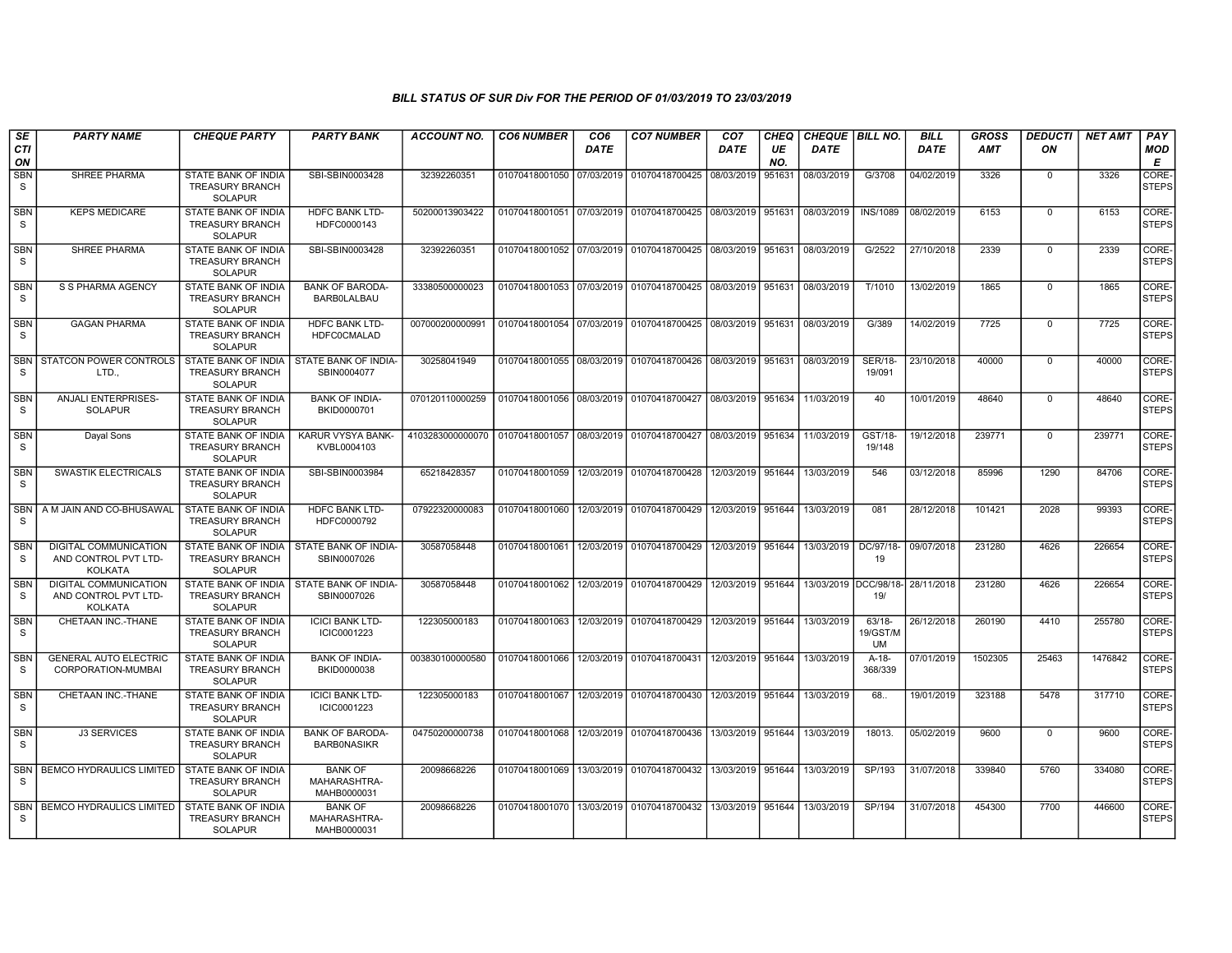| SE                         | <b>PARTY NAME</b>                                          | <b>CHEQUE PARTY</b>                                                                  | <b>PARTY BANK</b>                                      | <b>ACCOUNT NO.</b> | <b>CO6 NUMBER</b>                            | CO <sub>6</sub> | <b>CO7 NUMBER</b>                                          | CO <sub>7</sub>   | CHEQ      | <b>CHEQUE   BILL NO.</b> |                                                 | <b>BILL</b> | <b>GROSS</b> | <b>DEDUCTI</b> | NET AMT | <b>PAY</b>            |
|----------------------------|------------------------------------------------------------|--------------------------------------------------------------------------------------|--------------------------------------------------------|--------------------|----------------------------------------------|-----------------|------------------------------------------------------------|-------------------|-----------|--------------------------|-------------------------------------------------|-------------|--------------|----------------|---------|-----------------------|
| <b>CTI</b><br>ON           |                                                            |                                                                                      |                                                        |                    |                                              | <b>DATE</b>     |                                                            | <b>DATE</b>       | UE<br>NO. | <b>DATE</b>              |                                                 | <b>DATE</b> | AMT          | ON             |         | <b>MOD</b><br>Е       |
| SBN<br>S                   | Kiran Furniture                                            | <b>STATE BANK OF INDIA</b><br><b>TREASURY BRANCH</b><br><b>SOLAPUR</b>               | SBI-SBIN0000335                                        | 11044109223        | 01070418001072 13/03/2019                    |                 | 01070418700433                                             | 13/03/2019        | 951644    | 13/03/2019               | 274                                             | 10/02/2019  | 118671       | 4747           | 113924  | CORE-<br><b>STEPS</b> |
| <b>SBN</b><br>S            | Kiran Furniture                                            | STATE BANK OF INDIA<br><b>TREASURY BRANCH</b><br><b>SOLAPUR</b>                      | SBI-SBIN0000335                                        | 11044109223        |                                              |                 | 01070418001073 13/03/2019 01070418700433                   | 13/03/2019        | 951644    | 13/03/2019               | 240                                             | 04/01/2019  | 104784       | 2096           | 102688  | CORE-<br><b>STEPS</b> |
| <b>SBN</b><br>S            | PRAVIN TRADING COMPANY                                     | STATE BANK OF INDIA<br><b>TREASURY BRANCH</b><br><b>SOLAPUR</b>                      | <b>UCO BANK-</b><br>UCBA0002282                        | 22820210000151     |                                              |                 | 01070418001074 13/03/2019 01070418700434                   | 13/03/2019        | 951650    | 14/03/2019               | 071                                             | 05/03/2019  | 48380        | $\Omega$       | 48380   | CORE-<br><b>STEPS</b> |
| SBN<br>S                   | ANJALI ENTERPRISES-<br><b>SOLAPUR</b>                      | STATE BANK OF INDIA<br><b>TREASURY BRANCH</b><br><b>SOLAPUR</b>                      | <b>BANK OF INDIA-</b><br>BKID0000701                   | 070120110000259    |                                              |                 | 01070418001075 13/03/2019 01070418700435                   | 13/03/2019        | 951650    | 14/03/2019               | 524                                             | 05/02/2019  | 502          | $\mathsf 0$    | 502     | CORE-<br><b>STEPS</b> |
| <b>SBN</b><br>S.           | <b>SHREE PHARMA</b>                                        | <b>STATE BANK OF INDIA</b><br><b>TREASURY BRANCH</b><br><b>SOLAPUR</b>               | SBI-SBIN0003428                                        | 32392260351        |                                              |                 | 01070418001076 13/03/2019 01070418700437                   | 13/03/2019 951650 |           | 14/03/2019               | G/3963                                          | 26/02/2019  | 896          | $\mathbf 0$    | 896     | CORE-<br><b>STEPS</b> |
| <b>SBN</b><br>S.           | <b>SHREE PHARMA</b>                                        | STATE BANK OF INDIA<br><b>TREASURY BRANCH</b><br><b>SOLAPUR</b>                      | SBI-SBIN0003428                                        | 32392260351        |                                              |                 | 01070418001077 13/03/2019 01070418700437                   | 13/03/2019        | 951650    | 14/03/2019               | G/3907                                          | 21/02/2019  | 2408         | 84             | 2324    | CORE-<br><b>STEPS</b> |
| <b>SBN</b><br>S.           | SHREE PHARMA                                               | STATE BANK OF INDIA<br><b>TREASURY BRANCH</b><br><b>SOLAPUR</b>                      | SBI-SBIN0003428                                        | 32392260351        |                                              |                 | 01070418001078 13/03/2019 01070418700437                   | 13/03/2019        | 951650    | 14/03/2019               | G/3979                                          | 28/02/2019  | 1344         | $\mathbf 0$    | 1344    | CORE-<br><b>STEPS</b> |
| <b>SBN</b><br>S.           | <b>ROSS ENTERPRISES-NAVI</b><br><b>MUMBAI</b>              | <b>STATE BANK OF INDIA</b><br><b>TREASURY BRANCH</b><br><b>SOLAPUR</b>               | <b>TJSB SAHAKARI BANK</b><br>LIMITED-TJSB0000137       | 137130100000002    |                                              |                 | 01070418001079 13/03/2019 01070418700438                   | 13/03/2019 951650 |           | 14/03/2019               | RE2018-<br>19/315                               | 15/01/2019  | 418900       | 7100           | 411800  | CORE-<br>STEPS        |
| <b>SBN</b><br>S            | <b>TRINITY MAHALASA DURGA</b><br>SALES AND SERVICES        | STATE BANK OF INDIA<br><b>TREASURY BRANCH</b><br><b>SOLAPUR</b>                      | SBI-SBIN0009992                                        | 30766928977        | 01070418001080                               |                 | 13/03/2019 01070418700439                                  | 13/03/2019        | 951650    | 14/03/2019 OTGAU181      | 9001990                                         | 12/09/2018  | 226140       | $\mathbf 0$    | 226140  | CORE-<br><b>STEPS</b> |
| <b>SBN</b><br>S            | <b>TRINITY MAHALASA DURGA</b><br>SALES and SERVICES        | STATE BANK OF INDIA<br><b>TREASURY BRANCH</b><br><b>SOLAPUR</b>                      | <b>HDFC BANK LTD-</b><br>HDFC0000635                   | 06352560000901     |                                              |                 | 01070418001082 13/03/2019 01070418700439                   | 13/03/2019        | 951650    | 14/03/2019 OTGAU181      | 9003635                                         | 12/01/2019  | 1040760      | 17640          | 1023120 | CORE-<br><b>STEPS</b> |
| <b>SBN</b><br>S.           | TRINITY HOUSE (INDIA) PVT.<br>LTD.-MUMBAI                  | STATE BANK OF INDIA<br><b>TREASURY BRANCH</b><br><b>SOLAPUR</b>                      | THE SARASWAT CO-<br>OPERATIVE BANK LTD-<br>SRCB0000019 | 019502100051788    |                                              |                 | 01070418001083 13/03/2019 01070418700439                   | 13/03/2019 951650 |           | 14/03/2019               | SUR/18/60<br>3/100%                             | 29/01/2019  | 60720        | $\mathbf 0$    | 60720   | CORE-<br><b>STEPS</b> |
| <b>SBN</b><br>S            | <b>FRONTLINE ELECTRONICS</b><br><b>SYSTEMS</b>             | STATE BANK OF INDIA<br><b>TREASURY BRANCH</b><br><b>SOLAPUR</b>                      | <b>INDIAN BANK-</b><br>IDIB000H047                     | 6235298959         |                                              |                 | 01070418001084 14/03/2019 01070418700440                   | 14/03/2019        | 951650    | 14/03/2019               | 072                                             | 10/11/2018  | 366282       | 6977           | 359305  | CORE-<br><b>STEPS</b> |
| <b>SBN</b><br>S            | TRINITY HOUSE (INDIA) PVT.<br>LTD.-MUMBAI                  | STATE BANK OF INDIA<br><b>TREASURY BRANCH</b><br><b>SOLAPUR</b>                      | THE SARASWAT CO-<br>OPERATIVE BANK LTD-<br>SRCB0000019 | 019502100051788    | 01070418001085   14/03/2019   01070418700440 |                 |                                                            | 14/03/2019        | 951650    | 14/03/2019               | SUR/18/35   08/08/2018<br>0/100%                |             | 109589       | $\mathbf 0$    | 109589  | CORE-<br><b>STEPS</b> |
| <b>SBN</b><br>S.           | <b>TRINITY MAHALASA DURGA</b><br><b>SALES and SERVICES</b> | <b>STATE BANK OF INDIA</b><br><b>TREASURY BRANCH</b><br><b>SOLAPUR</b>               | <b>HDFC BANK LTD-</b><br>HDFC0000635                   | 06352560000901     |                                              |                 | 01070418001086 14/03/2019 01070418700440                   | 14/03/2019        | 951650    | 14/03/2019 OTGAU181      | 9000345                                         | 25/04/2018  | 172221       | $\mathbf 0$    | 172221  | CORE-<br><b>STEPS</b> |
| <b>SBN</b><br><sub>S</sub> | ATLAS COMNET PRIVATE<br>LIMITED-NEW DELHI                  | STATE BANK OF INDIA STATE BANK OF INDIA-<br><b>TREASURY BRANCH</b><br><b>SOLAPUR</b> | SBIN0017891                                            | 65101854252        | 01070418001087                               |                 | 14/03/2019 01070418700441 14/03/2019                       |                   | 951650    | 14/03/2019               | $\overline{\phantom{a}}$<br>FAx/538/20<br>18-19 | 15/12/2018  | 21004        | $\mathbf 0$    | 21004   | CORE-<br>STEPS        |
| <b>SBN</b><br><sub>S</sub> | <b>KEPS PHARMA</b>                                         | STATE BANK OF INDIA<br><b>TREASURY BRANCH</b><br><b>SOLAPUR</b>                      | <b>YES BANK-</b><br>YESB0000458                        | 045884600000077    |                                              |                 | 01070418001088 14/03/2019 01070418700442                   | 14/03/2019 951656 |           | 15/03/2019               | JSI-9045                                        | 06/11/2018  | 6171         | 1861           | 4310    | CORE-<br><b>STEPS</b> |
| <b>SBN</b><br>S            | <b>KEPS MEDICARE</b>                                       | <b>STATE BANK OF INDIA</b><br><b>TREASURY BRANCH</b><br><b>SOLAPUR</b>               | <b>HDFC BANK LTD-</b><br>HDFC0000143                   | 50200013903422     |                                              |                 | 01070418001089 14/03/2019 01070418700442 14/03/2019 951656 |                   |           | 15/03/2019               | <b>INS/1145</b>                                 | 20/02/2019  | 3696         | $\mathbf 0$    | 3696    | CORE-<br><b>STEPS</b> |
| <b>SBN</b><br>S            | SHREE PHARMA                                               | STATE BANK OF INDIA<br><b>TREASURY BRANCH</b><br><b>SOLAPUR</b>                      | SBI-SBIN0003428                                        | 32392260351        |                                              |                 | 01070418001090 14/03/2019 01070418700442                   | 14/03/2019 951656 |           | 15/03/2019               | G/3739                                          | 06/02/2019  | 3864         | 0              | 3864    | CORE-<br><b>STEPS</b> |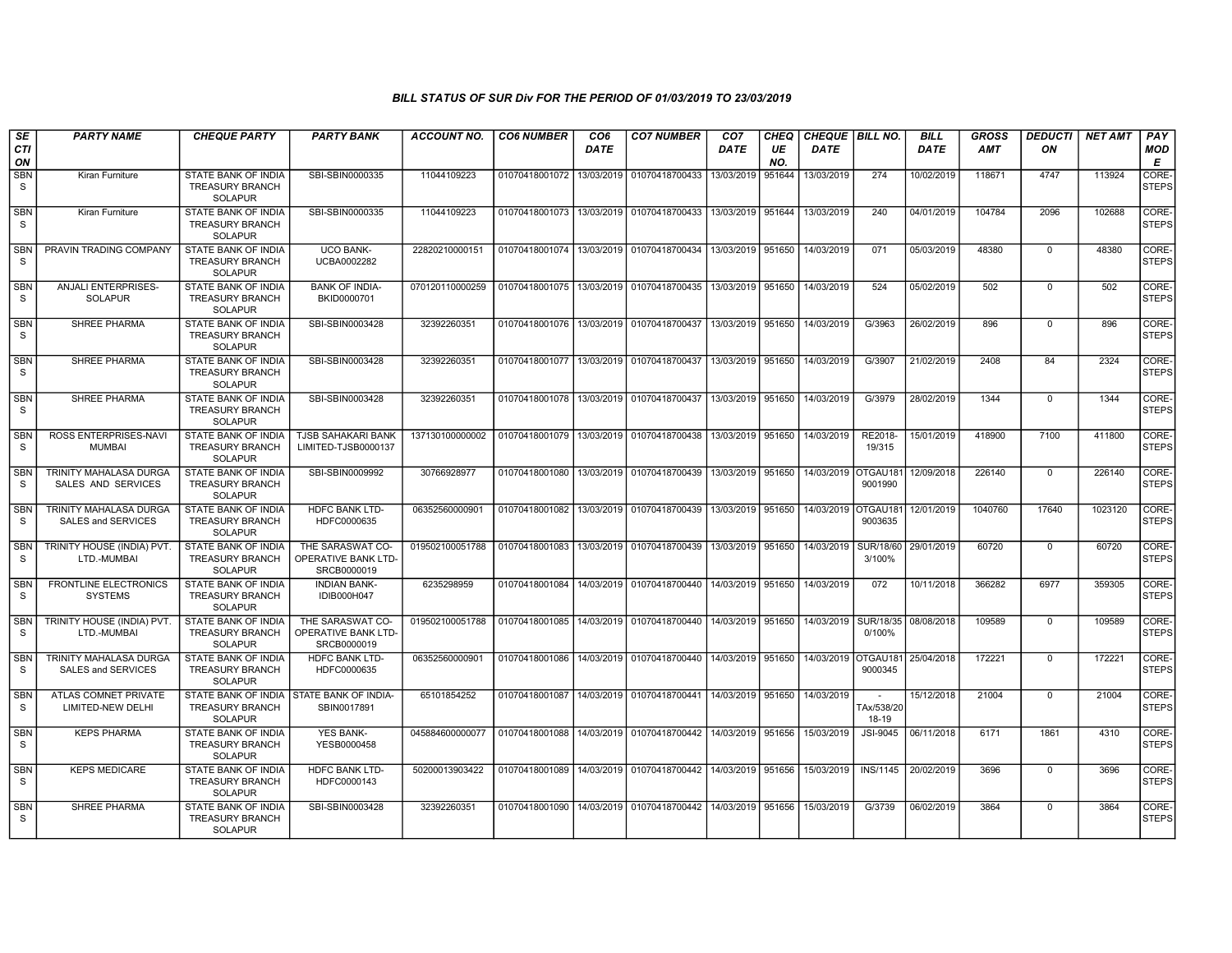| SE<br><b>CTI</b><br>ON     | <b>PARTY NAME</b>                                        | <b>CHEQUE PARTY</b>                                                    | <b>PARTY BANK</b>                                         | ACCOUNT NO.     | <b>CO6 NUMBER</b>                        | CO <sub>6</sub><br><b>DATE</b> | <b>CO7 NUMBER</b>                                          | CO <sub>7</sub><br><b>DATE</b> | <b>CHEQ</b><br>UE<br>NO. | CHEQUE   BILL NO.<br><b>DATE</b> |                                          | <b>BILL</b><br><b>DATE</b> | GROSS<br><b>AMT</b> | <b>DEDUCTI</b><br>ON | <b>NET AMT</b> | PAY<br>MOD<br>E             |
|----------------------------|----------------------------------------------------------|------------------------------------------------------------------------|-----------------------------------------------------------|-----------------|------------------------------------------|--------------------------------|------------------------------------------------------------|--------------------------------|--------------------------|----------------------------------|------------------------------------------|----------------------------|---------------------|----------------------|----------------|-----------------------------|
| SBN<br>S.                  | <b>ASHISH SURGICALS</b>                                  | STATE BANK OF INDIA<br><b>TREASURY BRANCH</b><br><b>SOLAPUR</b>        | SBI-SBIN0000366                                           | 53023965302     | 01070418001091                           | 14/03/2019                     | 01070418700443                                             | 14/03/2019                     | 951656                   | 15/03/2019                       | 112/2017-<br>18                          | 16/02/2018                 | 56087               | $\mathbf 0$          | 56087          | CORE-<br><b>STEPS</b>       |
| <b>SBN</b><br><sub>S</sub> | ZYDUS HEALTHCARE LTD                                     | <b>STATE BANK OF INDIA</b><br><b>TREASURY BRANCH</b><br><b>SOLAPUR</b> | <b>HDFC BANK LTD-</b><br>HDFC0000006                      | 00060310006300  | 01070418001092 14/03/2019 01070418700443 |                                |                                                            | 14/03/2019                     | 951656                   | 15/03/2019 490027201             | 8                                        | 20/02/2018                 | 73868               | $\mathbf 0$          | 73868          | <b>CORE</b><br><b>STEPS</b> |
| <b>SBN</b><br>S            | SHREE PHARMA                                             | STATE BANK OF INDIA<br>TREASURY BRANCH<br><b>SOLAPUR</b>               | SBI-SBIN0003428                                           | 32392260351     | 01070418001094                           |                                | 14/03/2019 01070418700445                                  | 14/03/2019                     | 951656                   | 15/03/2019                       | G/3926                                   | 23/02/2019                 | 370                 | $\mathbf 0$          | 370            | CORE-<br>STEPS              |
| SBN<br>S.                  | SHREE PHARMA                                             | <b>STATE BANK OF INDIA</b><br><b>TREASURY BRANCH</b><br><b>SOLAPUR</b> | SBI-SBIN0003428                                           | 32392260351     |                                          |                                | 01070418001095 14/03/2019 01070418700445                   | 14/03/2019 951656              |                          | 15/03/2019                       | G/3522                                   | 19/01/2019                 | 7096                | $\mathbf 0$          | 7096           | CORE-<br><b>STEPS</b>       |
| <b>SBN</b><br>S            | <b>SHREE PHARMA</b>                                      | <b>STATE BANK OF INDIA</b><br><b>TREASURY BRANCH</b><br><b>SOLAPUR</b> | SBI-SBIN0003428                                           | 32392260351     | 01070418001096                           |                                | 14/03/2019 01070418700445                                  | 14/03/2019                     | 951656                   | 15/03/2019                       | G/3749                                   | 07/02/2019                 | 2634                | $\mathbf 0$          | 2634           | CORE-<br><b>STEPS</b>       |
| SBN<br>S                   | SHREE PHARMA                                             | STATE BANK OF INDIA<br><b>TREASURY BRANCH</b><br><b>SOLAPUR</b>        | SBI-SBIN0003428                                           | 32392260351     | 01070418001097                           |                                | 14/03/2019 01070418700445                                  | 14/03/2019                     | 951656                   | 15/03/2019                       | G/3959                                   | 26/02/2019                 | 2387                | 0                    | 2387           | CORE-<br><b>STEPS</b>       |
| SBN<br>S                   | <b>KEPS PHARMA</b>                                       | STATE BANK OF INDIA<br><b>TREASURY BRANCH</b><br><b>SOLAPUR</b>        | YES BANK-<br>YESB0000458                                  | 045884600000077 | 01070418001098                           | 14/03/2019                     | 01070418700445                                             | 14/03/2019                     | 951656                   | 15/03/2019                       | jsi/10169                                | 16/02/2019                 | 1990                | $\mathbf 0$          | 1990           | CORE-<br><b>STEPS</b>       |
| <b>SBN</b><br>S.           | <b>KEPS PHARMA</b>                                       | STATE BANK OF INDIA<br><b>TREASURY BRANCH</b><br><b>SOLAPUR</b>        | <b>YES BANK-</b><br>YESB0000458                           | 045884600000077 |                                          |                                | 01070418001099 14/03/2019 01070418700445 14/03/2019        |                                | 951656                   | 15/03/2019                       | JSI/10036                                | 06/02/2019                 | 10214               | 0                    | 10214          | CORE-<br><b>STEPS</b>       |
| SBN<br>S                   | NANDANA SURGICALS                                        | STATE BANK OF INDIA<br><b>TREASURY BRANCH</b><br><b>SOLAPUR</b>        | STATE BANK OF INDIA-<br>SBIN0014914                       | 62329157391     | 01070418001100                           |                                | 14/03/2019 01070418700444                                  | 14/03/2019                     | 951656                   | 15/03/2019 NSI0608/20            | 1819                                     | 25/02/2019                 | 61690               | 0                    | 61690          | CORE-<br><b>STEPS</b>       |
| <b>SBN</b><br>S.           | NANDANA SURGICALS                                        | <b>STATE BANK OF INDIA</b><br><b>TREASURY BRANCH</b><br><b>SOLAPUR</b> | STATE BANK OF INDIA-<br>SBIN0014914                       | 62329157391     | 01070418001101                           |                                | 14/03/2019 01070418700445                                  | 14/03/2019 951656              |                          | 15/03/2019 INSI0609/20           | 1819                                     | 25/02/2019                 | 2564                | 44                   | 2520           | CORE-<br><b>STEPS</b>       |
| S.                         | SBN B. R. INDUSTRIAL TRADING CO-<br>KANDIVALI (W) MUMBAI | STATE BANK OF INDIA<br><b>TREASURY BRANCH</b><br><b>SOLAPUR</b>        | UNION BANK OF INDIA-<br>UBIN0531596                       | 318105040050057 |                                          |                                | 01070418001103 15/03/2019 01070418700446                   | 15/03/2019                     | 951656                   | 15/03/2019                       | 114                                      | 28/01/2019                 | 144928              | $\mathbf 0$          | 144928         | CORE-<br><b>STEPS</b>       |
| <b>SBN</b><br>S.           | TAYALTECH-.BILASPUR                                      | STATE BANK OF INDIA<br><b>TREASURY BRANCH</b><br><b>SOLAPUR</b>        | <b>HDFC BANK LTD-</b><br>HDFC0000771                      | 07712560000492  | 01070418001104                           |                                | 15/03/2019 01070418700446                                  | 15/03/2019 951656              |                          | 15/03/2019                       | 489                                      | 09/02/2019                 | 103835              | $\mathbf 0$          | 103835         | CORE-<br><b>STEPS</b>       |
| <b>SBN</b><br>S            | <b>FAIR DEALS</b>                                        | <b>STATE BANK OF INDIA</b><br><b>TREASURY BRANCH</b><br><b>SOLAPUR</b> | <b>BANK OF</b><br>MAHARASHTRA-<br>MAHB0001291             | 60278219462     |                                          |                                | 01070418001106 15/03/2019 01070418700447                   | 15/03/2019 951656              |                          | 15/03/2019                       | FD/18-<br>19/349                         | 18/01/2019                 | 222800              | $\mathbf 0$          | 222800         | CORE-<br><b>STEPS</b>       |
| <b>SBN</b><br>S            | NANDANA SURGICALS                                        | <b>TREASURY BRANCH</b><br><b>SOLAPUR</b>                               | STATE BANK OF INDIA   STATE BANK OF INDIA-<br>SBIN0014914 | 62329157391     |                                          |                                | 01070418001109 15/03/2019 01070418700448 15/03/2019 951663 |                                |                          | 18/03/2019                       | NSI/0631/2<br>01819a                     | 04/03/2019                 | 2509                | $\mathbf 0$          | 2509           | CORE-<br>STEPS              |
| <b>SBN</b><br>S.           | <b>KEPS MEDICARE</b>                                     | STATE BANK OF INDIA<br><b>TREASURY BRANCH</b><br><b>SOLAPUR</b>        | <b>HDFC BANK LTD-</b><br>HDFC0000143                      | 50200013903422  |                                          |                                | 01070418001110 15/03/2019 01070418700448 15/03/2019 951663 |                                |                          | 18/03/2019                       | <b>INS/1159</b>                          | 23/02/2019                 | 3859                | 152                  | 3707           | CORE-<br>STEPS              |
| <b>SBN</b><br>S            | SEVEN SEAS ENTERPRISES                                   | STATE BANK OF INDIA<br><b>TREASURY BRANCH</b><br><b>SOLAPUR</b>        | PUNJAB AND SIND<br>BANK-PSIB0000105                       | 01051600035063  |                                          |                                | 01070418001111 15/03/2019 01070418700448 15/03/2019 951663 |                                |                          | 18/03/2019                       | 1143                                     | 22/01/2019                 | 3595                | $\Omega$             | 3595           | CORE-<br><b>STEPS</b>       |
| SBN<br>S                   | <b>NANDANA SURGICALS</b>                                 | STATE BANK OF INDIA<br><b>TREASURY BRANCH</b><br><b>SOLAPUR</b>        | STATE BANK OF INDIA-<br>SBIN0014914                       | 62329157391     |                                          |                                | 01070418001113 15/03/2019 01070418700449 15/03/2019 951663 |                                |                          |                                  | 18/03/2019 0607/2018- 23/02/2019<br>2019 |                            | 25200               | 0                    | 25200          | CORE-<br><b>STEPS</b>       |
| <b>SBN</b><br>S.           | <b>SPAN ENTERPRISES</b>                                  | <b>TREASURY BRANCH</b><br><b>SOLAPUR</b>                               | STATE BANK OF INDIA AXIS BANK-UTIB0000219                 | 917030024355041 |                                          |                                | 01070418001114 15/03/2019 01070418700449 15/03/2019 951663 |                                |                          | 18/03/2019                       | SA/3338                                  | 23/02/2019                 | 118523              | $\Omega$             | 118523         | CORE-<br><b>STEPS</b>       |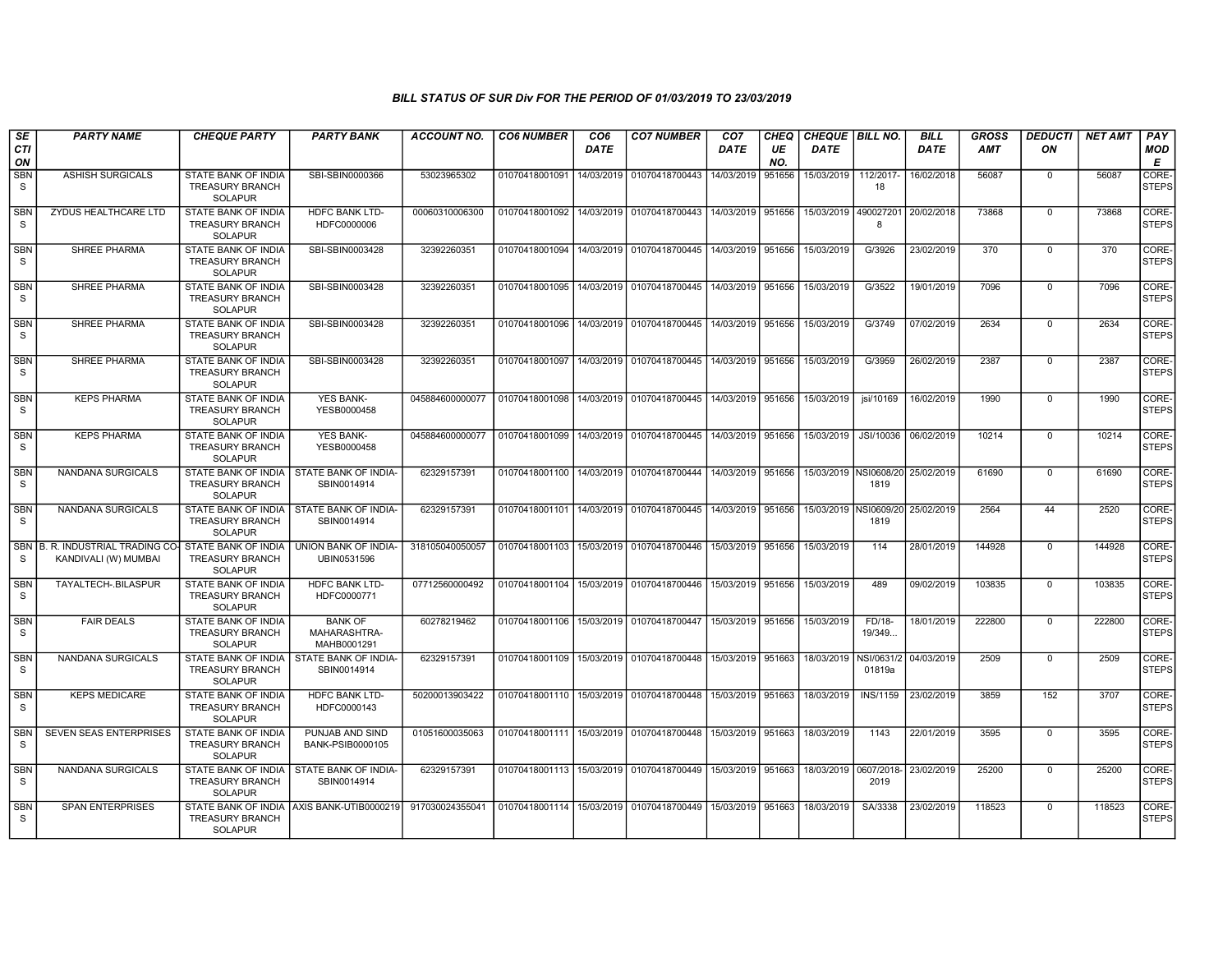| SE                         | <b>PARTY NAME</b>                                      | <b>CHEQUE PARTY</b>                                                    | <b>PARTY BANK</b>                                             | <b>ACCOUNT NO.</b> | <b>CO6 NUMBER</b>                            | CO <sub>6</sub> | <b>CO7 NUMBER</b>                        | CO <sub>7</sub>   | CHEQ      | <b>CHEQUE   BILL NO.</b> |                | <b>BILL</b>         | GROSS   | <b>DEDUCTI</b>  | <b>NET AMT</b> | PAY                         |
|----------------------------|--------------------------------------------------------|------------------------------------------------------------------------|---------------------------------------------------------------|--------------------|----------------------------------------------|-----------------|------------------------------------------|-------------------|-----------|--------------------------|----------------|---------------------|---------|-----------------|----------------|-----------------------------|
| <b>CTI</b><br>ON           |                                                        |                                                                        |                                                               |                    |                                              | <b>DATE</b>     |                                          | <b>DATE</b>       | UE<br>NO. | <b>DATE</b>              |                | <b>DATE</b>         | AMT     | ON              |                | <b>MOD</b><br>E             |
| <b>SBN</b><br>S            | <b>SPAN ENTERPRISES</b>                                | <b>TREASURY BRANCH</b><br><b>SOLAPUR</b>                               | STATE BANK OF INDIA AXIS BANK-UTIB0000219                     | 917030024355041    | 01070418001115 15/03/2019                    |                 | 01070418700449                           | 15/03/2019        | 951663    | 18/03/2019               | SA/3124        | 07/02/2019          | 26880   | 60              | 26820          | CORE-<br><b>STEPS</b>       |
| <b>SBN</b><br><sub>S</sub> | <b>MESSERS K ENTERPRISES</b>                           | <b>STATE BANK OF INDIA</b><br><b>TREASURY BRANCH</b><br><b>SOLAPUR</b> | THE SHAMRAO VITHAL<br><b>CO-OPERATIVE BAN-</b><br>SVCB0000010 | 101019940000004    | 01070418001116 15/03/2019 01070418700449     |                 |                                          | 15/03/2019        | 951663    | 18/03/2019               | KE/16767       | 27/02/2019          | 114313  | 2286            | 112027         | <b>CORE</b><br><b>STEPS</b> |
| <b>SBN</b><br>S            | <b>SAHIL ENTERPRISES</b>                               | STATE BANK OF INDIA<br><b>TREASURY BRANCH</b><br><b>SOLAPUR</b>        | <b>NKGSB CO-OP BANK</b><br>LTD-NKGS0000011                    | CA 2678            | 01070418001117 15/03/2019 01070418700450     |                 |                                          | 15/03/2019        | 951663    | 18/03/2019               | 107            | 26/02/2019          | 13104   | 20              | 13084          | CORE-<br>STEPS              |
| <sub>S</sub>               | SBN CANDAUR PHARMACEUTICALS<br>PRIVATE LIMITED         | STATE BANK OF INDIA<br><b>TREASURY BRANCH</b><br><b>SOLAPUR</b>        | <b>CORPORATION BANK-</b><br>CORP0000114                       | 011401801160001    | 01070418001118 15/03/2019 01070418700450     |                 |                                          | 15/03/2019        | 951663    | 18/03/2019               | CPPL-<br>01705 | 02/03/2019          | 3283    | $\mathbf 0$     | 3283           | CORE-<br><b>STEPS</b>       |
| <b>SBN</b><br>S.           | saims pharma                                           | <b>STATE BANK OF INDIA</b><br><b>TREASURY BRANCH</b><br><b>SOLAPUR</b> | THE BHARAT CO-<br>OPERATIVE BANK<br>MUMBA-BCBM0000010         | 000913100000385    | 01070418001119                               |                 | 15/03/2019 01070418700450                | 15/03/2019        | 951663    | 18/03/2019               | SP009318       | 14/02/2019          | 16139   | $\mathbf 0$     | 16139          | CORE-<br>STEPS              |
| <b>SBN</b><br>S            | saims pharma                                           | STATE BANK OF INDIA<br><b>TREASURY BRANCH</b><br><b>SOLAPUR</b>        | THE BHARAT CO-<br>OPERATIVE BANK<br>(MUMBA-BCBM0000010        | 000913100000385    | 01070418001120                               | 15/03/2019      | 01070418700450                           | 15/03/2019        | 951663    | 18/03/2019               |                | SP008718 14/02/2019 | 18816   | 0               | 18816          | CORE-<br><b>STEPS</b>       |
| SBN<br>S.                  | <b>MESSERS K ENTERPRISES</b>                           | STATE BANK OF INDIA<br><b>TREASURY BRANCH</b><br><b>SOLAPUR</b>        | THE SHAMRAO VITHAL<br><b>CO-OPERATIVE BAN-</b><br>SVCB0000010 | 101019940000004    | 01070418001121 15/03/2019                    |                 | 01070418700450                           | 15/03/2019        | 951663    | 18/03/2019               | KE/15875       | 09/02/2019          | 2632    | 40              | 2592           | CORE-<br><b>STEPS</b>       |
| <b>SBN</b><br>S.           | <b>MESSERS K ENTERPRISES</b>                           | <b>STATE BANK OF INDIA</b><br><b>TREASURY BRANCH</b><br><b>SOLAPUR</b> | THE SHAMRAO VITHAL<br>CO-OPERATIVE BAN-<br>SVCB0000010        | 101019940000004    | 01070418001122 15/03/2019 01070418700450     |                 |                                          | 15/03/2019        | 951663    | 18/03/2019               | KE/16832       | 28/02/2019          | 9794    | $\overline{20}$ | 9774           | CORE-<br><b>STEPS</b>       |
| <b>SBN</b><br>S            | <b>DOSHI HOSPICARE</b>                                 | STATE BANK OF INDIA<br><b>TREASURY BRANCH</b><br><b>SOLAPUR</b>        | KOTAK MAHINDRA<br><b>BANK LIMITED-</b><br>KKBK0001402         | 660044000331       | 01070418001123   18/03/2019   01070418700451 |                 |                                          | 18/03/2019        | 951668    | 19/03/2019               | DH/1644        | 04/03/2019          | 414     | 0               | 414            | CORE-<br><b>STEPS</b>       |
| <b>SBN</b><br>S.           | <b>JAINAM PHARMA</b>                                   | <b>STATE BANK OF INDIA</b><br><b>TREASURY BRANCH</b><br><b>SOLAPUR</b> | <b>ICICI BANK LTD-</b><br>ICIC0000323                         | 032351000012       | 01070418001124 18/03/2019 01070418700451     |                 |                                          | 18/03/2019        | 951668    | 19/03/2019               | SI/9336        | 07/03/2019          | 1156    | $\mathbf 0$     | 1156           | CORE-<br><b>STEPS</b>       |
| <b>SBN</b><br>S.           | <b>DOSHI HOSPICARE</b>                                 | <b>STATE BANK OF INDIA</b><br><b>TREASURY BRANCH</b><br><b>SOLAPUR</b> | KOTAK MAHINDRA<br><b>BANK LIMITED-</b><br>KKBK0001402         | 660044000331       | 01070418001125   18/03/2019   01070418700451 |                 |                                          | 18/03/2019        | 951668    | 19/03/2019               | DH/1645        | 04/03/2019          | 3731    | $\mathbf 0$     | 3731           | CORE-<br><b>STEPS</b>       |
| <b>SBN</b><br>S.           | <b>DOSHI HOSPICARE</b>                                 | <b>STATE BANK OF INDIA</b><br><b>TREASURY BRANCH</b><br><b>SOLAPUR</b> | <b>KOTAK MAHINDRA</b><br><b>BANK LIMITED-</b><br>KKBK0001402  | 660044000331       | 01070418001126 18/03/2019                    |                 | 01070418700451                           | 18/03/2019        | 951668    | 19/03/2019               | DH/1646        | 04/03/2019          | 1892    | $\mathbf 0$     | 1892           | CORE-<br><b>STEPS</b>       |
| <b>SBN</b><br>S            | <b>KEPS PHARMA</b>                                     | <b>STATE BANK OF INDIA</b><br><b>TREASURY BRANCH</b><br><b>SOLAPUR</b> | <b>YES BANK-</b><br>YESB0000458                               | 045884600000077    | 01070418001127   18/03/2019                  |                 | 01070418700451                           | 18/03/2019        | 951668    | 19/03/2019               | JSI/10270      | 25/02/2019          | 8501    | $\mathbf 0$     | 8501           | CORE-<br><b>STEPS</b>       |
| <b>SBN</b><br>S            | S S PHARMA AGENCY                                      | <b>STATE BANK OF INDIA</b><br><b>TREASURY BRANCH</b><br><b>SOLAPUR</b> | <b>BANK OF BARODA-</b><br><b>BARBOLALBAU</b>                  | 33380500000023     | 01070418001128 18/03/2019 01070418700451     |                 |                                          | 18/03/2019        | 951668    | 19/03/2019               | T/1034         | 28/02/2019          | 19135   | 340             | 18795          | CORE-<br>STEPS              |
| <b>SBN</b><br>S            | <b>JAINAM PHARMA</b>                                   | <b>STATE BANK OF INDIA</b><br><b>TREASURY BRANCH</b><br><b>SOLAPUR</b> | <b>ICICI BANK LTD-</b><br>ICIC0000323                         | 032351000012       | 01070418001129 18/03/2019 01070418700451     |                 |                                          | 18/03/2019        | 951668    | 19/03/2019               | SI/9335        | 07/03/2019          | 2851    | $\mathbf 0$     | 2851           | CORE-<br>STEPS              |
| <b>SBN</b><br>S.           | MERCURY FIRE PROTECTION<br>LLP-THANE                   | STATE BANK OF INDIA<br><b>TREASURY BRANCH</b><br><b>SOLAPUR</b>        | <b>ICICI BANK LIMITED-</b><br>ICIC0003887                     | 388705000070       |                                              |                 | 01070418001130 18/03/2019 01070418700455 | 19/03/2019        | 951668    | 19/03/2019               | 1300           | 17/09/2018          | 57206   | $\Omega$        | 57206          | CORE-<br><b>STEPS</b>       |
| <b>SBN</b><br>S            | <b>MEDHA SERVO DRIVES</b><br>PRIVATE LIMITED-HYDERABAD | STATE BANK OF INDIA<br><b>TREASURY BRANCH</b><br><b>SOLAPUR</b>        | STATE BANK OF INDIA-<br>SBIN0004168                           | 10374360383        |                                              |                 | 01070418001132 18/03/2019 01070418700453 | 18/03/2019        | 951676    | 20/03/2019               | 1003213        | 12/02/2019          | 119180  | 0               | 119180         | CORE-<br><b>STEPS</b>       |
| <b>SBN</b><br>S.           | CG POWER AND INDUSTRIAL<br><b>SOLUTIONS LIMITED</b>    | STATE BANK OF INDIA<br><b>TREASURY BRANCH</b><br><b>SOLAPUR</b>        | <b>CORPORATION BANK-</b><br>CORP0000443                       | 560101000114230    |                                              |                 | 01070418001133 19/03/2019 01070418700454 | 19/03/2019 951668 |           | 19/03/2019 315402455/    | 49/48          | 30/01/2019          | 5975917 | 113827          | 5862090        | CORE-<br><b>STEPS</b>       |